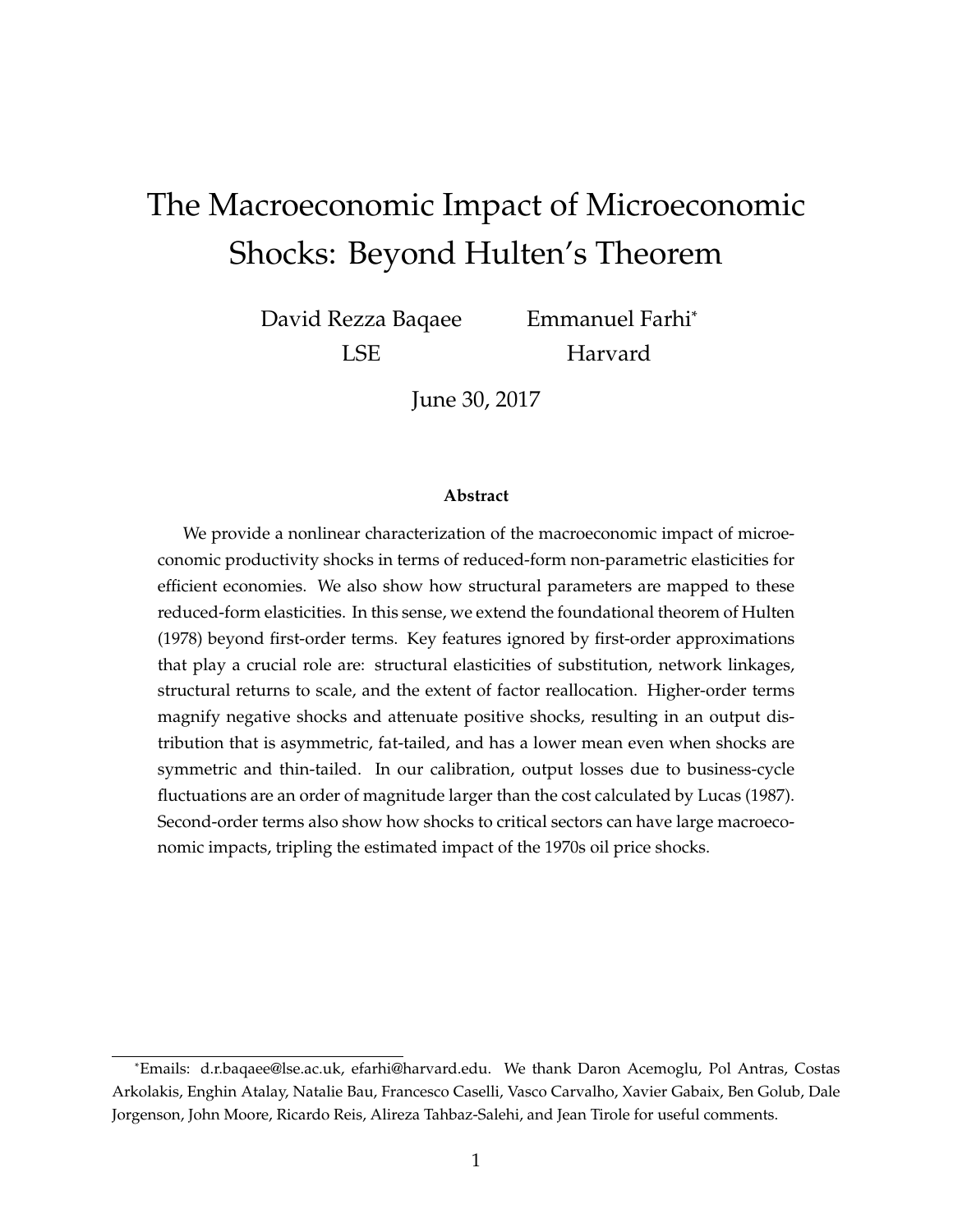# **1 Introduction**

The foundational theorem of [Hulten](#page-44-0) [\(1978\)](#page-44-0) states that for efficient economies and under minimal assumptions, the first-order impact on output of a TFP shock to a firm or an industry is equal to that industry or firm's sales as a share of output. This surprising result has led macroeconomists to de-emphasize the role of microeconomic and network production structures in macroeconomics. After all, if the sales of a firm tell us the macroeconomic impact of a shock, and we directly observe these sales, then we need not concern ourselves with the details of the underlying disaggregated structure that gave rise to these sales.

A stronger form of this irrelevance argument suggests that we can also rule out microeconomic sources for aggregate fluctuations. If we can write aggregate quantities as a weighted average of individual-level data, [Lucas](#page-45-1) [\(1977\)](#page-45-1) and others, argue that idiosyncratic changes cannot explain changes in the aggregates. Since the economy consists of millions of workers and firms, the law of large numbers implies that idiosyncratic shocks to individual units should average out to zero with near-certainty, as long as the weights we use are sufficiently close to zero. However, in order to make this argument, we need to be able to write aggregates as a weighted average of individual quantities. Hulten's theorem gives a formal justification for this average as a first-order approximation and shows that the appropriate weights are observed expenditure shares. This is called [Domar](#page-44-1) [\(1961\)](#page-44-1) aggregation, and not only is it of theoretical interest, but it also underlies much of national accounting.

Recently, an active theoretical and empirical literature has brought this long-held conviction under renewed scrutiny. Broadly speaking, there have been three different ways in which the diversification argument has been challenged. The first branch questions the idea that the Domar weights are small in practice, the second points out that variance may not be the most interesting moment of GDP to focus on, and the last branch shows that in the presence of frictions, Hulten's theorem need not hold.

In this paper, we use a new line of attack: we challenge the first-order approximation itself. We show that Hulten's theorem, powerful as it is, can in practice be very fragile due to significant nonlinearities in how shocks are mapped to output. We provide a reducedform characterization of the second-order terms, and link these to deep parameters using a relatively general structural model. These second-order terms are shaped by structural elasticities of substitution, network linkages, structural returns to scale, and the degree to which factors can be reallocated, in a way that we precisely characterize. Although we maintain a focus on the impact of idiosyncratic shocks, we demonstrate that our results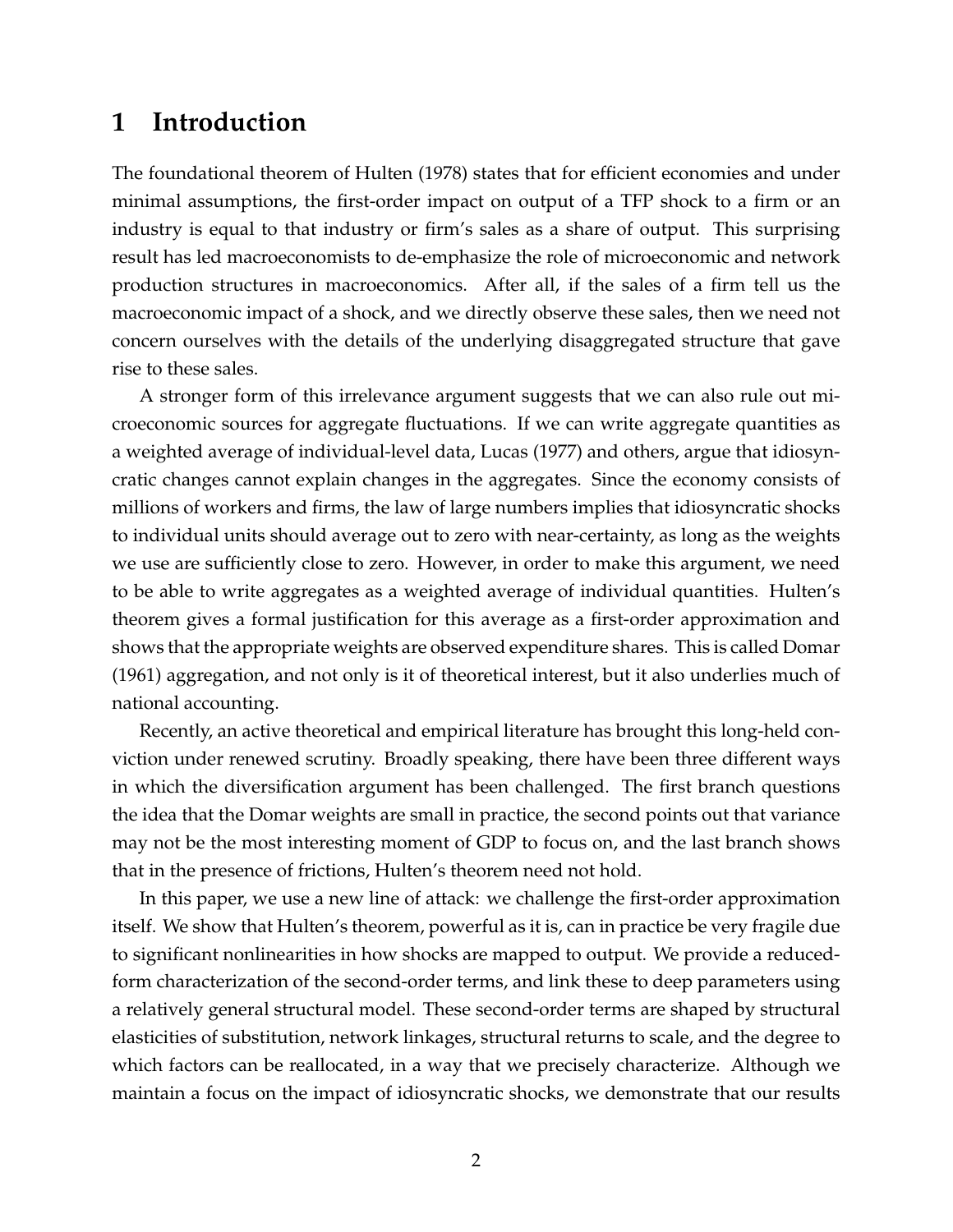have important implications for the impact of correlated shocks, the average performance of the economy, and the shape of the distribution of output. These nonlinearities in production generate losses from business cycle fluctuations, and these losses are an order of magnitude larger than the ones owning to risk aversion identified by [Lucas](#page-45-0) [\(1987\)](#page-45-0).

Before describing our contribution in more details, we situate our work in the literature by briefly summarizing the other three branches. Seminal papers in the first branch by [Gabaix](#page-44-2) [\(2011\)](#page-44-2) and [Acemoglu et al.](#page-43-0) [\(2012\)](#page-43-0) challenge the idea that the expenditure shares are, in practice, close to zero. [Gabaix](#page-44-2) [\(2011\)](#page-44-2) points to the existence of very large, or in his language *granular* firms, as a possible source of aggregate volatility. If there exist very large firms, then shocks to those firms will not cancel out with shocks to much smaller firms, resulting in aggregate fluctuations. [Acemoglu et al.](#page-43-0) [\(2012\)](#page-43-0), working with a Cobb-Douglas model in the spirit of [Long and Plosser](#page-45-2) [\(1983\)](#page-45-2), observed that in an economy with input-output linkages, the equilibrium size of firms will depend on the shape of the input-output matrix. Central suppliers will be weighted more highly than peripheral firms, and therefore, shocks to those central players will not cancel out with shocks to small firms.<sup>[1](#page-0-0)</sup> [Carvalho and Gabaix](#page-44-3) [\(2013\)](#page-44-3) show how Hulten's theorem can be operationalized to decompose the sectoral sources of aggregate volatility.<sup>[2](#page-0-0)</sup>

The second type of objection to the diversification argument is due to [Acemoglu](#page-43-1) [et al.](#page-43-1) [\(2017\)](#page-43-1) who argue that if the Domar weights are fat-tailed and if the underlying idiosyncratic shocks are fat-tailed, then GDP can exhibit non-normal behavior. Under these conditions, they argue that the variance of GDP is the wrong moment to focus on. Stated differently, GDP can inherit tail risk from idiosyncratic tail risk if the distribution of the Domar weights is fat-tailed. Our paper strengthens, but is distinct from, this point. We find that, for the empirically relevant range of parameters, the response of output to shocks is significantly asymmetric. Therefore, the nonlinearity inherent in the production structure can turn even symmetric thin-tailed sectoral shocks into rare disasters endogenously. This means that the economy could plausibly experience aggregate tail risk without either fat-tailed shocks or fat-tailed Domar weights.

The last line of objection to the diversification argument is typified by [Baqaee](#page-43-2) [\(2016\)](#page-43-2), [Grassi](#page-44-4) [\(2017\)](#page-44-4), and [Bigio and La'O](#page-43-3) [\(2016\)](#page-43-3) who show that the presence of frictions can cause Hulten's theorem to fail and that this failure may be extreme. [Bigio and La'O](#page-43-3) [\(2016\)](#page-43-3) work with a Cobb-Douglas model where financing constraints distort the equilibrium, and this

 $1A$  related version of this argument was also advanced by [Horvath](#page-44-5) [\(1998\)](#page-44-5), who explored this issue quantitatively with a more general model in [Horvath](#page-44-6) [\(2000\)](#page-44-6). Separately, [Carvalho](#page-44-7) [\(2010\)](#page-44-7) also explores how the law of large numbers may fail under certain conditions on the input-output matrix.

<sup>&</sup>lt;sup>2</sup>Results related to Hulten's theorem are also used in international trade, e.g. [Burstein and Cravino](#page-44-8) [\(2015\)](#page-44-8), to infer the global gains from international trade.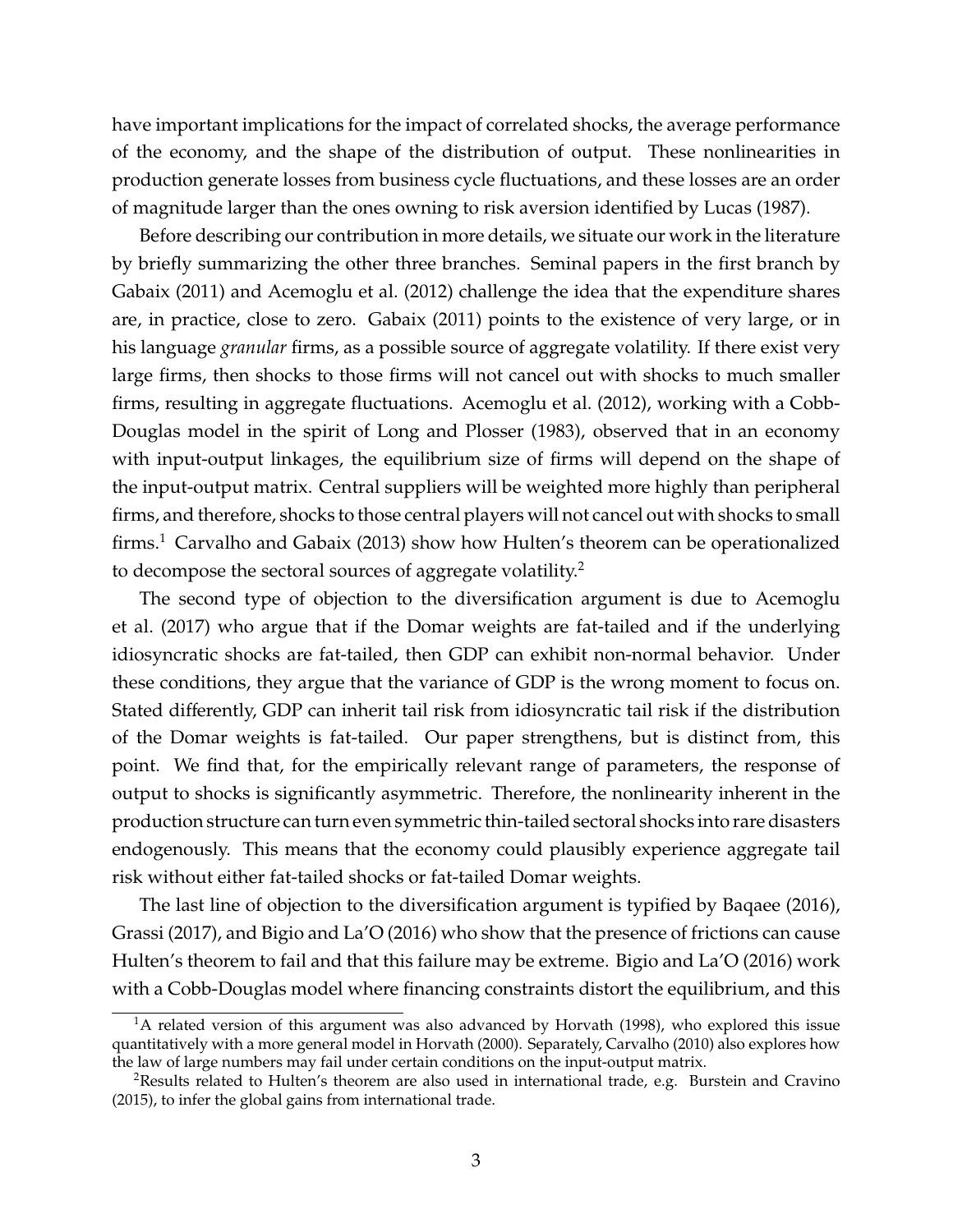distortion means that the Domar weights are no longer the correct weights. $3$  [Baqaee](#page-43-2) [\(2016\)](#page-43-2) works with a model with scale economies and imperfect competition. In his environment, Hulten's theorem fails, and the model's propagation and diffusion properties change. [Grassi](#page-44-4) [\(2017\)](#page-44-4) shows that the interaction of TFP shocks with the pricing power of firms can affect the volatility of GDP.

Stepping aside from the diversification argument, Hulten's theorem has, more generally, been something of a bugbear for the burgeoning literature on production networks, since it implies that, as long as we can observe the distribution of sales in the economy, to a first-order approximation, we do not need to concern ourselves with the underlying microeconomic details. In other words, from a macroeconomic perspective, it does not matter whether a firm is large because it produces a crucial intermediate input for other firms or because it sells a lot directly to the household. So, for example, up to a first order through the lens of Hulten's theorem, shocks to Walmart and shocks to the electricity production industry, the sales of which both currently stand at about 4% of U.S. GDP, have an equal impact on GDP.<sup>[4](#page-0-0)</sup> Furthermore, under Hulten's theorem, it does not matter whether a shock hits in a fragile, complicated ecosystem with high degrees of complementarity or in a robust, simple, and highly substitutable economy.

Because of this, in a recent survey article [Gabaix](#page-44-9) [\(2016\)](#page-44-9) writes "networks are a particular case of granularity rather than an alternative to it." This has meant that researchers studying the role of networks have either moved away from efficient models, or that they have retreated from aggregate volatility and turned their attention to the microeconomic implications of networks, namely the covariance of fluctuations between different industries and firms.<sup>[5](#page-0-0)</sup> However, models with the same sales distributions are only equivalent up to the first order, and in this paper, we highlight the fragility of this first-order approximation. In particular, we argue that the agenda to trace the *network* origins of aggregate fluctuations (see [Acemoglu et al., 2012\)](#page-43-0) extends beyond the way networks affect steady-state Domar weights.

We proceed as follows. In Section [2,](#page-5-0) we derive a general formula describing the secondorder impact on output of idiosyncratic shocks in terms of non-parametric sufficient

<sup>&</sup>lt;sup>3</sup>[Altinoglu](#page-43-4) [\(2016\)](#page-43-4) and [Liu](#page-45-3) [\(2017\)](#page-45-3) also investigate the impact of credit constraints in production economies with network structures.

<sup>&</sup>lt;sup>4</sup>In Appendix [D,](#page-63-0) we show that this first-order approximation can be arbitrarily bad using a stylized model with an energy input.

<sup>&</sup>lt;sup>5</sup> For instance, [Foerster et al.](#page-44-10) [\(2011\)](#page-44-10), [Atalay](#page-43-5) [\(2016\)](#page-43-5), [Di Giovanni et al.](#page-44-11) [\(2014\)](#page-44-11), and [Stella](#page-45-4) [\(2015\)](#page-45-4) investigate the importance of idiosyncratic shocks propagating through networks to generate cross-sectional covariances, but they refrain from analyzing the impact of these shocks on output. [Atalay](#page-43-5) [\(2016\)](#page-43-5) is particularly relevant in this context, since he finds that structural elasticities of substitution in production play a powerful role in generating covariance in sectoral output. Our paper complements this analysis by focusing instead on the way complementarities affect GDP.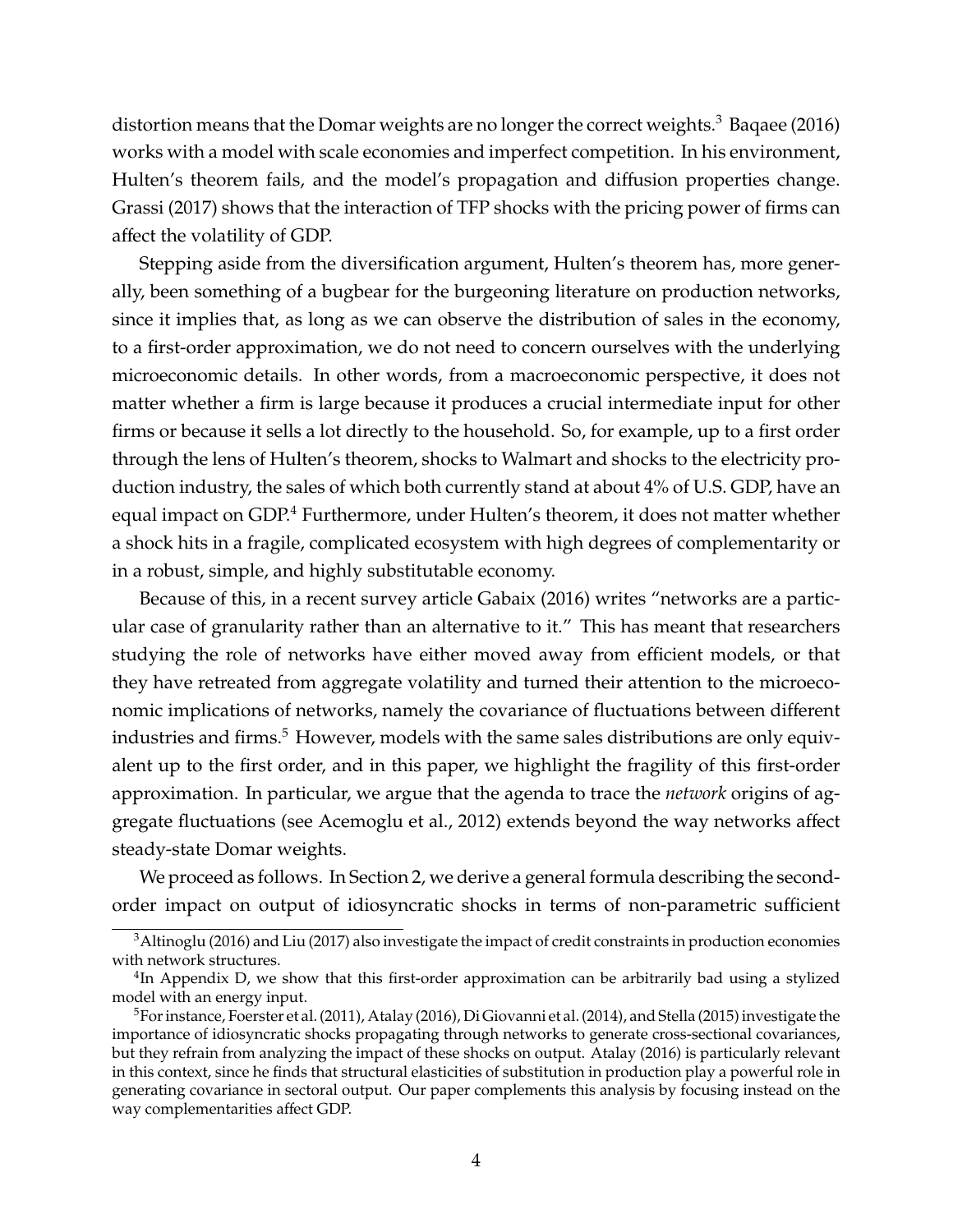statistics: reduced-form *macro* elasticities of substitution and *input-output* multipliers.[6](#page-0-0) We also explain the implications of this formula for the impact of correlated shocks and for the average performance of the economy. We then show how these sufficient statistics depend on deep structural parameters, taking into account general equilibrium forces.[7](#page-0-0),[8](#page-0-0) To do so, in Section [3,](#page-16-0) we set up a relatively general structural production model, which allows for any arbitrary network of nested CES production functions, heterogenous returns to scale in factors, and labor reallocation. In Sections [4,](#page-17-0) [5,](#page-21-0) and [6,](#page-23-0) using some stylized specifications of the model, we dig into the the roles of structural elasticities of substitution, returns to scale, factor reallocation, and intermediate inputs.<sup>[9](#page-0-0)</sup> In Section [7,](#page-25-0) we derive an industry-level network-centrality measure for the special case where every industry has constant returns to scale. In Section [8,](#page-33-0) we perform some illustrative exercises to investigate the quantitative implications of our results. First, using a calibrated structural multi-sector model, we find that the higher order terms can significantly degrade the average performance of output, reducing it by 0.6% in our benchmark calibration. Furthermore, output in this model is also negatively skewed, and has excess kurtosis even though our underlying technology shocks are lognormal. In addition, we find that negative shocks to crucial industries, like "oil and gas", can have a significantly larger negative effect on output than negative shocks to larger but less crucial industries. Interestingly, the relative ranking of which industries are more important depends on both the sign and the size of the shock. Second, we derive and use a simple nonparametric formula, taking into account the observed change in the Domar weight for crude oil, to analyze the impact of the energy crisis of the 1970s up to the second order. We find that second-order terms amplified the impact of the oil price shocks from 0.6% to 2.3% of output.

Our results suggest that the Cobb-Douglas functional form, commonly used in the

<sup>8</sup>Some of our results are also related to the literature on the Le Chatelier principle in economics, like [Samuelson](#page-45-8) [\(1960\)](#page-45-8) and [Milgrom and Roberts](#page-45-9) [\(1996\)](#page-45-9), since we show that general equilibrium forces can increase effective elasticities of substitution by reallocating inputs and factors in response to shocks.

<sup>9</sup>Some of these results are closely related to the literature on growth and misallocation, especially [Jones](#page-45-10) [\(2011\)](#page-45-10), [Jones](#page-45-11) [\(2013\)](#page-45-11), and [Kremer](#page-45-12) [\(1993\)](#page-45-12), who have emphasized the importance of reallocation and complementarities in production for explaining the cross-sectional variation in aggregate GDP and TFP.

<sup>&</sup>lt;sup>6</sup>Studying the second-order terms is the first step in grappling with the nonlinearities inherent in mutlisector models with production networks. In this sense, our work illustrates the macroeconomic importance of *local* and strongly *nonlinear* interactions emphasized by [Scheinkman and Woodford](#page-45-5) [\(1994\)](#page-45-5). Other related work on nonlinear propagation of shocks in economic networks includes [Durlauf](#page-44-12) [\(1993\)](#page-44-12), [Jovanovic](#page-45-6) [\(1987\)](#page-45-6), [Ballester et al.](#page-43-6) [\(2006\)](#page-43-6) [Acemoglu et al.](#page-43-7) [\(2015\)](#page-43-7), [Elliott et al.](#page-44-13) [\(2014\)](#page-44-13), and especially [Acemoglu et al.](#page-43-8) [\(2016\)](#page-43-8).

 $7$ Our work is connected to the literature showing that macro and micro elasticities can, in principle, be very different. [Houthakker](#page-44-14) [\(1955\)](#page-44-14) is the archetypal example, though more recent work by [Oberfield and](#page-45-7) [Raval](#page-45-7) [\(2014\)](#page-45-7) and [Beraja et al.](#page-43-9) [\(2016\)](#page-43-9) also fits into this category, albeit their focus is very different from ours. Indeed, the reduced-form sufficient statistics we define, the macro elasticity of substitution and the inputoutput multiplier, are general equilibrium objects and cannot be directly elicited using simple exogenous microeconomic variation, but can be estimated by combining such variation with a structural model.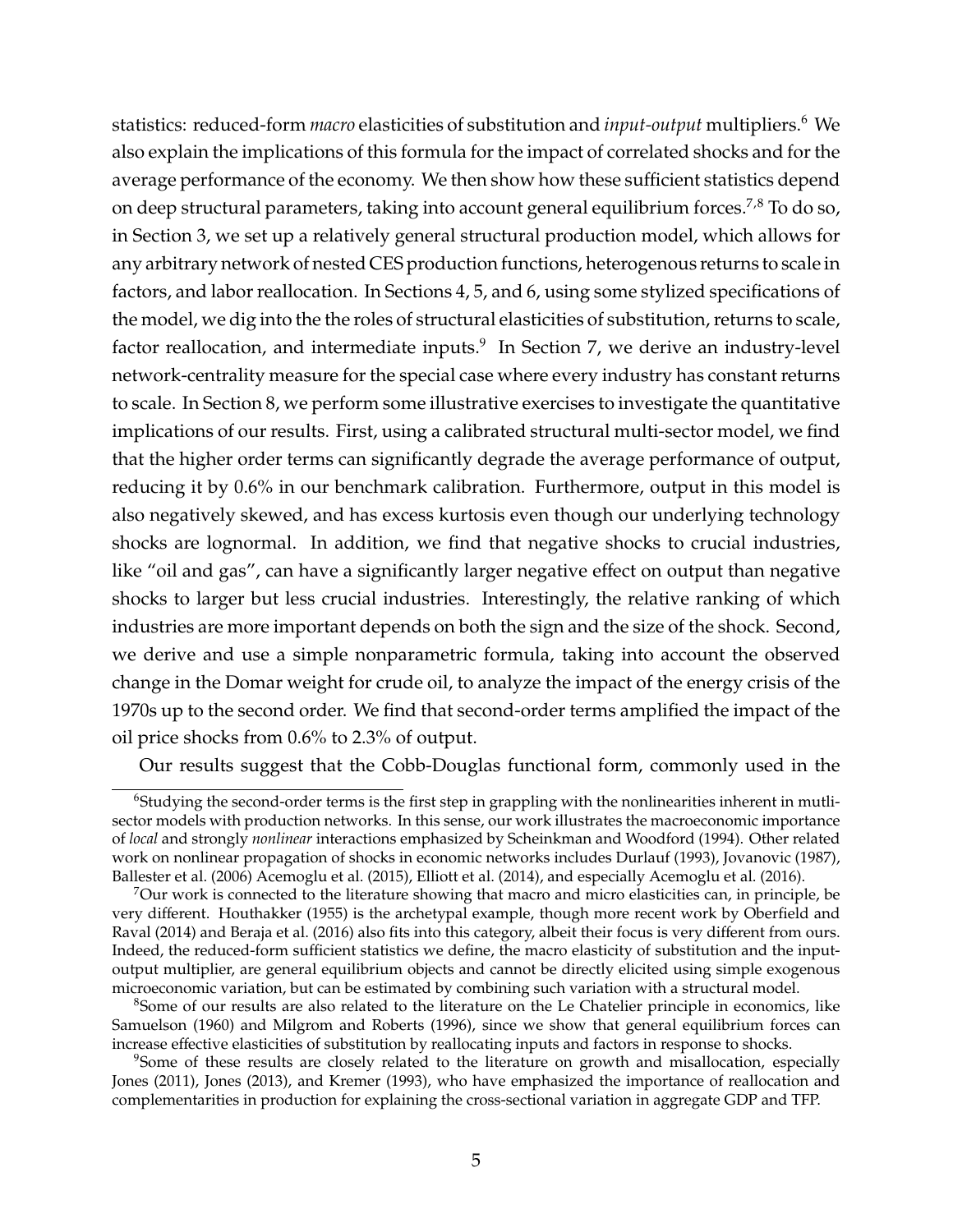production network, growth, and multisector macro literatures, is a very special knife-edge case.<sup>[10](#page-0-0)</sup> For this special case, the second-order terms are identically equal to zero, and therefore, Hulten's theorem is globally accurate. This means that the issues of complementarity, substitutability, returns to scale, factor reallocation, and network structure, which play a key role in our results, all disappear when one works with a Cobb-Douglas model. The empirical literature on production networks, like [Atalay](#page-43-5) [\(2016\)](#page-43-5), [Boehm et al.](#page-43-10) [\(2015\)](#page-43-10), and [Barrot and Sauvagnat](#page-43-11) [\(2016\)](#page-43-11) all find that structural elasticities of substitution in production are significantly below one, and sometimes very close to zero, across intermediate inputs, and between intermediate inputs and labor (at business cycle frequencies). Our results suggest we should be wary of Cobb-Douglas functional forms, or first-order approximations, under these scenarios.

This paper is focused on the implications of nonlinear production for business cycles. Hence, our quantitative exercises deal with within-country cyclical variations. However, our theoretical results can be applied just as easily to cross-country differences in output and TFP. The fact that we find lower TFP in crucial industries, like energy production, can have large effects on output may also help uncover the microeconomic origins of the large observed differences in cross-country output and aggregate TFP.

### <span id="page-5-0"></span>**2 General Framework**

First, we set up a nonparametric framework that demonstrates both Hulten's theorem as well as our second-order approximation. Consider a perfectly competitive economy with a representative consumer whose consumption-bundle metric is

$$
C=C(c_1,\ldots,c_N),
$$

where  $c_i$  is the household's consumption of good *i*. Aggregate consumption C is homogenous of degree one and the household consumes a nonzero amount of every good. The budget constraint is

$$
\sum_{i=1}^{N} p_i c_i = \sum_{i=1}^{M} w_i l_i + \sum_{i=1}^{N} \pi_i,
$$

where  $p_i$  is the price and  $\pi_i$  is the profit of production unit *i*. For each labor type *i*, there is an endowment of labor *l<sup>i</sup>* which is supplied inelastically and competitively on a spot

 $10A$  mixture of analytical tractability, as well as balanced-growth considerations, have made Cobb-Douglas *the* canonical production function for networks [\(Long and Plosser, 1983\)](#page-45-2), multisector RBC models [\(Gomme](#page-44-15) [and Rupert, 2007\)](#page-44-15), and growth theory [\(Aghion and Howitt, 2008\)](#page-43-12). Recent work by [Grossman et al.](#page-44-16) [\(2016\)](#page-44-16) shows how balanced growth can occur without Cobb-Douglas.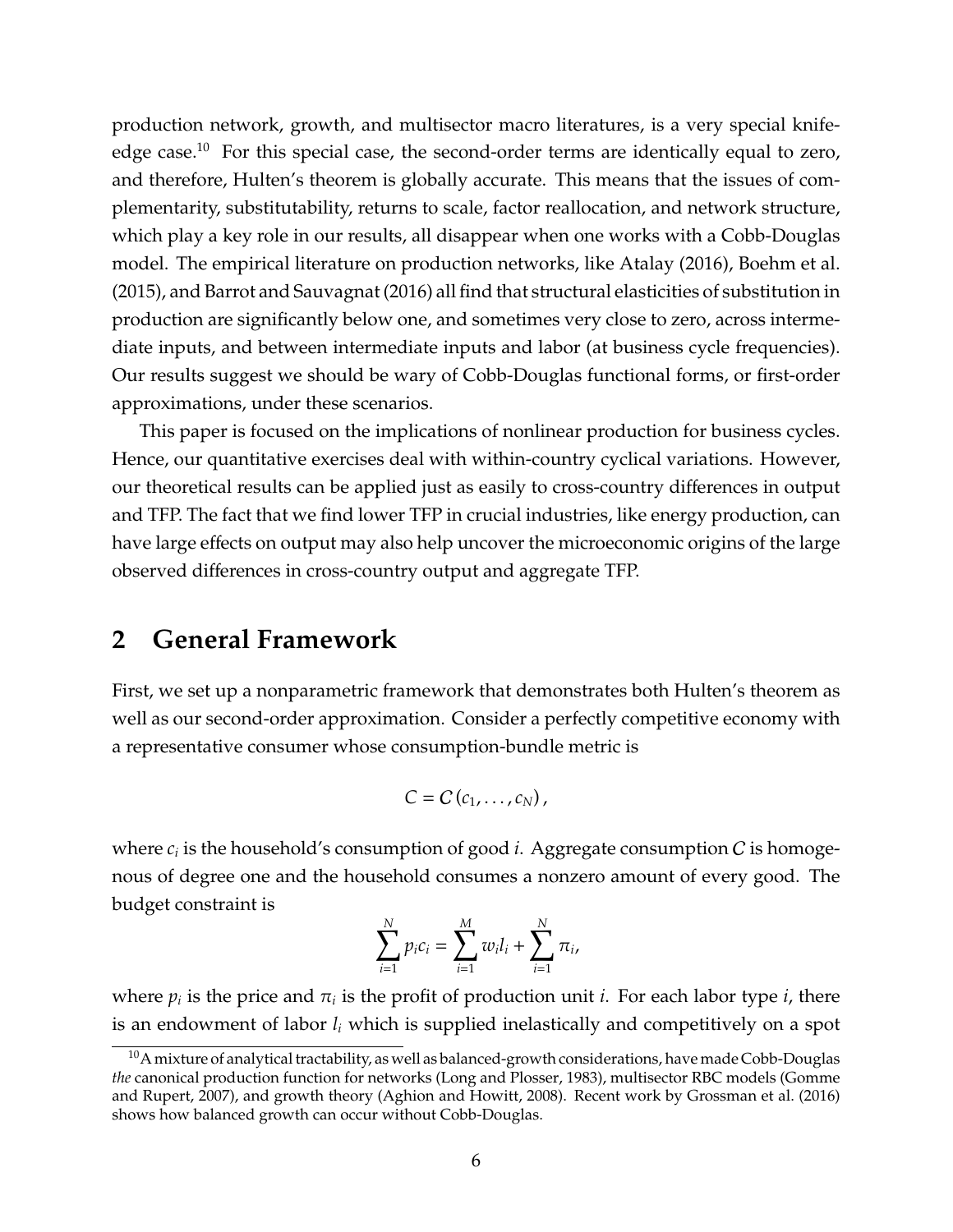market with a wage *w<sup>i</sup>* . These labor markets may be common across producers or goodspecific. Note that, in principle,  $c_i$  could represent consumption of different varieties of goods from the same industry, goods from different industries, or even goods in different periods of time, regions, or states of nature. Similarly, *c<sup>i</sup>* could stand in for different types of leisure, thereby allowing for endogenous labor supply with a disutility of labor.

We interpret *C* as a cardinal measure of output and note that it is the correct measure of the household's "standard of living" in this model. We implicitly rely on the existence of complete financial markets, and ex ante symmetry of endowments, to ensure the existence of a representative consumer. Although the assumption of a representative consumer is not strictly necessary for the results in this section, it is a standard assumption in this literature since it allows us to unambiguously define and measure changes in real GDP without contending with the issue of the appropriate price index. $^{11}$  $^{11}$  $^{11}$ 

Each good *i* is produced by competitive firms using production function

$$
y_i = A_i F_i(l_{i1},\ldots,l_{iM},x_{i1},\ldots,x_{iN}),
$$

where *A<sup>i</sup>* is Hicks-neutral technology, *xij* are intermediate inputs of good *j* used in the production of good *i*, and *lij* is labor type *j* used by *i*. Once again, in principle, these production functions may be intertemporal or regional, however, for most of the analysis we interpret them as industries. Our assumption that labor markets may be segmented is motivated by increasing evidence, like [Acemoglu et al.](#page-43-13) [\(2016\)](#page-43-13), [Autor et al.](#page-43-14) [\(2016\)](#page-43-14), and [Notowidigdo](#page-45-13) [\(2011\)](#page-45-13), that labor is not easily reallocated across industries or regions after shocks. Note that factor-augmenting technology shocks are a special case of this set-up since such shocks can always be rewritten as Hicks-neutral shocks simply by relabeling the industry's factor input as a separate industry. The profits earned by the producer of good *i* are

$$
\pi_i = p_i y_i - \sum_{k=1}^M w_k l_{ik} - \sum_{j=1}^N p_j x_{ij}.
$$

Competitive equilibrium is defined in the usual way, where all agents take prices as given, and markets for every good and every type of labor clears. Define*C*(*A*1, . . . , *AN*) to be the equilibrium aggregate consumption as a function of the underlying technology shocks. Throughout the paper, unless otherwise specified, we refer to *C*(1, . . . , 1) as the steady-state

 $11$ In general, with heterogeneous households, without further assumptions on preferences, there is no uncontroversial way to boil down welfare into a single number. Although recent papers have relied on the existence of a representative consumer, [Hulten](#page-44-0) [\(1978\)](#page-44-0) instead derives his result by defining changes in real GDP as changes in final goods consumption holding prices fixed, which corresponds to the Laspeyres quantity index. Our results can be easily extended to cover this alternative set up.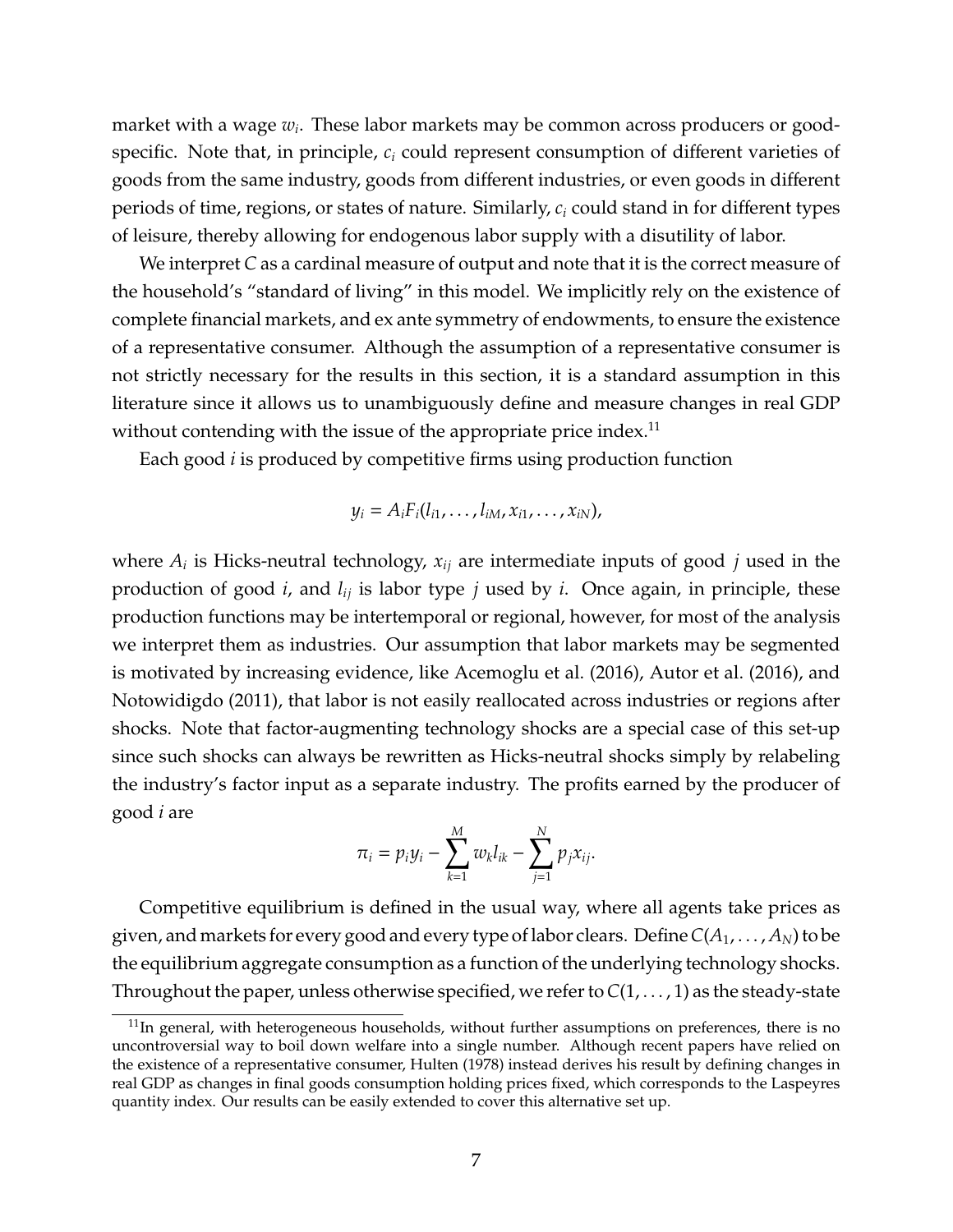output of the model, and we derive results regarding the effects of shocks in the vicinity of this steady state. The relevant derivatives are all applied at  $(A_1, \ldots, A_N) = (1, \ldots, 1)$ .

Since this economy is efficient, an application of the envelope theorem has the following surprising but powerful implication.

<span id="page-7-0"></span>**Theorem 2.1** (Hulten). Let  $\lambda_i$  denote industry i's sales as a share of output. Then

$$
\frac{\mathrm{d}\log C}{\mathrm{d}\log A_i} = C_i \frac{A_i}{C} = \lambda_i,
$$

*where*  $C_i = dC/dA_i$ .

In other words, to a first order, the underlying microeconomic details of the structural model are completely irrelevant as long as we observe the equilibrium sales distribution.<sup>[12](#page-0-0)</sup>

Crucially, since Hulten's theorem is a consequence of the envelope theorem, as long as the steady state is efficient, it does not matter whether or not factors or inputs are reallocated in response to a shock. Since this is a first-order approximation, it captures all the relevant information for both idiosyncratic and correlated shocks — linearity implies that the impact of a common shock is simply the summation of the impact of idiosyncratic shocks.

Finally, in the special case where  $A_i$  is a labor-augmenting shock, the relevant  $\lambda_i$ corresponds to an industry's wage bill as a share of GDP. This is because if we relabel the labor input of industry *i* as a new industry, we can represent a labor-augmenting shock to *i*'s labor as a Hicks-neutral shock to this new industry. Applying Hulten's theorem would then imply that the output elasticity of a shock to *i*'s labor are the sales of *i*'s labor as a share of GDP — in other words, the wage bill of *i* as a share of GDP.

Theorem [2.1](#page-7-0) has long been a cornerstone of national accounting, starting with [Domar](#page-44-1) [\(1961\)](#page-44-1), since it justifies the creation of aggregate measures of inputs like capital and labor, as well as the construction of aggregate TFP from disaggregated data (see [Hulten,](#page-44-17) [2001\)](#page-44-17). More recently, it has also become prominent in theoretical work: it underlies the aggregation results used in the literature on the microeconomic origins of aggregate fluctuations (see [Gabaix, 2011;](#page-44-2) [Di Giovanni et al., 2014;](#page-44-11) [Acemoglu et al., 2017;](#page-43-1) [Carvalho](#page-44-3) [and Gabaix, 2013\)](#page-44-3) and the microeconomic origins of cross-country TFP differences (see [Jones, 2011\)](#page-45-10). It also emerges naturally as the correct measure of network centrality in perfectly competitive models such as [Acemoglu et al.](#page-43-0) [\(2012\)](#page-43-0).

In this paper, we highlight the fragility of this aggregation result and show that for quantitatively relevant cases, the first-order approximation can be misleading. In this

 $12$ This irrelevance result only holds for technology shocks. Even when Hulten's theorem is globally true, demand shocks will have different effects, as shown by, for example [Baqaee](#page-43-15) [\(2015\)](#page-43-15).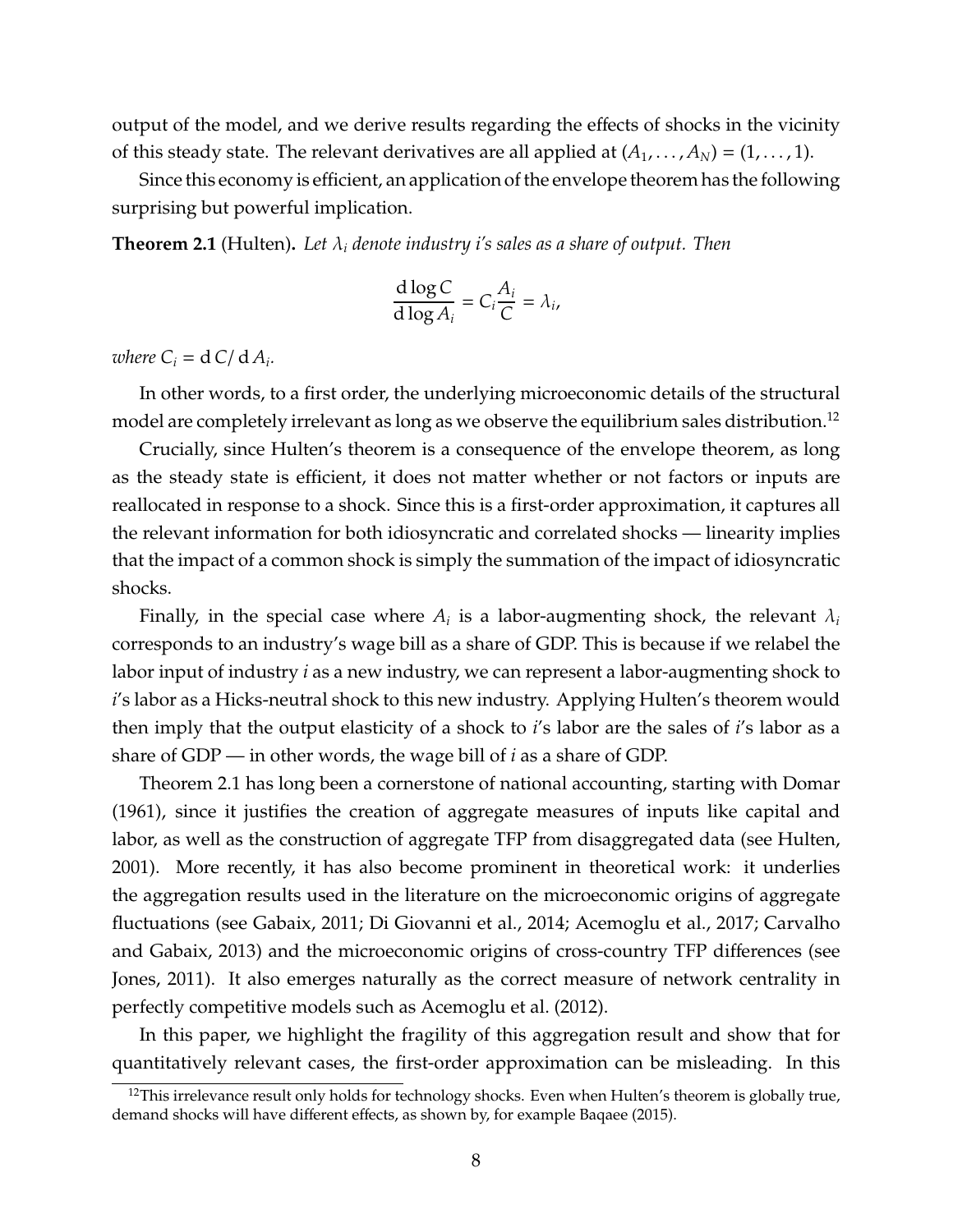section we provide a characterization of the second-order effects in terms of reduced-form elasticities that we define below. Later on, we show how these reduced-form elasticities arise from structural primitives using a structural model.

First, recall that for any homogeneous of degree one function  $f(A_1, \ldots, A_N)$ , the [Mor](#page-45-14)[ishima](#page-45-14) [\(1967\)](#page-45-14) elasticity of substitution is

$$
\frac{1}{\rho_{ij}} = -\frac{d \log(MRS_{ij})}{d \log(A_i/A_j)} = -\frac{d \log(f_i/f_j)}{d \log(A_i/A_j)},
$$
(1)

where  $MRS_{ij}$  is the ratio of partial derivatives with respect to  $A_i$  and  $A_j$ , and  $f_i = \mathrm{d} f/\,\mathrm{d}\,A_i$ . This is a generalization of the two-variable elasticity of substitution introduced by [Hicks](#page-44-18) [\(1932\)](#page-44-18) and analyzed in detail by [Blackorby and Russell](#page-43-16) [\(1989\)](#page-43-16).

When the homothetic function *f* corresponds to a CES utility function and *A<sup>i</sup>* to quantities, ρ*ij* is the associated elasticity of substitution parameter. However, we do not impose this interpretation, and instead treat it as a reduced-form measure of the curvature of isoquants. By analogy, and with a slight abuse of language, we define the reduced-form elasticity of substitution for non-homothetic functions in a similar fashion.

**Definition 2.1.** For an output function  $C : \mathbb{R}^N \to \mathbb{R}$ , define the *macro elasticity of substitution* as

<span id="page-8-0"></span>
$$
\frac{1}{\rho_{ij}} \equiv -\frac{d \log(MRS_{ij})}{d \log(A_i)} = -\frac{d \log(C_i/C_j)}{d \log(A_i)}.
$$

The macro elasticity of substitution  $\rho_{ij}$  is interesting because it measures changes in the relative sales shares of *i* and *j* when there is a shock to *i*. This follows from the fact that

$$
\frac{d \log(\lambda_i/\lambda_j)}{d \log A_i} = \frac{d \log[(C_i A_i)/(C_j A_j)]}{d \log A_i} = \frac{d \log(C_i/C_j)}{d \log A_i} + 1 = 1 - \frac{1}{\rho_{ij}},
$$
(2)

where the first equality applies Hulten's theorem. Since the second-order impact of a shock to *i* can be measured in terms of the rate of change in the sales share of *i*, the macro elasticity of substitution will turn out to be an important sufficient statistic. A decrease in the productivity of *i* causes  $\lambda_i/\lambda_j$  to increase when  $\rho_{ij} \in (0,1)$ , and to decrease otherwise. We say that a *j* is a *macro-complement* for *i* if  $\rho_{ij} \in (0,1)$ , and a *macro-substitute* otherwise. When *f* is a CES aggregator, then this coincides with the standard definition of gross complements and substitutes. As usual, when *f* is Cobb-Douglas, *i* and *j* are neither substitutes nor complements. In general, macro-substitutability is not reflexive.

The second object we need to define is the following.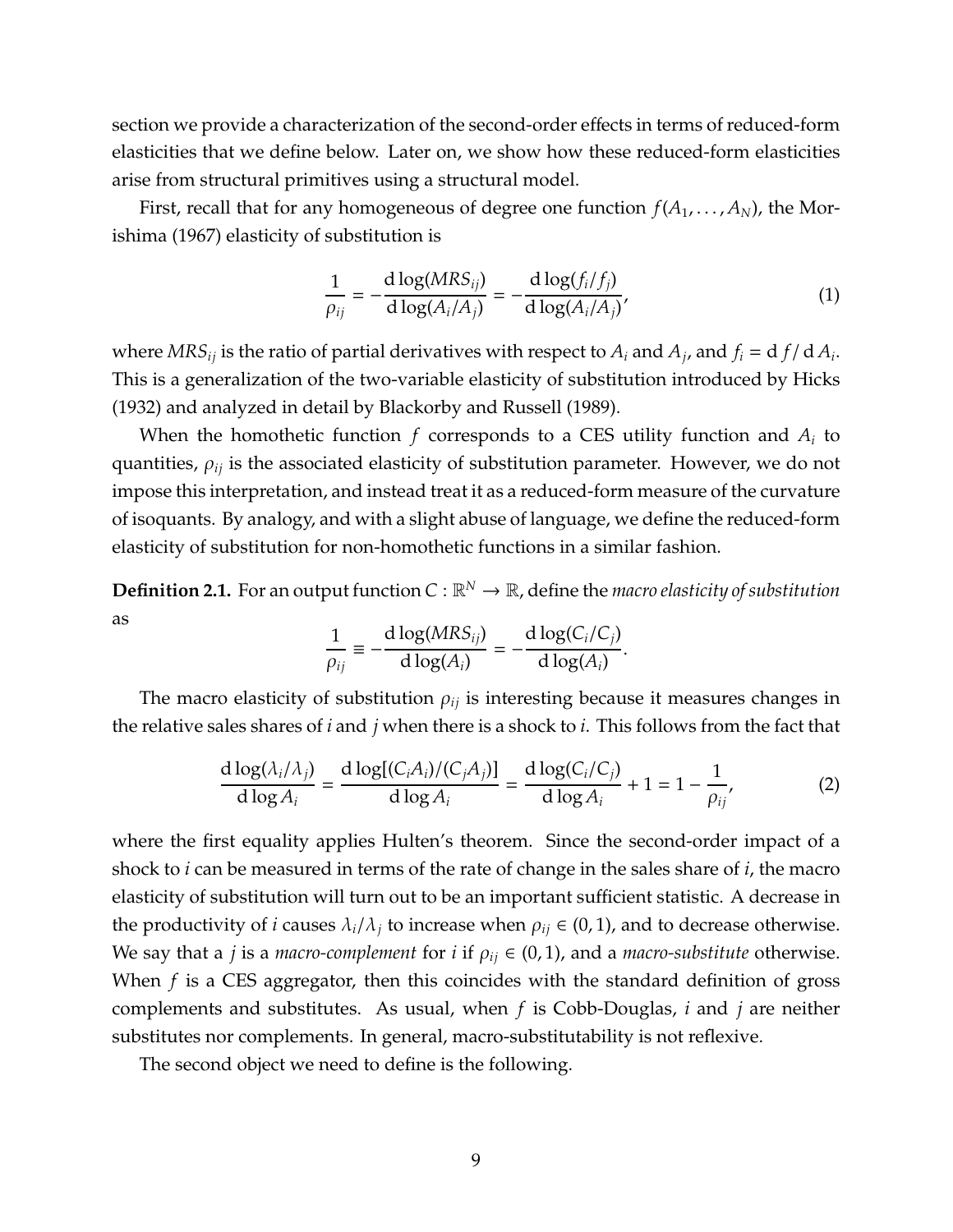**Definition 2.2.** Define the *input-output multiplier* to be

$$
\xi \equiv \sum_{i=1}^N \frac{d \log C}{d \log A_i} = \sum_{i=1}^N \lambda_i.
$$

When  $\xi > 1$ , total sales of the shocked factors exceed total income, a symptom of intermediate inputs. The impact of a uniform technology shock is correspondingly amplified due to the fact that goods are reproducible. Loosely speaking, ξ captures the percentage change in output in response to a uniform one-percent increase in technology. In this sense, it captures a notion of returns-to-scale at the aggregate level.

The input-output multiplier is called the intermediate input multiplier in a stylized model by [Jones](#page-45-10) [\(2011\)](#page-45-10), but it also appears under other names in many other contexts. It is also related to the network influence measure of [Acemoglu et al.](#page-43-0) [\(2012\)](#page-43-0), the granular multiplier of [Gabaix](#page-44-2) [\(2011\)](#page-44-2), international fragmentation measure of [Feenstra and Hanson](#page-44-19) [\(1996\)](#page-44-19), the production chain length multiplier in [Kim et al.](#page-45-15) [\(2013\)](#page-45-15), and even the capital multiplier in the neoclassical growth model.<sup>[13](#page-0-0)</sup> It also factors into how the introduction of intermediate inputs amplifies the gains from trade in [Costinot and Rodriguez-Clare](#page-44-20) [\(2014\)](#page-44-20). Although these papers feature multiplier effects due to the presence of roundabout production (either via intermediate inputs or capital), they do not take into account the fact that this multiplier effect can respond to shocks. This is either because they assume constant factor shares or because they focus on first-order effects.

Having defined the macro elasticities of substitution and the input-output multiplier, we are in a position to characterize the second-order terms. We start by investigating the impact of an idiosyncratic shock.

#### **Idiosyncratic Shocks**

<span id="page-9-0"></span>**Theorem 2.2** (Second-Order Macroeconomic Impact of Microeconomic Shocks)**.** *Suppose that C is homogenous of degree* ξ*, then*

$$
\frac{\mathrm{d}^2\log C}{\mathrm{d}\log A_i^2} = \frac{\lambda_i}{\xi} \sum_{j\neq i} \lambda_j \left(1 - \frac{1}{\rho_{ij}}\right).
$$

<sup>&</sup>lt;sup>13</sup>This follows from the fact that we can treat capital as an intertemporal intermediate input. For more details on how capital can be thought of in this framework, see [Hulten](#page-44-17) [\(2001\)](#page-44-17).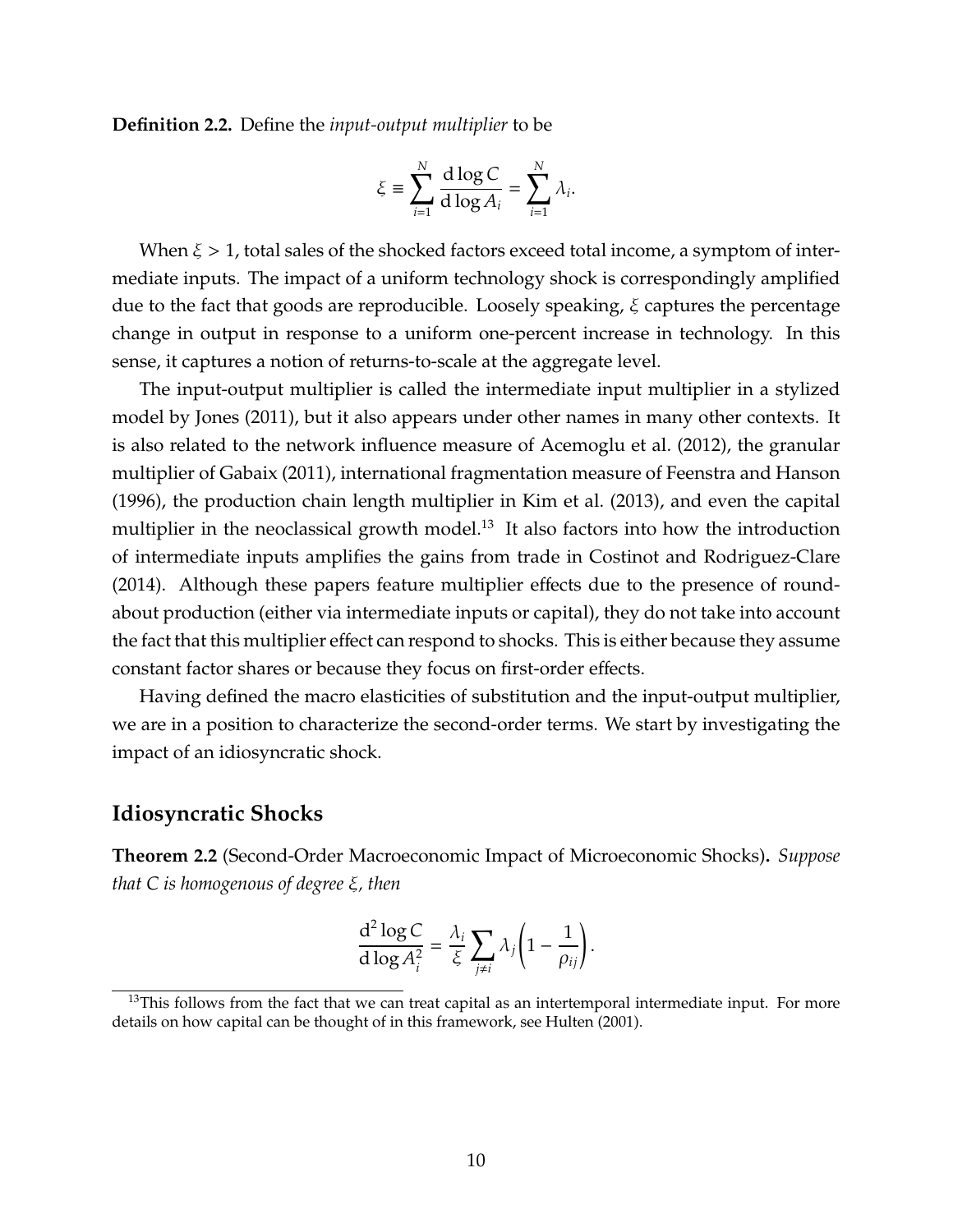*When C is not homogeneous*

$$
\frac{d^2 \log C}{d(\log A_i)^2} = \frac{\lambda_i}{\xi} \sum_{j \neq i} \lambda_j \left(1 - \frac{1}{\rho_{ij}}\right) + \lambda_i \frac{d \log \xi}{d \log A_i}.
$$

In words, the second-order impact of a shock to *i* is equal to the change in *i*'s sales share  $\lambda_i$ . The change in *i'*s share of sales is the change in the aggregate sales to GDP ratio, minus the change in the share of sales of all other industries. The former is measured by the elasticity of the input-output multiplier  $\xi$ , while the latter depends on the macro elasticities of substitution. Collectively, the sales shares  $\lambda_i$ , the reduced-form elasticities  $\rho_{ij}$  and the reduced-form elasticity of the input-output multiplier d log  $\xi$  d log  $A_i$  are sufficient statistics for how output responds to technology shocks up to a second order.

This result tells us that Hulten's approximation is globally accurate if reduced-form elasticities are unitary  $\rho_{ij} = 1$  for every *j* and if the input-output multiplier  $\xi$  is independent of the shock *A<sup>i</sup>* . We shall see that this amounts to assuming Cobb-Douglas production and consumption functions. At the opposite extreme, the output function is nearly singular if  $\rho_{ij} \approx 0$  for any *j*. Hence, first-order approximations will perform more poorly as  $\rho_{ij}$ approaches zero, either from below or from above. These are the cases of extreme macrocomplementarity or extreme macro-substitutability. In the limiting case  $|\rho_{ij}| \to 0$ , the first-order approximation is completely uninformative even for arbitrarily small shocks. Finally, the first-order approximation also behaves worse when  $|\rho_{ij}| \to \infty$ , although the size of the second-order terms remains bounded in this case.<sup>[14](#page-0-0)</sup>

Therefore, although the Cobb-Douglas special case is very popular in the literature, it constitutes a very special case where the second-order terms are all identically zero.<sup>[15](#page-0-0)</sup> There is increasing evidence for strong complementarities in supply chains, and Theorem [2.2](#page-9-0) indicates that Cobb-Douglas functional forms may be a poor guide to understanding the behavior of the economy in the presence of these complementarities. Finally, Theorem [2.2](#page-9-0) also shows that there is an interaction between the macro elasticity of substitution between *i* and *j* and the size of *i* and *j*. In the extreme case where either  $\lambda_i$  or  $\lambda_j$  is equal to zero, the macro elasticity of substitution between the two is irrelevant.

Theorem [2.2](#page-9-0) also shows that deviations from Hulten's theorem need not be restricted to non-unitary macro elasticities of substitution, they can also arise from variations in the input-output multiplier  $\xi$ . Since the input-output multiplier is the ratio of sales to

<sup>&</sup>lt;sup>14</sup>In Appendix [B,](#page-59-0) we derive a tight bound on the size of the error from the first-order approximation for a special case.

<sup>&</sup>lt;sup>15</sup>See for example [Acemoglu et al.](#page-43-1) [\(2012\)](#page-43-0), [Long and Plosser](#page-45-2) [\(1983\)](#page-45-2), [Bigio and La'O](#page-43-3) [\(2016\)](#page-43-3), Acemoglu et al. [\(2017\)](#page-43-1), [Bartelme and Gorodnichenko](#page-43-17) [\(2015\)](#page-43-17).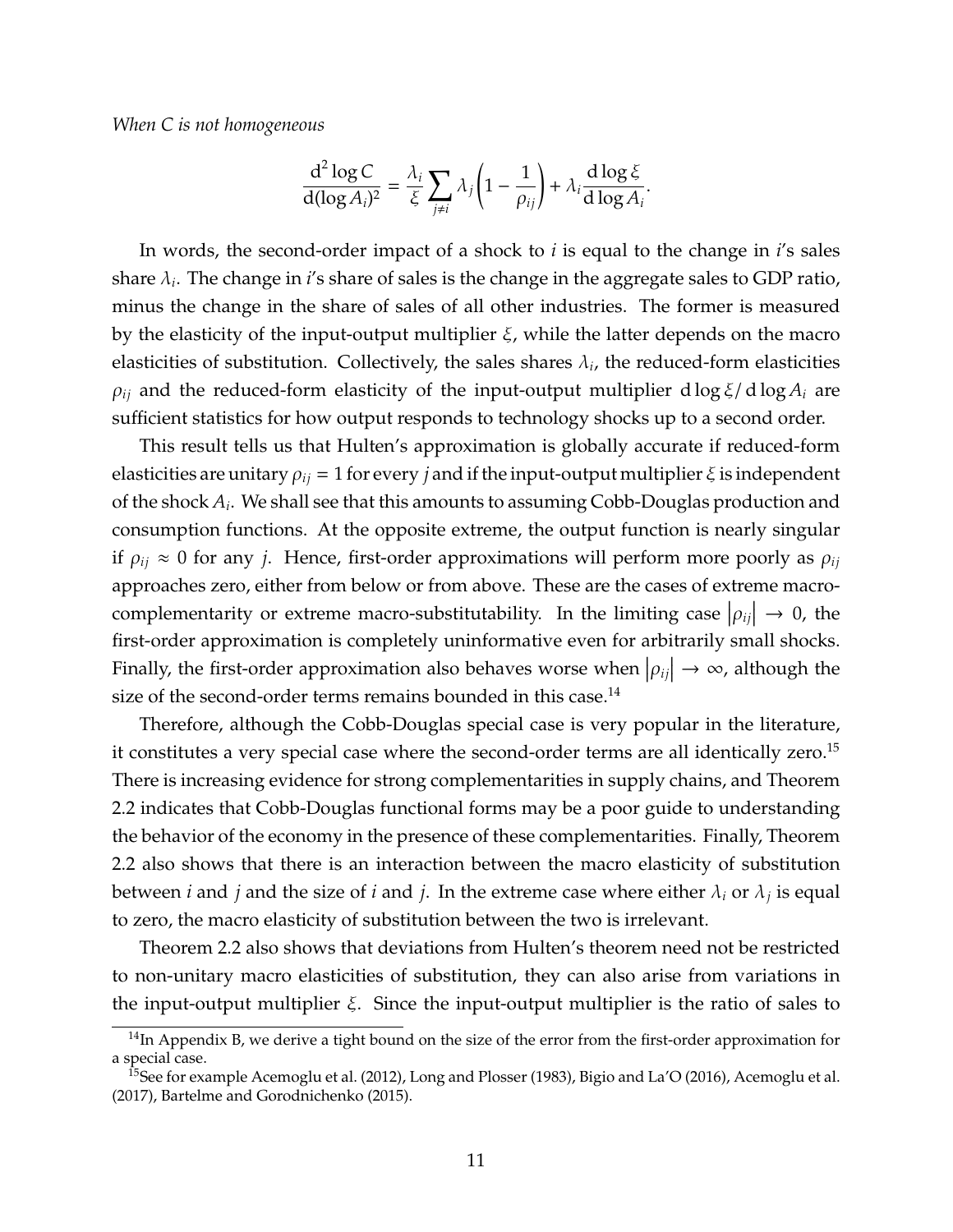GDP, changes in the input-output multiplier can be interpreted as another kind of macro elasticity of substitution: namely the substitution between the underlying factors (whose payments are GDP) and the reproducible goods (whose payments are sales). If there is a strong tendency to substitute between labor and intermediate inputs in response to shocks, then this will hamper the accuracy of the first-order approximation. In the case where productivity shocks are labor-augmenting, the input-output multipliers drop out since *C* is then homogenous of degree 1.

The second-order approximation to the output function can then be written as

$$
\log(C) \approx \log(\overline{C}) + \lambda_i \log(A_i) + \frac{\lambda_i}{\xi} \sum_{j \neq i} \lambda_j \left(1 - \frac{1}{\rho_{ij}}\right) (\log(A_i))^2 + \lambda_i \frac{d \log \xi}{d \log A_i} (\log(A_i))^2, \quad (3)
$$

where  $\overline{C}$  is  $C$  evaluated at the steady-state technology values. When goods are macrocomplements, the second-order terms amplify the effect of negative shocks and attenuate the effect of positive shocks relative to the first-order approximation. Instead when goods are macro-substitutes, the second-order approximation attenuates the negative shocks and amplifies the positive shocks instead. A similar intuition holds for the input-output multiplier: if the input-output multiplier is increasing, then the second-order approximation amplifies positive shocks and dampens negative shocks, and if this multiplier is decreasing, then the opposite is true.

### **Correlated Shocks**

To consider shocks to several industries at once, we must extend these results to cover the off-diagonal terms in the Hessian.

**Proposition 2.3** (Correlated Shocks)**.** *Let* ξ *be the intermediate-input multiplier, or the ratio of total sales to output, then*

$$
\frac{d^2 \log C}{d \log A_i d \log A_j} = \frac{\lambda_i}{\xi} \sum_{k \neq j} \lambda_k \left(1 - \frac{1}{\rho_{jk}}\right) + \lambda_i \frac{d \log \xi}{d \log A_j} - \lambda_i \left(1 - \frac{1}{\rho_{ji}}\right). \quad (i \neq j)
$$

This result shows that the cross-partials are non-trival, but are characterized by the same collection of sufficient statistics as the second-derivatives. Even in the simplest case, where  $\rho_{ij} = \rho$  for all *i* and *j* and  $\xi$  is constant, the second-order effect of a common shock is not simply twice the second-order impact of an idiosyncratic shock.[16](#page-0-0) We revisit the issue

<sup>&</sup>lt;sup>16</sup>We can also use these ideas to capture the impact of an aggregate shock to the economy, since an aggregate shock is simply a common shock that affects all industries. If *A* is an aggregate TFP shock, then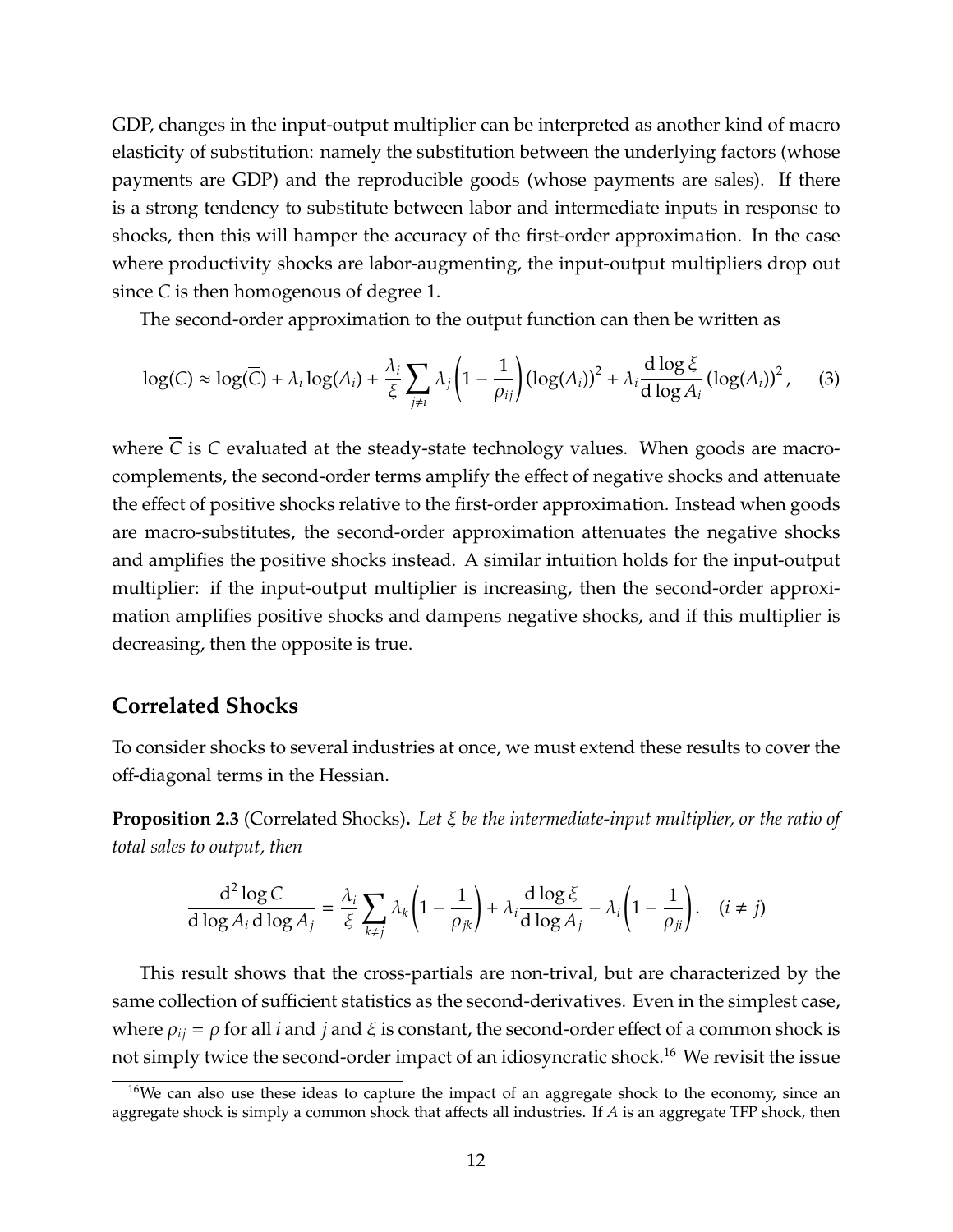of how common shocks to different industries may interact with one another in Appendix [D.](#page-63-0)

#### **Macro Moments**

Finally, we can use the second-order terms to approximate an economy's macroeconomic moments. First, we begin by looking at average performance.

<span id="page-12-0"></span>**Proposition 2.4** (Average Performance). Suppose that  $(\log A_i)_{i=1}^N$  is a random vector with *covariance matrix* Σ *and sij is the ijth element of* Σ*. Then*

$$
E(\log(C/\overline{C})) \approx \frac{1}{2} \sum_{i=1, j\neq i}^{N} \left( \frac{\lambda_i}{\xi} \sum_{k\neq j} \lambda_k \left( 1 - \frac{1}{\rho_{jk}} \right) + \lambda_i \frac{d \log \xi}{d \log A_j} - \lambda_i \left( 1 - \frac{1}{\rho_{ji}} \right) \right) s_{ij} + N \sum_i \lambda_i s_{ii}.
$$

*In the special case where the shocks are i.i.d and* Σ = *s* 2 *I, this simplifies to*

$$
E(\log(C/\overline{C})) \approx \frac{1}{\xi} \frac{s^2}{2} \sum_i \lambda_i \sum_{j \neq i} \lambda_j \left(1 - \frac{1}{\rho_{ij}}\right) + \frac{s^2}{2} \sum_i \lambda_i \frac{d \log \xi}{d \log A_i}.
$$

The logic of proposition [2.4](#page-12-0) is best seen by considering its absurd limit: we could have two economies with identical sales distributions and identical output evaluated at the steady-state technology. Up to a first order, these two economies are the same. However, if one of these economies has  $\rho_{ij} = 1$  and the other has  $\rho_{ij} > 0$  arbitrarily close to 0, then in the presence of any volatility *s* > 0, to a second order, the first economy will produce *C* on average whereas the second economy will produce nothing.

Proposition [2.4](#page-12-0) implies that  $\frac{1}{2}$  d<sup>2</sup> log *C*/ d log  $A_i^2$  $\frac{2}{i}$  represents both the second-order impact of a shock to *i* on GDP, and the log point difference between expected output and its certainty equivalent in units of variance. Loosely speaking, we can interpret this as the percent change in output relative to its certainty equivalent in units of variance, with the caveat that such a description is only approximately true.

The second-order terms will also shape other moments of the distribution of GDP. To see this, suppose that the second-order terms are negative, corresponding to the case with high-degrees of complementarity. In this case, the distribution of GDP will endogenously be skewed to the left and fat-tailed, even if the technology shocks are symmetric and thintailed. This follows from the fact that the second-order terms magnify negative shocks and

 $rac{d^2 \log C}{d \log A^2} = \xi \sum_i \frac{d \log \xi}{d \log A}$  $\frac{d \log \mathcal{E}}{d \log A_i}$ . So, for aggregate shocks, deviations from Hulten's theorem can only come from the input-output multiplier.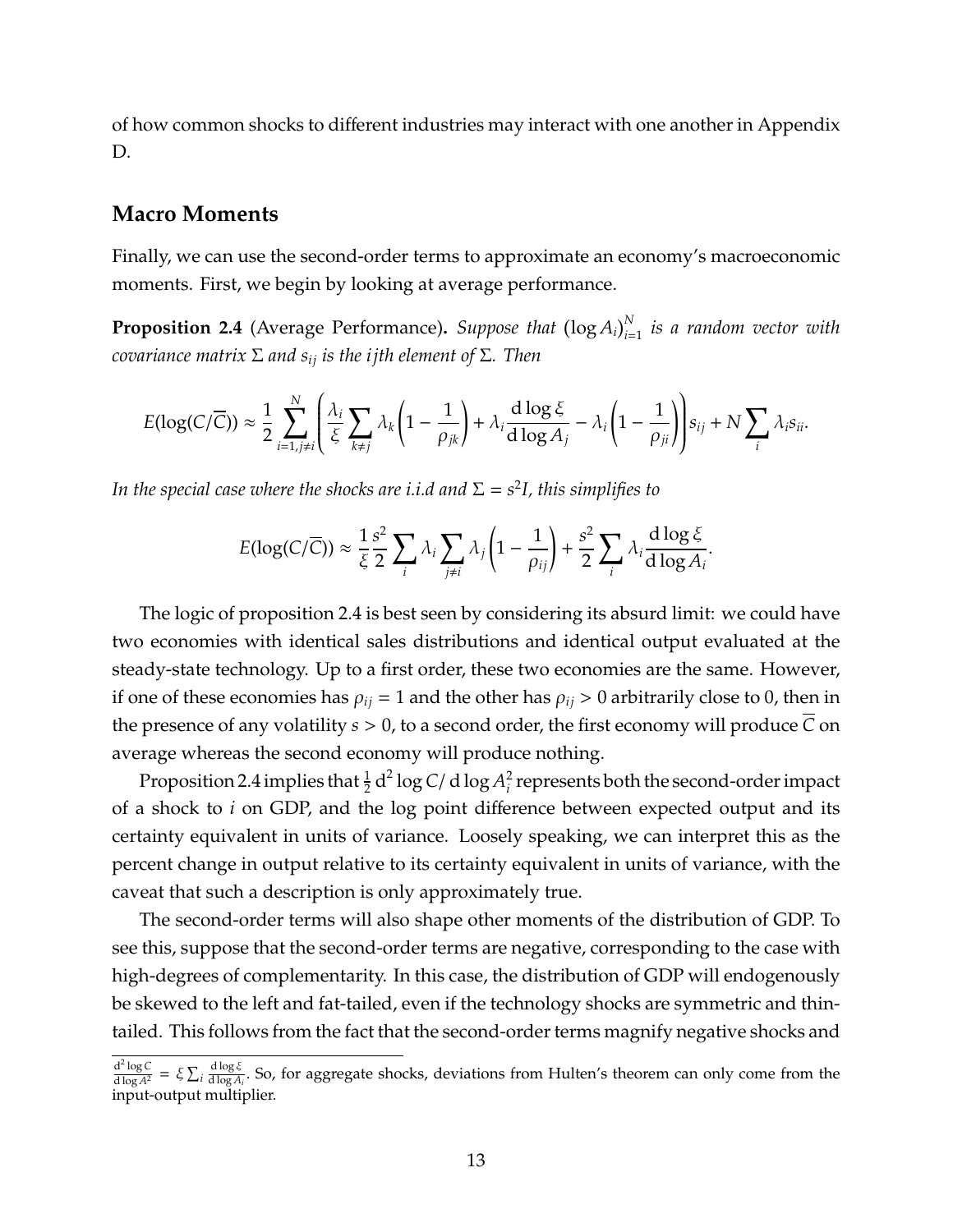attenuate positive shocks, which makes the distribution skewed. Furthermore, since the negative shocks are magnified, this also fattens the left tail, giving rise to excess kurtosis.

To illustrate this intuition, let log *A<sup>i</sup>* be a normal random variable with mean 0 and variance *s* 2 . Then the skewness of log GDP is

$$
E\left(\left(\frac{\log(C/\overline{C})-\mu_c}{\sigma_C}\right)^3\right) \approx \frac{1}{\sigma_C^3} \frac{d^2 \log C}{d \log A_i^2} \left[s^6 \left(\frac{d^2 \log C}{d \log A_i^2}\right)^2 + 3\lambda_i^2 s^4\right],
$$

where

$$
\mu_c = E(\log(C/\overline{C})) = \frac{1}{2} \frac{d^2 \log C}{d \log A_i^2} s^2,
$$

and

$$
\sigma_c^2 = Var(log(C/\overline{C})) = \left[\lambda_i^2 + 2\left(\frac{\mu_c}{s}\right)^2\right]s^2.
$$

Hence log output is negatively skewed if, and only if, the second-order term is negative. This asymmetry also helps explain why average log GDP is lower than its deterministic steady state, since GDP is subject to larger recessions than booms. Next, we consider the thickness of tails, as measured by kurtosis. In this case, a second-order approximation gives

$$
E\left(\left(\frac{\log(C/\overline{C})-\mu_c}{\sigma_C}\right)^4\right) \approx 3\left(1+\left(\frac{\mu_c}{s}\right)^2\frac{\left[22(\mu_c/s)^2+7\lambda_i^2\right]}{\left(\lambda_i^2+2(\mu_c/s)^2\right)^2}\right) \geq 3.
$$

So, output has excess kurtosis if, and only if, the second-order terms are nonzero.

To summarize, for a given variance of output, relatively more of the variance is due to negative, infrequent, extreme deviations, as opposed to symmetric, frequent, and modestly sized deviations (relative to a normal distribution). In Section [8](#page-33-0) we revisit these issues with a calibrated model and show that they are quantitatively significant.

### **Welfare Costs of Business Cycles**

For the majority of the paper, we focus on the performance of log *GDP*, since this gives rise to unitless elasticities. This assumption is innocuous for welfare questions. One may imagine that the losses from uncertainty that we identify depend on the concavity of the log function. In other words, a consumer with log utility in aggregate consumption prefers a mean-preserving reduction in uncertainty even when the GDP function is linear. However, as shown by [Lucas](#page-45-0) [\(1987\)](#page-45-0), such losses are extremely small in practice. The much larger effects we identify are nonlinearities in aggregate consumption itself, which are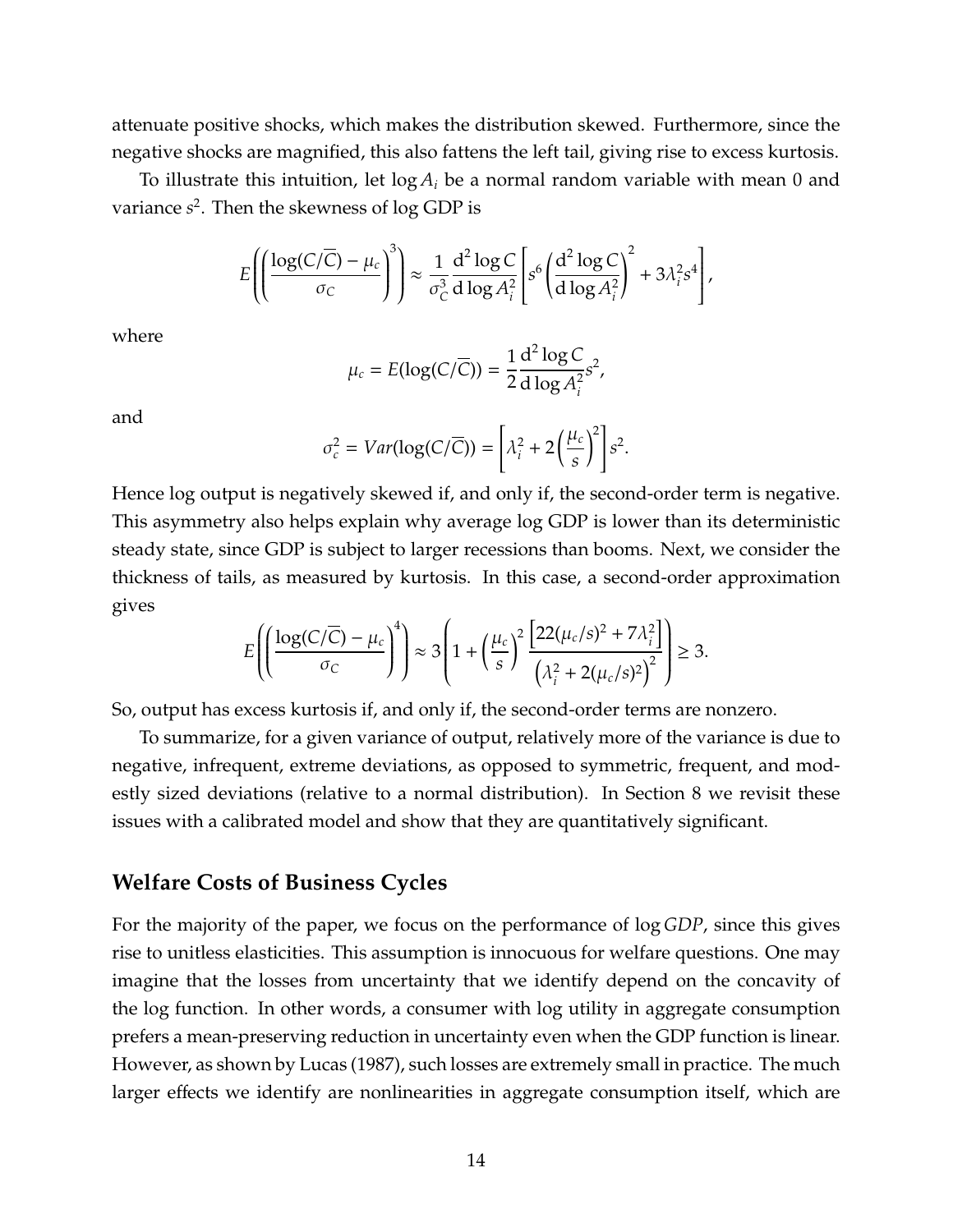present even when the utility function is linear in aggregate consumption. The following proposition formalizes this intuition and shows that the Lucas welfare losses from riskaversion, and the losses we identify from nonlinear production, do not interact with one-another up to a second-order approximation. In fact, it could easily be the case that a risk-averse household prefers the economy to be subject to stochastic shocks *if* the economy features macro-substitutability and the second-order terms are positive.<sup>[17](#page-0-0)</sup>

<span id="page-14-0"></span>**Proposition 2.5** (Welfare Cost of Business Cycles)**.** *Let u* : R → R *be a utility function and* let  $C: \mathbb{R}^N \to \mathbb{R}$  be the GDP function. Suppose that TFP shocks have mean 1 and a diagonal *covariance matrix with kth diagonal element s*<sup>2</sup> *k . Then*

$$
\frac{u'(\overline{C})}{\overline{C}}\left(E(u(C))-u(\overline{C})\right)\approx -\frac{1}{2}\left(\gamma\overline{C}\sum_{k}^{N}\lambda_{k}^{2}s_{k}^{2}+\overline{C}\sum_{k}^{N}\frac{d^{2}C}{dA_{k}^{2}}s_{k}^{2}\right),
$$

*where*  $\gamma$  *is the coefficient of relative risk aversion at the deterministic steady-state*  $\overline{C}$ *.* 

The first term, which is quantitatively small, is the traditional Lucas cost arising from curvature in the utility function. The second term, which is quantitatively large, is due to the curvature inherent in production. Proposition [2.5](#page-14-0) is stated idiosyncratic shocks for expositional clarity. In the appendix, we prove the result for more general utility functions and shocks.[18](#page-0-0)

### **Mapping From Micro to Macro**

Theorem [2.2](#page-9-0) implies that the macro elasticities of substitution  $\rho_{ij}$  and the elasticity of the input-output multiplier d  $\log \xi/d \log A_i$  are sufficient statistics for the second-order impact of shocks. However, these sufficient statistics are reduced-form elasticities, and unlike λ*<sup>i</sup>* and  $\xi$ , they are not readily observable. Furthermore, since they are general equilibrium objects, they cannot be identified through exogenous microeconomic variation. So, on the one hand, while careful empirical work can identify structural elasticities in production, the leap from micro-estimates to macro-effects is hazardous. On the other hand, while the

<sup>&</sup>lt;sup>17</sup>These ideas also relate to the concepts of fragility, resilience, and antifragility in [Taleb](#page-45-16) [\(2013\)](#page-45-16). In Section [3,](#page-16-0) we find that economies with immobile factors and structural complementarities are fragile, in the sense of having large negative second derivatives, whereas economies with mobile factors and structural complementarities are resilient, in the sense of having smaller negative second derivatives. However, we find that economies with mobile factors and structural substitutabilities are antifragile in the sense that their average performance improves with uncertainty.

<sup>&</sup>lt;sup>18</sup>For our theoretical results, we find it convenient work with elasticities  $d^2 \log C / d \log A_{k'}^2$  but we can use these results to compute the welfare cost in Proposition [2.5](#page-14-0) by noting that  $d^2 C/dA_k^2 = \overline{C} d^2 \log C/d \log A_k^2$  $\lambda_k(\overline{C}-1)$ .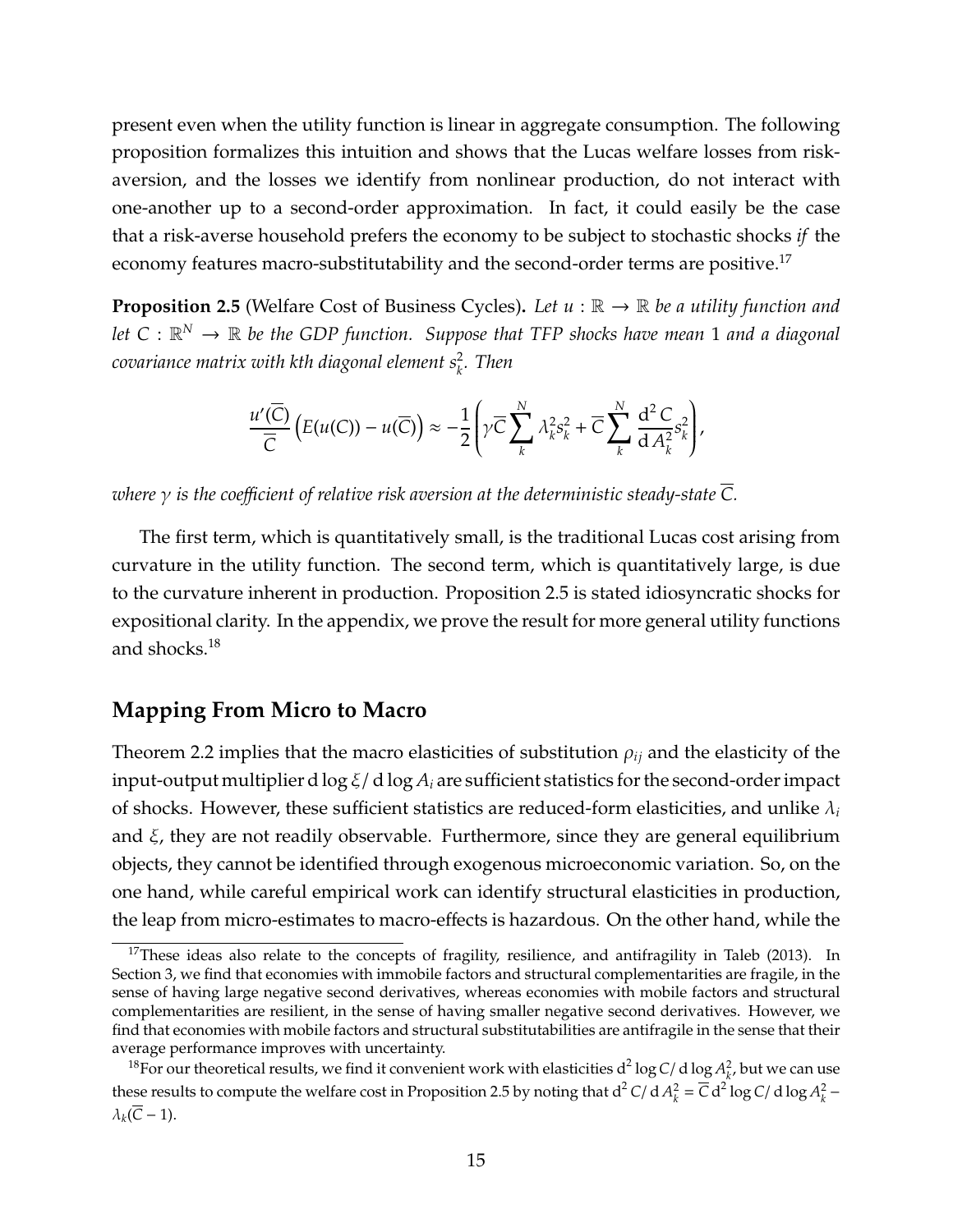macro elasticities could, in principle, be identified using exogenous macro-variation, such a reduced-form exercise will be susceptible to a form of the Lucas critique, because the estimated elasticities could shift in unpredictable ways. This is because the reduced-form macro elasticities will not necessarily be stable deep parameters. Worse still, plausibly exogenous macroeconomic variation is notoriously difficult to come by.

In this section, we make the mapping from structural micro parameters to the reducedform macro elasticities explicit for a general class of structural models. This helps to bridge the gap between estimates of microeconomic structural parameters and the macroeconomic elasticities of interest. More generally, the structural model shows that this mapping is highly nontrivial and clarifies some of the general equilibrium forces which must be accounted for. To prove our result, we model the possibility of decreasing returns to scale at the micro-level by allowing for the existence of fixed factors of production (whose payments are the profits of each producer).

**Proposition 2.6** (Microeconomic Sufficient Statistics)**.** *Let each production function F<sup>i</sup> be constant returns to scale, but with potentially fixed factors. Let D<sup>i</sup>* log λ *be the sales elasticities column vector whose jth element is* d log λ*j*/ d log *A<sup>i</sup> . Then, at steady state, D<sup>i</sup>* log λ *can be written explicitly as a function of observable expenditure shares at steady state and micro-elasticities of substitution.*

The proof can be found in the appendix. Using this proposition, and equation [\(2\)](#page-8-0), we can easily deduce the reduced-form macro elasticities:

$$
\frac{d^2 \log C}{d \log A_k^2} = \frac{d \lambda_k}{d \log A_k} = \frac{\lambda_k}{\xi} \sum_{j \neq k} \lambda_j \left( 1 - \frac{1}{\rho_{kj}} \right) + \lambda_k \frac{d \log \xi}{d \log A_k},
$$

with

$$
1 - \frac{1}{\rho_{kj}} = \frac{1}{\lambda_k} \frac{d \lambda_k}{d \log A_k} - \frac{1}{\lambda_j} \frac{d \lambda_j}{d \log A_k'},
$$
 (4)

and

$$
\frac{d \log \xi}{d \log A_i} = \frac{1}{\xi} \sum_i \lambda_k \frac{d \log \lambda_k}{d \log A_i}.
$$
 (5)

In what follows, we work with a parametric version of this model, built using nested CES functions, and show the various channels through which the reduced-form elasticities  $\rho_{ij}$  and  $\xi$  operate, both qualitatively and quantitatively.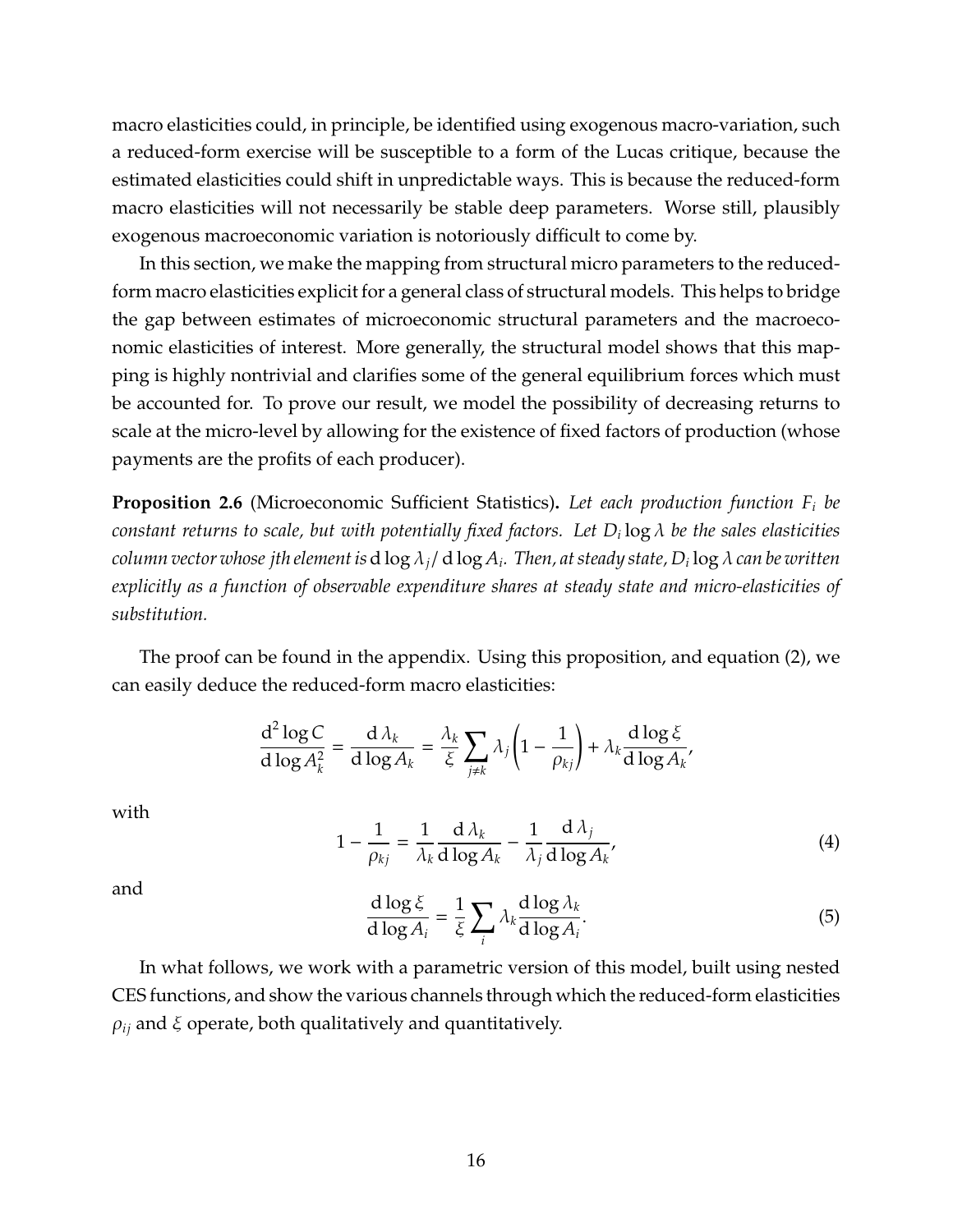# <span id="page-16-0"></span>**3 Parametric Model**

To highlight the forces that will shape the macro-elasticities of substitution, and to quantify the importance of nonlinearities, we work with the following parametric model. Let

$$
\frac{C}{\overline{C}} = \left(\sum_{k} b_k \left(\frac{c_k}{\overline{c}_k}\right)^{\frac{\sigma-1}{\sigma}}\right)^{\frac{\sigma}{\sigma-1}},
$$

with

$$
\sum_{k} p_k c_k = \sum_{k} w L_k + \sum_{k} w_k l_k + \sum_{k} \pi_k,
$$

where we divide labor into an industry-specific component *l<sup>k</sup>* , which cannot be reallocated across industries, and a common component *L<sup>k</sup>* , which can be allocated to any industry. Here, *w* is the wage for the common labor and *w<sup>k</sup>* is the wage for the industry-specific labor. We normalize  $\sum_i b_i = 1$ . Any variable with an overline  $\bar{x}$  is a normalizing constant denoted in the same units as *x*.

Let industry *k*'s production function be given by

$$
\frac{y_k}{\overline{y}_k}=A_k\left(a_k\left(\left(\frac{L_k}{\overline{L}_k}\right)^{\beta_k}\left(\frac{l_k}{\overline{l}_k}\right)^{1-\beta_k}\right)^{\frac{\theta_k-1}{\theta_k}}+(1-a_k)\left(\frac{X_k}{\overline{X}_k}\right)^{\frac{\theta_k-1}{\theta_k}}\right)^{\frac{\theta_k}{\theta_k-1}},
$$

where *A<sup>k</sup>* is a Hicks-neutral shock, and *X<sup>k</sup>* is a composite intermediate input which is combined with labor with elasticity of substitution  $\theta_k$ . The labor input is a geometric average of industry-specific and common labor inputs. Therefore, β*<sup>k</sup>* can be interpreted as a measure of the degree to which industry *k*'s labor can be reallocated. Since *l<sup>k</sup>* is industryspecific, in equilibrium, it is always equal to a constant, and so we can also treat β*<sup>k</sup>* as technological returns-to-scale in labor. These two interpretations are equivalent for the purposes of this model. As before, this specification includes factor-augmenting shocks as a special case.

The composite intermediate input *X<sup>k</sup>* is defined by

$$
\frac{X_k}{\overline{X}_k} = \left(\sum_l \omega_{kl} \left(\frac{x_{lk}}{\overline{x}_{lk}}\right)^{\frac{\varepsilon_k-1}{\varepsilon_k}}\right)^{\frac{\varepsilon_k}{\varepsilon_k-1}},
$$

and  $x_{lk}$  are intermediate inputs from industry *l* used by industry *k*. We normalize  $\sum_k \omega_{ik} =$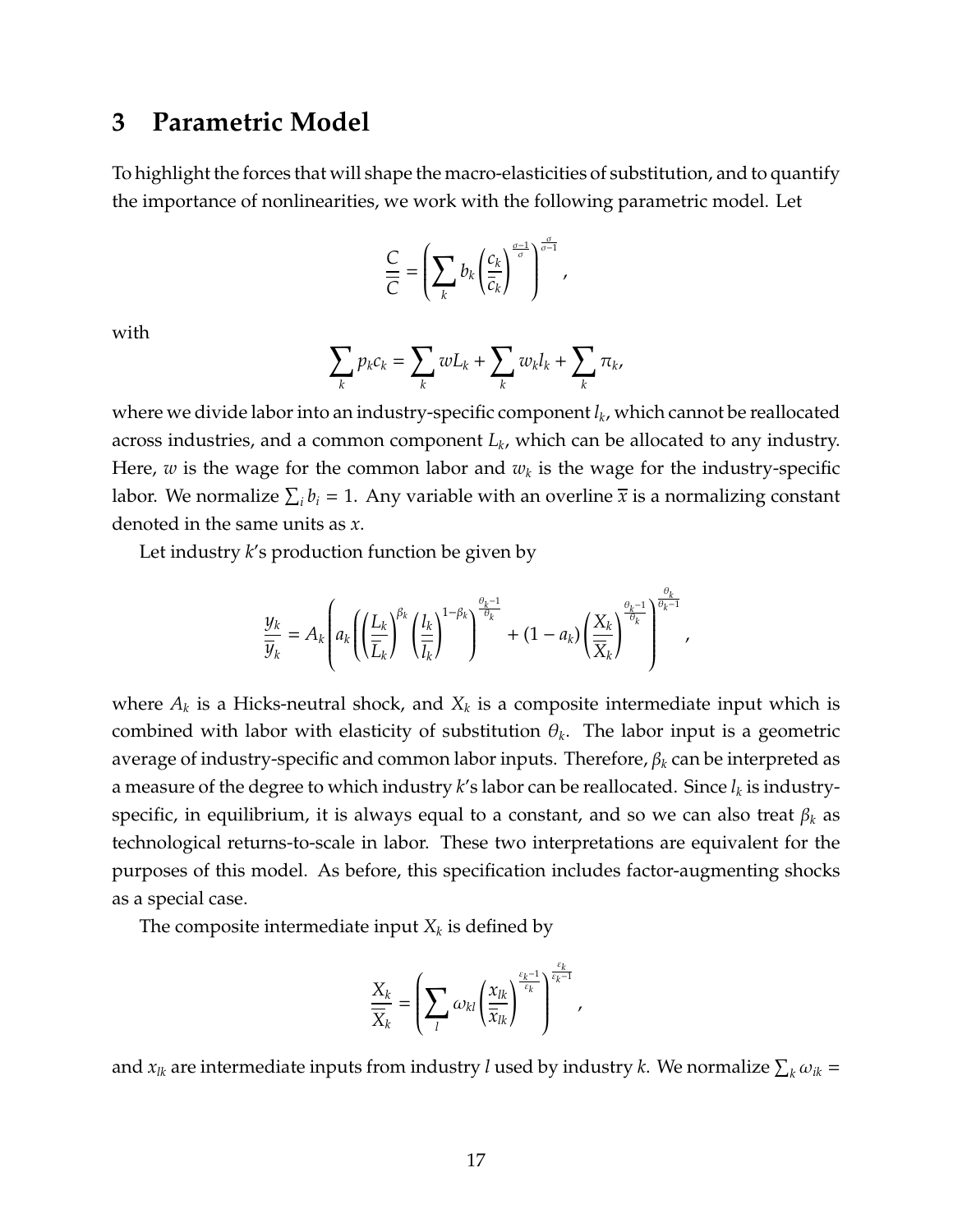1. Market clearing in each market requires that

$$
y_k = c_k + \sum_l x_{lk}.
$$

The production functions here allow the accommodation of any pattern of nested CES production functions, even those with more than two nests, and networks as a special case.

Given this general structure, we can now investigate how the structural microeconomic parameters are mapped to the reduced-form macro elasticities.

### <span id="page-17-0"></span>**4 Macro Elasticities of Substitution**

In this section, we restrict ourselves to the case with no intermediate inputs. This means that the input-output multiplier is constant  $\xi = 1$ , and the deviations from Hulten's theorem only occur due to non-unitary macro elasticities of substitution. Since there are no intermediate inputs,  $a_k = 1$  for every *k*. We emphasize how the following key structural parameters shape the macro elasticities of substitution: micro elasticities of substitution between sectors  $\sigma$ , the degree to which labor can be reallocated, and returns to scale in production.

Different degrees of labor reallocations and returns to scale can be expected depending on the time scale of the response to shocks. At short horizons, labor and other factors such as capital are difficult to adjust, but such adjustments become easier at longer horizons. Some of these dynamic effects can be captured by comparative statics exercise in our model. We continuously move from no reallocation to full reallocation in labor markets by considering production functions with different  $β_k ∈ [0,1]$ . As mentioned before, this parameter can either be interpreted as decreasing returns to scale in labor, or a geometric average of mobile and immobile workers, where the immobile workers are residual claimants of the firm's revenues net of other costs. Hence, the production function of good *k* is

$$
c_k=A_kL_k^{\beta_k}.
$$

<span id="page-17-1"></span>**Proposition 4.1** (Limited Labor Reallocation)**.** *Consider the following special case of the structural model in Section [3.](#page-16-0) Aggregate consumption is CES with micro elasticity of substitution* σ *and expenditure share b<sup>i</sup> at steady state. Each good is produced using labor. Assume uniform labor*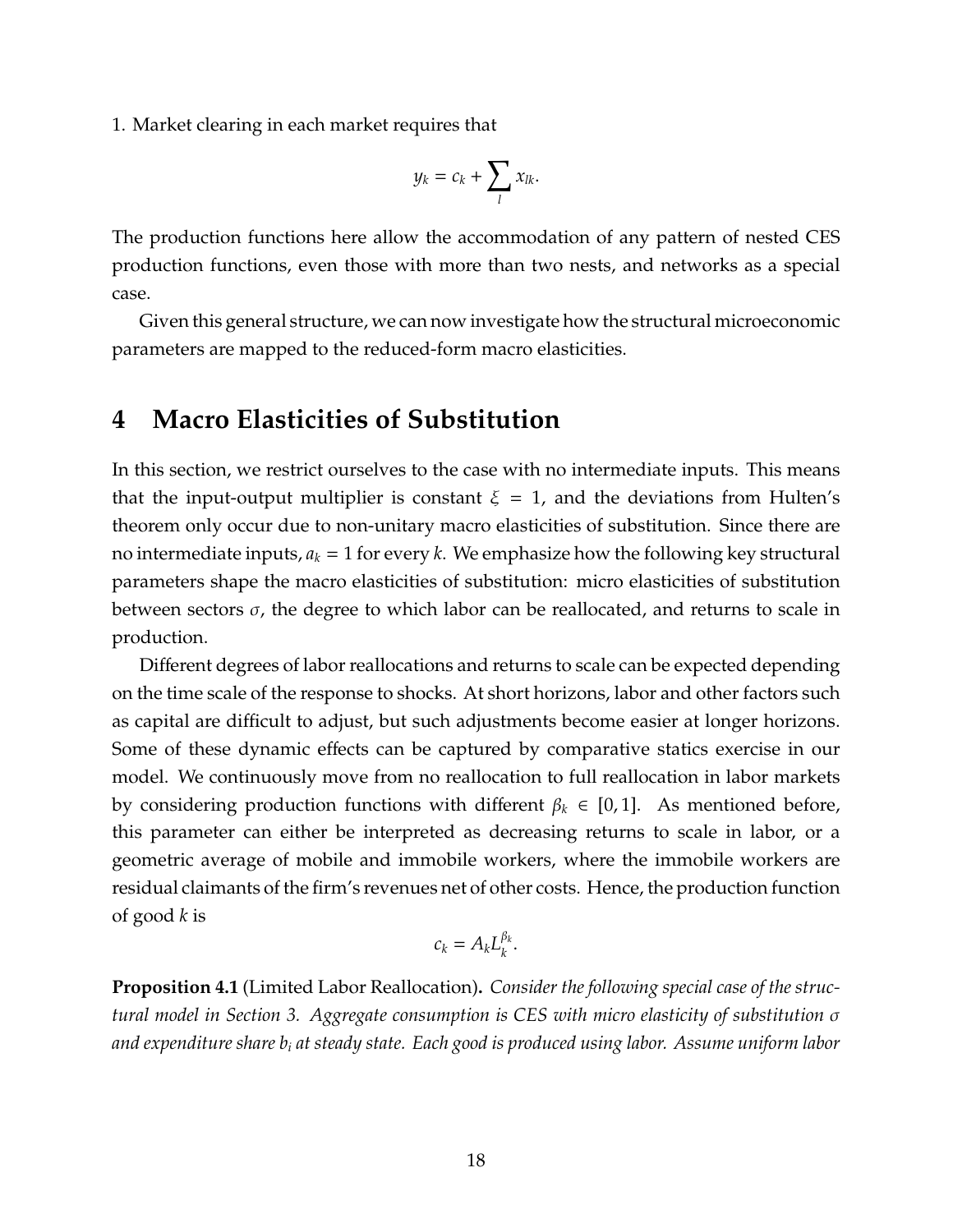*reallocation*/*returns to scale* β ∈ [0, 1] *for every k. Then*

$$
\rho_{ij} = \frac{\sigma(1-\beta) + \beta}{\sigma(1-\beta) + \beta + (1-\sigma)}, \quad \lambda_i = b_i, \quad \xi = 1, \quad \frac{d \log \xi}{d \log A_i} = 0.
$$

To build intuition, we first consider two polar cases with either  $\beta_k = 0$  for every *k* or  $\beta_k = 1$  for every *k*.

We start with the case in which  $\beta_k = 0$  for every *k*. This is an endowment economy where the household simply consumes the output of every industry, and there are no intermediate inputs. Labor cannot be moved to increase the production of any good, either because production is simply an endowment or because labor cannot be reallocated across industries in response to shocks. The latter case proxies for a situation where there are infinite adjustment costs in reallocating workers across industries. Then we can write

$$
\frac{C}{C} = \left(\sum_{k} b_{k} A_{k}^{\frac{\sigma-1}{\sigma}}\right)^{\frac{\sigma}{\sigma-1}}.
$$

Unsurprisingly, for this special case, the macro and micro elasticity of substitution coincide

$$
\rho_{ij} = \sigma, \quad \lambda_i = b_i, \quad \xi = 1, \quad \frac{\mathrm{d} \log \xi}{\mathrm{d} \log A_i} = 0.
$$

Theorem [2.2](#page-9-0) then implies that

$$
\frac{\mathrm{d}^2\log C}{\mathrm{d}\log A_i^2}=b_i(1-b_i)\bigg(1-\frac{1}{\sigma}\bigg).
$$

It can immediately be seen that the second-order term changes sign depending on whether  $\sigma$  is greater or less than one. Hence, the second-order term amplifies negative shocks and attenuates positive shocks if  $\sigma < 1$  relative to the first-order approximation, and the opposite is true if *σ* > 1. Since *σ* ∈ [0, ∞) this means that *ρ* ∈ [0, ∞) for this example.

In the Cobb-Douglas case  $\sigma = 1$ , the second-order term is identically equal to zero and the first-order approximation is globally accurate. The quality of the Hulten approximation deteriorates as we move away from  $\sigma = 1$  in both directions. To understand why, it is useful to consider the extreme limits  $\sigma \to 0$  and  $\sigma \to \infty$ .

We first consider the Leontief limit  $\sigma \to 0$  where the first-order term becomes completely uninformative. To understand why this happens, consider how the sales share  $\lambda_i$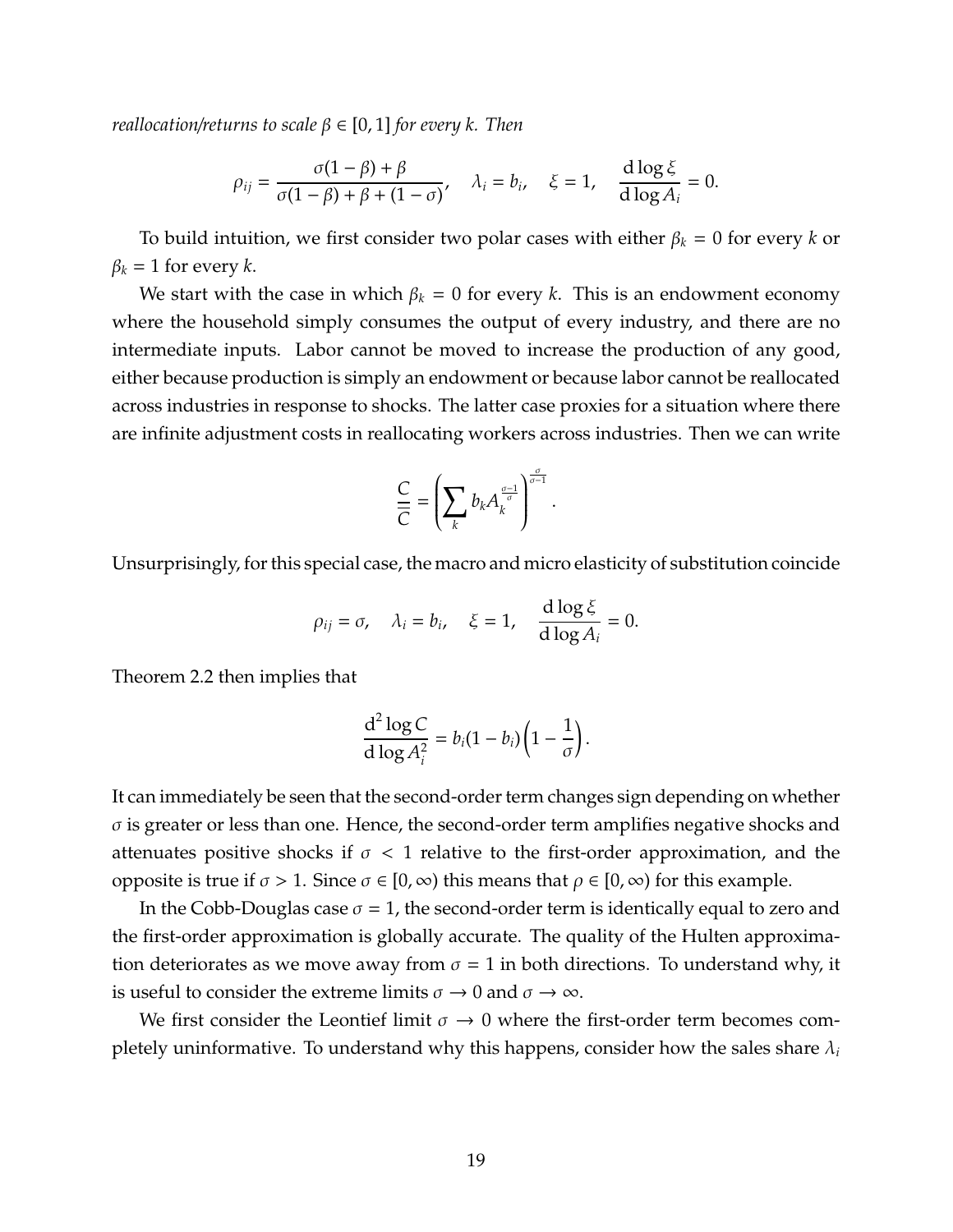<span id="page-19-0"></span>

(a) log GDP with no reallocation/extreme decreasing returns. Perfect substitutes and Hulten's approximation overlap almost perfectly.

(b) log GDP with full reallocation/constant returns. Leontief and Hulten's approximation overlap almost perfectly.

Figure 1: log GDP as a function of productivity log(*Ai*) in the economy with constant returns for different values of  $σ$ . This example consists of two, equally, sized industries using labor as their only input. In other words,  $b_i = 1/2$  and  $a_i = 1$ .

changes in response to a shock. We write

$$
\frac{d \log(\lambda_i/\lambda_j)}{d \log A_i} = \frac{d \log(p_i/p_j)}{d \log A_i} + \frac{d \log(y_i/y_j)}{d \log A_i} = \frac{d \log(p_i/p_j)}{d \log A_i} + \frac{d \log(A_i/A_j)}{d \log A_i}.
$$

When labor cannot be reallocated, the ratio of the quantities *yi*/*y<sup>j</sup>* is equal to the exogenously given *Ai*/*A<sup>j</sup>* . However, close to the Leontief limit, the change in the sales share of *i* is very extreme, since the relative price of *i* to *j* goes to zero if the shock to *i* is positive, and to infinity if the shock is negative. Intuitively, this is because with extreme complementarity the scarcest good is the only one that has a positive marginal product. The extreme reaction of relative prices means that sales shares react very strongly to productivity shocks, and this means that the deviations from the first-order approximation can be extreme. In this world, the second-order approximation amplifies the impact of negative shocks and attenuate the impact of positive shocks relative to the first-order approximation.

We then consider the perfect substitutes limit  $\sigma \to \infty$ . Then negative shocks are attenuated and positive shocks are amplified, but the effect is not nearly so dramatic. In this case, because goods are perfect substitutes, relative prices are always equal to 1. Therefore, ratio of the sales of *i* relative to *j* will move one-for-one with the ratio of the endowment of *i* relative to *j*. The situation is depicted graphically in Figure [1a.](#page-19-0)

Having analyzed the case with no labor reallocation, consider now the polar opposite case, where labor can be costlessly reallocated across industries and be used with con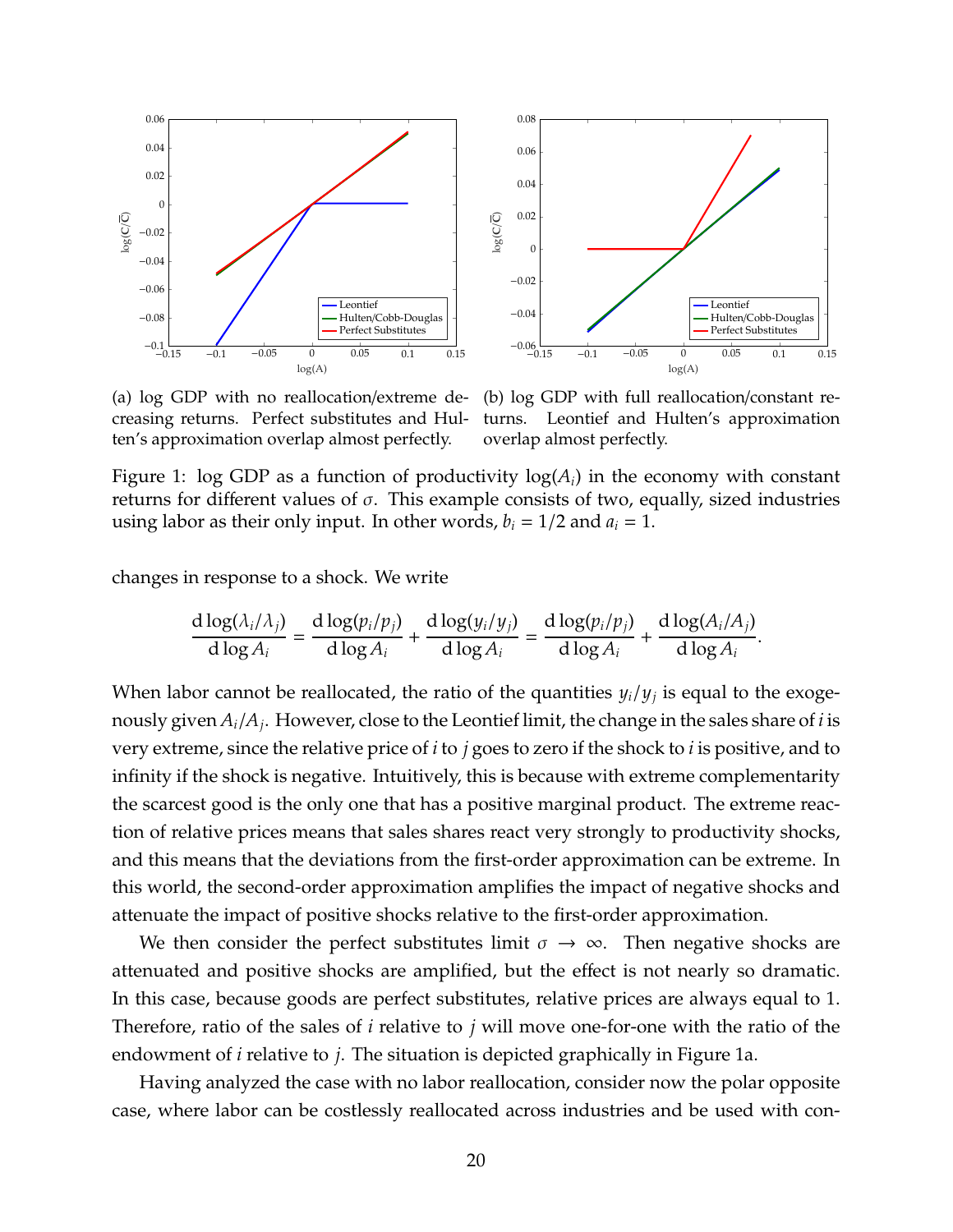stant returns to scale so that  $\beta_k = 1$  for every *k*. The macro elasticity of substitution in this example is *not* necessarily equal to the structural micro elasticity of substitution in consumption:

$$
\rho_{ij} = \frac{1}{2-\sigma'}, \quad \lambda_i = b_i, \quad \xi = 1, \quad \frac{\mathrm{d}\log\xi}{\mathrm{d}\log A_i} = 0.
$$

Theorem [2.2](#page-9-0) then implies that

$$
\frac{\mathrm{d}^2\log C}{\mathrm{d}\log A_i^2}=b_i(1-b_i)\,(\sigma-1)\,.
$$

As before,  $\sigma > 1$  amplifies positive shocks and  $\sigma < 1$  amplifies negative shocks, while the Cobb-Douglas case  $\sigma = 1$  still ensures that the second-order terms are identically zero. However, this time, the second-order term becomes singular when the goods are highly substitutable rather than when they are highly complementary. Once again, we can unpack this result by noting that

$$
\frac{d \log(\lambda_i/\lambda_j)}{d \log A_i} = \frac{d \log(p_i/p_j)}{d \log A_i} + \frac{d \log(y_i/y_j)}{d \log A_i} = \frac{d \log(A_j/A_i)}{d \log A_i} + \frac{d \log(C_i/C_j)}{d \log A_i}.
$$

The ratio of relative prices is always equal to  $A_j/A_i$ , but the quantity of goods produced is endogenous since labor can be costlessly reallocated.

Contrary to what one may have assumed, a near-Leontief production function is *not* sufficient for generating large deviations from Hulten's theorem, as long as factors can be reallocated freely. With perfect reallocation of workers, the market always allocates workers to equate marginal products. This means that relative prices reflect relative productivities. So, near the Leontief limit, if *i* receives a negative productivity shock, workers are reallocated to that industry to reinforce the "weak link", since otherwise the price of that good would soar. On the other hand, if *i* receives a positive productivity shock, workers are reallocated to other industries, to prevent the prices from collapsing. This means that near the Leontief limit, the relative sales shares responds one-for-one to changes in relative technology. So, while the second-order terms still amplify negative shocks and attenuate positive shocks, because they are negative, their magnitude is much smaller than in the case where labor could not be reallocated.

In the perfect substitutes limit, equating marginal products means a near-complete reallocation of workers to the most productive industry. This means that a positive shock to *i* will cause the sales share of *i* to increase dramatically relative to the rest, because while relative prices  $p_i/p_j = A_j/A_i$ , relative quantities change very rapidly. So, the second-order terms amplifies positive shocks and attenuates negative shocks relative to the first-order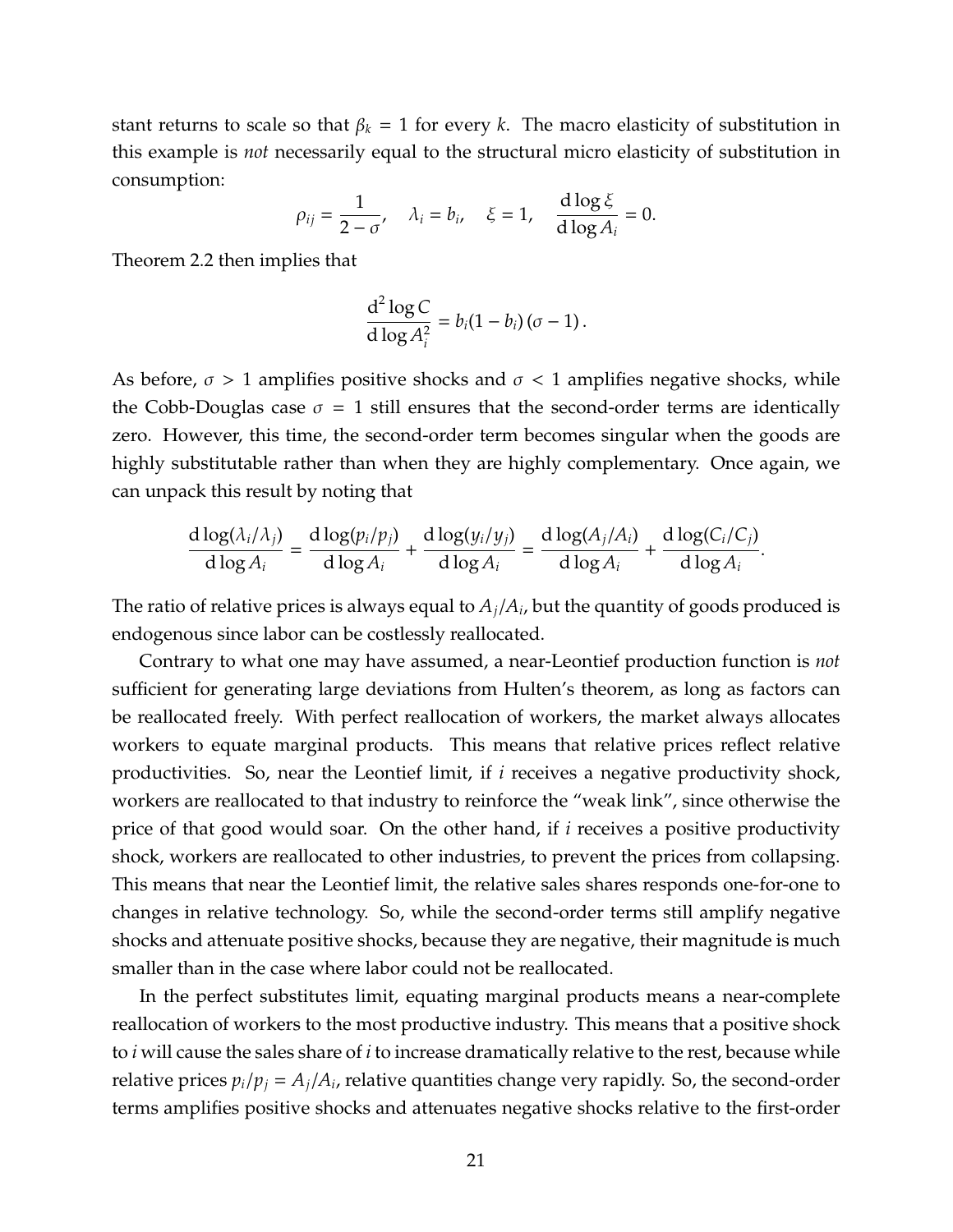approximation, but their magnitude is much larger than in the case where labor could not be reallocated, because now the market can take advantage of the shocks to equate marginal products. Once again, the situation is depicted graphically in Figure [1b.](#page-19-0)

To recap, in the case where labor cannot be freely allocated, a negative shock can cause a large downturn due to complementarity but a positive shock does not make much of a difference. On the other hand, when labor can be allocated, a negative shock can be mitigated by a reallocation of workers to the affected industry, but a positive can be amplified many times if goods are substitutable. These results are closely related to the findings in [Jones](#page-45-10) [\(2011\)](#page-45-10), who noted that in a model like this, the relevant CES parameter used in aggregating microeconomic TFP shocks depends on whether or not factors are allocated through the market or assigned exogenously.

Finally, having analyzed the cases with no labor reallocation ( $\beta = 0$ ) and with full labor reallocation/constant returns to scale ( $\beta = 1$ ), we revisit the general case with  $\beta \in (0, 1)$ . The situation is depicted graphically in Figure [2.](#page-22-0) The macro elasticity of substitution is now an intermediate value between the perfect reallocation and the no-reallocation cases.

As usual, in the Cobb Douglas case  $\sigma = 1$ , the macro elasticity is equal to 1, and Hulten's approximation is globally accurate. Therefore, regardless of  $\beta \in (0, 1)$ , the macro elasticity of substitution is always equal to 1 for a Cobb-Douglas model. This follows from the fact that in this case, the distribution of workers across sectors does not depend on the shock. Therefore, the degree to which workers can be reallocated is irrelevant, since they are not reallocated anyway.

When  $\sigma$  < 1, negative shocks are amplified and positive shocks are attenuated relative to the first-order approximation, and the opposite is true when  $\sigma > 1$ . However, we can show that  $\rho(\sigma) \notin (- (1 - \beta)/\beta, \beta/(1 + \beta))$ , so the macro elasticity of substitution is bounded away from 0 as long as β > 0. Furthermore, whether or not *i* and *j* are macro-complements or macro-substitutes does not depend on β. Therefore, partial reallocation preserves the general intuition of the last two sections, but dampens the size of the effects. Figure [2](#page-22-0) illustrates these facts where we can see that the size of the second-order term looks like an average of the two polar cases and always has the same sign.

### <span id="page-21-0"></span>**5 A Network Irrelevance Result**

Now we extend the model to allow for intermediate inputs and arbitrary network interconnections. In this section, we provide a benchmark irrelevance result where the deviations from Hulten's approximation do not depend on the network structure. The key assumptions required for obtaining this irrelevance result are: (1) a constant input-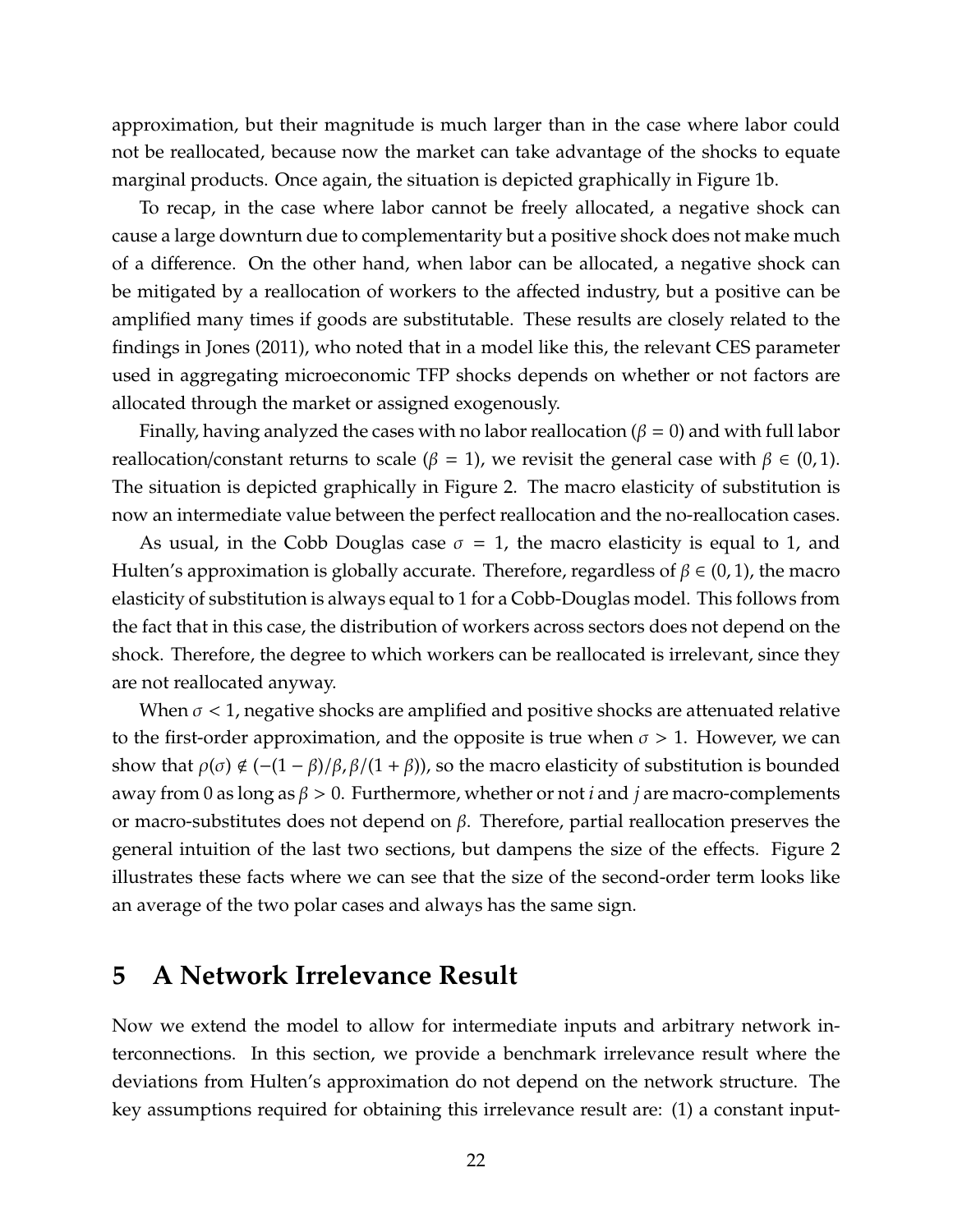<span id="page-22-0"></span>

Figure 2: The left panel plots the macro elasticity of substitution  $\rho$  against the structural elasticity of substitution  $\sigma$  for the model from Proposition [4.1.](#page-17-1) The second panel plots expected log GDP relative to its certainty equivalent, in units of variance, as a function of the structural elasticity of substitution for the same model. For this example, we let  $b_i = 1/2$ .

output multiplier equal to unity, (2) uniformity of the micro structural elasticities. In Sections [6](#page-23-0) and [7,](#page-25-0) we weaken each of these assumptions, in turn, and characterize the importance of the network structure in shaping the second-order terms.

To obtain our benchmark result, assume that structural micro elasticities are uniform across all agents and all inputs so that  $\sigma = \theta_i = \varepsilon_j$  for every *j*. In this case, the model becomes a generalization of the canonical Cobb-Douglas network model of [Acemoglu](#page-43-0) [et al.](#page-43-0) [\(2012\)](#page-43-0) and [Long and Plosser](#page-45-2) [\(1983\)](#page-45-2), as well as the CES competitive network model of [Baqaee](#page-43-2) [\(2016\)](#page-43-2). Furthermore, assume that  $\beta_k = 1$  or  $\beta_k = 0$  for all  $k$ —the case with either full reallocation or no reallocation. Finally, technology shocks are labor-augmenting, which implies that  $\xi \equiv 1$ .

<span id="page-22-1"></span>**Proposition 5.1** (Network Irrelevance)**.** *Consider the following special case of the structural model in Section [3.](#page-16-0) Network interconnections are arbitrary, micro elasticities are uniform across all agents and all inputs so that* ε*<sup>k</sup>* = θ*<sup>k</sup>* = σ*, and shocks are labor-augmenting. Then*

$$
\rho_{ij} = \rho, \quad \xi = 1, \quad \frac{\mathrm{d}\log\xi}{\mathrm{d}\log A_i} = 0,
$$

*where*

$$
\rho = \begin{cases} \sigma & \text{if labor cannot be reallocated} \\ \frac{1}{2-\sigma} & \text{if labor can be reallocated} \end{cases}
$$

.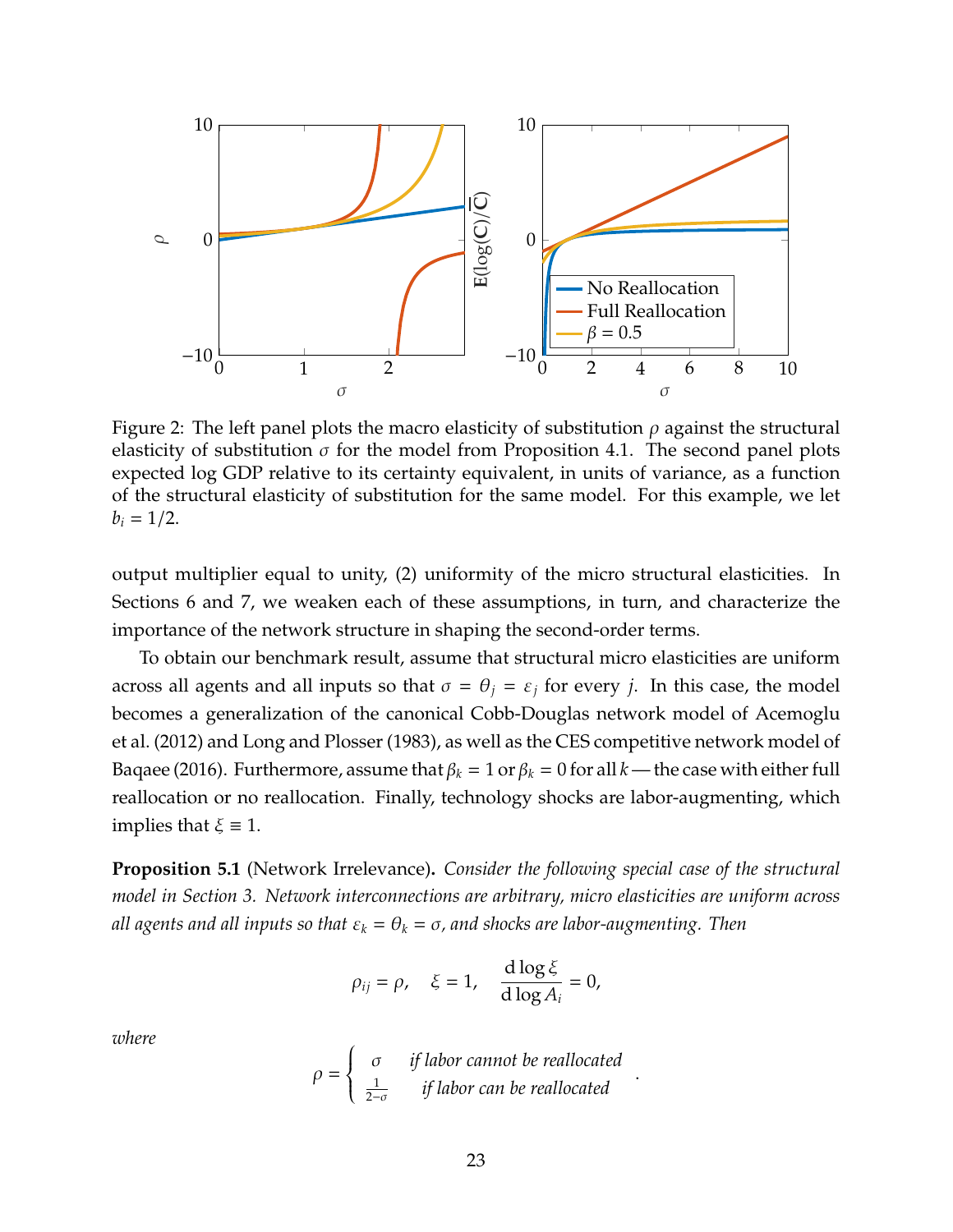This implies that

$$
\frac{\mathrm{d}^2\log C}{\mathrm{d}\log A_i^2} = \lambda_i(1-\lambda_i)\left(1-\frac{1}{\rho}\right),\,
$$

where  $\lambda_i = w_i L_i / P_c C$ .

First, note that, once again the Cobb-Douglas specification  $\sigma = 1$  is the special case where labor reallocation becomes irrelevant. This is again a consequence of the fact that the distribution of workers does not depend on the shock in equilibrium, and therefore, reallocation of workers (or alternatively, returns to scale in labor) is irrelevant. However, this is only true in the Cobb-Douglas special case. Generically, returns to scale and factor reallocation will have a large effect on how the economy behaves.

Second and more importantly, when  $\sigma \neq 1$ , there is a deviation from Hulten's approximation, but the structure of the network remains irrelevant up to the second order, since the second-order approximation only depends on sales  $\lambda_i$ , the micro elasticity of substitution  $\sigma$ , and the extent of labor reallocation.

This network irrelevance result is driven by the fact that the micro elasticities of substitution and labor reallocation are the same in all industries, and  $\xi \equiv 1$  (since technology shocks are labor augmenting). This makes the  $\rho_{ij}$  independent of the network structure, and ensures that the input-output multiplier  $\xi$  is inoperative. In Sections [6](#page-23-0) and [7](#page-25-0) we show that weakening either of these two assumptions breaks this irrelevance result. First, in Section [6,](#page-23-0) we show how input-output multipliers become variable in the presence of intermediate inputs and Hicks-neutral shocks. Then, in Section [7,](#page-25-0) we show how heterogeneity in the structural elasticities of substitution interact with the existence of general network linkages to accentuate output nonlinearities.

## <span id="page-23-0"></span>**6 Input-Output Multiplier**

So far, we have kept  $\xi$  constant and shown how macro elasticities of substitution can cause large deviations from Hulten's theorem. In this section, we instead focus on how variability in ξ can also generate large deviations from Hulten's theorem, even when ρ*ij* are well-behaved.

We consider the simplest model with both intermediate inputs (a non-trivial network) and Hicks-neutral technology shocks , weakening one of the assumptions (that shocks are labor augmenting) required for the network irrelevance result of Section [5.](#page-21-0) Indeed we find that this change upsets the result in the sense that the details of the network matter for at the second order in a way that we make precise.

To demonstrate the effect of a variable intermediate-input multiplier  $\xi$ , consider a spe-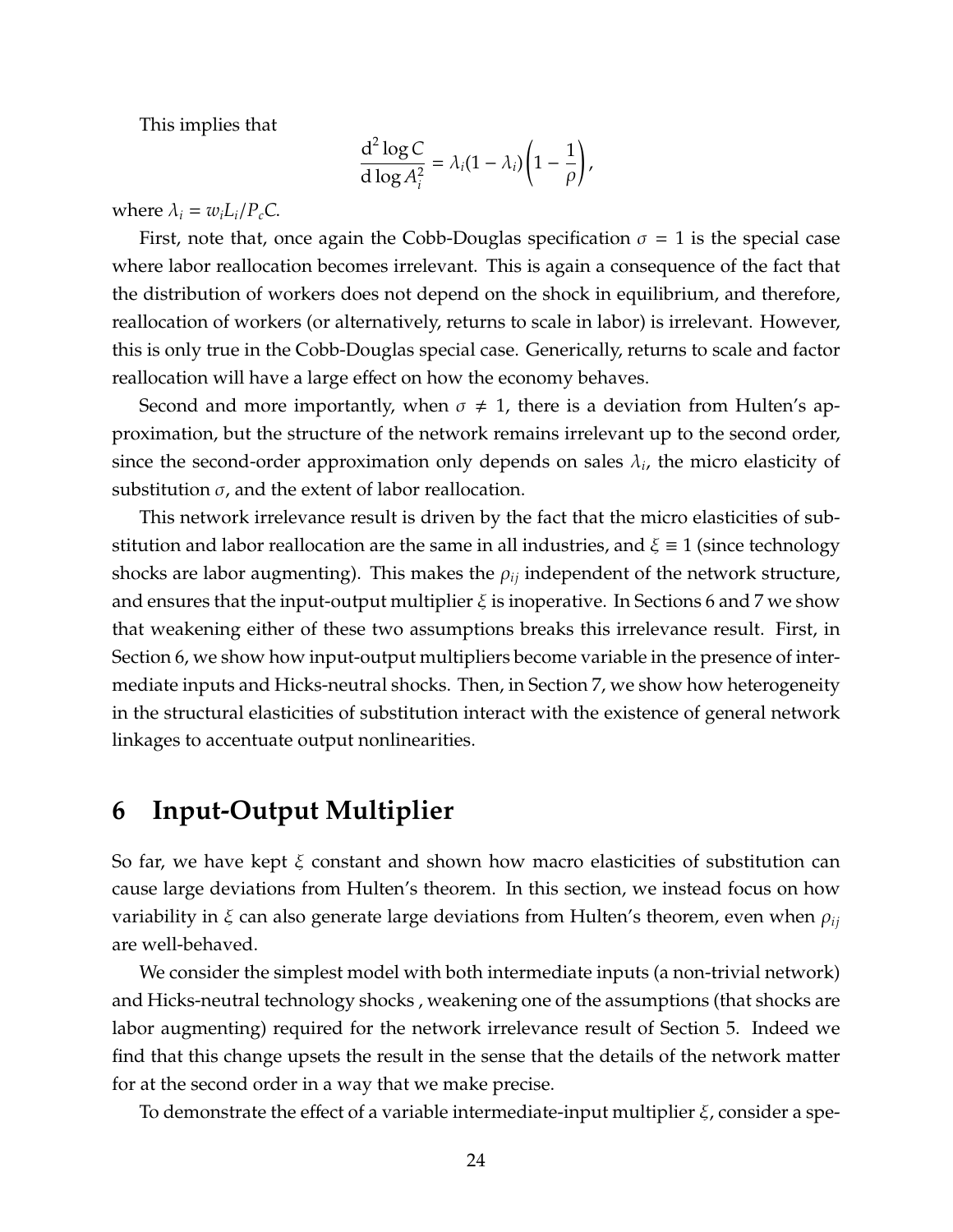cial case where there are no deviations from Hulten's theorem arising from substitutability across sectors. In other words, consider the economy with a single good  $(N = 1)$  and with full labor reallocation/constant returns to scale  $(\beta_1)$ , where total output is given by

$$
\frac{Y}{\overline{Y}} = A \left( a \left( \frac{L}{\overline{L}} \right)^{\frac{\theta-1}{\theta}} + (1-a) \left( \frac{X}{\overline{X}} \right)^{\frac{\theta-1}{\theta}} \right)^{\frac{\theta}{\theta-1}}.
$$

Suppose that labor is an endowment, and so  $L/\overline{L} = 1$ . GDP is given by  $C = Y - X$ , where *X* are intermediate inputs.

<span id="page-24-0"></span>**Proposition 6.1** (Variable IO multiplier)**.** *Consider the following special case of the structural model in Section [3.](#page-16-0) There is a single good which is used both for consumption and as an intermediate input in production. Assume full labor reallocation*/*constant returns to scale. Then*

$$
\xi = \frac{1}{a'}, \quad \frac{\mathrm{d}\log\xi}{\mathrm{d}\log A} = (1-a)(\theta - 1),
$$

*where* θ *is the micro structural elasticity of substitution in production between labor and the intermediate input and* 1 − *a is the intermediate input share in steady-state.*

This implies that

$$
\frac{d^2 \log C}{d \log A^2} = \xi \frac{d \log \xi}{d \log A} = \frac{1 - a}{a} (\theta - 1).
$$

Proposition [6.1](#page-24-0) shows that although in partial equilibrium, the production function is homogenous in TFP, in general equilibrium, aggregate output is not homogeneous of degree 1. Furthermore, output is not homogenous of any degree in equilibrium, since  $\xi$ varies in response to the shock. Hence, Hulten's approximation is exact whenever there are no intermediate inputs ( $a = 1$ ) or the economy is Cobb-Douglas  $\theta = 1$ . Otherwise, any non-unitary elasticity of substitution  $(\theta - 1)$  is increased by a factor  $(1 - a)/a$ , which is singular when the labor share goes to zero. The details of the network matter through the parameter 1 − *a* which indexes the steady-state intermediate input share.

Intuitively, this results from the fact that output is used as its own input, and if  $\theta \neq 1$ , then the intermediate input share of GDP changes with the shock, an effect which a firstorder approximation neglects. The larger is the steady-state intermediate input share, the larger is the effect of this change in the intermediate input share. Figure [3](#page-25-1) plots log *C* as a function of  $\log A$  for the case where  $\theta \approx 0$ ,  $\theta = 1$ , and  $\theta = 2$ . As expected, the Cobb-Douglas special case leads to a log-linear relationship where Hulten's approximation is globally true. However, for the case where  $\theta$  < 1, negative shocks are amplified and positive shocks are attenuated, and the reverse is true when  $\theta > 1$ .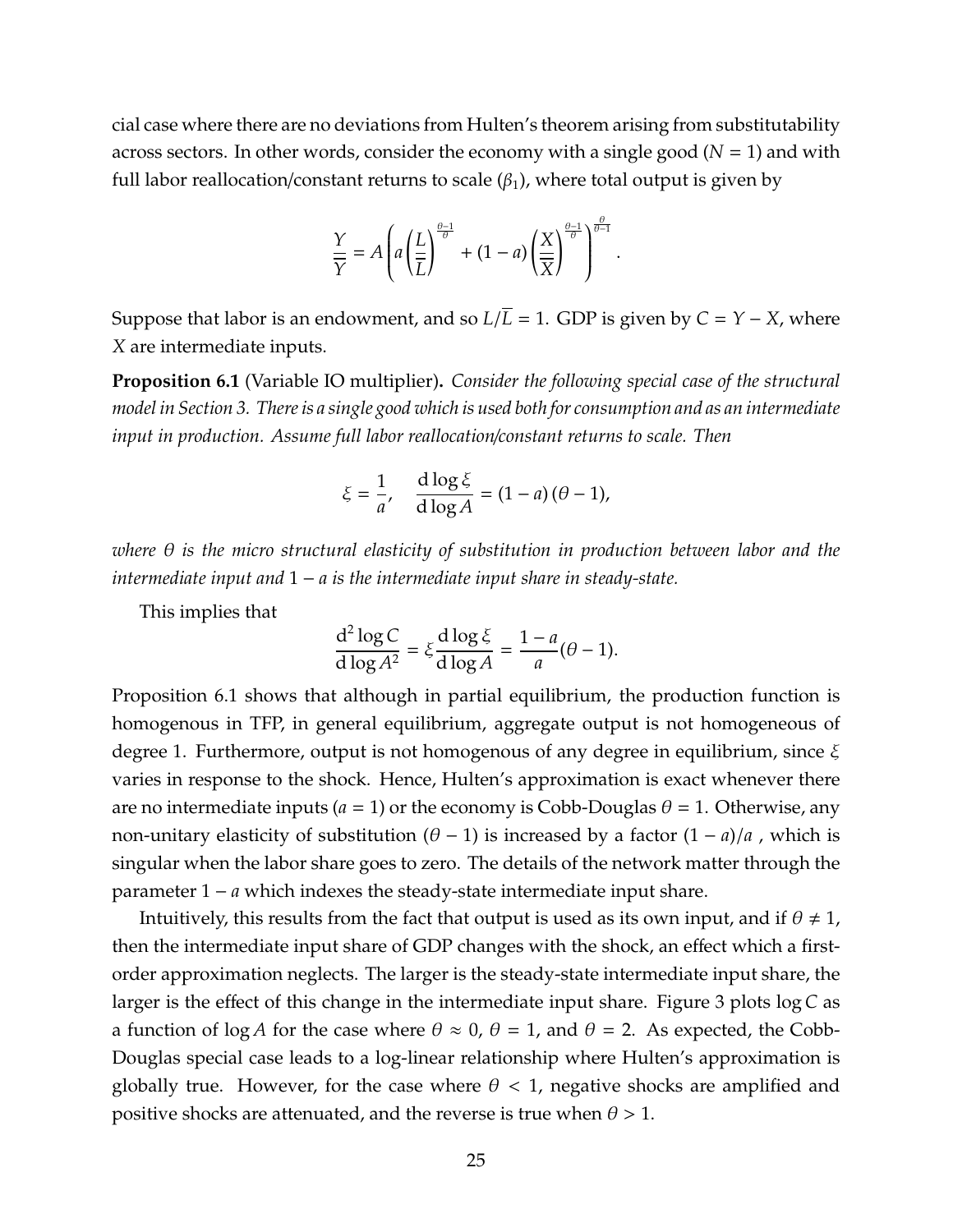In the case where  $\theta = 1$ , the intermediate input-multiplier is  $1/a$ , since a one percentage increase in TFP would increase output by  $1 + (1 - a) + (1 - a)^2 + \dots$  percentages. This is because the increase in TFP makes intermediate inputs more productive, which makes output more productive, which makes intermediate inputs more productive, and so on. When  $\theta \neq 1$ , this effect is either attenuated or amplified depending on whether the economy can substitute between intermediate inputs and labor relatively more or less than the Cobb-Douglas benchmark. In the limit where  $\theta = 0$ , output is linear in TFP rather than log-linear with slope  $1/a$ , whereas when  $\theta = 2$ , output is hyperbolic in TFP.<sup>[19](#page-0-0)</sup>

<span id="page-25-1"></span>

Figure 3: Output as a function of productivity shocks log(*A*) with variable input-output multiplier effect with steady-state intermediate input share  $1 - a = 0.9$ .

### <span id="page-25-0"></span>**7 General Networks**

In Section [5,](#page-21-0) we showed that as long as shocks are labor-augmenting and structural elasticities of substitution are homogeneous, departures from Hulten's theorem do not depend on the network structure. In this section, we allow for heterogeneity in the structural elasticities of substitution as well as Hicks-neutral shocks. We consider arbitrary network structures. We begin with the full reallocation/constant-returns-to-scale ( $\beta_i = 1$ ) for every *i*) case, and characterize the way in which the structure of the network matters at the second order. Next, we generalize our results to the case where there may be limited reallocation, decreasing-returns-to-scale, or multiple factors.

<sup>&</sup>lt;sup>19</sup>In this example, the economy with extreme complementarity  $\theta = 0$  has  $C = A/a$ , where 1/*a* is the sales to output ratio in steady state. Therefore, although Hulten's approximation fails in log terms, Hulten's theorem is globally accurate in *linear* terms. This is an artefact of the fact that we have only one good. In Appendix [C,](#page-60-0) we generalize this example to multiple goods, and show that output can be very strongly nonlinear even with full labor reallocation.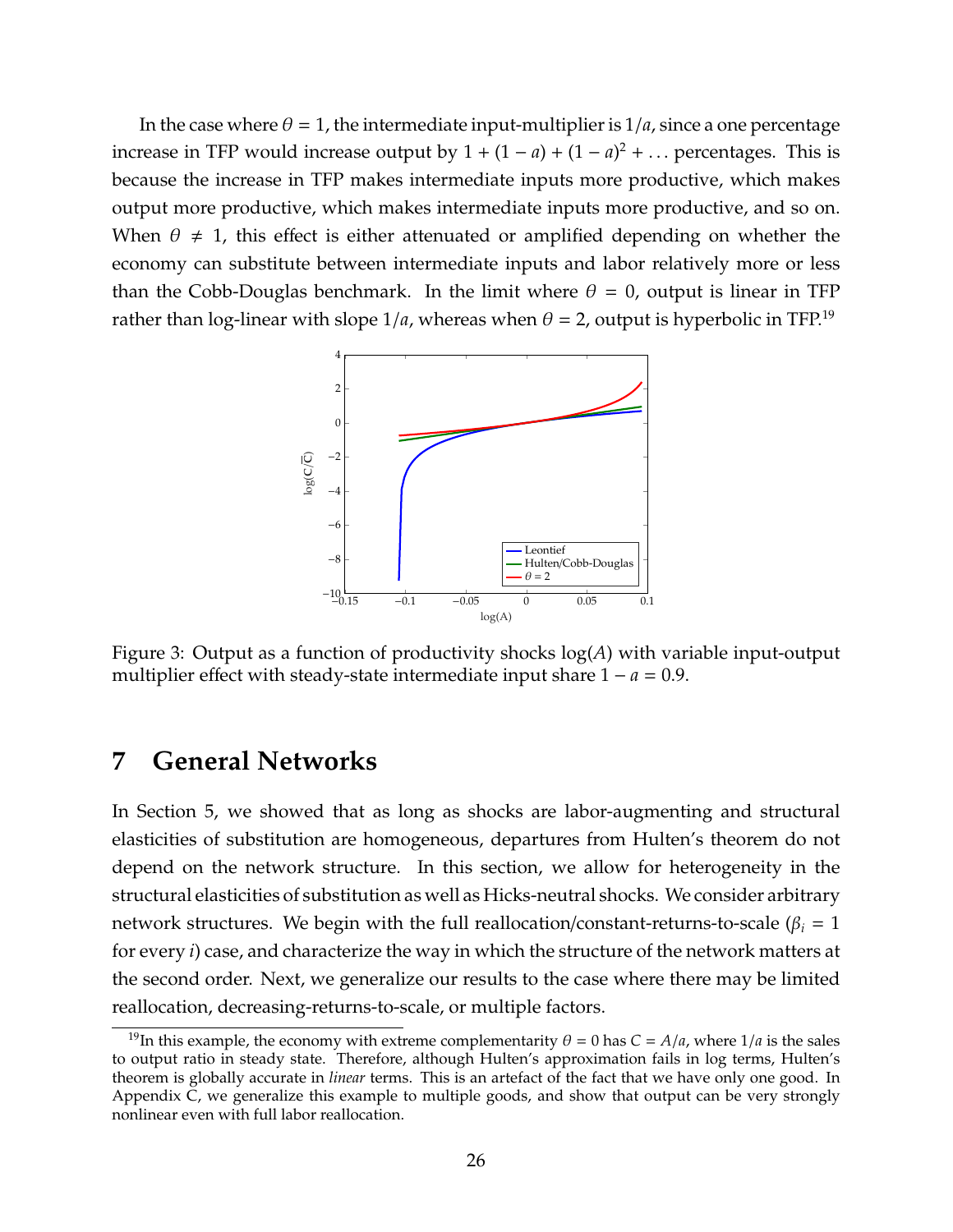Along the way, we uncover two important insights. First, we show that the macro elasticities of substitution are some weighted average of the underlying structural micro elasticities of substitution and this average depends on the network structure. Furthermore, we show that the structural elasticities of substitution in *j*'s production matters only so far as *j* is exposed to the shock in a heterogenous fashion. Second, we show that when there are constant-returns-to-scale at the micro level, *only* an industry's role as a supplier of inputs matters in terms of how output responds to shocks, up to the second order.

### **7.1 Full Reallocation**/**Constant-Returns-to-Scale**

In order to state our results, it is convenient to relabel our parametric model in the following way. For every industry *i*, relabel its composite intermediate input *X<sup>i</sup>* to be a new industry which uses no labor. Then, without loss of generality, we can impose the assumption that for every industry  $\varepsilon_i = \theta_i$ . Next, relabel labor to be a new industry, indexed by *L*, so that all other industries  $i = 1, \ldots, N$  purchase their labor through this new industry. Under this relabelling scheme, the number of industries increases from *N* to 2*N* + 1. Intuitively, this relabelling defines each CES aggregator to be a new industry, and since in this competitive model, the boundaries of the firm are irrelevant, we can do this without loss of generality.

**Definition 7.1.** The  $(2N + 1) \times (2N + 1)$  *input-output* matrix  $\Omega$  is the the matrix whose *i j*th element is equal to the steady-state value of

<span id="page-26-0"></span>
$$
\Omega_{ij}=\frac{p_jx_{ij}}{p_iy_i}.
$$

The *Leontief inverse* is

$$
\Psi = (I - \Omega)^{-1}.
$$

Intuitively, the *i* jth element  $\Psi_{ij}$  of the Leontief inverse is a measure of *i*'s total reliance on *j* as a supplier. It captures both the direct and indirect ways through which *i* uses *j* in its production.

Then define

$$
Cov_{\Omega^{(j)}}(\Psi_{(m)},\Psi_{(i)})=\sum_k\Omega_{jk}\Psi_{ki}\Psi_{km}-\left(\sum_k\Omega_{jk}\Psi_{ki}\right)\left(\sum_k\Omega_{jk}\Psi_{km}\right).
$$

In words, this is the covariance between the *m*th and *i*th column of the Leontief inverse using the *j*th row of the input-output matrix as the distribution. Using this object, we can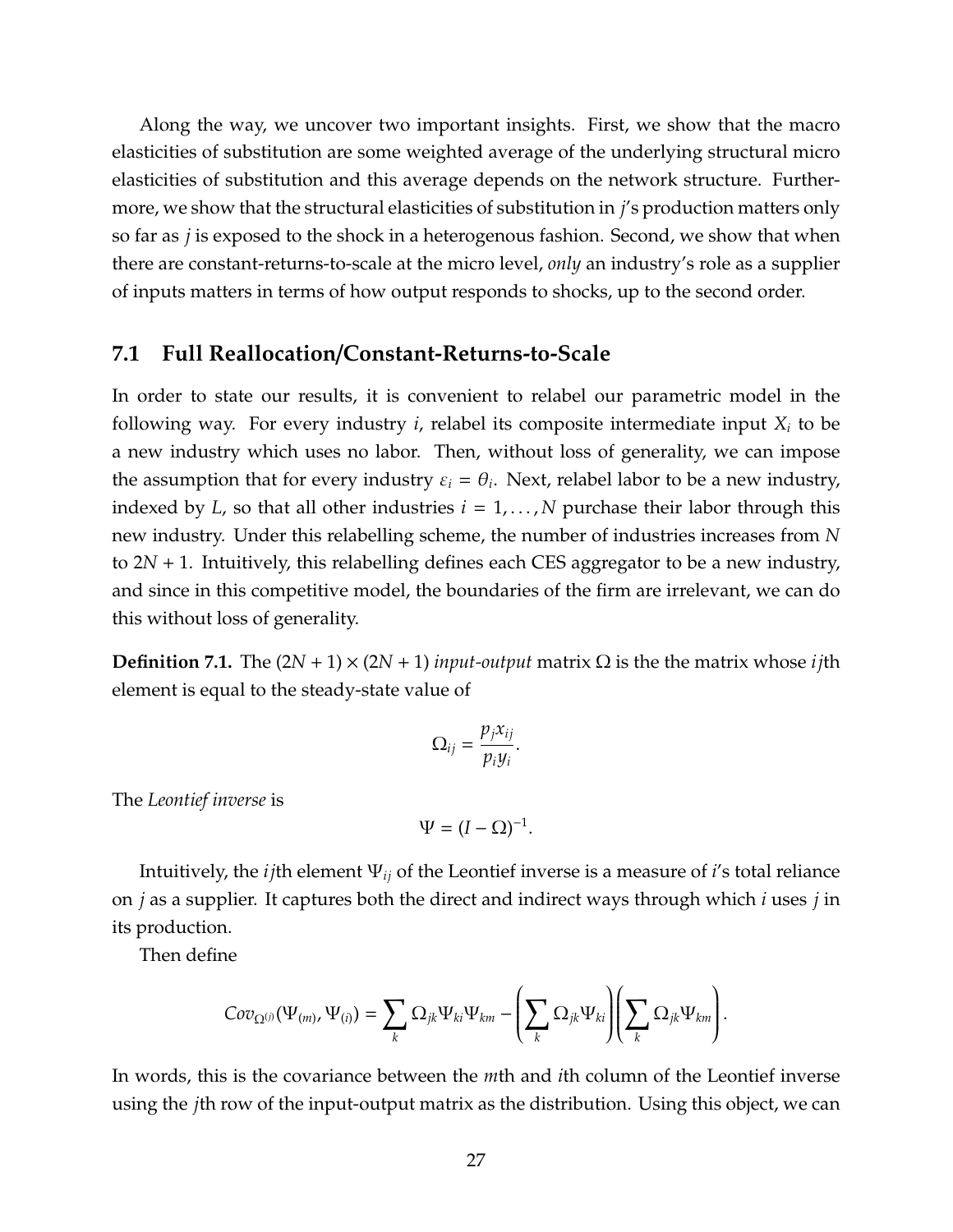now provide a centrality measure, for the second order impact of shocks, which mixes the elasticities of substitution and the network structure.

<span id="page-27-1"></span>**Proposition 7.1** (Second-Order Network Centrality)**.** *Consider the structural model in Section [3](#page-16-0) with full labor reallocation*/*constant returns to scale (*β*<sup>i</sup>* = 1 *for every i). Without loss of generality* and with a relabelling, assume  $\epsilon_i = \theta_i$  for every i. Then

$$
\frac{d^2 \log C}{d \log A_i^2} = (\sigma - 1)Var_b(\Psi_{(i)}) + \sum_{j=1}^{2N} (\theta_j - 1)\lambda_j Var_{\Omega^{(j)}}(\Psi_{(i)}),
$$
\n(6)

Equation [\(6\)](#page-26-0) gives, as a special case, the constant returns irrelevance result of Section [5,](#page-21-0) since in the case where all structural elasticities of substitution are the same, the formula collapses to the one in Proposition [5.1.](#page-22-1) Equation [6](#page-26-0) is also related to the *concentration* centrality defined by [Acemoglu et al.](#page-43-8) [\(2016\)](#page-43-8), but generalizes their result by allowing for heterogeneity in the interaction functions, non-symmetric network structures, and microfounds its use for production networks. It has a simple intuition: the second-order impact of a shock to *i* depends on how the sales share  $\lambda_i$  changes. This, in turn, depends on how demand for *i* changes— which is composed of demand from the household and demand from other industries, indexed by *j*. The extent to which the structural elasticity of substitution θ*<sup>j</sup>* , for industry *j*, matters depends on how unequally *j* is exposed to *i* through its different inputs, and on how big *j* is. If *j* is small, or is exposed in the same way to *i* through all of its inputs, then the extent to which it can substitute amongst its inputs is irrelevant. The same holds for the household, which can substitute across consumption goods with elasticity σ. Therefore, non-unitary elasticities can be amplified by concentrated linkages.<sup>[20](#page-0-0)</sup>

We can compute macro-elasticities using

$$
1 - \frac{1}{\rho_{ij}} = \frac{d \log \lambda_i}{d \log A_i} - \frac{d \log \lambda_j}{d \log A_i}, \quad \frac{d \log \xi}{d \log A_i} = \frac{1}{\xi} \sum_j \lambda_j \frac{d \log \lambda_j}{d \log A_i}
$$

where

<span id="page-27-0"></span>
$$
\lambda_j \frac{\mathrm{d}\log\lambda_j}{\mathrm{d}\log A_i} = (\sigma - 1)Cov_b(\Psi_{(i)}, \Psi_{(j)}) + \sum_m (\theta_m - 1)\lambda_m Cov_{\Omega^{(m)}}(\Psi_{(i)}, \Psi_{(j)}).
$$
(7)

The intuition for equation [\(7\)](#page-27-0) is similar to that of [\(6\)](#page-26-0): the change in the sales of *j*, in response to a shock to *i* depends on how demand for *j* changes. Demand for *j* consists of demand from the household and demand from every other industry indexed by *k*. Consider, for

 $20$ See Proposition [A.1](#page-56-0) in the Appendix for a version of Proposition [7.1](#page-27-1) stated in terms of the original primitives without relabelling.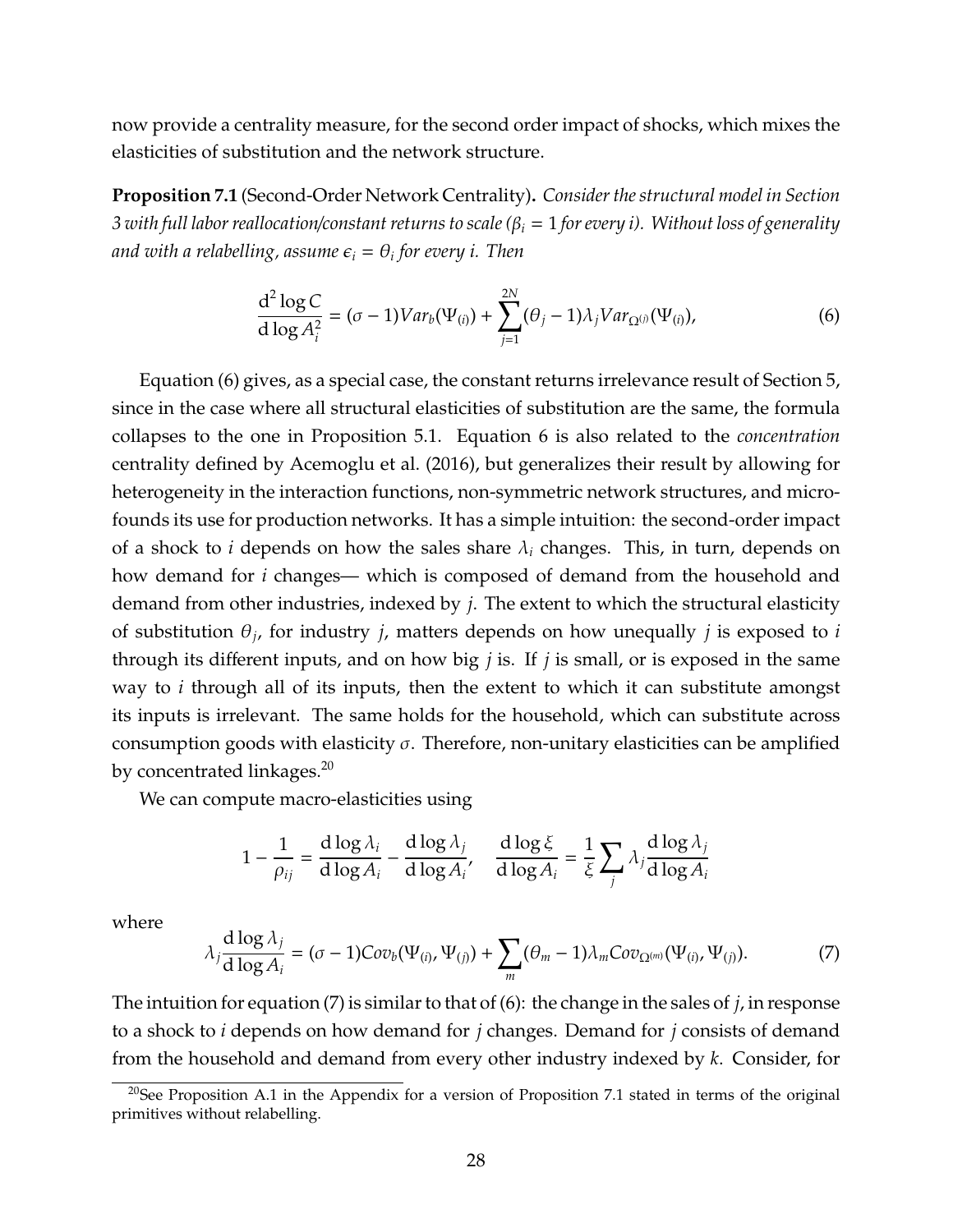example, the effect of a negative productivity shock to *i*. If  $\theta_k$  < 1, then industry *k* will substitute towards those industries that are relatively more exposed to *i* as measured by the *i*th column of the Leontief inverse Ψ(*i*) . If those sectors are also highly exposed to *j*, as measured by  $\Psi_{(j)}$ , leading to a high covariance  $Cov_{\Omega^{(k)}}(\Psi_{(i)},\Psi_{(j)})$  between  $\Psi_{(i)}$  and  $\Psi_{(j)}$ , then the sales of industry *j* will increase in response to this shock.

A simple example, motivated by a universal intermediate input like electricity, helps explain some of the intuition of Proposition [6.](#page-26-0) Consider an example where

<span id="page-28-1"></span>
$$
C = \left(\sum_i b_i c_i^{\frac{\sigma-1}{\sigma}}\right)^{\frac{\sigma}{\sigma-1}},
$$

and

$$
c_i = \left(a_i l_i^{\frac{\varepsilon-1}{\varepsilon}} + (1-a_i) E_i^{\frac{\varepsilon-1}{\varepsilon}}\right)^{\frac{\varepsilon}{\varepsilon-1}}.
$$

<span id="page-28-0"></span>Assume that the universal intermediate input *E* is produced using labor with constant returns to scale. For this example, industry *i*'s steady-state sales share is  $\lambda_i = b_i$ , the intermediate input share of industry *i* is  $1 - a_i$ , and the sales share of electricity is  $\lambda_E =$  $\sum_i \lambda_i (1 - a_i)$ . This economy is depicted in figure [4.](#page-28-0)



Figure 4: An illustration of the economy with a universal intermediate input which we treat as energy. Each industry has gross labor share *a<sup>i</sup>* and substitutes across labor and energy with elasticity  $\varepsilon$ . The household can substitute across goods with elasticity of substitution  $\sigma$ 

For this example, [\(6\)](#page-26-0) implies that

$$
\frac{d^2 \log C}{d \log A_E^2} = \lambda_E (1 - \lambda_E)(\sigma - 1) + \sum_i \lambda_i (1 - a_i) a_i (\varepsilon - \sigma).
$$
 (8)

We know from Section [5](#page-21-0) that the first term is the second-order term if there was no network structure (or if the structural elasticities of substitution were homogeneous), the second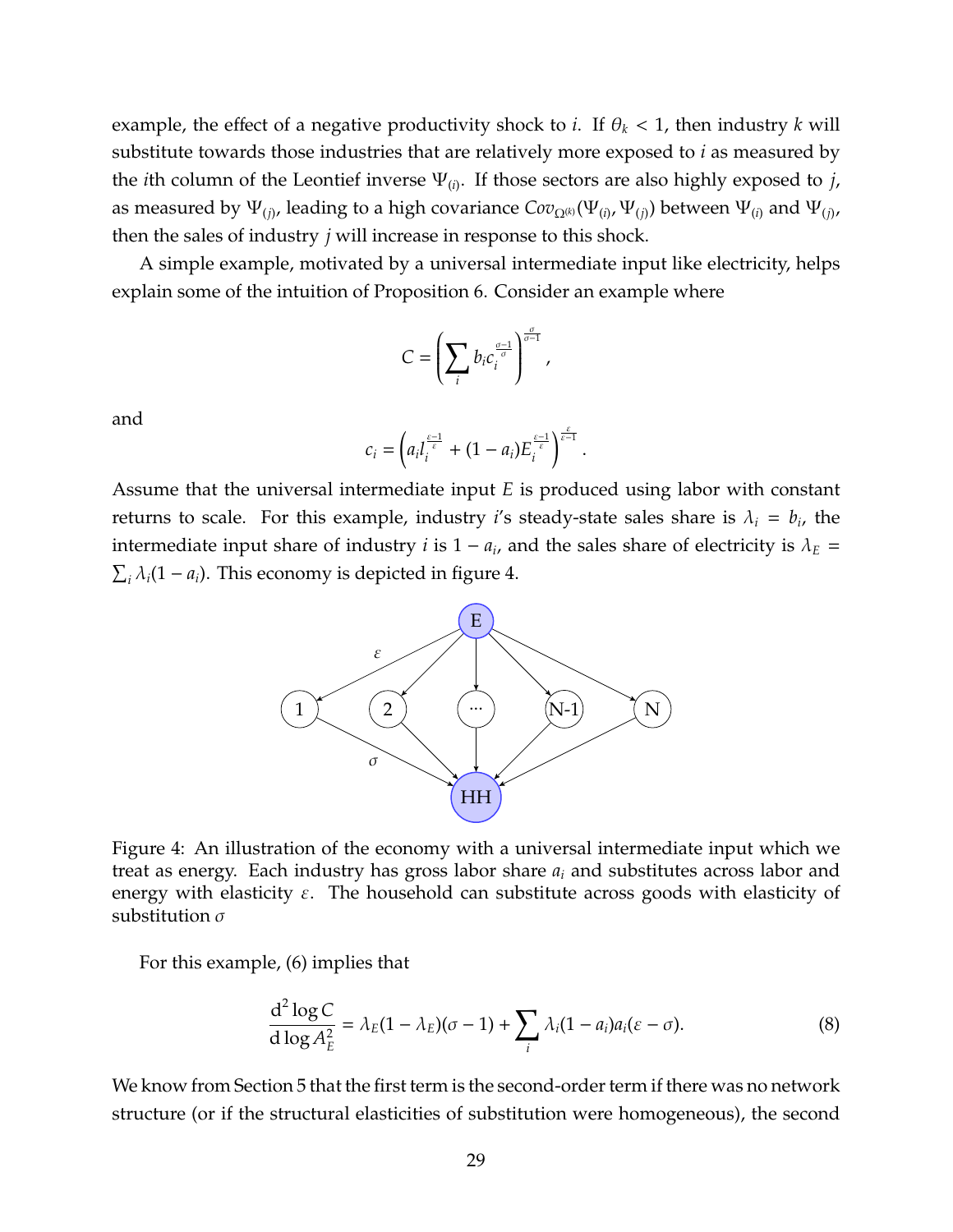term is a correction that takes into account the fact that  $\varepsilon \neq \sigma$ . We simplify this example further by supposing that all final sectors are equally sized  $\lambda_i = 1/N$ , and that  $M \leq N$ sectors use electricity with steady-state intermediate input share 1−*a<sup>i</sup>* = 1−*a*, while *N*−*M* use no electricity at all  $(1 - a_i = 0)$ . We set *a* to ensure  $\lambda_E$  stays constant. Then [\(8\)](#page-28-1) implies

<span id="page-29-0"></span>
$$
\frac{\mathrm{d}^2\log C}{\mathrm{d}\log A_E^2} = \lambda_E(1-\lambda_E)(\sigma-1) + (\varepsilon-\sigma)\lambda_E\left(1-\frac{N}{M}\lambda_E\right).
$$

For concreteness, take  $\varepsilon < \sigma < 1$ . Then the second-order term is negative and decreasing in *M*, since negative shocks to electricity have a smaller impact on output if electricity is not an input into everything, and therefore, the household can substitute to consumption goods that do not rely on electricity.

When every sector uses electricity  $M = N$ , this simplifies further to

$$
\frac{\mathrm{d}^2\log C}{\mathrm{d}\log A_E^2} = \lambda_E(1-\lambda_E)(\varepsilon - 1),
$$

and the elasticity of substitution in consumption  $\sigma$  drops out completely. Hence, even if  $σ$  is much greater than  $ε$ , this makes no difference to the second-order term. However, severing just one link between electricity and final goods can significantly increase the second-order term and even flip its sign, as long as consumption is sufficiently more substitutable than production. The fact that  $\sigma$  is irrelevant when  $M = N$  is a manifestation of the general principle stated in proposition [7.1.](#page-27-1) Since the household is symmetrically exposed to shocks from the electricity industry, it does not matter how well the household can substitute amongst its own inputs. In Appendix [D,](#page-63-0) we show that this result holds much more generally. We also show how heterogeneity in intermediate input shares, as well as decreasing returns to scale in energy production, affects these results.<sup>[21](#page-0-0)</sup>

A final implication of equation [\(6\)](#page-26-0) is that even with variable elasticities, in this context, only the industry's role as a supplier matters, not its role as a consumer. This generalizes a result in [Baqaee](#page-43-2) [\(2016\)](#page-43-2), showing that even with heterogenous micro elasticities of substitution, the output elasticity of a TFP shock to *k* only depends on *k*'s role as a supplier.

<span id="page-29-1"></span>**Proposition 7.2** (Direction of Diffusion)**.** *Consider the structural model in Section [3](#page-16-0) with full labor reallocation*/*constant returns to scale (*β*<sup>i</sup>* = 1 *for every i). Consider two industries k and l*

 $^{21}$ Another noteworthy special case of Proposition [7.1](#page-27-1) is for nested CES production functions which appear frequently in various literatures, even those not concerned with the role of input-output relationships (e.g.see [Oberfield and Raval, 2014\)](#page-45-7). In this case the macro elasticities take an especially simple form where they are a weighted average of the micro elasticities of substitution within and across the different nests, where the weights depend on the relative expenditure shares. The details for this special case can be found in Appendix [F.](#page-70-0)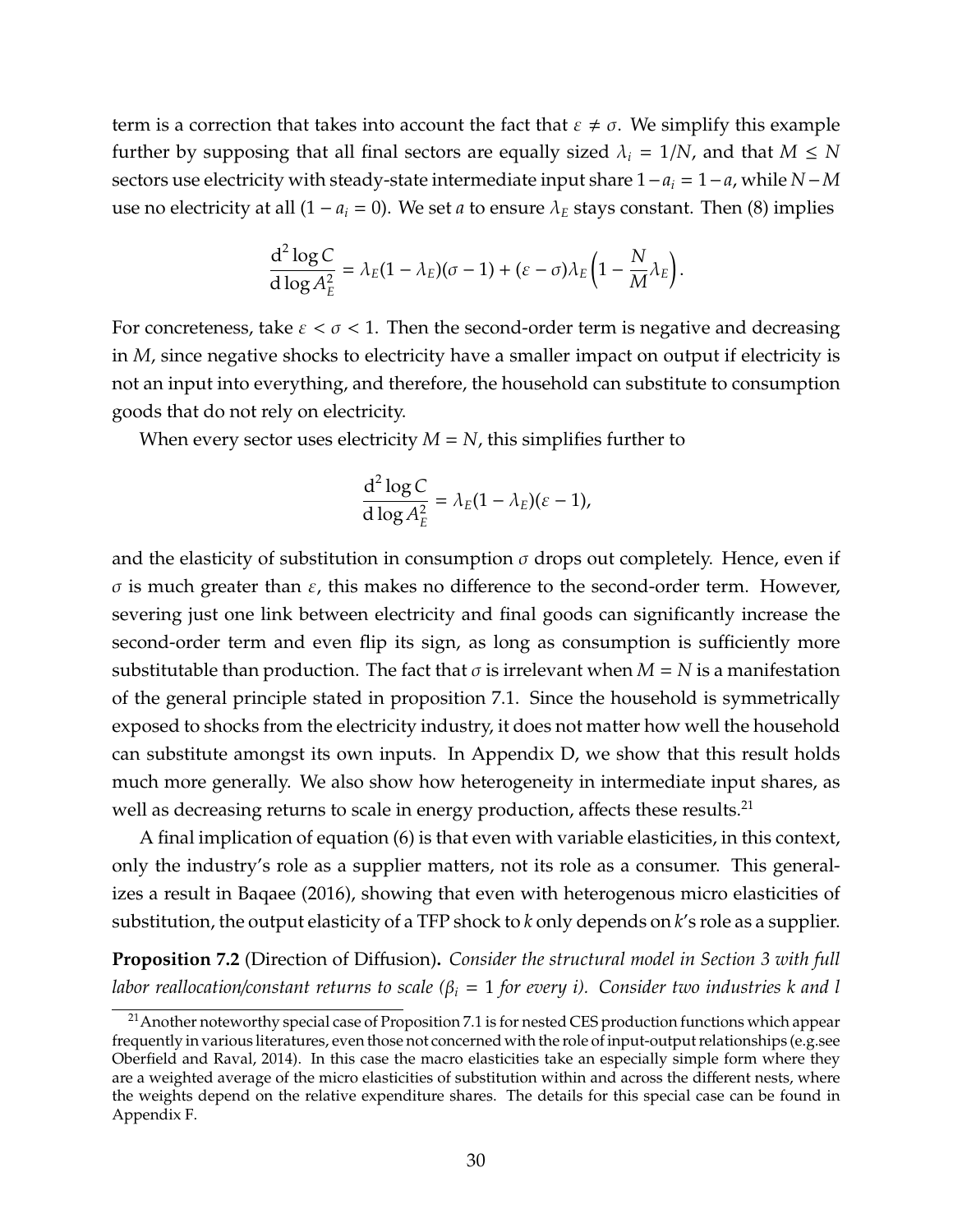*that sell the same share to all other industries and the household (* $\omega_{ik} = \omega_{il}$  *for each i and*  $b_k = b_l$ *). Then*

$$
\frac{\mathrm{d}\log C}{\mathrm{d}\log A_k} = \frac{\mathrm{d}\log C}{\mathrm{d}\log A_l}, \quad \text{and} \quad \frac{\mathrm{d}^2\log C}{\mathrm{d}\log A_k^2} = \frac{\mathrm{d}^2\log C}{\mathrm{d}\log A_l^2}.
$$

This is an implication of the full labor reallocation/constant-returns-to-scale assumption at the micro level, and this result would break down otherwise. The intuition is that output then depends only on the prices of consumption goods. Furthermore a change in the size of the *i*th industry will not affect its price. Hence, a productivity shock will travel downstream from suppliers to their consumers, by lowering their marginal costs, but it will not travel upstream from consumers to their suppliers, since the supplier's price does not depend on its size. The general model of Section [3](#page-16-0) does not satisfy this property since it allows for imperfect labor reallocation/decreasing returns to scale. As we will see below, this result breaks down under these conditions.<sup>[22](#page-0-0)</sup>

# 7.2 Limited Reallocation/Decreasing-Returns-to-Scale and Multiple Fac**tors**

Now, we generalize the results of the previous section to allow for limited-reallocation/decreasingreturns-to-scale. We find it convenient to generalize the model to allow for multiple factors. A factor, like labor, that cannot be reallocated across industries can simply be modeled as a collection of different industry-specific factors. The production function of industry *i* is nested CES aggregator of factors and intermediate inputs:<sup>[23](#page-0-0)</sup>

$$
\frac{y_i}{\overline{y}_i}=A_iF_i\bigg(G_i\bigg(\frac{l_{i1}}{\overline{l}_{i1}},\ldots,\frac{l_{iM}}{\overline{l}_{iM}}\bigg),H_i\bigg(\frac{x_{i1}}{\overline{x}_{i1}},\ldots,\frac{x_{iN}}{\overline{x}_{iN}}\bigg)\bigg),\,
$$

where  $F_i$ ,  $G_i$ , and  $H_i$  are CES aggregators, and  $l_{if}$  denotes factors of type  $f$  used by  $i$  and  $x_{ij}$ are intermediate inputs from industry *j* used by *i*. It should be clear that by re-labeling CES nests as industries, we can actually capture any nested CES production structure with an arbitrary number of nests, weights, and elasticities. For example, we can capture a threefactor model with skilled labor, unskilled labor, and capital, where capital complements skilled labor but substitutes for unskilled labor.

As before, it is convenient to relabel the model so that each CES aggregator corresponds

 $^{22}$ In Appendix [E,](#page-68-0) we work through an explicit example to show how decreasing returns to scale will break this result. Other ways to break this result are explored by [Baqaee](#page-43-2) [\(2016\)](#page-43-2), who studies a CES network with scale economies and fixed costs of operating.

<sup>&</sup>lt;sup>23</sup>In fact, this model is only superficially more general. It can be nested in the parametric model of Section [3](#page-16-0) by capturing different factors as new industries with immobile labor.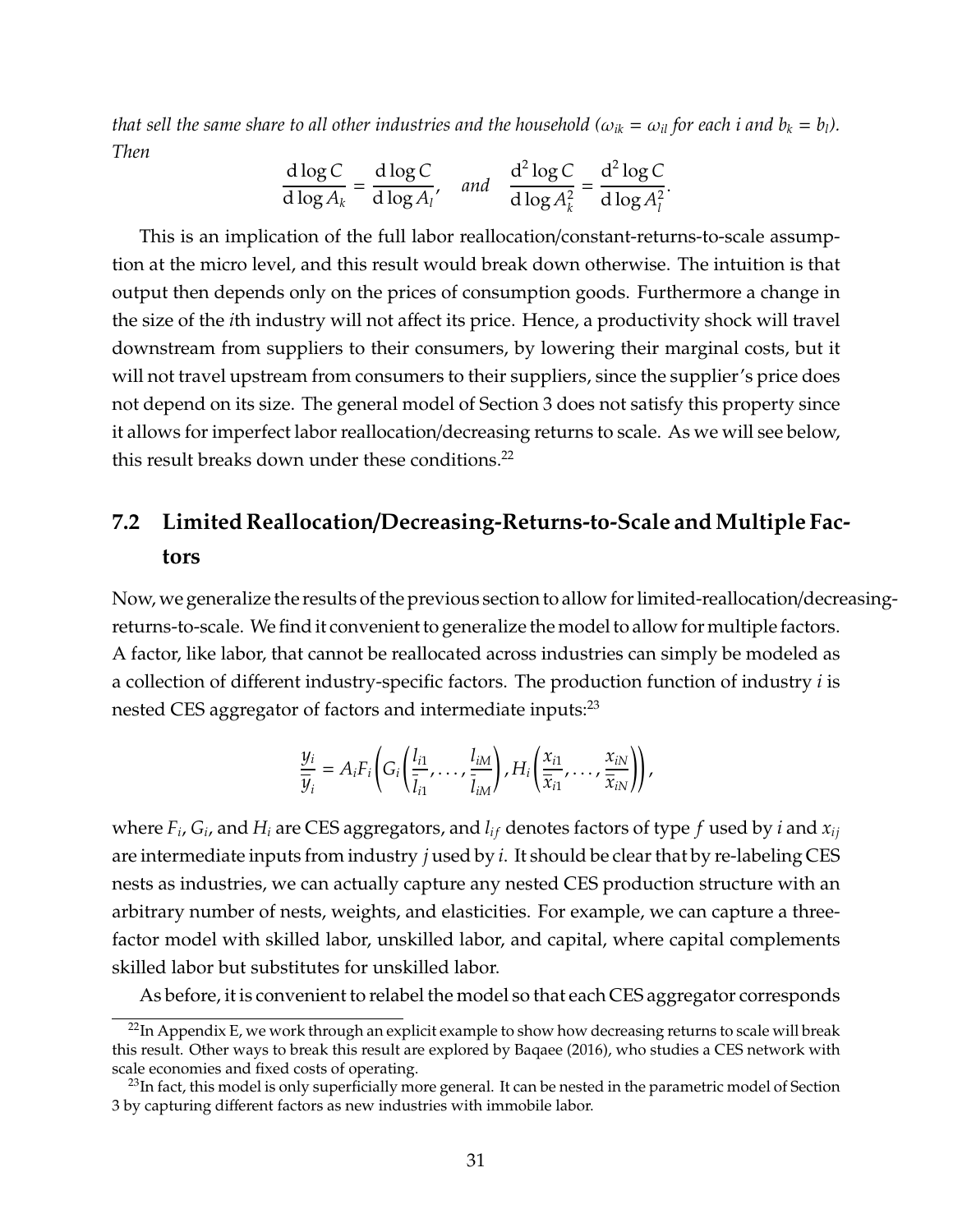to an industry. Furthermore, we also find it convenient to label each individual factor as a new industry, so that factor usage is encoded in the input-output matrix and the Leontief inverse, and so that factor income shares are measured by the Domar weight of these new industries. Under this relabelling, without loss of generality, we can assume that each industry corresponds to a single CES aggregator. We use separate uppercase indices to denote the industries that correspond to factors, and lowercase indices to denote all other industries. We also use uppercase  $\Lambda$  to denote the Domar weight, or income shares, of the factors and use lower case  $\lambda$  to denote the Domar weight, or sales shares, of non-factors.

<span id="page-31-1"></span>**Proposition 7.3** (Second-Order Network Centrality with Multiple Factors)**.** *The secondorder impact on output of a productivity shock to industry i is given by*

$$
\frac{d^2 \log C}{d \log A_k^2} = \lambda_k \frac{d \log \lambda_k}{d \log A_k} = (\sigma - 1)Var_b(\Psi_{(k)}) + \sum_j (\theta_j - 1)\lambda_j Var_{\Omega^{(j)}}(\Psi_{(k)})
$$
(9)  
+  $(\sigma - 1)Cov_b \left( \sum_F \Psi_{(F)} \frac{d \log \Lambda_F}{d \log A_k}, \Psi_{(k)} \right) + \sum_j (\theta_j - 1)\lambda_j Cov_{\Omega^{(j)}} \left( \sum_F \Psi_{(F)} \frac{d \log \Lambda_F}{d \log A_k}, \Psi_{(k)} \right),$ 

*where the vector of changes in factor income shares solves the linear system*

<span id="page-31-0"></span>
$$
\frac{d \log \Lambda}{d \log A_k} = \Gamma \frac{d \log \Lambda}{d \log A_k} + \delta^{(k)},\tag{10}
$$

*with*

$$
\Gamma_{FL} = \frac{1}{\Lambda_F} \Bigg( (\sigma - 1)Cov_b \Big( \Psi_{(F)}, \Psi_{(L)} \Big) + \sum_j (\theta_j - 1) \lambda_j Cov_{\Omega^{\langle j \rangle}} \Big( \Psi_{(F)}, \Psi_{(L)} \Big) \Bigg),
$$

*and*

$$
\delta_F^{(k)} = \frac{1}{\Lambda_F} \Bigg( (\sigma - 1)Cov_b \Big( \Psi_{(F)}, \Psi_{(k)} \Big) + \sum_j (\theta_j - 1) \lambda_j Cov_{\Omega^{\langle j \rangle}} \Big( \Psi_{(F)}, \Psi_{(k)} \Big) \Bigg).
$$

The intuition for [\(9\)](#page-29-0) follows from the fact that  $d^2 \log C/d \log A_k^2$  $\lambda_k^2 = d \lambda_k / d \log A_k$ : the second order impact on output depends on how the Domar weight of *k* change in response to the shock to industry *k*. The first two terms are exactly the same as in Proposition [7.1.](#page-27-1) The last two terms in equation [\(9\)](#page-29-0) appear because the shock changes relative factor prices, which is reflected in changes in the factor income shares d log Λ/ d log *A<sup>k</sup>* . This change in relative factor prices, which is zero when we have a single factor, leads to a further change in the sales of industry *k*, and hence to further second-order effects. Imagine for example that a negative shock  $d \log A_k < 0$  to industry *k* increases its sales share via the first two terms in equation [\(9\)](#page-29-0) amplifying the impact of the shock. Imagine that the shock increases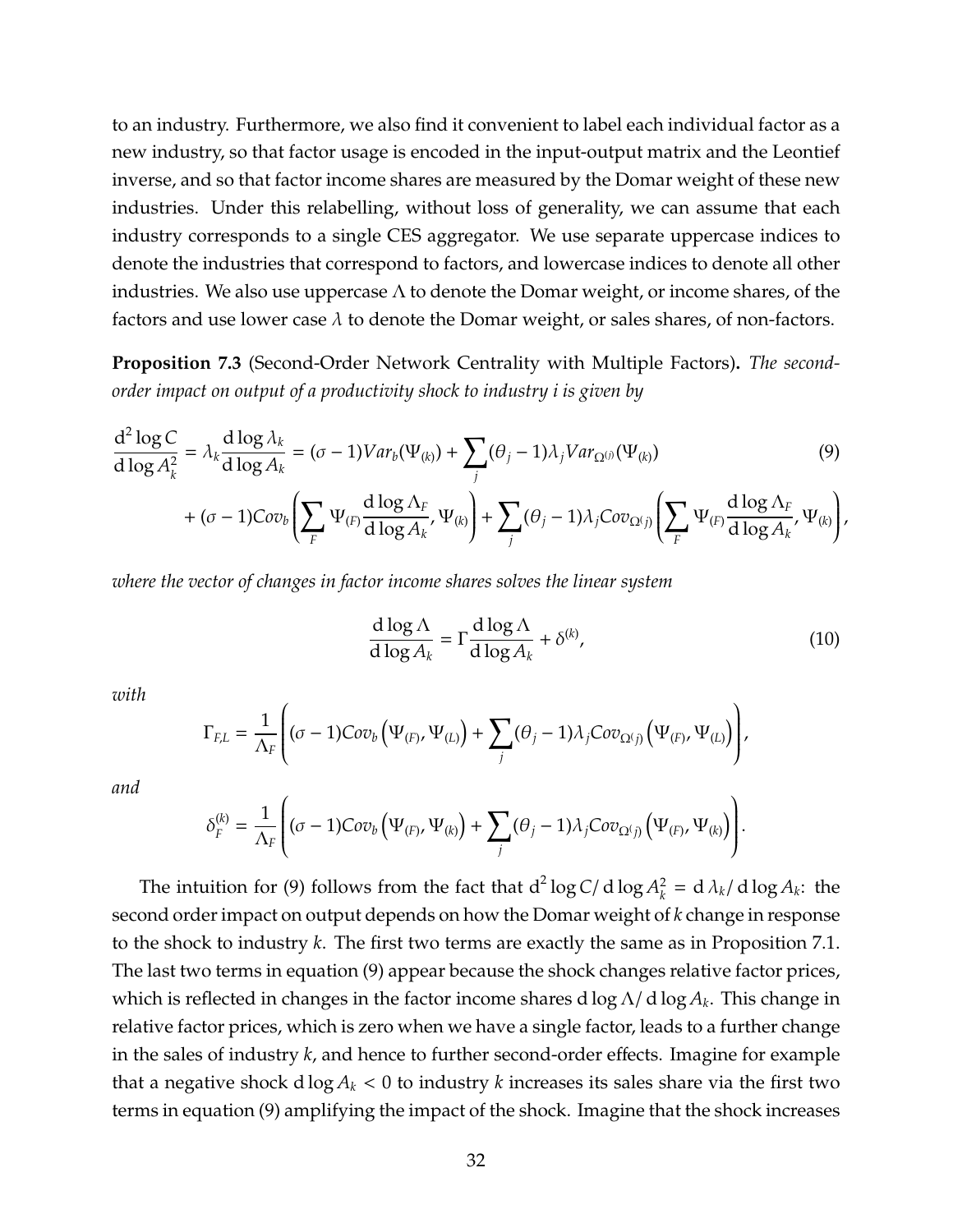the relative price of of factor *F* so that  $d \log \Lambda_F > 0$ . Then if  $\theta_i < 1$ , industry *j* substitutes towards those inputs that are more reliant on factor *F* as measured by the *F*th column of the Leontief inverse  $\Psi_{(F)}$ . If those inputs are also relatively more reliant on industry  $k$ , as measured by  $Cov_{\Omega^{(j)}}\big(\Psi_{(F)} , \Psi_{(k)}\big)$ , then this increase in the relative price of factor  $F$  in response to the shock to industry *k* further increases the sales of industry *k*, and further amplifies the negative impact of the shock.

This discussion takes the elasticity of the factor income shares to the shock d log  $\Lambda_F$ / d log  $A_k$ as given. The second equation [\(10\)](#page-31-0) describes how it is determined in equilibrium. For a given set of factor prices, the shock to *k* affects demand for each factor, and hence the factor income shares, and this is measured by the  $M \times 1$  vector  $\delta^{(k)}$ . This change in the factor income shares then causes further substitution through the network, leading to additional changes in factor demands and prices, and the impact of the change in the relative price of factor *F* on the demand for factor *L* is measured by the *FL*th element of the  $M \times M$  matrix Γ. Crucially, the matrix Γ does not depend on which industry *k* has been shocked, since it encodes how changes in factor income shares affect factor income shares.

The intuition we provide for d  $\log\lambda_k/$  d  $\log A_k$  is not especially reliant on the fact that we consider changes to  $\lambda_k$  in response to shocks to  $k$ . The same arguments hold if we instead consider d log λ*i*/ d log *A<sup>k</sup>* instead:

$$
\frac{d^2 \log C}{d \log A_k d \log A_i} = \lambda_i \frac{d \log \lambda_i}{d \log A_k} = (\sigma - 1)Cov_b(\Psi_{(i)}, \Psi_{(k)}) + \sum_j (\theta_j - 1)\lambda_j Cov_{\Omega^{(j)}}(\Psi_{(i)}, \Psi_{(k)}) \quad (11)
$$

$$
+ (\sigma - 1)Cov_b \left( \sum_F \Psi_{(F)} \frac{d \log \Lambda_F}{d \log A_k}, \Psi_{(i)} \right) + \sum_j (\theta_j - 1)\lambda_j Cov_{\Omega^{(j)}} \left( \sum_F \Psi_{(F)} \frac{d \log \Lambda_F}{d \log A_k}, \Psi_{(i)} \right).
$$

Equation [\(11\)](#page-32-0) has a similar intuition to equation [\(9\)](#page-29-0) where the variances are replaced by covariances. In our context, equation [\(11\)](#page-32-0) is valuable since, by Hulten's theorem, it captures the cross-partial derivative of output with respect to a shock *k* and *i*. It is also of independent interest, since it captures the pattern of comovement across industries, and via

<span id="page-32-0"></span>
$$
1 - \frac{1}{\rho_{ki}} = \frac{d \log \lambda_k}{d \log A_k} - \frac{d \log \lambda_i}{d \log A_k},
$$

also allows us to easily compute the macro elasticities of substitution between any two industries.

Although Proposition [7.3](#page-31-1) is stated in terms of shock to a non-factor industry *k*, the same formulas hold for a TFP shock to a factor industry *G* (in which case, the TFP shock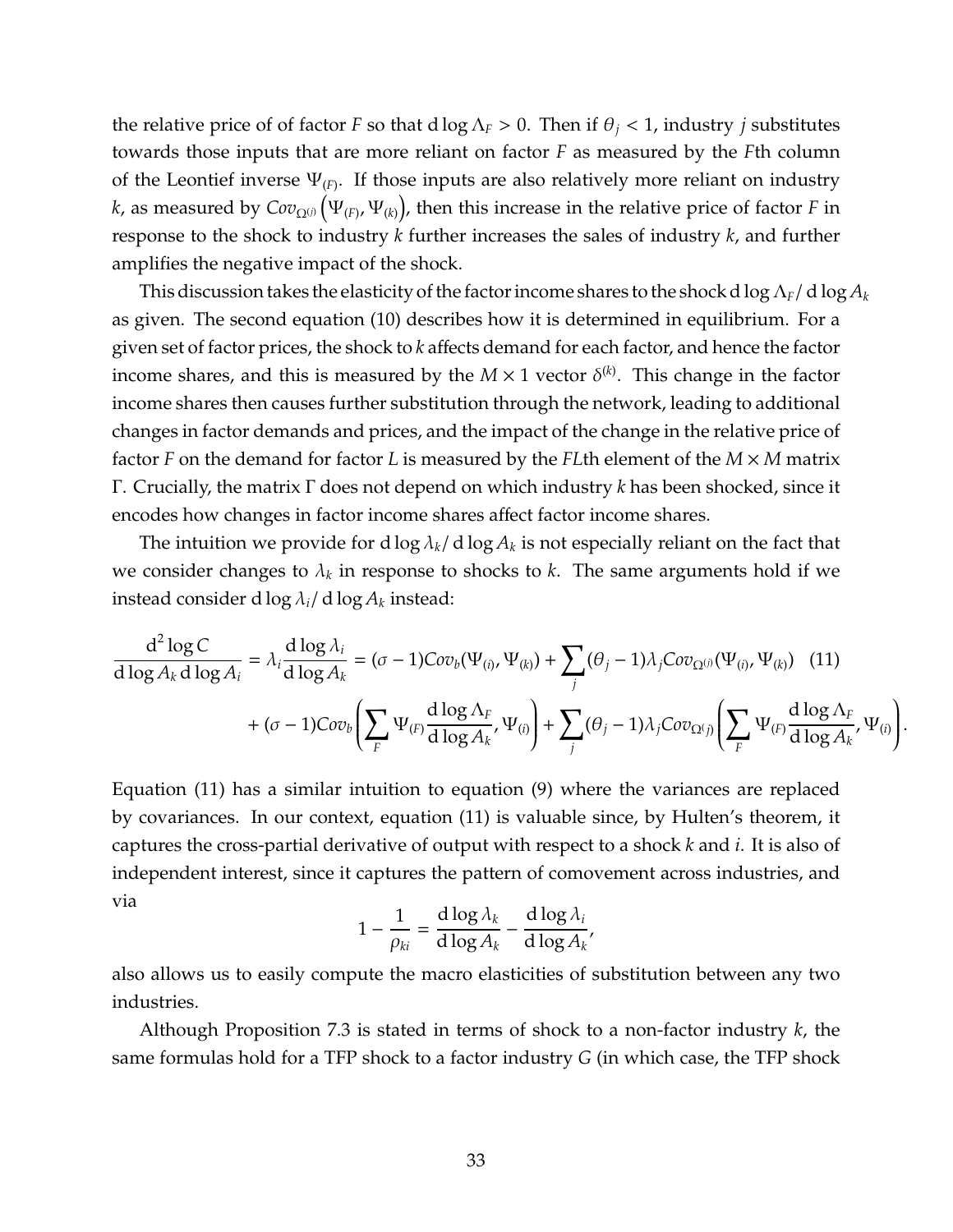is just an endowment shock). In fact, for factor shocks, a simple formula applies:

$$
\frac{d^2 \log C}{d \log A_G^2} = \Lambda_G \frac{d \log \Lambda_G}{d \log A_G} \tag{12}
$$

where d  $\log \Lambda_G / d \log A_G$  is the *G*th element of the vector d  $\log \Lambda / d \log A_G$  which solves the linear system

$$
\frac{d \log \Lambda}{d \log A_G} = \Gamma \frac{d \log \Lambda}{d \log A_G} + \delta^{(G)}.
$$
\n(13)

As before, we can also compute the macro elasticities of substitution between two factors *F* and *L* using

$$
1 - \frac{1}{\rho_{FL}} = \frac{d \log \Lambda_F}{d \log A_F} - \frac{d \log \Lambda_L}{d \log A_F}.
$$

Proposition [7.3](#page-31-1) also makes clear that the result of Proposition [7.2](#page-29-1) breaks down in general when there is limited reallocation/decreasing returns to scale, or more generally when there is more than one factor. This is because two industries *k* and *l* that sell the same to all other industries and to the household ( $\omega_{ik} = \omega_{il}$  for each *i* and  $b_k = b_l$ ) may have different direct and indirect demands for the different factors. The simple way to see this is that these two industries do not have equal Leontief inverse entries  $\Psi_{(k)} \neq \Psi_{(l)}$ , and so  $\delta^{(k)} \neq \delta^{(l)}$  in general. When this is the case, shocks to these two industries lead to different movement in factor prices as captured by equation [\(10\)](#page-31-0), and hence have different effects on output, as captured by equation [\(9\)](#page-29-0).

# <span id="page-33-0"></span>**8 Quantitative Illustration**

In this section, we perform some illustrative quantitative simulations to gauge whether or not the nonlinearities we have identified are likely to be important in the data. We perform two exercises. First, we calibrate a multi-sector model to match input-output data and use the best available information to calibrate the structural elasticities of substitution. We shock this model and compare its performance relative to the first-order approximation. This first exercise necessarily imposes an unrealistic degree of homogene-ity across the structural elasticities of substitution due to a lack of information.<sup>[24](#page-0-0)</sup> In the second exercise, we study the macroeconomic impact of the energy crisis of the 1970s using a non-parametric generalization of [Hulten](#page-44-0) [\(1978\)](#page-44-0) that takes the second-order terms

 $24$ In Appendix [D](#page-63-0) we use a more stylized example but zoom in on how heterogenous elasticities of substitution can give an outsized importance to an industry even though it is small – a situation that is impossible for a first-order approximation.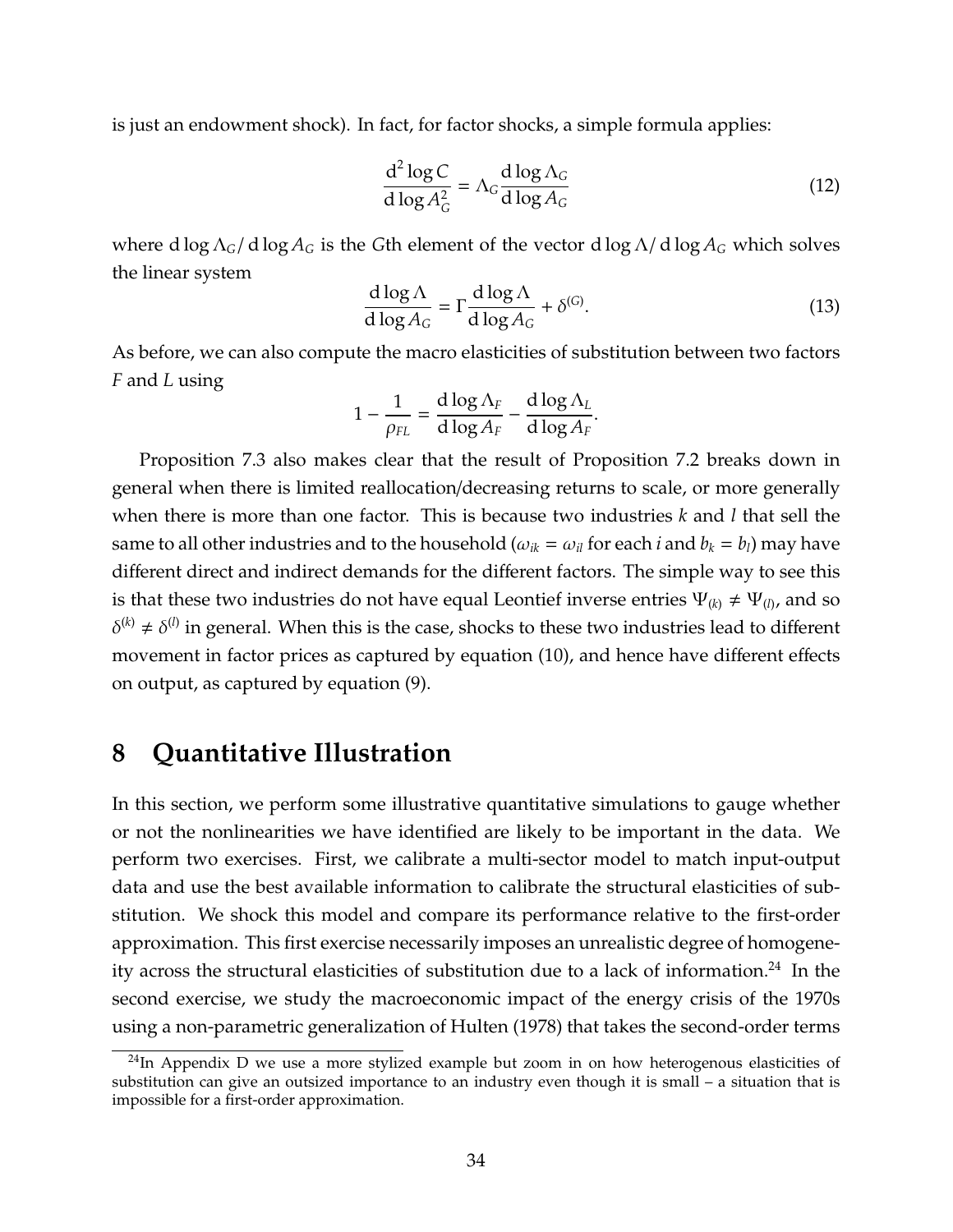into account. Both exercises suggest that production is highly nonlinear.

### **8.1 A Quantitative Structural Model**

In this section, we quantitatively explore the importance of the nonlinearities in production that we have emphasized. To do this, we calibrate a simplified version of the structural model in Section [3.](#page-16-0) To calibrate the model, we need estimates for the industry-specific structural elasticities of substitution. Unfortunately, disaggregated estimates of these elasticities do not exist. We rely instead on on estimates from [Atalay](#page-43-5) [\(2016\)](#page-43-5) and [Comin et al.](#page-44-21) [\(2015\)](#page-44-21) who estimate a small number of structural elasticities. These are the elasticities of substitution between value-added and intermediate inputs, amongst intermediate inputs, and among consumption goods. For our model, this imposes  $\theta_i = \theta$ , and  $\varepsilon_i = \varepsilon$ . We set  $\theta = 0.3$ ,  $\sigma = 0.4$ , and  $\varepsilon = 0.0001$ .

Our values of  $\theta$  and  $\sigma$  are on the lower end of the values estimated by [Atalay](#page-43-5) [\(2016\)](#page-43-5) and [Comin et al.](#page-44-21) [\(2015\)](#page-44-21). We justify this by the fact that we use more disaggregated data, and for more disaggregated data, the elasticities of substitution are smaller for reasons emphasized by [Oberfield and Raval](#page-45-7) [\(2014\)](#page-45-7). Indeed, firm-level estimates like [Boehm et al.](#page-43-10) [\(2015\)](#page-43-10) suggest that the firm-level elasticity of substitution between intermediate inputs and value-added  $\theta$  is zero.

We verify that the benchmark model with these values of ( $\sigma$ ,  $\varepsilon$ ,  $\theta$ ) matches the volatility of observed industry-level sales shares. We target  $\sum_i \lambda_i \sigma_{\lambda_i} = 0.0197$ , where  $\lambda_i$  is the time-series average and σ<sup>λ</sup>*<sup>i</sup>* is the time-series standard deviation of industry *i*'s Domar weight. A Cobb-Douglas model would imply that this should always be zero, since the Domar weights would be constant. We also consider two robustness cases, one with more substitutability ( $\sigma$ ,  $\theta$ ) = (0.6, 0.8) and one with less substitutability ( $\sigma$ ,  $\theta$ ) = (0.3, 0.1) than the benchmark model. As expected, the volatility of the Domar weights approaches zero as the model approaches the Cobb-Douglas limit. Our benchmark model matches  $\sum_i \lambda_i \sigma_{\lambda_i} = 0.0197$ , but the more substitutable economy undershoots with 0.0110 and the less substitutable economy overshoots with 0.0413.

We work with the 88 sector US KLEMS annual input-output data from Dale Jorgenson and his collaborators, dropping the government sectors. The dataset contains sectoral output and inputs from 1960 to 2005. The advantage of this dataset over the more detailed input-output table from the BEA is that it contains both price and quantity data, which allows for the construction of sectoral gross TFP at annual frequency. We use the sectorlevel TFP series computed by [Carvalho and Gabaix](#page-44-3) [\(2013\)](#page-44-3) using the methodology of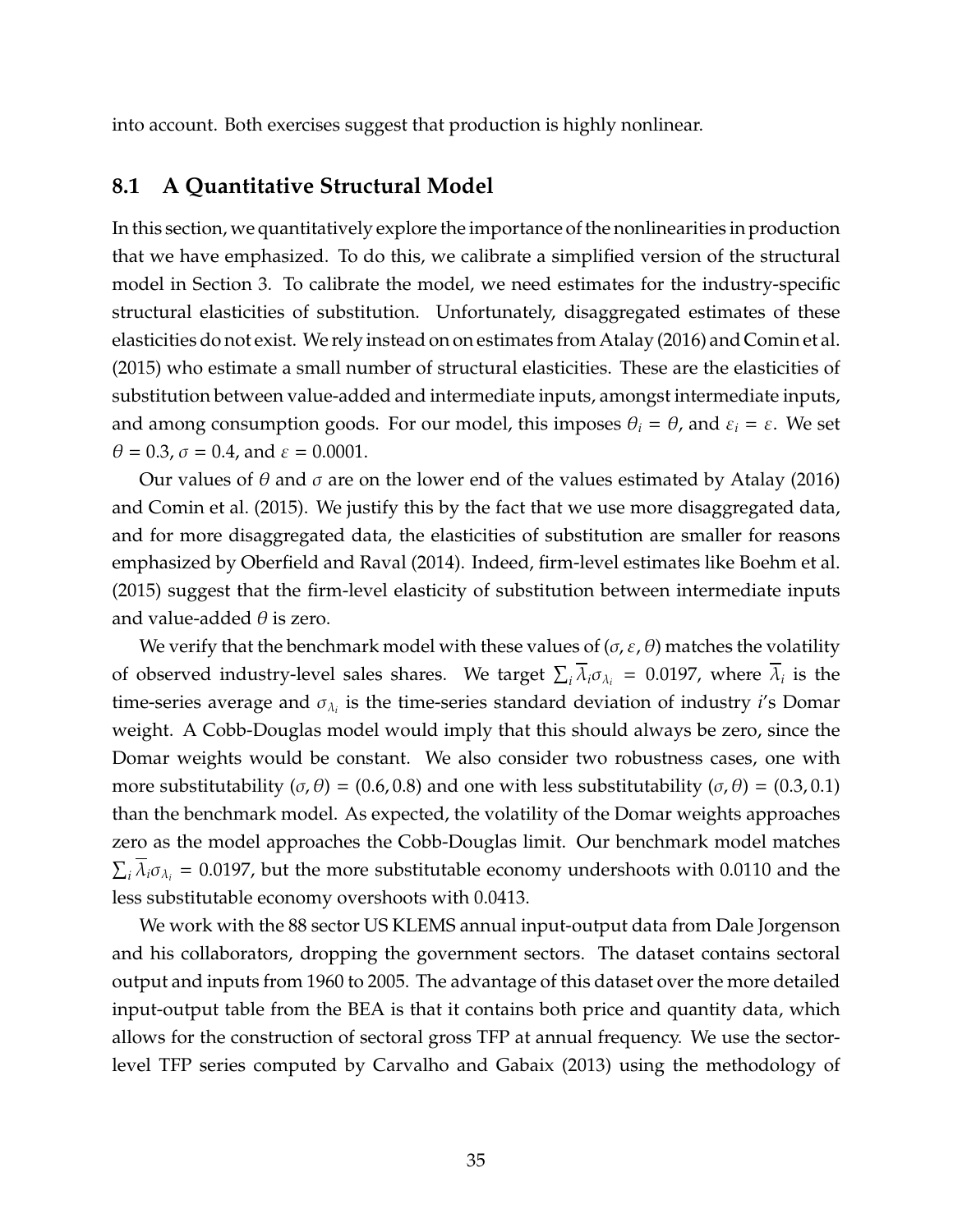[Jorgenson et al.](#page-45-17)  $(1987).^{25}$  $(1987).^{25}$  $(1987).^{25}$  $(1987).^{25}$ 

We calibrate the expenditure share parameters to match the input-output table, using 1982 (the middle of the sample) as the base year for the calibration. For our benchmark results, we set sectoral TFP log *A<sub>i</sub>* ∼  $\mathcal{N}(-\Sigma_{ii}/2, \Sigma_{ii})$ , where  $\Sigma_{ii}$  is the sample variance of ∆log *TFP* for the industry *i*. We work with uncorrelated sectoral shocks since the average correlation between sectoral growth rates is extremely small (less than 5%). Our results are not significantly affected if we matched the whole covariance matrix of sectoral TFP instead.

Table [1](#page-37-0) displays the mean, standard deviation, and skewness of log GDP for various specifications. For comparison, the table also shows these moments for GDP growth and aggregate TFP growth.<sup>[26](#page-0-0)</sup>

Our benchmark model, without reallocation, assumes that the labor market for each sector is completely segmented so that no workers can be reallocated across industries in response to shocks. The benchmark model has three important ingredients that we have emphasized in the paper: (1) non-unitary structural elasticities of substitution, (2) labor market segmentation, (3) network structures. In table [1,](#page-37-0) we not only show the macro moments for our benchmark model, we also show these moments for every combination of these three ingredients. Since the model is nonlinear, these ingredients interact with one another, and therefore, this is as far as we can go in providing a decomposition of the importance of the various channels. The model with full reallocation has (1) and (3) but not (2). The log-linear approximation has (3) and (2) but not (1).<sup>[27](#page-0-0)</sup> The "no network, no reallocation" model has (1) and (2) but not (3). The "no network, full realloction" model has (1) but not (2) or (3). To emphasize the importance of these nonlinearities in production, we also display the results for a linear (as opposed to log-linear) approximation. Finally, we also include results for more volatile shocks, which we discuss in detail later. For now, let's consider each moment of in turn.

We start with the mean. In the benchmark model, the mean is −0.0057 log points. This means that the welfare cost of business cycles are 0.57% of output. These costs are entirely due to nonlinearities in production. They are an order of magnitude larger than the welfare gains of around 0.05% of output arising from risk aversion in consumption estimated

 $^{25}$ As shown by [Diewert](#page-44-22) [\(1976\)](#page-44-22), TFP accounting with the Tornqvist index is equivalent to assuming that the production function is a translog function of inputs, which is consistent with our emphasis on accounting for the second-order impact of shocks. For a review of these issues, see also [Diewert and Nakamura](#page-44-23) [\(1993\)](#page-44-23).

<sup>&</sup>lt;sup>26</sup>Since our model has inelastic factor supply, its output is more comparable to aggregate TFP than GDP. As shown by [Gabaix](#page-44-2) [\(2011\)](#page-44-2) and [Carvalho and Gabaix](#page-44-3) [\(2013\)](#page-44-3), elastic capital and labor supply would further amplify TFP shocks.

 $2^{7}$ For this case, labor market segmentation is irrelevant.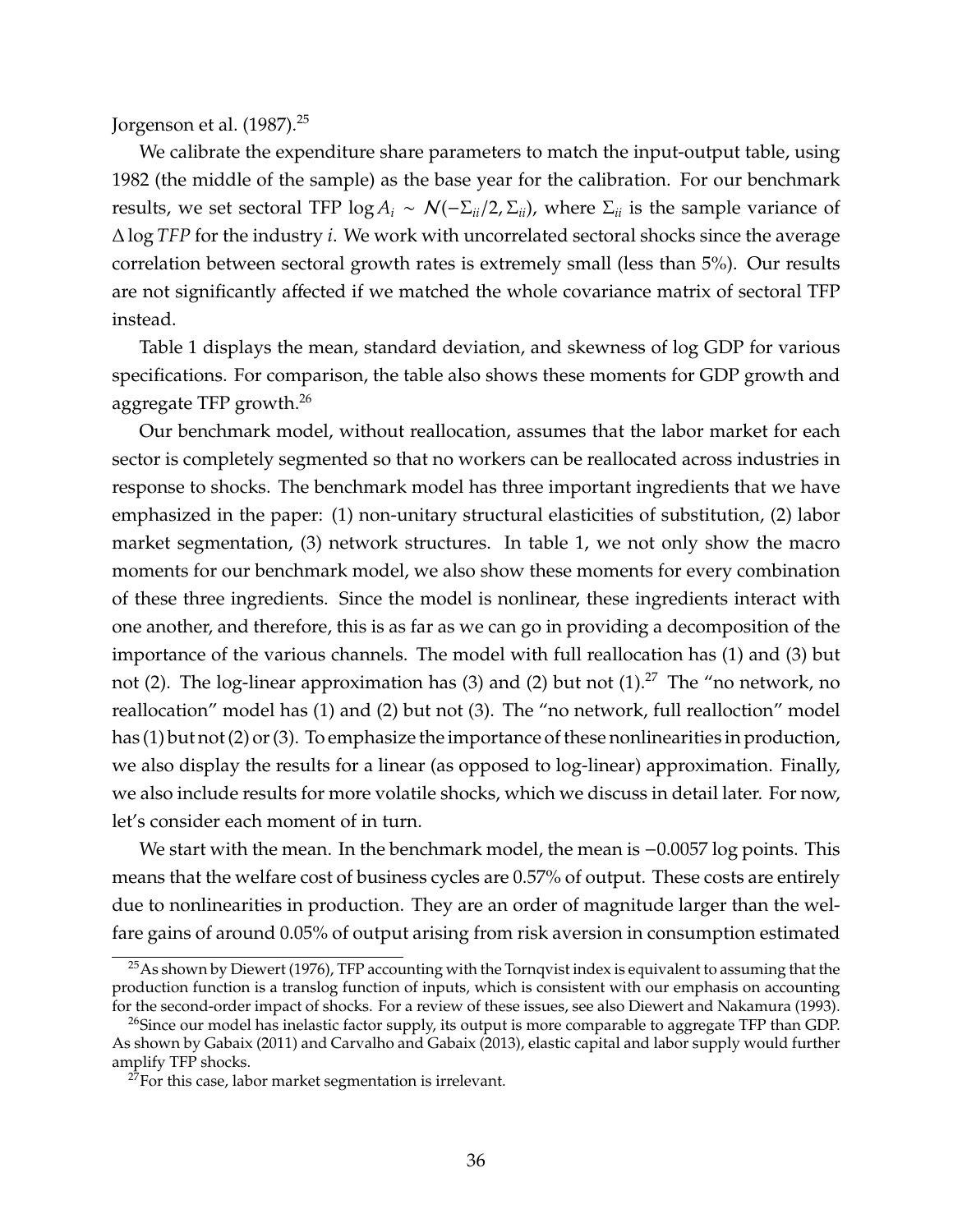by [Lucas](#page-45-0) [\(1987\)](#page-45-0).[28](#page-0-0) In the model with full reallocation the mean is −0.0026, while for the model with no network but labor market segmentation it is −0.0014. These numbers are significantly smaller than the benchmark model but they are still non-trivial. Hence, all three ingredients are important. The model with "no network and full reallocation" yields an almost zero mean. This confirms our finding from Section [4](#page-17-0) that low structural elasticities of substitution, without either labor market segmentation or intermediate inputs, cannot generate substantial deviations from linearity. Lastly, under the log-linear approximation the mean is −0.0010, and under the linear approximation it is exactly 0 – this is due to the fact that the TFP shocks have a negative mean in logs but not in levels.

Now, consider the standard deviation. The benchmark has a standard deviation of 0.0117, which is a slight amplification relative to the log-linear model. Overall, the standard deviation is fairly constant across specifications, which is intuitive since larger second-order terms will magnify some shocks but attenuate other shocks, leaving the variance relatively stable. The only case where the standard deviation is substantially different is the case with no intermediate inputs. In this case, the input-output multiplier  $\xi$  is counterfactually equal to one. The lack of an input-output multiplier means that the model generates less variance than the log-linear model, which has  $\xi \approx 2$ .

Skewness fits the same pattern as the results on the mean. The benchmark model generates strong skewness in output, which is substantially mitigated if we remove either the network or allow reallocation of workers. Reducing substitutability significantly decreases the mean and increases the negative skewness of output. As expected, the log-linear, linear, and almost log-linear models generate no skewness or a slight positive skew (since the lognormal distribution is positively skewed).

For comparison, we also compute the same moments for the second-order approximation of the model in logs. The second-order approximation performs well in approximating the mean and standard deviation of the underlying structural model, but does less well on higher moments like skewness and kurtosis (though these are in the right direction). For the benchmark model without reallocation, the second-order approximation to log *GDP* has mean of −0.0056, with a standard deviation of 0.0113, skewness −0.3679. The moments for other parameterizations are shown in Appendix [G.](#page-72-0)

In figure [5](#page-38-0) we plot the histograms for the model with no reallocation for different values of  $\varepsilon$  and  $\theta$ . The model exhibits significant negative skewness when the elasticity of substitution is low, but it also has excess kurtosis or fat tails. For instance, the benchmark

 $28$ As shown by proposition [2.5,](#page-14-0) looking at log consumption rather than consumption does not alter these results by much. We manually computed the same numbers for GDP instead of log GDP and the results are very similar.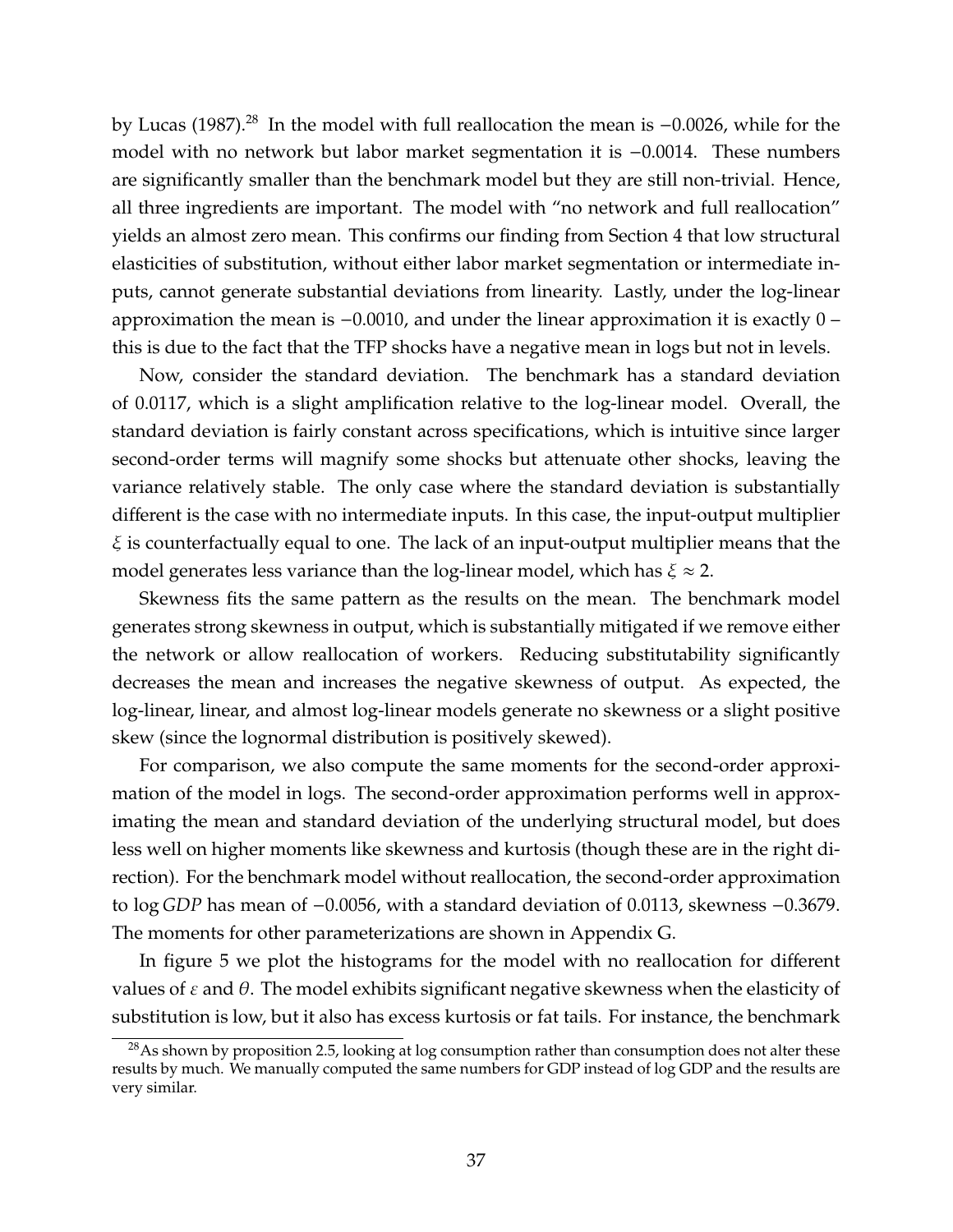|                                  | Mean      | <b>Standard Deviation</b> | <b>Skewness</b> |
|----------------------------------|-----------|---------------------------|-----------------|
| <b>GDP</b> Data                  |           | 0.0238                    | $-0.6190$       |
| <b>TFP</b> Data                  |           | 0.0147                    | $-0.2888$       |
| <b>Benchmark</b>                 | $-0.0057$ | 0.0117                    | $-0.5229$       |
| Full reallocation                | $-0.0026$ | 0.0110                    | $-0.0745$       |
| Log Linear Hulten                | $-0.0010$ | 0.0110                    | 0.0000          |
| Linear Hulten                    | 0.0000    | 0.0110                    | 0.0432          |
| No Network, no reallocation      | $-0.0014$ | 0.0053                    | $-0.0420$       |
| No Network, full reallocation    | 0.0000    | 0.0053                    | 0.0301          |
| $(\theta,\sigma) = (0.1,0.3)$    | $-0.0102$ | 0.0138                    | $-1.2864$       |
| $(\theta, \sigma) = (0.6, 0.8)$  | $-0.0035$ | 0.0112                    | $-0.1648$       |
| <b>High Volatility Benchmark</b> | $-0.0117$ | 0.0180                    | $-0.8821$       |
| <b>High Volatility Hulten</b>    | $-0.0015$ | 0.0155                    | 0.0000          |

Table 1: Simulated and estimated moments. For GDP and aggregate TFP, we use the demeaned growth rates. For the model, we use the sample moments of log GDP. The simulated moments are calculated from 50,000 draws.

model has an excess kurtosis of 0.96, meaning that it is subject to occasional and endogenous large negative fluctuations (rare disasters). These features become significantly more pronounced as θ and σ are lowered, to the point where the model with  $θ = 0.1$  and  $σ = 0.3$ has excess kurtosis of 3.47. We do not formally tabulate our results for kurtosis since our sample size of 45 observations is far too small to be able to estimate kurtosis with any degree of confidence in the data.

Unlike [Acemoglu et al.](#page-43-0) [\(2017\)](#page-43-0) or [Barro](#page-43-1) [\(2006\)](#page-43-1), to achieve rare disasters, we do not need to assume fat-tailed exogenous shocks nor rule out "rare bonanzas" a priori, instead these features are endogenously generated by the nonlinearities in the model. This can be seen in figure [6,](#page-39-0) where we plot the histograms for the benchmark model and for a log-linear approximation subject to the same shocks. To drive this point home, we also simulate and plot the benchmark model with more volatile shocks. We double the variance of the sectoral shocks, which roughly corresponds to the average variance of sectoral TFP shocks during the 1970s and before the Great Moderation. For the log-linear model, increasing the variance of lognormal shocks has no effect on the skewness or kurtosis of GDP, since these standardized moments are scale invariant. However, for the benchmark model, more volatile shocks significantly increase the deviations from normality and dramatically decrease the economy's average performance to −0.012. Excess kurtosis increases to 2.3 for the benchmark model when shocks are more volatile. These results suggest that complementarities are likely to be significantly more costly in eras or countries where volatility is high.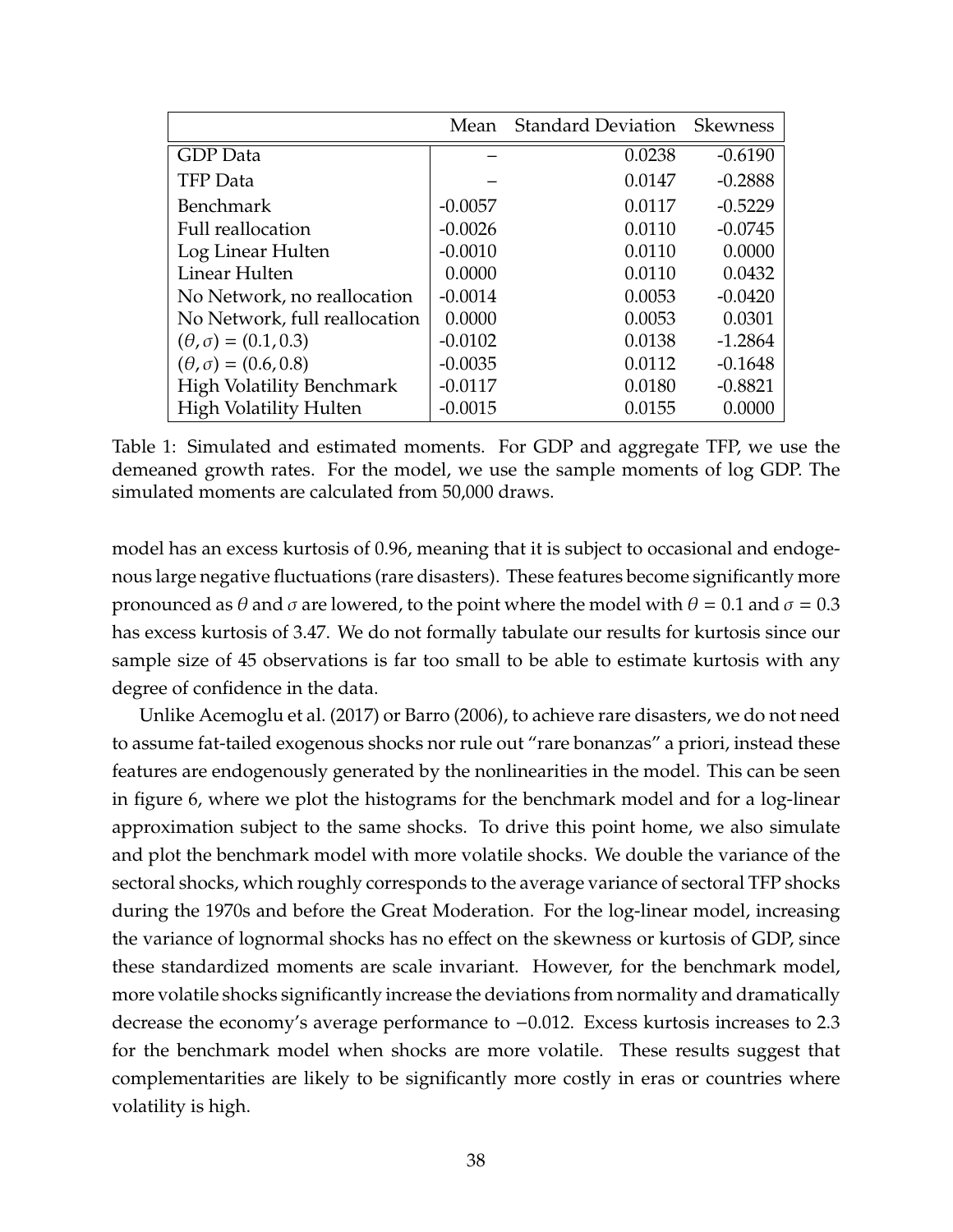<span id="page-38-0"></span>

Figure 5: The distribution of *GDP* for the benchmark calibration, as well as two robustness cases.

Finally, we consider the response of GDP to shocks to specific industries. It turns out that for a large negative shock, the "oil and gas" industry produces the largest negative response in GDP – this despite the fact that the oil and gas industry is not the largest industry in the economy. Figure [7](#page-40-0) plots the response of GDP for shocks to the oil and gas industry as well as for the "retail trade (excluding automobiles)" industry. The retail trade industry has a similar sales share, and therefore, to a first order, both industries are equally important. As expected, the nonlinear model is significantly more fragile to both kinds of shocks (negative shocks are amplified and positive ones are attenuated). However, output is more sensitive to oil and gas for large negative shocks. On the other hand, output is more sensitive to the retail industry for positive shocks. The strong asymmetry is consistent with the empirical findings of [Hamilton](#page-44-0) [\(2003\)](#page-44-0) that oil price increases are much more important than oil price decreases.<sup>[29](#page-0-0)</sup>

<sup>&</sup>lt;sup>29</sup>Figure [7](#page-40-0) may give the impression that the relative ranking of industries is stable as a function of the size of the shock. The oil industry is always more important than the retail trade industry for negative shocks, and always less important for positive shocks. However, this need not be the case. In Appendix [G](#page-72-0) we plot GDP as a function of shocks to the oil industry and the construction industry. The construction industry is than the oil industry. Therefore, the first-order approximation implies that it should be more important. The nonlinear model also behaves the same way for positive shocks, and small negative shocks. However, for very large negative shocks, the oil and gas industry once again becomes more important.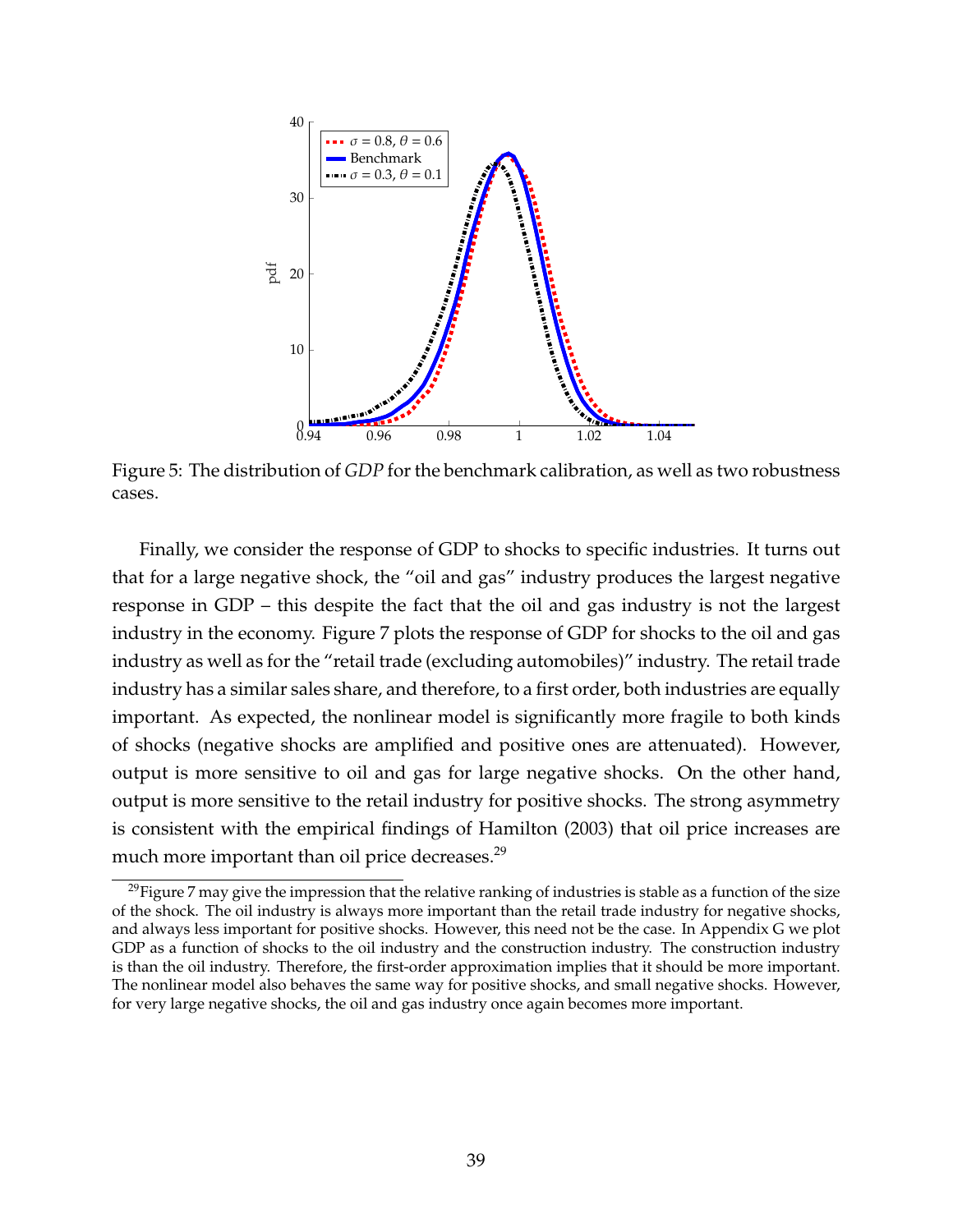<span id="page-39-0"></span>

Figure 6: The left panel shows the distribution of *GDP* for the benchmark model and log-linearized model. The right panel shows these for shocks whose variance is twice as high.

#### **8.2 The E**ff**ect of Oil Shocks**

The oil shocks of the 1970s serve as a useful example of the way industry-level shocks can have macroeconomic consequences. To recap the history, in October 1973, the Arab members of OPEC proclaimed an oil embargo limiting shipments of oil to the United States and some of its allies (including Japan and the United Kingdom). Although the oil embargo was lifted in 1974, coordinated action by OPEC kept prices elevated throughout the mid-1970s. The price of crude oil increased from \$3.5 a barrel in 1972 to \$11 a barrel in 1974. In 1979, OPEC implemented a second round of price increases which caused the price of crude to soar to \$31 a barrel. At the same time, the Iranian revolution in 1979, as well as the ensuing Iraqi invasion of Iran in 1980, caused further disruptions to global crude oil supply. The price peaked at \$37 in 1980. Starting in the early 1980s, with the departure of the Shah, OPEC's pricing structure collapsed as Saudi Arabia flooded the market with inexpensive oil. In real terms, the price of crude oil declined back to its pre-crisis levels by 1986. According to the NBER's business cycle dating committee, both oil price shocks coincided with recessions in the US. Although our structural model suggests that the "oil and natural gas" extraction industry is important, it abstracts away from trade, by assuming all intermediate inputs are sourced domestically, with net imports showing up only in final demand. Hence, the Domar weight of the oil and natural gas industry measures domestic production, rather than domestic consumption. Since the oil price shocks did not directly affect the productivity of domestic oil production, this means that they are not measured in our sectoral TFP data (which is for domestic production). Furthermore, our industry classification is too coarse to isolate crude oil sep-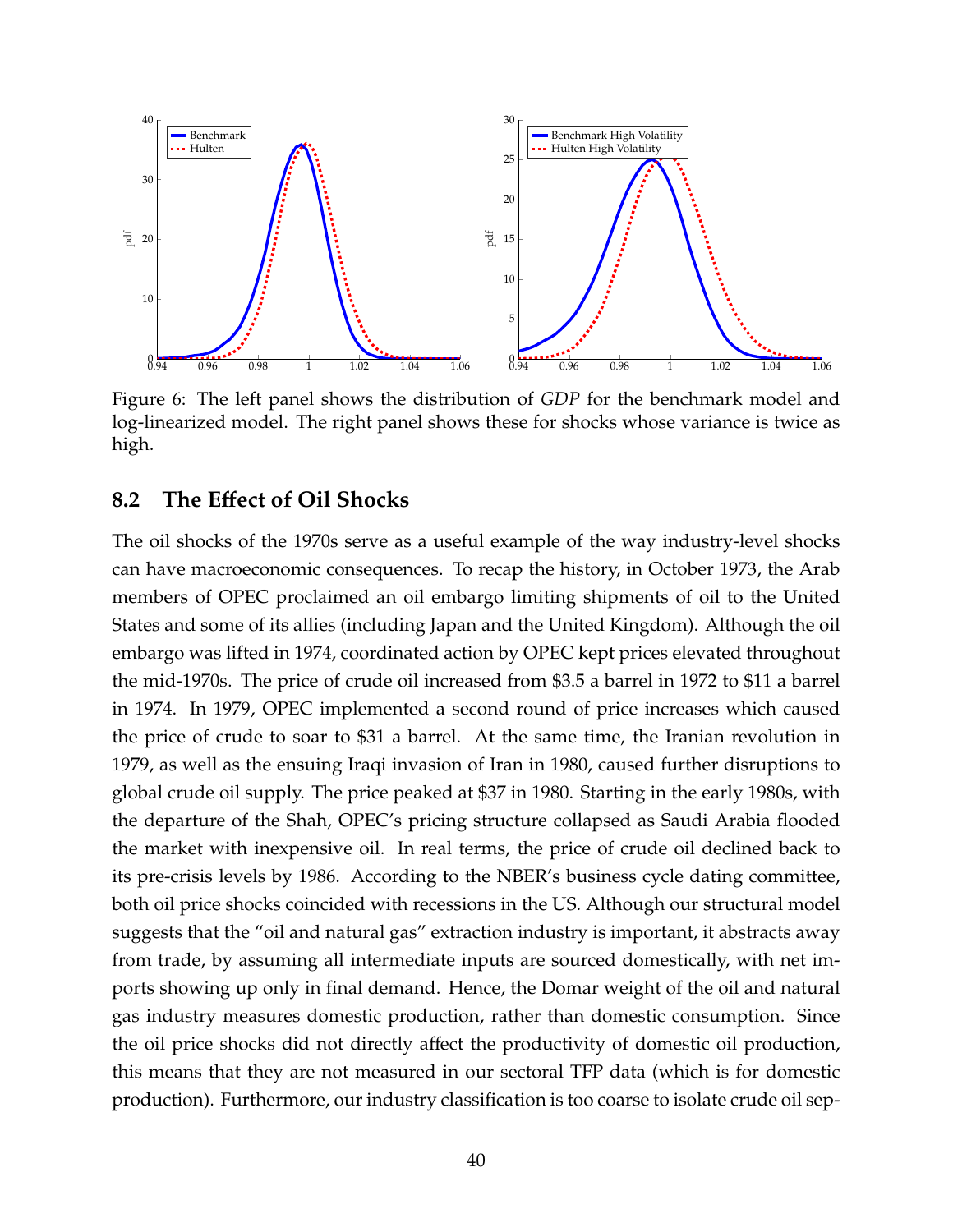<span id="page-40-0"></span>

Figure 7: The effect of TFP shocks to the oil and gas industry and the retail trade industry. Both industries have roughly the same sales share, and so they are equally important up to a first-order approximation (dotted line). The nonlinear model is more fragile to both shocks than the log-linear approximation. The oil and gas industry is significantly more important than retail trade for large negative shocks. The histogram is the empirical distribution of sectoral TFP shocks pooled over the whole sample.

arately from other petrochemicals. Therefore, in this section, we pursue a non-parametric calibration of the impact of the oil price shocks up to second-order terms for the world as a whole, avoiding strong structural assumptions as well as the complications arising from international trade.

<span id="page-40-1"></span>**Proposition 8.1.** *Up to the second order in the vector* ∆*, we have*

$$
\log (C(A + \Delta)/C(A)) = \frac{1}{2} [\lambda(A + \Delta) + \lambda(A)]' (\log(A + \Delta) - \log(A)).
$$

The idea of averaging weights across two periods is due to Leo Törnqvist [\(1936\)](#page-45-1). Proposition [8.1](#page-40-1) relates the impact of the oil shocks on GDP to the size of the shock and the corresponding Domar weights before and after the shock.<sup>[30](#page-0-0)</sup>

<sup>&</sup>lt;sup>30</sup>One can always compute the full nonlinear impact of a shock on output by computing  $\int_A^{A+\Delta} \lambda(\tilde{A}) d\log \tilde{A}$ , and our formula approximates this integral by performing a first-order (log) approximation of the Domar weight  $\lambda(\tilde{A})$  or equivalently a second-order (translog) approximation of GDP. In theory, if TFP is a continuous diffusion then one can disaggregate time-periods and compute the impact of shocks over a time period [*t*, *t*+δ]

as  $\int_t^{t+\delta} \lambda(A_s) d \log(A_s)$  which can be seen as a repeated application of Hulten's theorem at every point in time over infinitesimal intervals of time. However, when TFP has jumps, then this decomposition no longer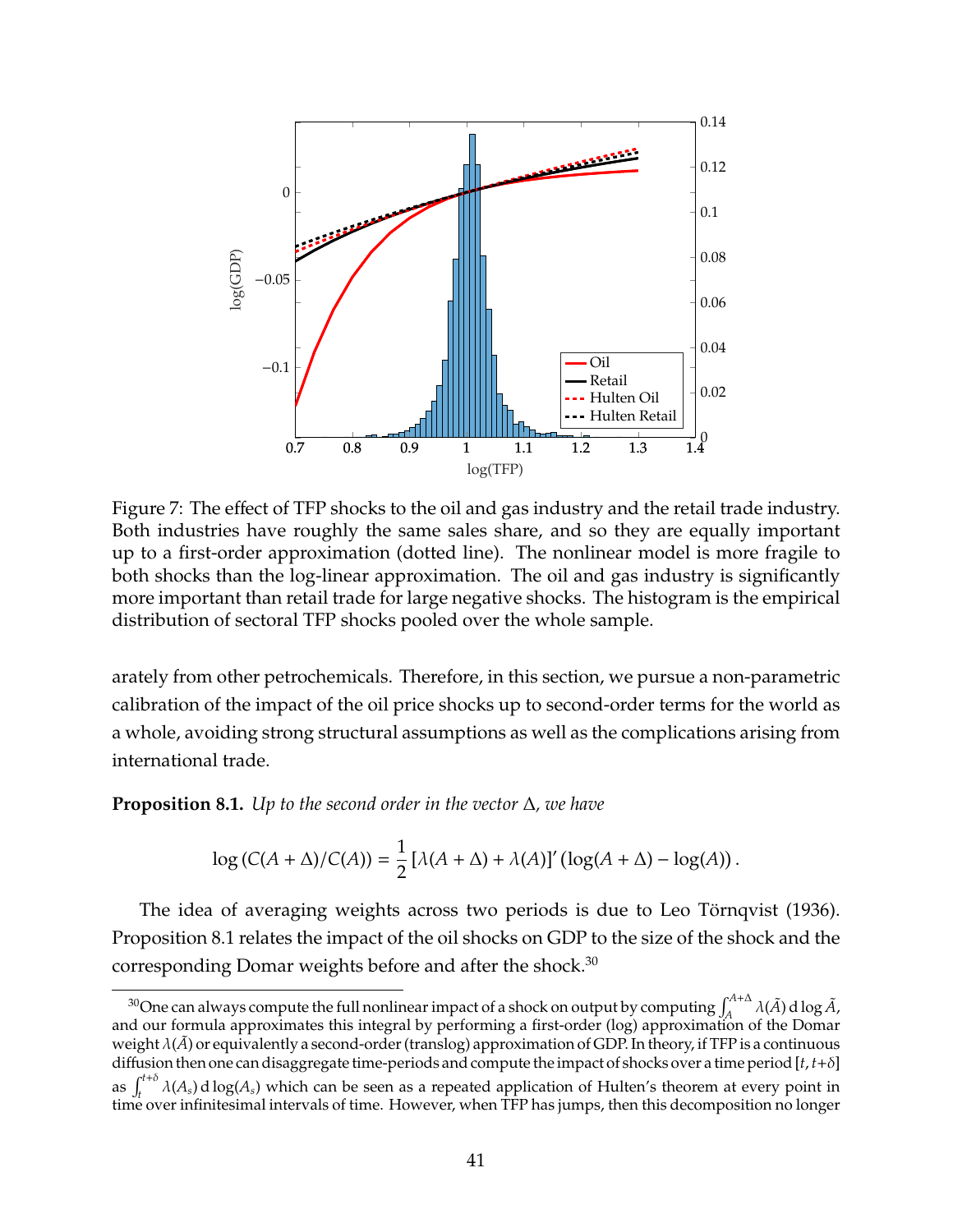We measure the price of oil using the West Texas Intermediate Spot Crude Oil price from the Federal Reserve Database. Global crude oil production, measured in thousand tonne of oil equivalents, is from the OECD. World GDP, in current USD, is from the World Bank national accounts data. The choice of the pre and post Domar weight is not especially controversial. Crude oil, as a fraction of world GDP, increased from 5% in 1972 to 31% in 1980. Reassuringly, the Domar weight is back down to its pre-crisis level by 1986 (see figure [8\)](#page-41-0). This means that, taking the second-order terms into account, we need to weight the shock to the oil industry by  $1/2(5+31) = 18%$ . Hence, the second-order terms amplify the shock by a factor of  $18/5 \approx 3.6$ .

<span id="page-41-0"></span>

Figure 8: Global expenditures on crude oil as a fraction of world GDP.

Calibrating the size of the shock to the oil industry is more tricky, since it's not directly observed. If we assume that oil is an endowment, then we can measure the shock simply via changes in the physical quantity of production. To do this, we demean the log growth rate in global crude oil production, and take the shock to be the cumulative change in demeaned growth rates from 1973 to 1981, which gives us a shock of −13%.

applies. In any case, even when it does apply, and when the required high-frequency data regarding TFP shocks and Domar weights is available, it can only be useful ex post to asses the changes in GDP over an elapsed period of time due to the TFP shocks d log(*As*) to a given sector given the observed path of Domar weight  $\lambda(A_s)$ . It is of no use ex ante to predict how these future shocks will affect GDP because one would need to know how the Domar weight will change over time as a result of the shocks, and hence of no use to run counterfactuals. This latter part is precisely what the second-order approximation at the heart of our paper accomplishes.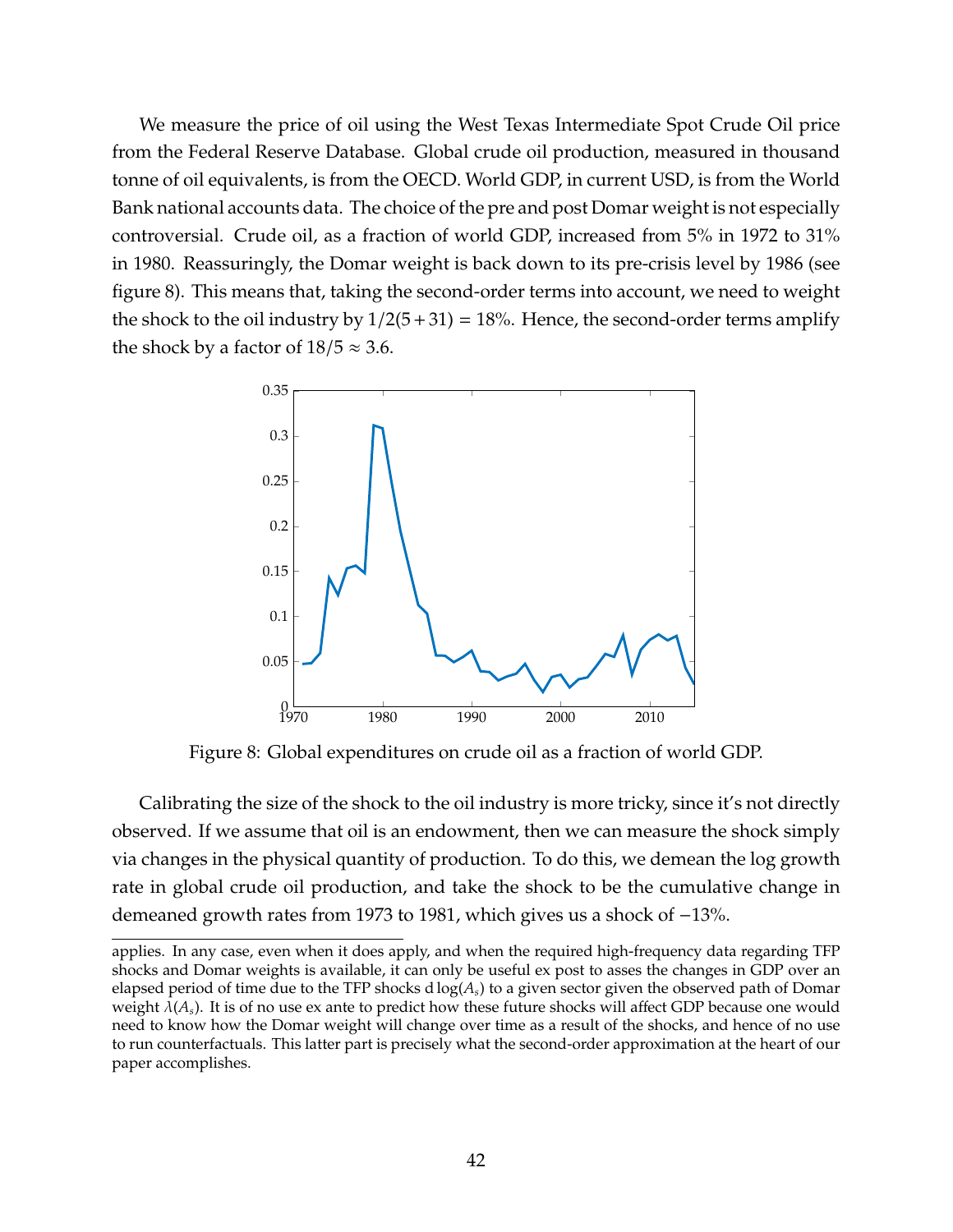Putting this altogether, the first-order impact on GDP is therefore

$$
0.05 \times -0.13 = -0.0065.
$$

On the other hand, the second-order impact on GDP is

$$
\frac{1}{2}(0.05 + 0.31) \times -0.13 = -0.0234.
$$

Hence, accounting for the second-order terms amplifies the impact of the oil shocks significantly, so that oil shocks can be macroeconomically significant even without any financial or demand side frictions. $31$ 

## **9 Conclusion**

The paper points to many unanswered questions. For instance, it shows that the macroeconomic impact of a microeconomic shock depends greatly on how quickly factors can be reallocated across production units. Since our structural model is static, we are forced to proxy for the temporal dimension of reallocation by resorting to successive comparative statics. In ongoing work, we investigate the dynamic adjustment process more rigorously and find that although we can think of the no-reallocation and perfect-reallocation cases as the beginning and end of the adjustment, the speed of adjustment also greatly depends on the microeconomic details. This means that the dynamic response of output to different shocks is greatly affected by issues like geographic or sectoral mobility of labor, even with perfect and complete markets that allow us to abstract from distributional issues. Our model also lacks capital accumulation and endogenous labor supply, and incorporating these into the present analysis is an interesting area for future work.

Finally, although our results assume away market frictions beyond impediments to reallocation, the forces we identify are unlikely to disappear in richer models with inefficient equilibria. As suggested by the results of [Jones](#page-45-2) [\(2011\)](#page-45-2) and [Baqaee](#page-43-2) [\(2016\)](#page-43-2), networks and macro-substitutability can amplify or attenuate the underlying frictions. A systematic

 $31$ As noted by [Hamilton](#page-44-1) [\(2013\)](#page-44-1), first-order approximations of efficient models assign a relatively small impact to oil price shocks. Hence, the literature has tended to focus on various frictions that may account for the strong statistical relationship between oil shocks and output. Our calculations suggests that nonlinearities in production, even in an efficient model, may help to explain the outsized effect of oil shocks. Furthermore, our calculation also makes no allowance for amplification of shocks through endogenous labor supply and capital accumulation, which are the standard channels for amplification of shocks in the business cycle literature. Hence, coupled with the standard amplification mechanisms of those models, we would expect the reduction in aggregate output to be even larger.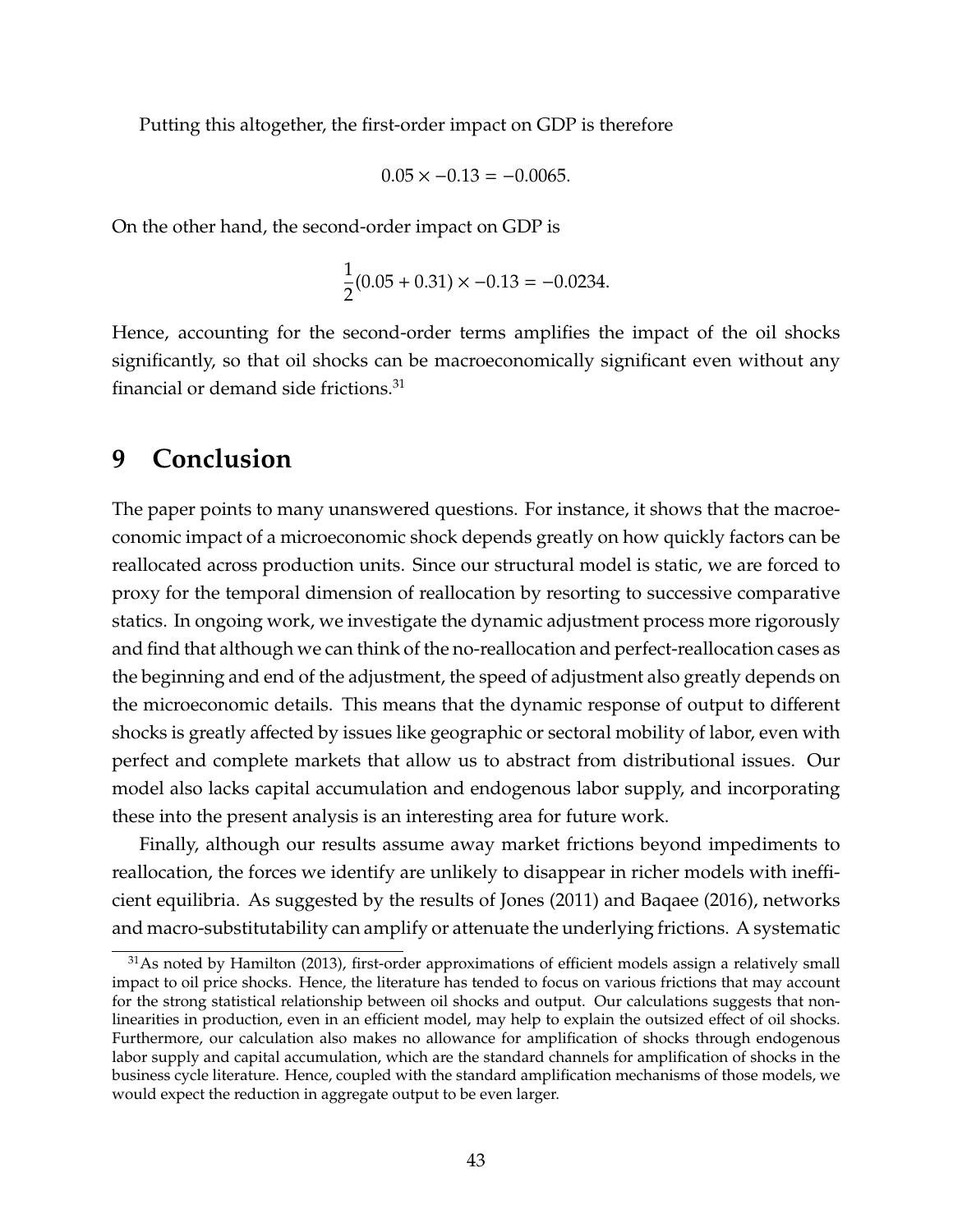characterization of these effects seem to us to be valuable areas for further work. It would also be interesting to extend these results to allow for endogenous network formation, richer contracting, and more complex strategic behavior by firms.<sup>[32](#page-0-0)</sup>

## **References**

- Acemoglu, D., D. Autor, D. Dorn, G. H. Hanson, and B. Price (2016). Import competition and the great US employment sag of the 2000s. *Journal of Labor Economics 34*(S1), S141–S198.
- Acemoglu, D., V. M. Carvalho, A. Ozdaglar, and A. Tahbaz-Salehi (2012). The network origins of aggregate fluctuations. *Econometrica 80*(5), 1977–2016.
- Acemoglu, D., A. Ozdaglar, and A. Tahbaz-Salehi (2015). Systemic risk and stability in financial networks. *The American Economic Review 105*(2), 564–608.
- Acemoglu, D., A. Ozdaglar, and A. Tahbaz-Salehi (2016). Networks, shocks, and systemic risk. In *The Oxford Handbook of the Economics of Networks*.
- <span id="page-43-0"></span>Acemoglu, D., A. Ozdaglar, and A. Tahbaz-Salehi (2017). Microeconomic origins of macroeconomic tail risks. *The American Economic Review 107*(1), 54–108.
- Aghion, P. and P. W. Howitt (2008). *The economics of growth*. MIT press.
- <span id="page-43-3"></span>Allcott, H., A. Collard-Wexler, and S. D. O'Connell (2016). How do electricity shortages affect industry? evidence from india. *The American Economic Review 106*(3), 587–624.
- Altinoglu, L. (2016). The origins of aggregate fluctuations in a credit network economy.
- Atalay, E. (2016). How important are sectoral shocks? Technical report.
- Autor, D. H., D. Dorn, and G. H. Hanson (2016). The china shock: Learning from labor-market adjustment to large changes in trade. *Annual Review of Economics 8*, 205–240.
- Ballester, C., A. Calvó-Armengol, and Y. Zenou (2006). Who's who in networks. wanted: the key player. *Econometrica 74*(5), 1403–1417.
- <span id="page-43-2"></span>Baqaee, D. R. (2015). Targeted fiscal policy.
- Baqaee, D. R. (2016). Cascading failures in production networks.
- <span id="page-43-1"></span>Barro, R. J. (2006). Rare disasters and asset markets in the twentieth century. *The Quarterly Journal of Economics*, 823–866.
- Barrot, J.-N. and J. Sauvagnat (2016). Input specificity and the propagation of idiosyncratic shocks in production networks. *The Quarterly Journal of Economics*.
- Bartelme, D. and Y. Gorodnichenko (2015). Linkages and economic development. Technical report, National Bureau of Economic Research.
- Beraja, M., E. Hurst, and J. Ospina (2016). The aggregate implications of regional business cycles. Technical report, National Bureau of Economic Research.
- Bigio, S. and J. La'O (2016). Financial frictions in production networks. Technical report.
- Blackorby, C. and R. R. Russell (1989). Will the real elasticity of substitution please stand up?(a comparison of the Allen/Uzawa and Morishima elasticities). *The American economic review 79*(4), 882–888.
- Boehm, C., A. Flaaen, and N. Pandalai-Nayar (2015). Input linkages and the transmission of shocks: Firm-level evidence from the 2011 tōhoku earthquake.

<sup>&</sup>lt;sup>32</sup>For instance, along the lines of [Oberfield](#page-45-3) [\(2017\)](#page-45-3), [Jackson and Rogers](#page-44-2) [\(2007\)](#page-44-2), or [Knig et al.](#page-45-4) [\(2015\)](#page-45-4).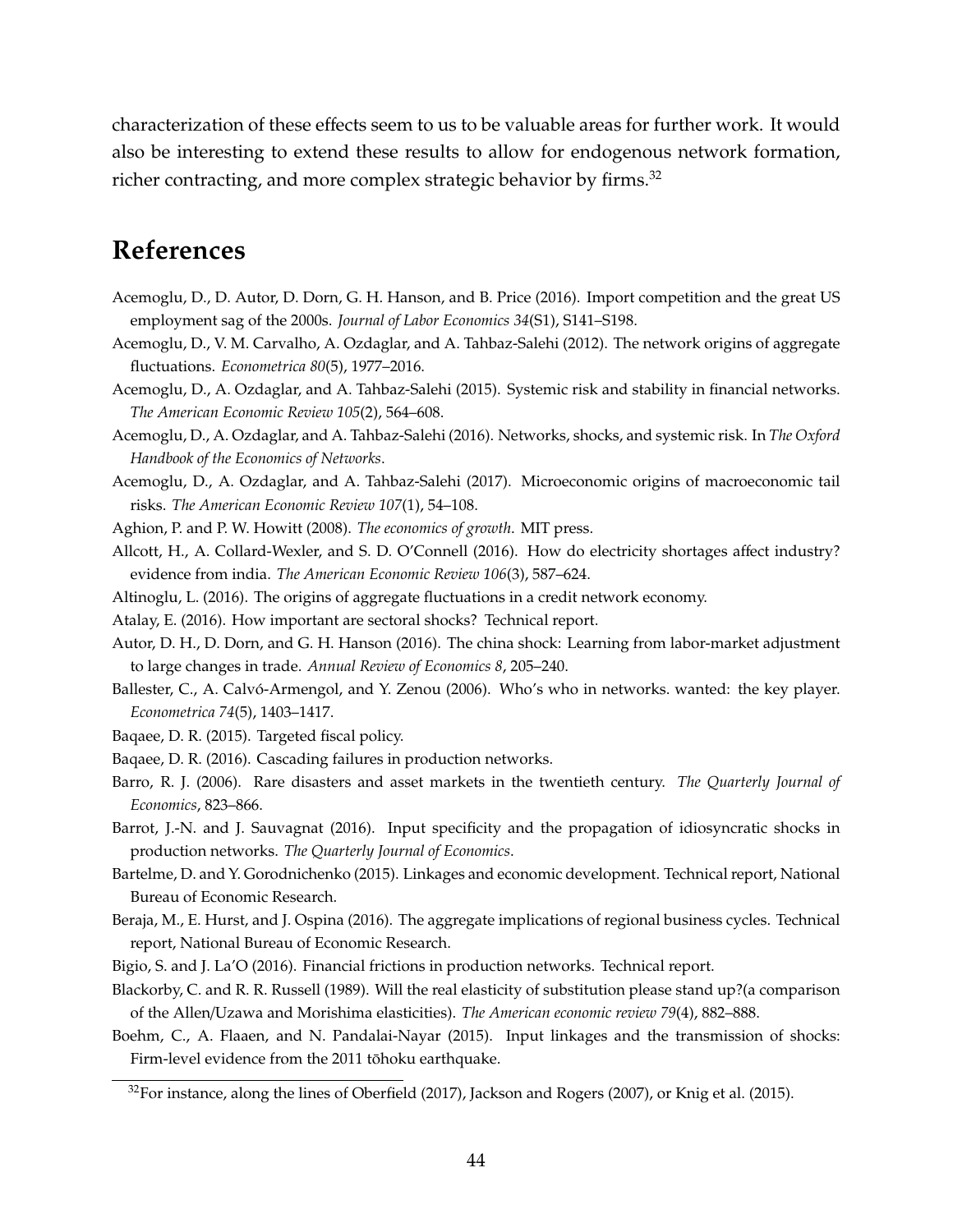- Burstein, A. and J. Cravino (2015). Measured aggregate gains from international trade. *American Economic Journal: Macroeconomics 7*(2), 181–218.
- Carvalho, V. and X. Gabaix (2013). The great diversification and its undoing. *The American Economic Review 103*(5), 1697–1727.
- Carvalho, V. M. (2010). Aggregate fluctuations and the network structure of intersectoral trade.
- Comin, D. A., D. Lashkari, and M. Mestieri (2015). Structural change with long-run income and price effects. Technical report, National Bureau of Economic Research.
- Costinot, A. and A. Rodriguez-Clare (2014). Trade theory with numbers: quantifying the consequences of globalization. *Handbook of International Economics 4*, 197.
- Di Giovanni, J., A. A. Levchenko, and I. Méjean (2014). Firms, destinations, and aggregate fluctuations. *Econometrica 82*(4), 1303–1340.
- Diewert, W. E. (1976). Exact and superlative index numbers. *Journal of econometrics 4*(2), 115–145.
- Diewert, W. E. and A. Nakamura (1993). *Essays in index number theory*, Volume 217. Emerald Group Publishing.
- Domar, E. D. (1961). On the measurement of technological change. *The Economic Journal 71*(284), 709–729.
- Durlauf, S. N. (1993). Nonergodic economic growth. *The Review of Economic Studies 60*(2), 349–366.
- Elliott, M., B. Golub, M. O. Jackson, et al. (2014). Financial networks and contagion. *American Economic Review 104*(10), 3115–53.
- Feenstra, R. C. and G. H. Hanson (1996). Globalization, outsourcing, and wage inequality. *The American Economic Review 86*(2), 240.
- Foerster, A. T., P.-D. G. Sarte, and M. W. Watson (2011). Sectoral versus aggregate shocks: A structural factor analysis of industrial production. *Journal of Political Economy 119*(1), 1–38.
- Gabaix, X. (2011). The granular origins of aggregate fluctuations. *Econometrica 79*(3), 733–772.
- Gabaix, X. (2016). Power laws in economics: An introduction. *Journal of Economic Perspectives 30*(1), 185–206.
- Gomme, P. and P. Rupert (2007). Theory, measurement and calibration of macroeconomic models. *Journal of Monetary Economics 54*(2), 460–497.
- Grassi, B. (2017). IO in I-O: Competition and volatility in input-output networks. Technical report.
- Grossman, G. M., E. Helpman, E. Oberfield, and T. Sampson (2016). Balanced growth despite Uzawa. Technical report, National Bureau of Economic Research.
- <span id="page-44-1"></span><span id="page-44-0"></span>Hamilton, J. D. (2003). What is an oil shock? *Journal of econometrics 113*(2), 363–398.
- Hamilton, J. D. (2013). Historical oil shocks. In R. E. Parker and R. M. Whaples (Eds.), *Routledge Handbook of Major Events in Economic History*, Chapter 21, pp. 239–265. Routledge.
- Hicks, J. (1932). *Theory of wages*. Springer.
- Horvath, M. (1998). Cyclicality and sectoral linkages: Aggregate fluctuations from independent sectoral shocks. *Review of Economic Dynamics 1*(4), 781–808.
- Horvath, M. (2000). Sectoral shocks and aggregate fluctuations. *Journal of Monetary Economics 45*(1), 69–106.
- Houthakker, H. S. (1955). The pareto distribution and the Cobb-Douglas production function in activity analysis. *The Review of Economic Studies 23*(1), 27–31.
- <span id="page-44-3"></span>Hulten, C. R. (1978). Growth accounting with intermediate inputs. *The Review of Economic Studies*, 511–518.
- Hulten, C. R. (2001). Total factor productivity: a short biography. In *New developments in productivity analysis*, pp. 1–54. University of Chicago Press.
- <span id="page-44-2"></span>Jackson, M. O. and B. W. Rogers (2007). Meeting strangers and friends of friends: How random are social networks? *The American economic review 97*(3), 890–915.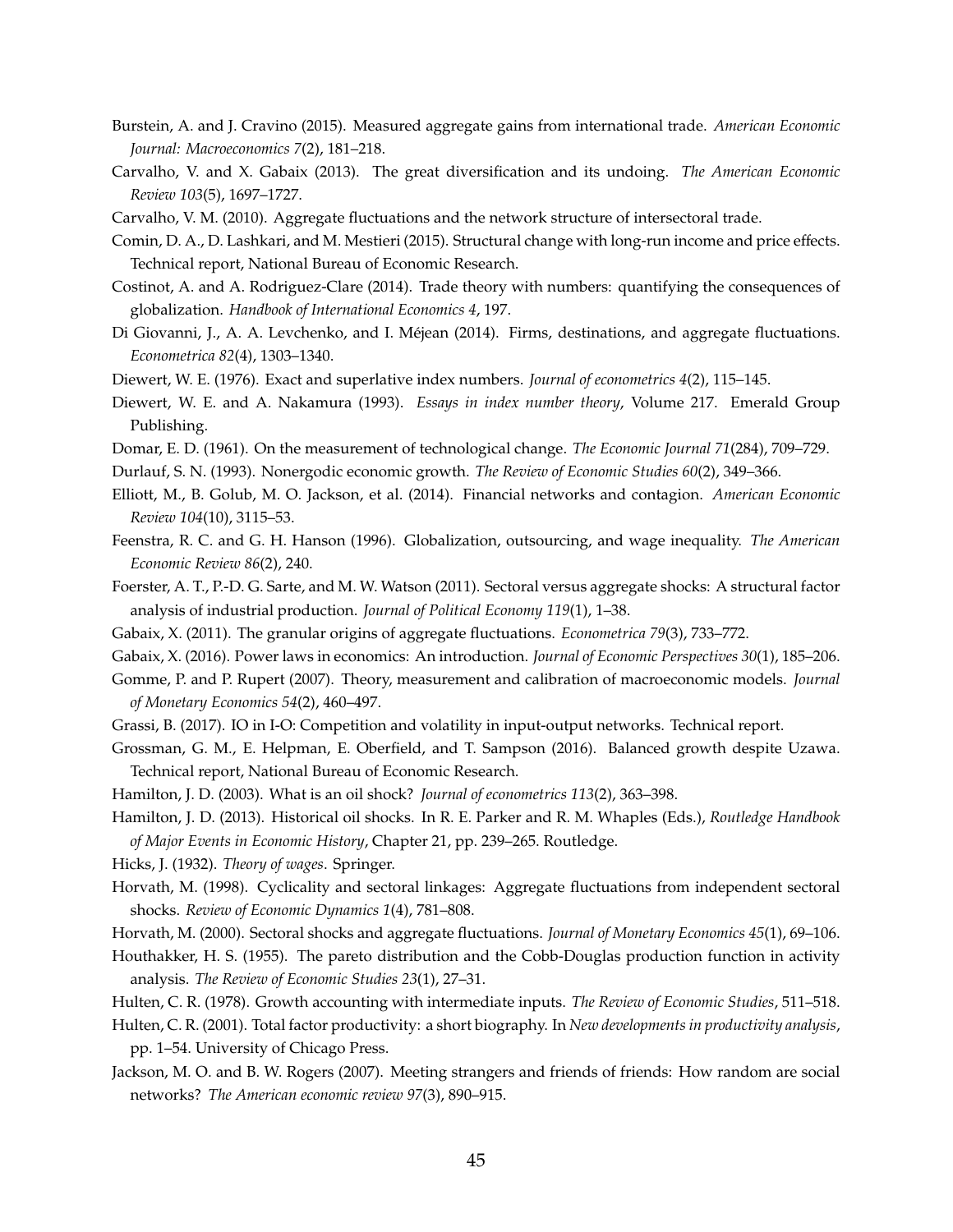- <span id="page-45-2"></span>Jones, C. I. (2011). Intermediate goods and weak links in the theory of economic development. *American Economic Journal: Macroeconomics*, 1–28.
- Jones, C. I. (2013). Input-Output economics. In *Advances in Economics and Econometrics: Tenth World Congress*, Volume 2, pp. 419. Cambridge University Press.
- Jorgenson, D. W., F. Gollop, and B. M Fraumeni (1987). Productivity and US economic growth.
- Jovanovic, B. (1987). Micro shocks and aggregate risk. *The Quarterly Journal of Economics*, 395–409.
- <span id="page-45-4"></span>Kim, S.-J., H. S. Shin, et al. (2013). Working capital, trade and macro fluctuations. Technical report.
- Knig, M., D. Rohner, M. Thoenig, and F. Zilibotti (2015). Networks in Conflict: Theory and Evidence from the Great War of Africa. CEPR Discussion Papers 10348, C.E.P.R. Discussion Papers.
- Kremer, M. (1993). The O-ring theory of economic development. *The Quarterly Journal of Economics*, 551–575.
- Liu, E. (2017). Industrial policies and economic development. Technical report.
- Long, J. B. and C. I. Plosser (1983). Real business cycles. *The Journal of Political Economy*, 39–69.
- Lucas, R. E. (1977). Understanding business cycles. In *Carnegie-Rochester conference series on public policy*, Volume 5, pp. 7–29. North-Holland.
- <span id="page-45-0"></span>Lucas, R. E. (1987). *Models of business cycles*, Volume 26. Basil Blackwell Oxford.
- Milgrom, P. and J. Roberts (1996). The LeChatelier principle. *The American Economic Review*, 173–179.
- Morishima, M. (1967). A few suggestions on the theory of elasticity. *Keizai Hyoron (Economic Review) 16*, 144–150.
- Notowidigdo, M. J. (2011). The incidence of local labor demand shocks. Technical report, National Bureau of Economic Research.
- <span id="page-45-3"></span>Oberfield, E. (2017). A theory of input-output architecture. Technical report.
- Oberfield, E. and D. Raval (2014). Micro data and macro technology. Technical report, National Bureau of Economic Research.
- Samuelson, P. A. (1960). An extension of the LeChatelier principle. *Econometrica*, 368–379.
- Scheinkman, J. A. and M. Woodford (1994). Self-organized criticality and economic fluctuations. *The American Economic Review*, 417–421.
- Stella, A. (2015). Firm dynamics and the origins of aggregate fluctuations. *Journal of Economic Dynamics and Control 55*, 71–88.
- Taleb, N. N. (2013). 'Antifragility' as a mathematical idea. *Nature 494*(7438), 430–430.
- <span id="page-45-5"></span><span id="page-45-1"></span>Theil, H. (1967). Economics and information theory. Technical report.

Törnqvist, L. (1936). The Bank of Finland's consumption price index. Bank of Finland Monthly Bulletin 10.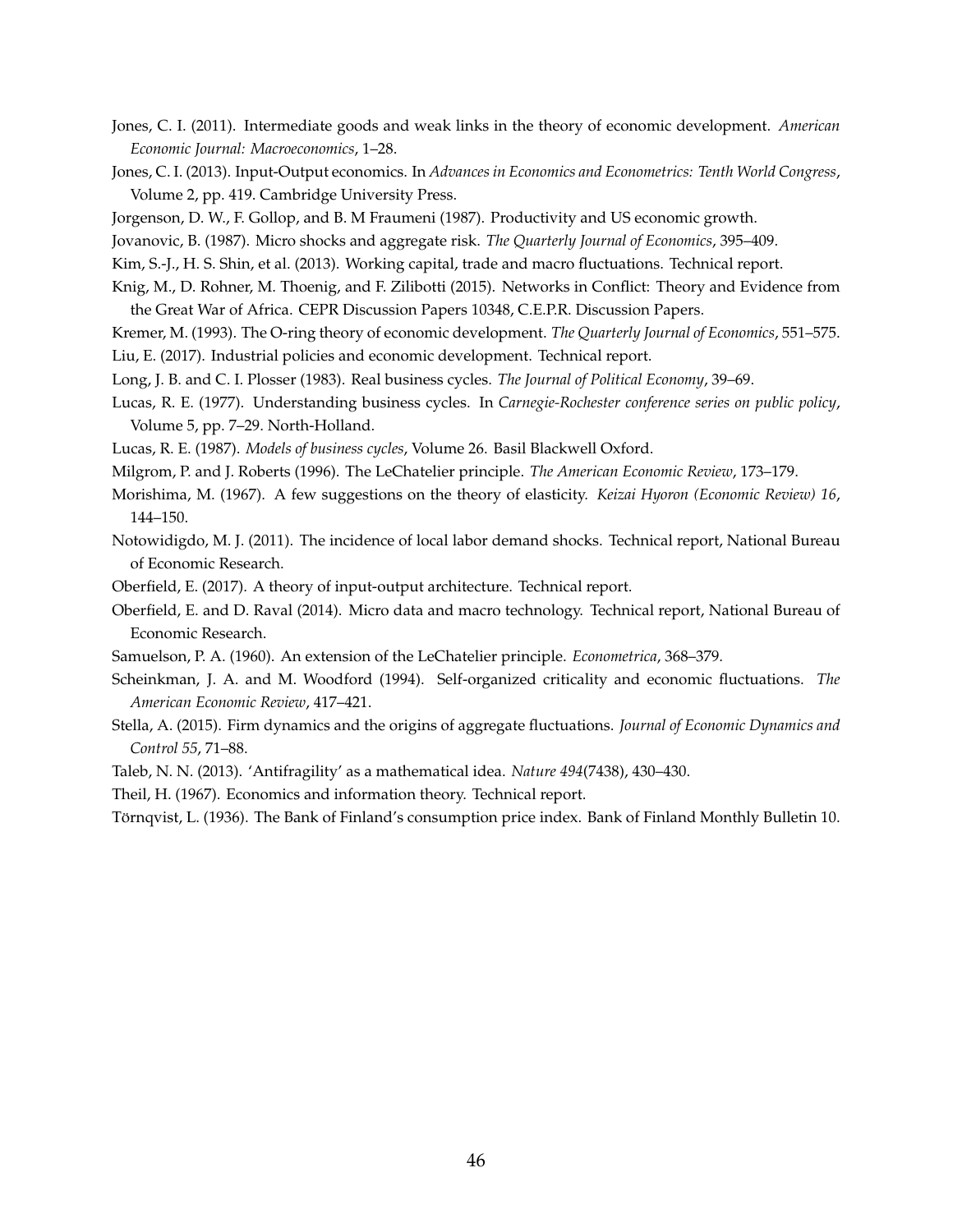## **A Proofs**

*Proof of theorem [2.1.](#page-7-0)* Since the first welfare theorem holds, the equilibrium allocation solves

$$
C(A_1,\ldots,A_N)=\max_{c_i,x_{ij},l_{ij}}C(c_1,\ldots,c_n)+\sum_i\mu_i\left(A_iF_i\left((l_{ij})_j,(x_{ij})_j\right)-\sum_jx_{ij}-c_i\right)+\sum_i\lambda_i\left(\overline{L}_i-\sum_jl_{ji}\right),
$$

where  $L_i$  is the endowment of each labor type, and  $\mu_i$  and  $\lambda_i$  are Lagrange multipliers. The envelope theorem then implies that

$$
\frac{\mathrm{d}\,C}{\mathrm{d}\,A_i}=\mu_iF_i\big((l_{ij})_j,(x_{ij})_j\big)=\mu_iy_i.
$$

If we can show that  $\mu_i$  is equal to the price of  $i$  in the competitive equilibrium, then we are done.

To prove this note that competitive equilibrium requires that

$$
\frac{\partial C/\partial c_i}{\partial C/\partial c_1}=\frac{\mu_i}{\mu_1}=\frac{p_i}{p_1},
$$

for every *i*, since the household consumes a nonzero amount of every good. In other words, we have

<span id="page-46-1"></span>
$$
\frac{\partial C}{\partial c_i} = \frac{p_i}{p_1} \frac{\partial C}{\partial c_1}.
$$
\n(14)

Hence, using Euler's theorem on homogenous functions we can write

<span id="page-46-0"></span>
$$
C = \sum_{i} \frac{\partial C}{\partial c_i} c_i = \frac{\partial C/\partial c_1}{p_1} \sum_{i} p_i c_i.
$$
 (15)

Define the expenditure function for the household to be *e*(*p*,*C*). Since C is homogenous of degree one, we can write  $e(p, C) = e(p)C$ . In other words, we must have that

$$
\sum_i p_i c_i = e(p) C.
$$

Normalize the unit cost of consumption  $e(p) = 1$ , so that

$$
\sum_i p_i c_i = C.
$$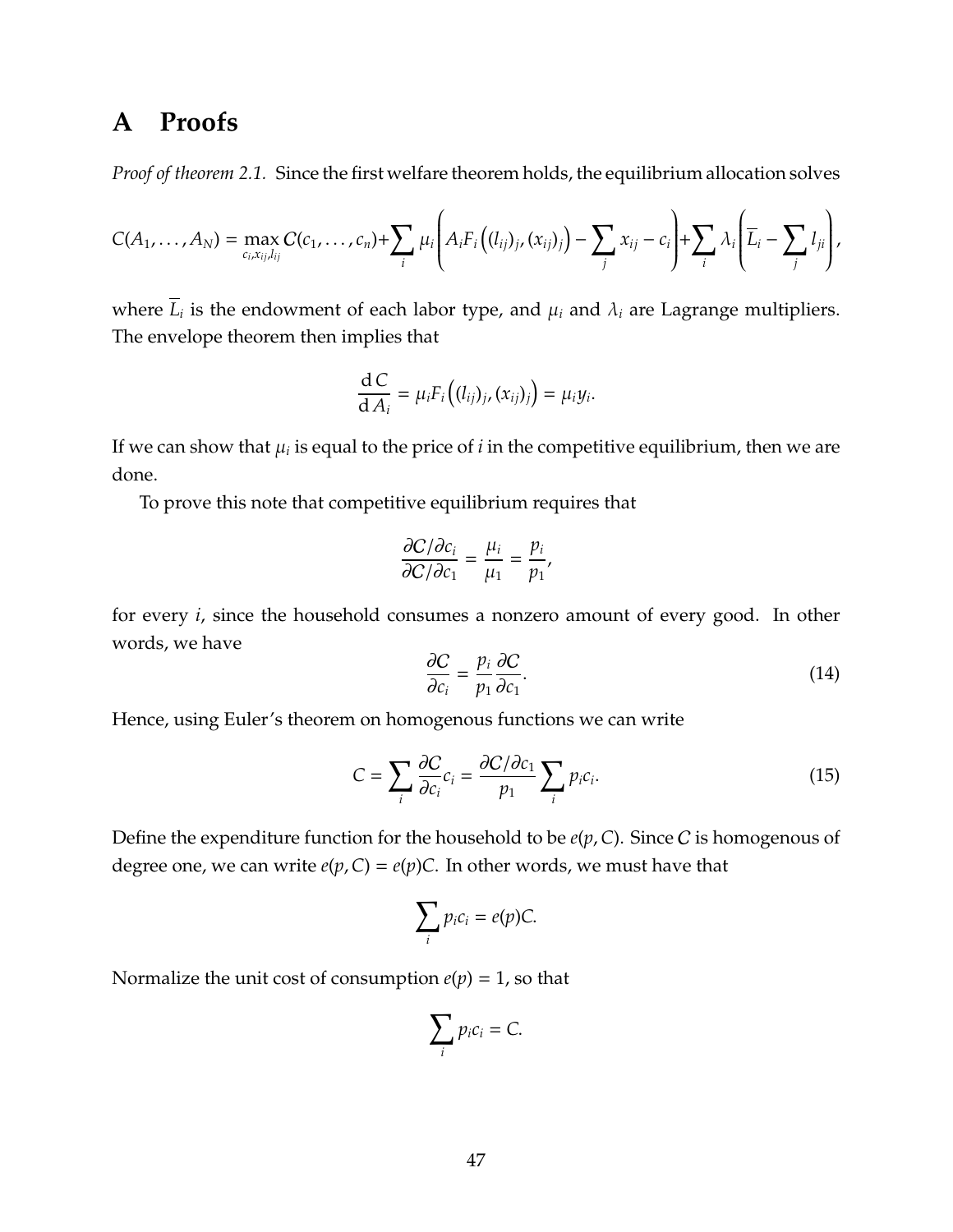Combine this with [\(15\)](#page-46-0) to get

$$
\frac{\partial C}{\partial c_1} = p_1,
$$

which can be substituted into [\(14\)](#page-46-1) to yield  $p_i = \mu_i$  for every *i*.

*Proof of Theorem [2.2.](#page-9-0)* Differentiate  $\sum_i \lambda_i = \xi$  to get

$$
\lambda_i \frac{d \log \lambda_i}{d \log A_i} = \xi \frac{d \log \xi}{d \log A_i} - \sum_{j \neq i} \lambda_j \frac{d \log \lambda_j}{d \log A_i'}
$$

$$
= \xi \frac{d \log \xi}{d \log A_i} - \sum_{j \neq i} \lambda_j \frac{d \log \lambda_j}{d \log A_i} - \sum_{j \neq i} \lambda_j \frac{d \log \lambda_i}{d \log A_i'}
$$

which using [\(2\)](#page-8-0), we can rewrite as

$$
\lambda_i \frac{d \log \lambda_i}{d \log A_i} = \xi \frac{d \log \xi}{d \log A_i} + \sum_{j \neq i} \lambda_j \left(1 - \frac{1}{\rho_{ij}}\right) - (\xi - \lambda_i) \frac{d \log \lambda_i}{d \log A_i},
$$

Rearrange this to get

<span id="page-47-0"></span>
$$
\xi \frac{d \log \lambda_i}{d \log A_i} = \xi \frac{d \log \xi}{d \log A_i} + \sum_{j \neq i} \lambda_j \left(1 - \frac{1}{\rho_{ij}}\right).
$$
 (16)

Finally, Theorem [2.1](#page-7-0) implies that

$$
\frac{d^2 \log C}{d \log(A_i)^2} = \lambda_i \frac{d \log \lambda_i}{d \log A_i}.
$$

Substitute [\(16\)](#page-47-0) into the expression above to get the desired result. Lastly, if *C* is homogeneous, Euler's theorem implies that

$$
\sum_{i} \frac{\mathrm{d}\, \mathcal{C}}{\mathrm{d}\, A_{i}} \frac{A_{i}}{C} = \sum_{i} \lambda_{i} = \xi,
$$

hence,  $d \log \xi / d \log A_i = 0$ .

*Proof of Proposition [2.3.](#page-11-0)*

$$
\frac{d^2 \log C}{d \log A_j \log A_i} = \frac{d \lambda_i}{d \log A_j}.
$$
 (17)

 $\blacksquare$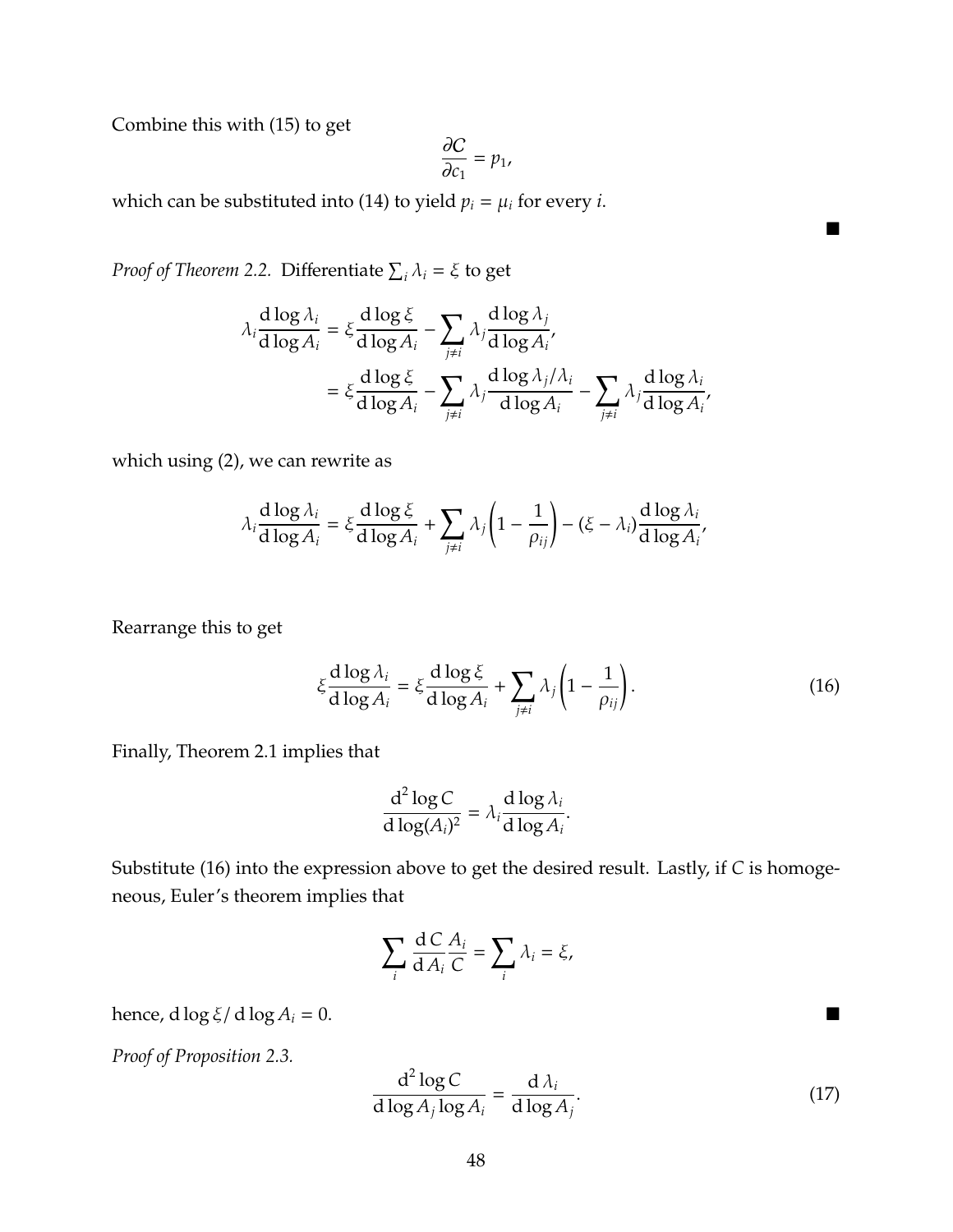By definition

$$
\frac{\mathrm{d}\log\lambda_i}{\mathrm{d}\log A_j} = \left(\frac{1}{\rho_{ji}} - 1\right) + \frac{\mathrm{d}\log\lambda_j}{\mathrm{d}\log A_j'},\tag{18}
$$

which simplifies to

$$
\frac{d\lambda_i}{d\log A_j} = \lambda_i \left(\frac{1}{\rho_{ji}} - 1\right) + \frac{\lambda_i}{\lambda_j} \frac{d\lambda_j}{d\log A_j}.
$$
\n(19)

Now apply theorem [2.2](#page-9-0) to the second summand to obtain the desired result.

*Proof of Proposition [2.4.](#page-12-0)* The second-order approximation to log*C* is given by

$$
\log(C/\overline{C}) = \sum_{i} \lambda_i d \log A_i + \frac{1}{2} \sum_{ij} \frac{d^2 \log C}{d \log A_i d \log A_j} d \log A_i d \log A_j.
$$

Take expectations of both sides and substitute the result from proposition [2.3](#page-11-0) to get the desired result.

*Proof of Proposition [2.5.](#page-14-0)* We prove a slightly more general formulation with arbitrary variance covariance matrix and an arbitrary twice-differentiable utility function.

$$
E(u(C(A))) \approx E\left(u(C(\overline{A})) + u'(C(\overline{A}))\nabla C(\overline{A})(A - \overline{A}) + \frac{1}{2}u''(C(\overline{A}))(A - \overline{A})'\left(\nabla C(\overline{A})\circ\nabla C(\overline{A})'\right)(A - \overline{A}) + \frac{1}{2}u'(C(\overline{A}))(A - \overline{A})'\nabla^2 C(\overline{A})(A - \overline{A})\right),
$$
  
\n
$$
= u(C(\overline{A})) + \frac{1}{2}u''(C(\overline{A}))\text{tr}\left(\left(\nabla C(\overline{A})\circ\nabla C(\overline{A})'\right)\Sigma\right) + \frac{1}{2}u'(C(\overline{A}))\text{tr}\left(\nabla^2 C(\overline{A})\Sigma\right).
$$

Now apply Hulten's theorem to get

$$
=u(C(\overline{A}))+\frac{1}{2}u''(C(\overline{A}))\sum_{k,j}^N\lambda_k\lambda_j\sigma_{jk}+\frac{1}{2}u'(C(\overline{A}))\sum_{j,k}^N\frac{\operatorname{d}^2C}{\operatorname{d}A_k\operatorname{d}A_j}\sigma_{jk},
$$

with idiosyncratic shocks, this simplifies to

$$
=u(C(\overline{A})) + \frac{1}{2}u''(C(\overline{A})) \sum_{k}^{N} \lambda_{k}^{2} \sigma_{k}^{2} + \frac{1}{2}u'(C(\overline{A})) \sum_{k}^{N} \frac{d^{2}C}{d A_{k}^{2}} \sigma_{k}^{2}.
$$

The second summand is the Lucas term (which equals zero when *u* is linear), and the third summand is our term. Rearrange this to get the desired result.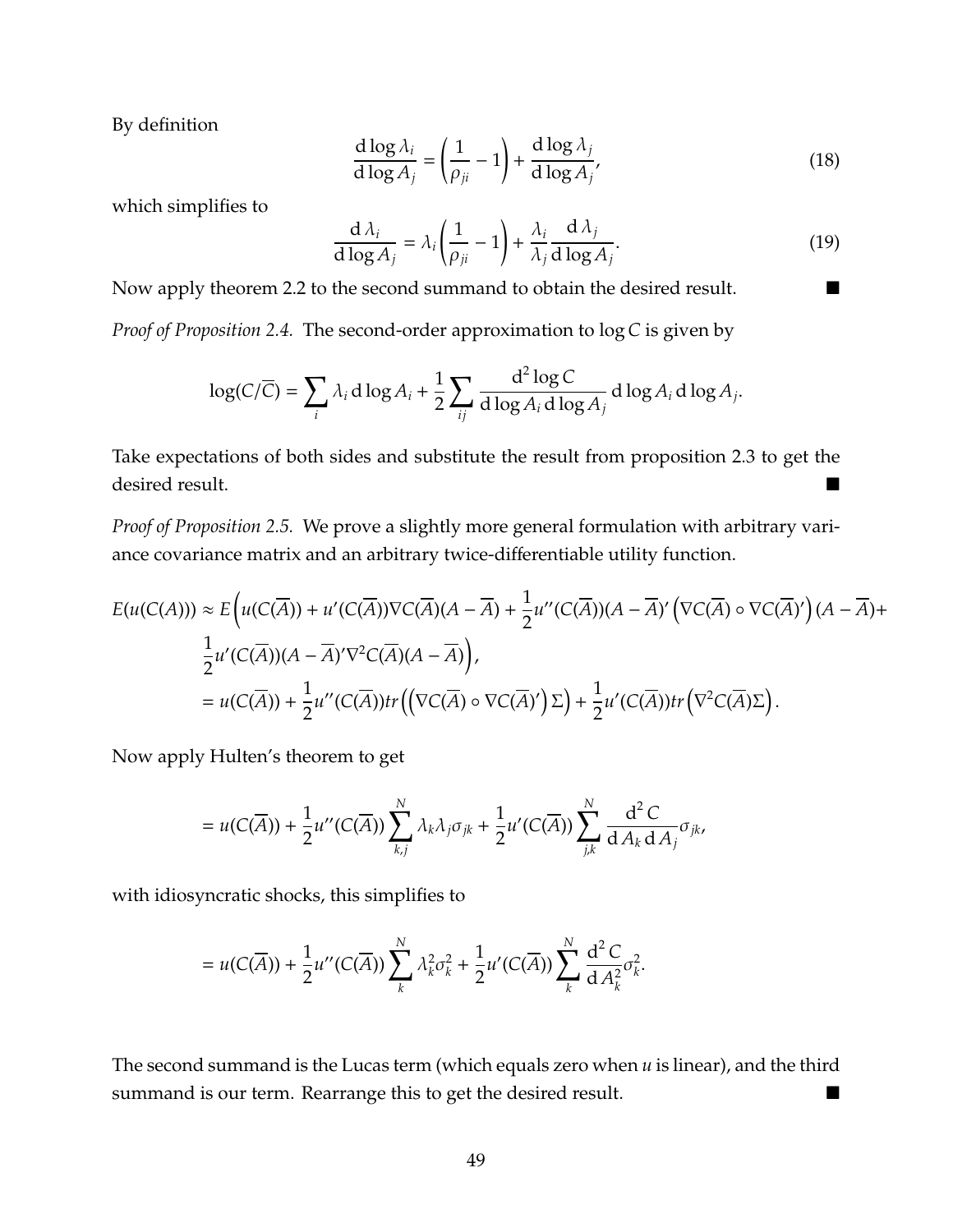*Proof of Proposition [2.6.](#page-15-0)* Without loss of generality, through a relabelling, we can assume that each industry uses at most one fixed factor. This can be achieved by relabelling every factor to be a new industry which supplies other industries with intermediate inputs. Under this relabelling scheme, every industry directly only uses at most one factor, and this factor is used by only that industry. Under this relabelling scheme, let *b* be the vector of household expenditure shares on each good as a share of GDP. Let ω*ij* be industry *i*'s expenditures on inputs from industry *j* as a share of *i*'s total revenues. Let  $\alpha_i$  denote industry *i*'s expenditures on its factor as a share of its revenue. Then, at steady state, we have

$$
\lambda_i = b_i + \sum_j \omega_{ji} \lambda_j. \tag{20}
$$

Furthermore, for each factor *l*, the wage is given by

$$
w_i = \frac{\alpha_i p_i y_i}{L_i},\tag{21}
$$

with

$$
\lambda_i = \frac{p_i y_i}{P_c C}.\tag{22}
$$

Since  $F_i$  is constant returns to scale, we can write

$$
p_i = \frac{1}{A_i} \mathfrak{C}_i(p_1, \dots, p_N, w_i), \tag{23}
$$

where  $\mathfrak C$  is the unit cost function. Finally, we have that

$$
P_c = \frac{\sum_i p_i c_i}{C} = 1.
$$
\n(24)

We can differentiate these equations to arrive at our characterization. Denote the micro-elasticity of substitution between *k* and *j* for the cost function of industry *i* by  $\rho^i_{kl}$ . Let  $\rho^i_{jL}$  denote the micro-elasticity of substitution for the cost function of industry  $i$  for input *j* and the factor used by industry *i*. Let  $\rho_k^c$  be the micro-elasticity of substitution between *k* and *l* for the household. Then we can write

$$
\frac{d\lambda_i}{d\log A_k} = \frac{d b_i}{d\log A_k} + \sum_j d \omega_{ji} \lambda_j + \sum_j \omega_{ji} \frac{d \lambda_j}{d\log A_k},
$$
(25)

$$
d b_i = b_i \sum_{j \neq i} b_j \left( 1 - \frac{1}{\rho_{ij}^c} \right) \left( \frac{d \log p_i}{d \log A_k} - \frac{d \log p_j}{d \log A_k} \right),\tag{26}
$$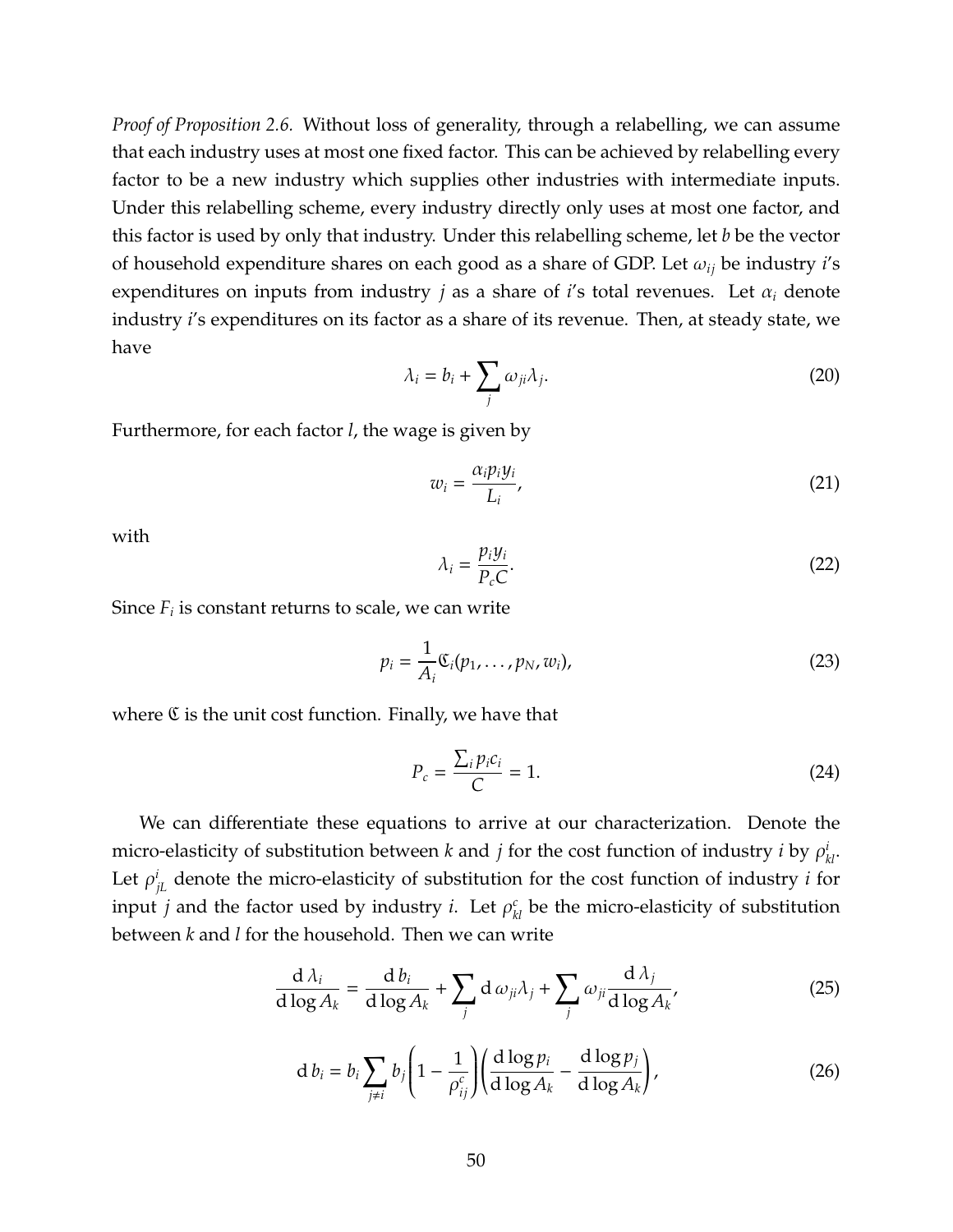$$
d\omega_{ij} = \omega_{ij} \sum_{k \neq j} \omega_{ik} \left( 1 - \frac{1}{\rho_{jk}^i} \right) \left( \frac{d \log p_j}{d \log A_k} - \frac{d \log p_k}{d \log A_k} \right) + \omega_{ij} \alpha_i \left( 1 - \frac{1}{\rho_{jL}^i} \right) \left( \frac{d \log p_j}{d \log A_k} - \frac{d \log w_i}{d \log A_k} \right),\tag{27}
$$

$$
\frac{d \log w_i}{d \log A_k} = \sum_j \omega_{ij} \left( 1 - \frac{1}{\rho_{jL}^i} \right) \left( \frac{d \log w_i}{d \log A_k} - \frac{d \log p_j}{d \log A_k} \right) + \frac{d \log p_i}{d \log A_k} + \frac{d \log y_i}{d \log A_k'},\tag{28}
$$

$$
\frac{\mathrm{d}\log y_i}{\mathrm{d}\log A_k} = \frac{1}{\lambda_i} \frac{\mathrm{d}\lambda_i}{\mathrm{d}\log A_k} - \frac{\mathrm{d}\log p_i}{\mathrm{d}\log A_k} + \frac{\mathrm{d}\log P_c C}{\mathrm{d}\log A_k},\tag{29}
$$

$$
\frac{\mathrm{d}\log p_i}{\mathrm{d}\log A_k} = -1(i=k) + \alpha_i \frac{\mathrm{d}\log w_i}{\mathrm{d}\log A_k} + \sum_j \omega_{ij} \frac{\mathrm{d}\log p_j}{\mathrm{d}\log A_k}.\tag{30}
$$

Collectively, this system pins down our objects of interest  $d \lambda_i / d \log A_k$  as the solution to this linear system.

Now, we explicitly derive the second order terms for the parametric example in section [3.](#page-16-0) Define *q<sup>i</sup>* to be the ideal price index for intermediate inputs used by industry *i*. The second-order approximation is given by

$$
\frac{d \lambda_i}{d \log A_k} = b_i (1 - \sigma) \frac{d \log p_i}{d \log A_k} + \sum_j \left[ \omega_{ji} (1 - a_j) \lambda_j \left\{ (\theta_j - 1) \left( 1(j = k) - \frac{d \log q_j}{d \log A_k} + \frac{d \log p_j}{d \log A_k} \right) + (1 - \varepsilon_j) \left( \frac{d \log p_i}{d \log A_k} - \frac{d \log q_j}{d \log A_k} \right) + \frac{d \lambda_j}{d \log A_k} \frac{1}{\lambda_j} \right] \right\},\tag{32}
$$

$$
\frac{\mathrm{d}\log y_i}{\mathrm{d}\log A_k} = \frac{\mathrm{d}\log\lambda_i}{\mathrm{d}\log A_k} + \lambda_k - \frac{\mathrm{d}\log p_i}{\mathrm{d}\log A_k'},\tag{33}
$$

$$
0 = \sum_{i} \frac{a_{i}\beta_{i}\lambda_{i}}{\theta_{i}(1-\beta_{i}) + \beta_{i}} \left[ \frac{\mathrm{d}\log y_{i}}{\mathrm{d}\log A_{k}} + \theta_{i} \left[ \frac{\mathrm{d}\log p_{i}}{\mathrm{d}\log A_{k}} - \frac{\mathrm{d}\log w}{\mathrm{d}\log A_{k}} \right] - \mathbf{1}(i=k) \right],
$$
(34)

$$
\frac{d \log y_i}{d \log A_k} = \theta_i \left[ 1 - \frac{a_i}{\theta_i (1 - \beta_i) + \beta_i} - (1 - a_i) \right]^{-1} \left\{ \left[ \frac{a_i}{\theta_i (1 - \beta_i) + \beta_i} + (1 - a_i) \right] \frac{d \log p_i}{d \log A_k} - \frac{a_i}{\theta_i (1 - \beta_i) + \beta_i} \frac{d \log w}{d \log A_k} - (1 - a_i) \frac{d \log q_i}{d \log A_k} \right\} + \mathbf{1}(i = k),
$$
\n(35)

To see this, note that first-order conditions for industry *i* are given by

<span id="page-50-0"></span>
$$
q_i = p_i \left(\frac{y_i}{A_i \overline{y}_i}\right)^{\frac{1}{\theta_i}} (1 - a_i) \left(\frac{1}{\overline{X}_i}\right)^{\frac{\theta_i - 1}{\theta_i}} X_i^{\frac{-1}{\theta_i}}.
$$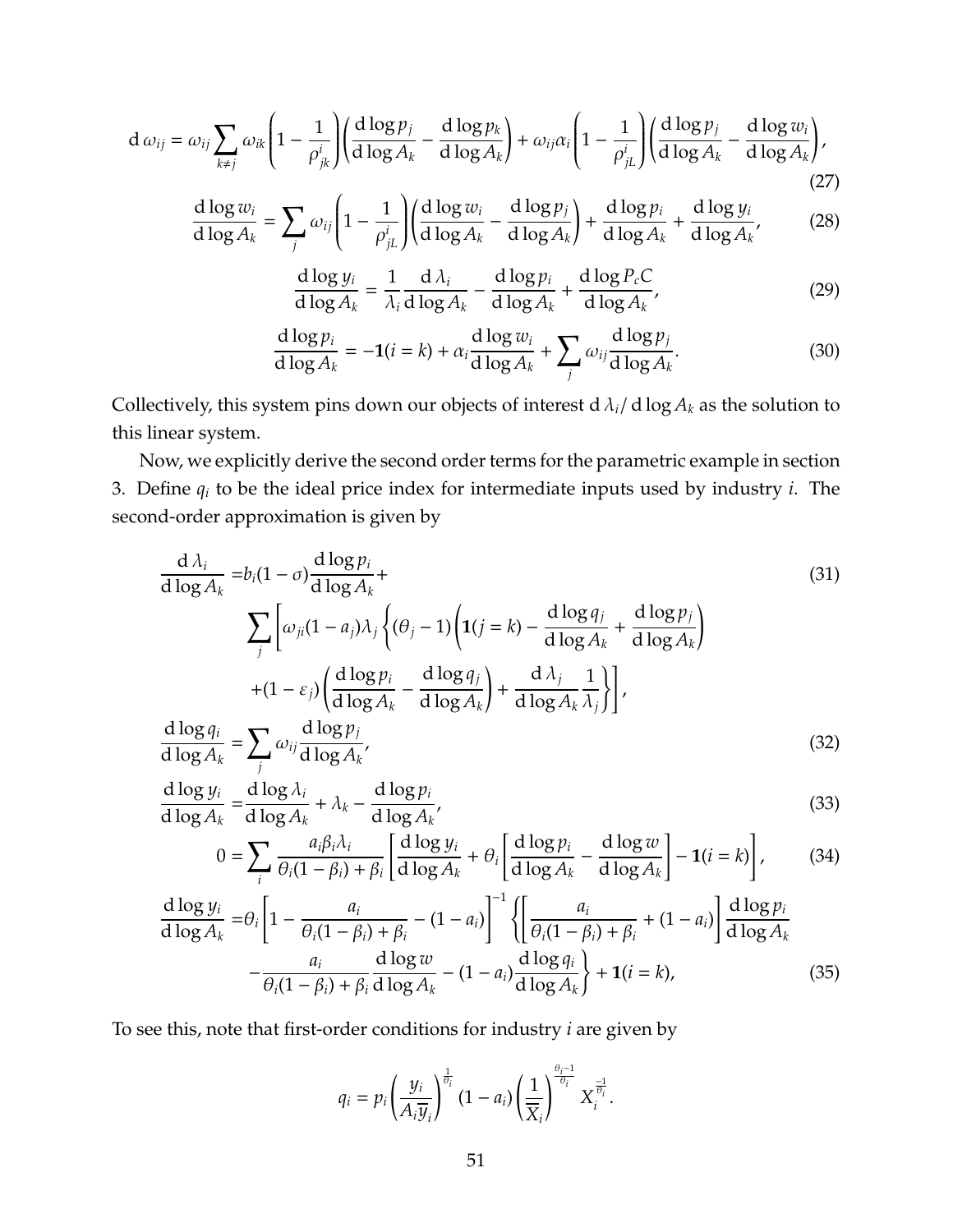We can rearrange the intermediate input demand function as

$$
X_i = \left(\frac{q_i}{p_i}\right)^{-\theta_i} \left(1-a_i\right)^{\theta_i} \left(\frac{\overline{y}_i A_i}{\overline{X}_i}\right)^{\theta_i-1} y_i,
$$

and

$$
x_{ij} = \left(\frac{p_j}{q_i}\right)^{-\varepsilon_i} \omega_{ij}^{\varepsilon_i} \left(\frac{\overline{X}_i}{\overline{x}_{ij}}\right)^{\varepsilon_i-1} X_i.
$$

Using the input demand functions, the household demand functions, and market clearing, we can deduce that

$$
y_i = b_i^{\sigma} \left(\frac{\overline{C}}{\overline{c}_i}\right)^{\sigma-1} \left(\frac{p_i}{p_c}\right)^{-\sigma} C + \sum_j \left(\frac{p_i}{q_j}\right)^{-\epsilon_j} \omega_{ji}^{\epsilon_j} \left(\frac{\overline{X}_j}{\overline{x}_{ji}}\right)^{\epsilon_j-1} \left(\frac{q_j}{p_j}\right)^{-\theta_j} \left(1-a_j\right)^{\theta_j} \left(\frac{\overline{y}_j A_j}{\overline{X}_j}\right)^{\theta_j-1} y_j.
$$

Multiplying both sides of this equation by  $p_i/p_cC$  gives a recursive characterization of expenditure shares:

$$
\lambda_i = b_i^{\sigma} \left(\frac{\overline{C}}{\overline{c}_i}\right)^{\sigma-1} \left(\frac{p_i}{p_c}\right)^{1-\sigma} + \sum_j \left(\frac{p_i}{q_j}\right)^{1-\epsilon_j} \omega_{ji}^{\epsilon_j} \left(\frac{\overline{X}_j}{\overline{x}_{ji}}\right)^{\epsilon_j-1} \left(\frac{q_j}{p_j}\right)^{1-\theta_j} \left(1-a_j\right)^{\theta_j} \left(\frac{\overline{y}_j A_j}{\overline{X}_j}\right)^{\theta_j-1} \lambda_j. \tag{36}
$$

On the other hand, we know from cost minimization that

<span id="page-51-0"></span>
$$
q_i = \left(\sum_j \omega_{ij}^{\varepsilon_i} \left(\frac{\overline{X}_i}{\overline{x}_{ij}}\right)^{\varepsilon_i - 1} p_j^{1 - \varepsilon_j}\right)^{\frac{1}{1 - \varepsilon_j}}.
$$
\n(37)

The first-order condition for labor for industry *i* is given by

$$
w = p_i \left(\frac{y_i}{A_i \overline{y}_i}\right)^{\frac{1}{\theta_i}} a_i \beta_i \left(\frac{z_i}{\overline{l}_i}\right)^{\beta_i \frac{\theta_i - 1}{\theta_i}} l_i^{\frac{\theta_i - 1}{\theta_i} \beta_i - 1}, \qquad (38)
$$

.

where *z<sup>i</sup>* is a labor-augmenting productivity shock. We can rearrange the labor demand function as

<span id="page-51-1"></span>
$$
l_i = \left(\frac{w}{p_i}\right)^{\frac{-\theta_i}{\theta_i(1-\beta_i)+\beta_i}} (a_i\beta_i)^{\frac{\theta_i}{\theta_i(1-\beta_i)+\beta_i}} \left(\frac{y_i}{A_i\overline{y}_i}\right)^{\frac{1}{\theta_i(1-\beta_i)+\beta_i}} \left(\frac{z_i}{\overline{l}_i}\right)^{\frac{(\theta_i-1)\beta_i}{\theta_i(1-\beta_i)+\beta_i}}
$$

Summing this across *i* and equating it to labor supply *l* gives

$$
\overline{l} = \sum_{i} \left(\frac{w}{p_i}\right)^{\frac{-\theta_i}{\theta_i(1-\beta_i)+\beta_i}} (a_i\beta_i)^{\frac{\theta_i}{\theta_i(1-\beta_i)+\beta_i}} \left(\frac{y_i}{A_i\overline{y}_i}\right)^{\frac{1}{\theta_i(1-\beta_i)+\beta_i}} \left(\frac{z_i}{\overline{l}_i}\right)^{\frac{(\theta_i-1)\beta_i}{\theta_i(1-\beta_i)+\beta_i}}.
$$
(39)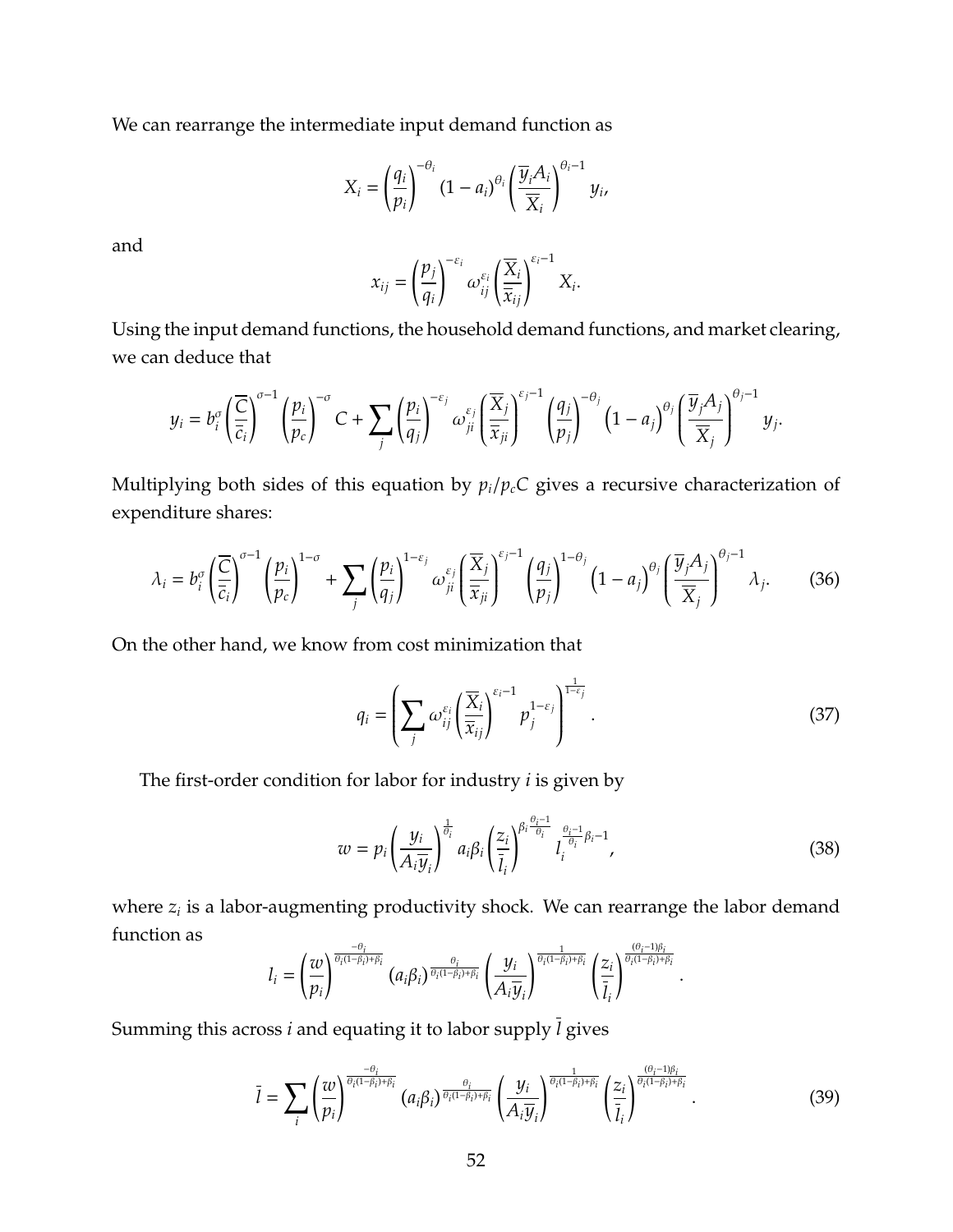Finally, substituting the input demand back into the production function of *i* yields a relationship between *i*'s price (marginal cost) and the price of its inputs as well as output, since the industry potentially exhibits diminishing returns to scale

$$
\left(\frac{y_i}{A_i\overline{y}_i}\right) = a_i \left[ \left(\frac{p_i}{w}\right)^{\frac{\theta_i}{\theta_i(1-\beta_i)+\beta_i}} \left(\frac{y_i}{A_i\overline{y}_i}\right)^{\frac{1}{\theta_i(1-\beta_i)+\beta_i}} (a_i\beta_i)^{\frac{\theta_i}{\theta_i(1-\beta_i)+\beta_i}} \left(\frac{z_i}{\overline{l}_i}\right)^{\frac{\theta_i-1}{\theta_i(1-\beta_i)+\beta_i}} \right]^{\frac{\theta_i-1}{\theta_i}} + (1-a_i)^{\theta_i} \left(\frac{p_i}{q_i}\right)^{\theta_i-1} \left(\frac{y_i}{A_i\overline{y}_i}\right)^{\frac{\theta_i-1}{\theta_i}} \left(\frac{1}{\overline{X}_i}\right)^{\theta_i-1}.
$$
\n(40)

Last, we set consumption to be numeraire so that  $p_c = 1$  and observe that by definition

<span id="page-52-1"></span><span id="page-52-0"></span>
$$
y_i = \frac{\lambda_i C}{p_i}.\tag{41}
$$

The set of equations [\(36\)](#page-50-0), [\(37\)](#page-51-0), [\(39\)](#page-51-1), [\(40\)](#page-52-0), and [\(41\)](#page-52-1) collectively define the equilibrium. To derive the second-order approximation, observe that

$$
\frac{d^2 \log C}{d \log A_k^2} = \frac{d \lambda_k}{d \log A_k}.
$$

To find this, we must find the first-order approximation of the changes to  $\lambda_i$ . To this end,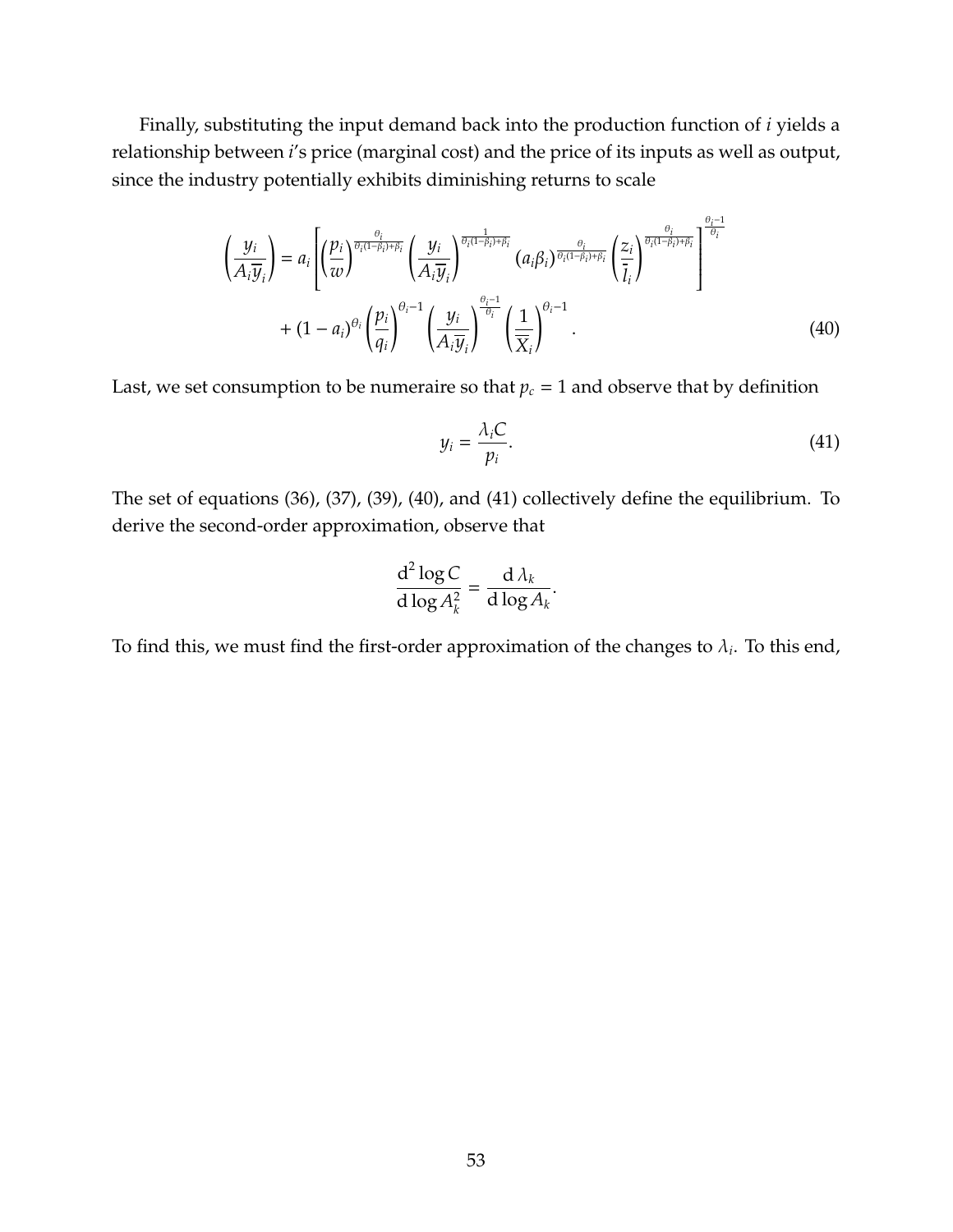linearize the system of equations that collectively define the equilibrium. This gives

$$
\frac{d \lambda_i}{d \log A_k} = b_i^{\sigma} \left( \frac{\overline{C}}{\overline{c}_i} \right)^{\sigma-1} (1 - \sigma) \left( \frac{p_i}{p_c} \right)^{1 - \sigma} \frac{d \log p_i}{d \log A_k} + \sum_j \omega_{ji}^{\varepsilon_j} (1 - a_j)^{\theta_j} \left( \frac{\overline{y}_j A_j}{\overline{X}_j} \right)^{\theta_j - 1} \left( \frac{p_i}{q_j} \right)^{1 - \varepsilon_j} \left( \frac{\overline{X}_j}{\overline{x}_{ji}} \right)^{\varepsilon_j - 1} \left( \frac{q_j}{p_j} \right)^{1 - \theta_j} \lambda_j
$$
\n
$$
\left[ (\theta_j - 1) \left( 1 (j = k) + \frac{d \log p_j}{d \log A_k} - \frac{d \log q_j}{d \log A_k} \right) + (1 - \varepsilon_j) \left( \frac{d \log p_i}{d \log A_k} - \frac{d \log q_j}{d \log A_k} \right) + \frac{d \log \lambda_j}{d \log A_k} \right],
$$
\ndles  $\sigma$ 

$$
\frac{\mathrm{d}\log q_i}{\mathrm{d}\log A_k} = \sum_j \omega_{ij}^{\varepsilon_i} \left(\frac{\overline{X}_i}{\overline{x}_{ij}}\right)^{\varepsilon_i-1} \left(\frac{p_j}{q_i}\right)^{1-\varepsilon_i} \frac{\mathrm{d}\log p_j}{\mathrm{d}\log A_k},\tag{43}
$$

$$
\frac{\mathrm{d}\log y_i}{\mathrm{d}\log A_k} = \frac{\mathrm{d}\log\lambda_i}{\mathrm{d}\log A_k} + \lambda_k - \frac{\mathrm{d}\log p_i}{\mathrm{d}\log A_k},\tag{44}
$$

$$
0 = \sum_{i} \frac{1}{\theta_i (1 - \beta_i) + \beta_i} \left(\frac{w}{p_i}\right)^{-\frac{\theta_i}{\theta_i (1 - \beta_i) + \beta_i}} \left(\frac{y_i}{A_i \overline{y}_i}\right)^{\frac{1}{\theta_i (1 - \beta_i) + \beta_i}} (a_i \beta_i)^{\frac{\theta_i}{\theta_i (1 - \beta_i) + \beta_i}} \left(\frac{z_i}{\overline{l}_i}\right)^{\frac{\theta_i - 1}{\theta_i (1 - \beta_i) + \beta_i}} \left(\frac{z_i}{\overline{l}_i}\right)^{\frac{\theta_i - 1}{\theta_i (1 - \beta_i) + \beta_i}}
$$
\n
$$
\left[\frac{d \log y_i}{d \log A_k} - \mathbf{1}(i = k) + \theta_i \left(\frac{d \log p_i}{d \log A_k} - \frac{d \log w}{d \log A_k}\right)\right]
$$
\n(45)

$$
\left(\frac{\theta_{i}-1}{\theta_{i}}\right)\left(\frac{\overline{y}_{i}A_{i}}{y_{i}}\right)^{\frac{1-\theta_{i}}{\theta_{i}}}\left[\frac{d\log y_{i}}{d\log A_{k}}-1(i=k)\right]=\frac{\theta_{i}-1}{\theta_{i}^{2}(1-\beta_{i})+\theta_{i}\beta_{i}}a_{i}\left[\left(\frac{p_{i}}{w}\right)^{\theta_{i}}\left(\frac{y_{i}}{A_{i}\overline{y}_{i}}\right)\left(a_{i}\beta_{i}\right)^{\theta_{i}}\right]^{\frac{\theta_{i}-1}{\theta_{i}}}\frac{1}{\theta_{i}(1-\beta_{i})+\theta_{i}}a_{i}\left[\theta_{i}\left(\frac{d\log p_{i}}{d\log A_{k}}-\frac{d\log w}{d\log A_{k}}\right)+\left(\frac{d\log y_{i}}{d\log A_{k}}-1(i=k)\right)\right]
$$
\n
$$
+(\theta_{i}-1)(1-a_{i})^{\theta_{i}}\left(\frac{p_{i}}{q_{i}}\right)^{\theta_{i}-1}\left(\frac{y_{i}}{A_{i}\overline{y}_{i}}\right)^{\frac{\theta_{i}-1}{\theta_{i}}}\left(\frac{1}{\overline{X}_{i}}\right)^{\theta_{i}-1}
$$
\n
$$
\left[\frac{d\log p_{i}}{d\log A_{k}}-\frac{d\log q_{i}}{d\log A_{k}}+\frac{1}{\theta_{i}}\left(\frac{d\log y_{i}}{d\log A_{k}}-1(i=k)\right)\right],
$$
\n(46)

Evaluating these derivatives at the steady-state, where  $A_i = 1$ ,  $p_i = q_i = 1$ ,  $\bar{x}_{ij} = (1 - a_i)\omega_{ij}$ ,  $c_i/C = b_i$ ,  $y_i/Y = \lambda_i$ ,  $l_i/y_i = \beta_i a_i$  gives the desired result.

*Proof of Proposition [4.1.](#page-17-1)* The first-order equation for the allocation of labor is

$$
\beta \beta_i A_i^{\frac{\theta-1}{\theta}} L_i^{\beta \frac{\theta-1}{\theta}} = \lambda L_i C^{-\frac{1}{\theta}}.
$$

where  $\lambda$  is the Lagrange multiplier on labor. Using the first-order conditions and the labor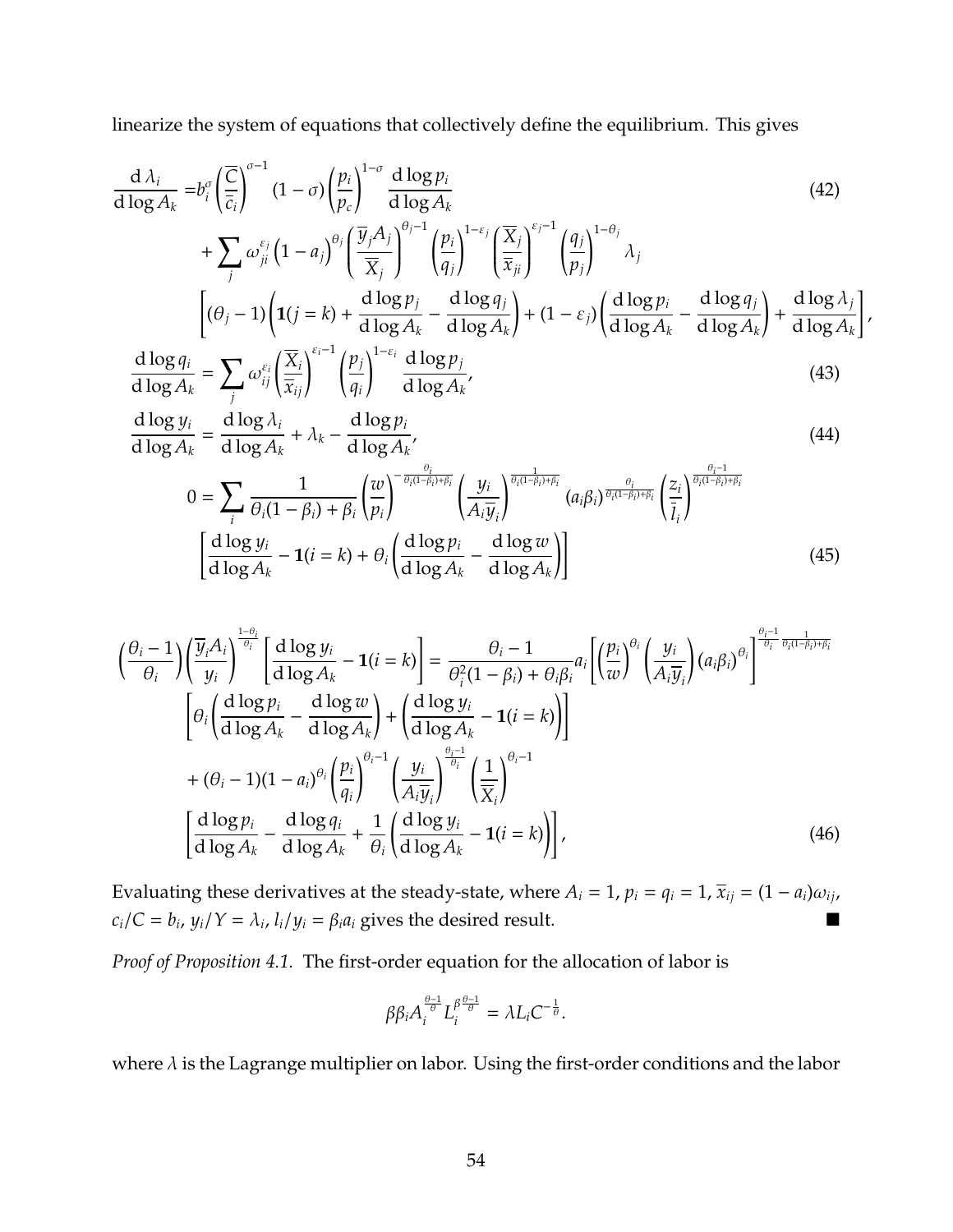market clearing condition implies that

$$
L_i = \left(\frac{\beta_i A_i^{\frac{\theta-1}{\theta}}}{\sum \beta_j A_j^{\frac{\theta-1}{\theta}}}\right)^{\frac{1}{1-\beta \frac{\theta-1}{\theta}}}
$$

.

.

Substituting this into the utility function gives

$$
C = \left(\sum_i \beta_i^{\frac{\theta}{\theta(1-\beta)+\beta}} A_i^{\frac{\theta-1}{\theta(1-\beta)+\beta}}\right)^{\frac{\theta(1-\beta)+\beta}{\theta-1}}
$$

Then for this economy

$$
\rho_{ij} = \rho = \frac{\theta(1-\beta) + \beta}{\theta(1-\beta) + \beta + (1-\theta)}
$$

where  $\beta = 0$  corresponds to

$$
\rho = \theta,
$$

which is the same as no reallocation case. On the other hand, for  $\beta = 1$ ,

$$
\rho=\frac{1}{2-\theta},
$$

which is the same as the fully reallocative case. Note that this explodes when  $\theta \geq 2$ , since in that case, the reallocative solution is more substitutable than perfectly substitutes! For  $\rho \in (0, 1)$  we get something in between the perfectly reallocative and no reallocation special cases.

*Proof of Proposition [5.1.](#page-22-0)* First consider the case with reallocation, and note that

$$
\tilde{\beta}_k = \frac{\overline{p}_k^{\theta}\overline{y}_k}{\overline{p}_c^{\theta}\overline{C}} = \overline{\lambda}_i \frac{\overline{p}_k^{\theta-1}}{\overline{p}_c^{\theta-1}}.
$$

Substitute this into the expression for *C* in proposition [E.1](#page-69-0) to get

$$
C = \left[ \sum_{k} \overline{\lambda}_{k} \frac{\overline{p}_{k}^{\theta-1}}{\overline{p}_{c}^{\theta-1}} A_{k}^{\theta-1} \alpha_{k} z_{k}^{\theta-1} \right]^{\frac{1}{\theta-1}} L.
$$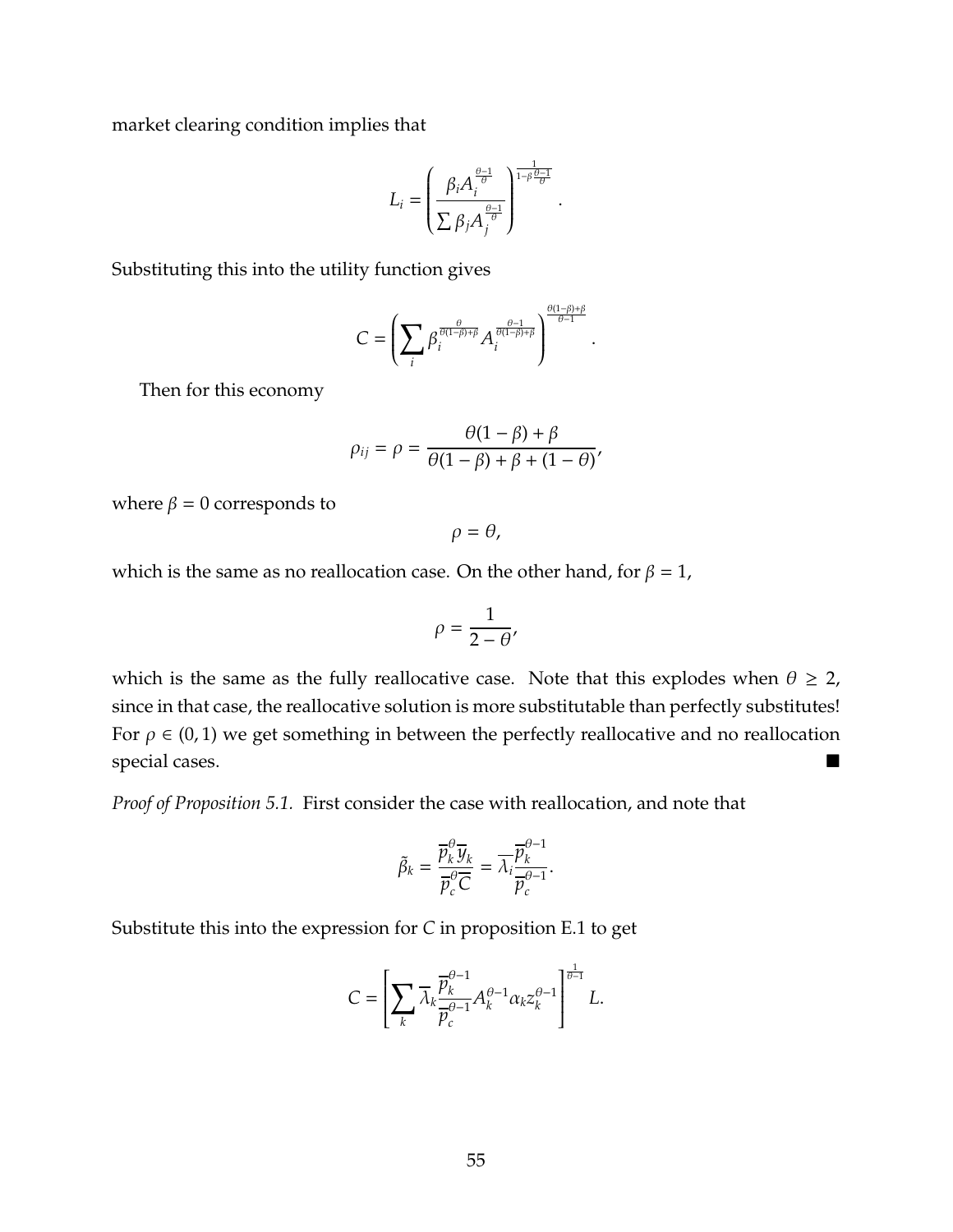On the other hand, we have that

$$
\alpha_k = \frac{\overline{w}^{\theta} \overline{L}_k}{\overline{p}_k^{\theta} \overline{y}_k} \left(\overline{A}_k \overline{z}_k\right)^{1-\theta}.
$$

Substitute this into the previous expression to get

$$
C = \left[ \sum_{k} \overline{a}_{k} \frac{\overline{w}_{k}^{\theta-1}}{\overline{p}_{c}^{\theta-1}} \left( \frac{A_{k} z_{k}}{\overline{A}_{k} \overline{z}_{k}} \right)^{\theta-1} \right]^{\frac{1}{\theta-1}} L.
$$

Finally, substitute in  $\overline{p}_c = \overline{w}L/\overline{C}$  and rearrange to get the result.

Next, consider the case without reallocation and note that

$$
\tilde{\beta}_k = \frac{\overline{p}_k^{\theta} \overline{y}_k}{\overline{p}_c^{\theta} \overline{C}},
$$

and

$$
\alpha_k = \frac{\overline{w}_k^{\theta} \overline{L}_k}{\overline{p}_k^{\theta} \overline{y}_k},
$$

which we can substitute into the expression for GDP in proposition [E.1](#page-69-0) to get our desired expression.

*Proof of Proposition [6.1.](#page-24-0)* Consumption is given by

$$
C = A\overline{Y}\left(\overline{a}\left(\frac{L}{\overline{L}}\right)^{\frac{\theta-1}{\theta}} + (1-\overline{a})\left(\frac{X}{\overline{X}}\right)^{\frac{\theta-1}{\theta}}\right)^{\frac{\theta}{\theta-1}} - X.
$$

The first-order condition gives

$$
\frac{X}{X} = (\overline{Y}A)^{\theta - 1} (1 - \overline{a})^{\theta} \overline{X}^{-\theta} Y.
$$

Substituting this into the production function gives

$$
Y = \frac{A\overline{Y} \overline{a}^{\frac{\theta}{\theta-1}}}{\left(1 - (1 - \overline{a})^{\theta} \left(\overline{Y} A / \overline{X}\right)^{\theta-1}\right)^{\frac{\theta}{\theta-1}}}.
$$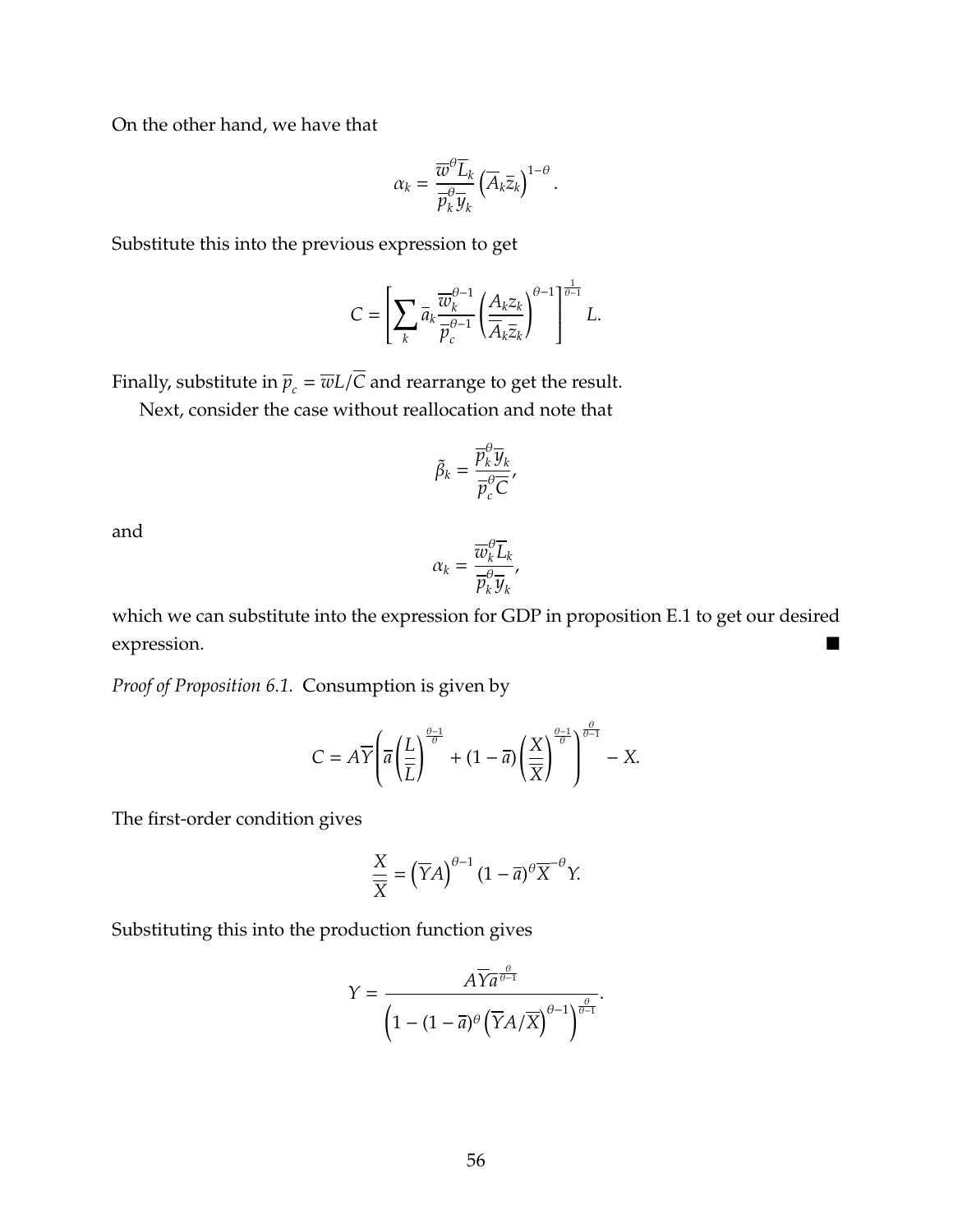This means that

$$
C = \frac{A\overline{Y} \overline{a}^{\frac{\theta}{\theta-1}}}{\left(1 - (1 - \overline{a})^{\theta} \left(\overline{Y} A / \overline{X}\right)^{\theta-1}\right)^{\frac{1}{\theta-1}}}.
$$

Finally, note that

$$
\frac{\mathrm{d}\log C}{\mathrm{d}\log A} = \xi.
$$

<span id="page-56-0"></span>**Proposition A.1.** *Consider the structural model in Section [3](#page-16-0) with full labor reallocation*/*constant returns to scale* ( $\beta_i = 1$  *for every i). For every i and k, define* 

$$
\kappa_i = b_i (1 - \sigma) [\lambda_k - \psi_{ik}] + \sum_j \omega_{ji} (1 - a_j) \lambda_j (\theta_j - 1) [\sum_l \omega_{lj} \psi_{lk} - \psi_{jk}]
$$
  
+ 
$$
\sum_j \omega_{ji} (1 - a_j) \lambda_j (1 - \varepsilon_j) [\sum_l \omega_{lj} \psi_{lk} - \psi_{ik}] + (\theta_k - 1) \omega_{ki} (1 - a_k) \lambda_k,
$$

*where, letting W be the matrix of*  $\omega_{ik}$ *, the scalar*  $\psi_{ik}$  *is the ikth element of*  $(I - diag(1 - \alpha)W)^{-1}$ *. The sales elasticities vector is given by*

$$
D_k \lambda' = \kappa' (I - diag(1 - \alpha)W)^{-1}, \qquad (47)
$$

п

*Proof of Proposition [A.1.](#page-56-0)* We can write

$$
\frac{\mathrm{d}\log p_i}{\mathrm{d}\log A_k} = a_i\lambda_k + \sum_j (1-a_i)\omega_{ij}\frac{\mathrm{d}\log p_j}{\mathrm{d}\log A_k} - \mathbf{1}(i=k).
$$

We can solve this to get

$$
\frac{\mathrm{d}\log p_i}{\mathrm{d}\log A_k} = \lambda_k - \psi_{ik},
$$

where  $\psi_{ik}$  is the *ik*th element of the Leontief inverse. This says that the change in the price of *i* depends on the change in the real wage  $\lambda_k$  to the intensity with which *i* consumes from *k*. We know that  $\psi_{kk} \ge \psi_{ik}$ . This expression, which greatly simplifies matters, stems from constant-returns-to-scale, which means that relative prices don't depend on quantities.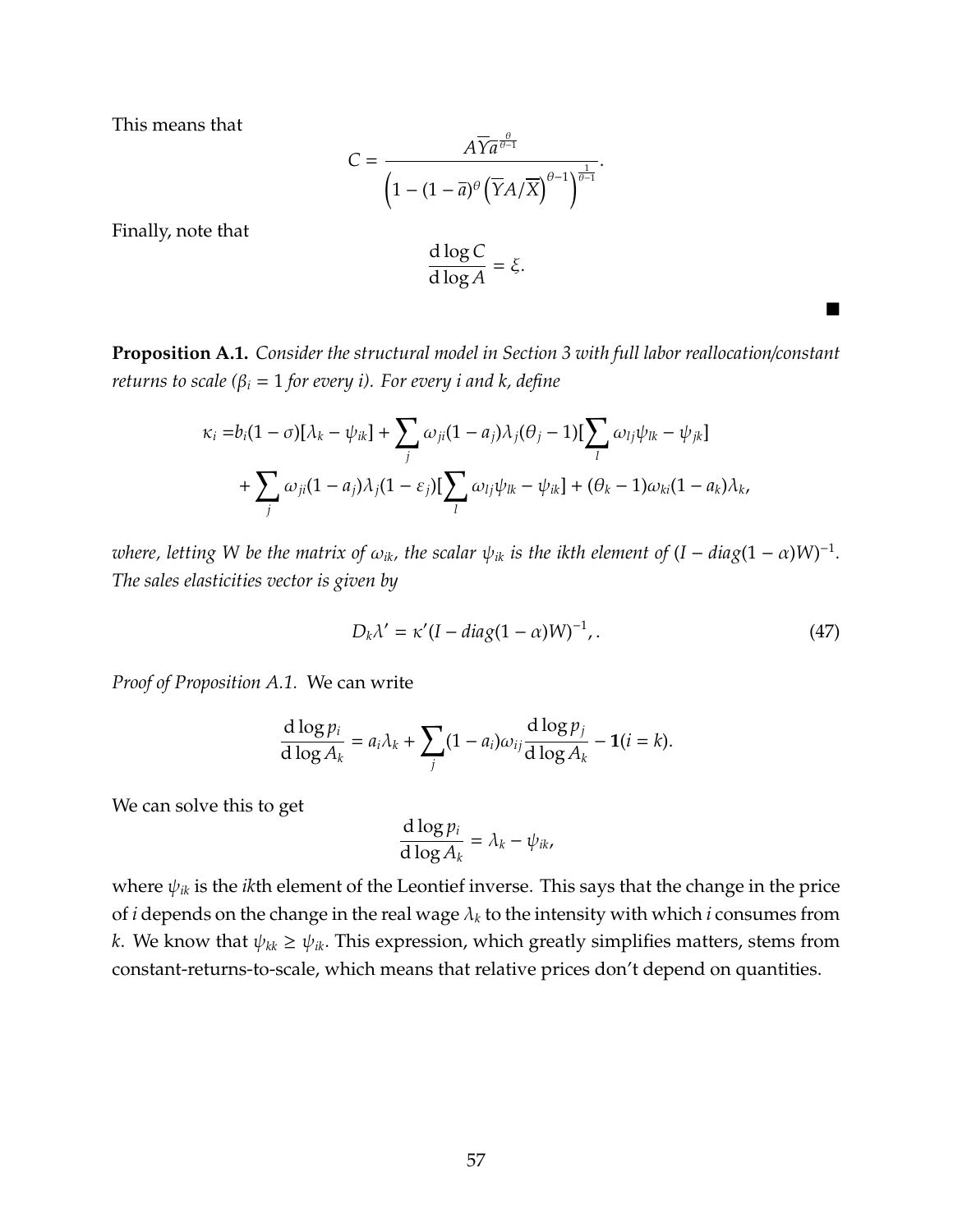Next, we know that

$$
\frac{d \lambda_i}{d \log A_k} = b_i (1 - \sigma) \frac{d \log p_i}{d \log A_k} + \sum_{j} \left[ \omega_{ji} (1 - a_j) \lambda_j \left\{ (\theta_j - 1) \left( 1(j = k) - \frac{d \log q_j}{d \log A_k} + \frac{d \log p_j}{d \log A_k} \right) + (1 - \varepsilon_j) \left( \frac{d \log p_i}{d \log A_k} - \frac{d \log q_j}{d \log A_k} \right) + \frac{d \lambda_j}{d \log A_k} \frac{1}{\lambda_j} \right\} \right],
$$
\n(49)

where

$$
\frac{\mathrm{d}\log q_j}{\mathrm{d}\log A_k} = \lambda_k - \sum_l \omega_{jl} \psi_{lk}.
$$

Combining these facts, we can write

 $Dλ' = κ'Ψ,$ 

where

$$
\kappa_i = b_i (1 - \sigma) [\lambda_k - \psi_{ik}] + \sum_j \omega_{ji} (1 - a_j) \lambda_j (\theta_j - 1) [\sum_l \omega_{lj} \psi_{lk} - \psi_{jk}] + \sum_j \omega_{ji} (1 - a_j) \lambda_j (1 - \varepsilon_j) [\sum_l \omega_{lj} \psi_{lk} - \psi_{ik}] + (\theta_k - 1) \omega_{ki} (1 - a_k) \lambda_k.
$$

We can interpret  $\kappa_i$  as how  $\lambda_i$  changes conditional on the change in prices holding fixed other  $\lambda_{-i}$ *.* . In the second control of the second control of the second control of the second control of the second control

*Proof of Proposition* [7.1.](#page-27-0) In the special case where  $\theta_j = \varepsilon_j$ , Proposition [A.1](#page-56-0) gives

$$
c_i = b_i(1-\sigma)(\lambda_k - \psi_{ik}) + \sum_j \lambda_j \omega_{ji}(1-a_j)(\theta_j - 1)[\psi_{ik} - \psi_{jk}] + (\theta_k - 1)\omega_{ki}(1-a_k)\lambda_k.
$$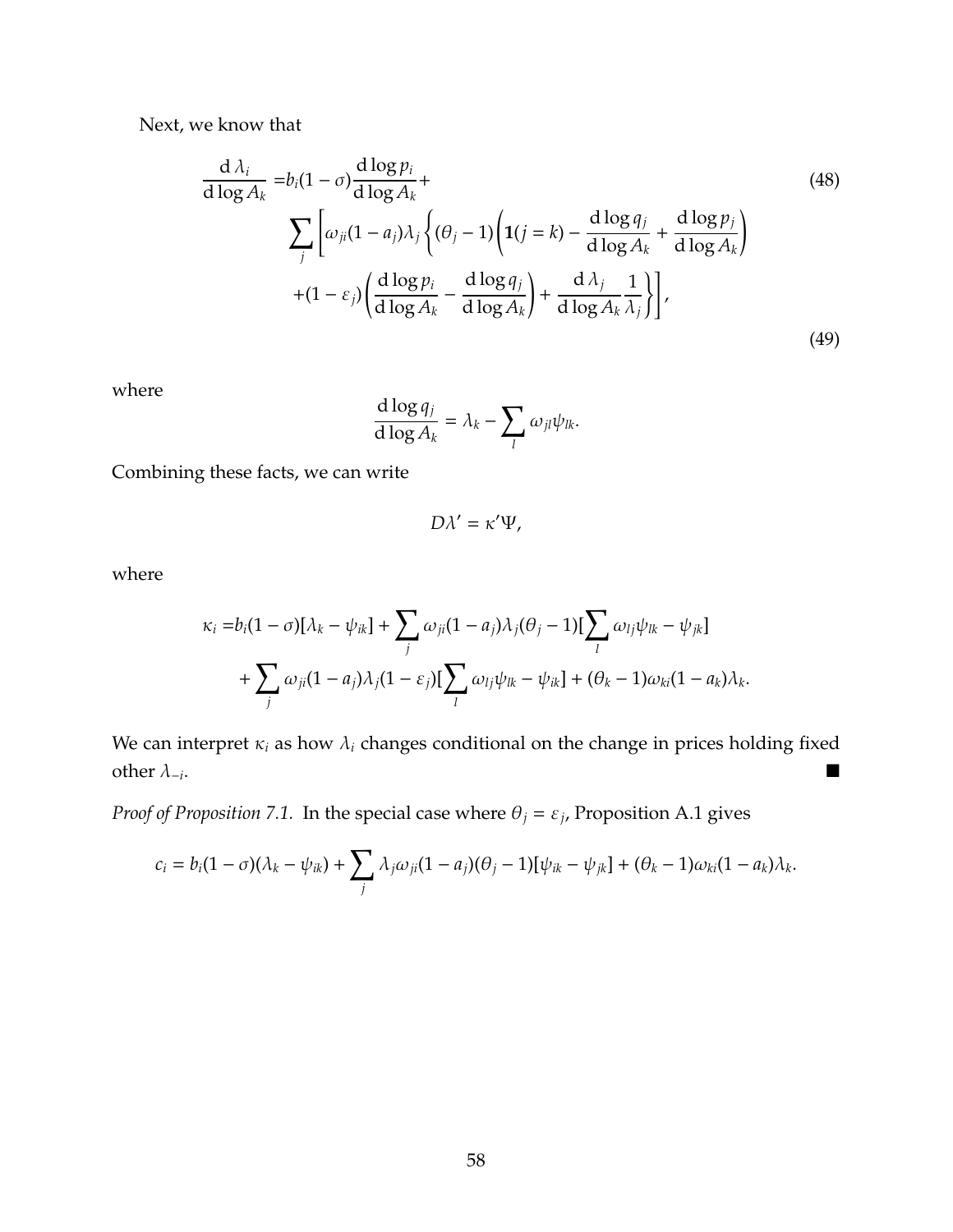Therefore,

$$
\frac{d \lambda_m}{d \log A_k} = c' \Psi e_m,
$$
\n
$$
= \sum_i c_i \psi_i m,
$$
\n
$$
= (1 - \sigma) \left( \lambda_k \lambda_i - \sum_i b_i \psi_{ik} \psi_{im} \right)
$$
\n
$$
+ \sum_i \sum_j \omega_{ji} \lambda_j (1 - a_j) (\theta_j - 1) \left[ \psi_{im} \psi_{ik} - \psi_{jk} \psi_{im} \right]
$$
\n
$$
+ \lambda_k (\theta_k - 1) \sum_i \omega_{ki} (1 - a_k) \psi_{im},
$$
\n
$$
= (\sigma - 1) \left( \sum_i b_i \psi_{ik} \psi_{im} - \sum_i b_i \psi_{ik} \sum_i b_i \psi_{im} \right)
$$
\n
$$
+ \sum_j (\theta_j - 1) \lambda_j \left( \sum_i \omega_{ji} (1 - a_j) \psi_{im} \psi_{ik} - \left[ \sum_i \omega_{ji} (1 - a_j) \psi_{ik} + 1 (j = k) \right] \left[ \sum_i \omega_{ji} (1 - a_j) \psi_{im} \right] \right)
$$
\n
$$
+ \lambda_k (\theta_k - 1) \left( \psi_{km} + 1 (k = m) \right),
$$
\n
$$
= (\sigma - 1) \left( \sum_i b_i \psi_{ik} \psi_{im} - \sum_i b_i \psi_{ik} \sum_i b_i \psi_{im} \right)
$$
\n
$$
+ \sum_j (\theta_j - 1) \lambda_j \left( \sum_i \omega_{ji} (1 - a_j) \psi_{im} \psi_{ik} - \left[ \sum_i \omega_{ji} (1 - a_j) \psi_{ik} \right] \left[ \sum_i \omega_{ji} (1 - a_j) \psi_{im} \right] \right)
$$
\n
$$
+ \lambda_k (\theta_k - 1) (\psi_{km} + 1 (k = m)) + (1 - \theta_k) \lambda_k \sum_i \omega_{ki} (1 - a_k) \psi_{im},
$$

where the third and fourth line make repeated use of the fact that

$$
\Psi-I=\Psi\Omega
$$

and

$$
\lambda'=b'\Psi.
$$

To complete the proof, observe that  $d^2 \log C \, d \log A_k^2$  $\alpha_k^2 = d\lambda_k / d \log A_k$ , and substitute  $m =$ *k*.

*Proof of Proposition [7.2.](#page-29-0)* Denote the *i*th standard basis vector by *e<sup>i</sup>* . Then, by assumption,  $Ωe_k = Ωe_l$ . Repeated multiplication implies that  $Ω^n e_k = Ω^n e_l$ . This then implies that  $(\Psi - I)e_k = (\Psi - I)e_l$ . In steady state,  $\lambda_k = b'\Psi e_k = b'\Psi e_l = \lambda_l$ , since  $b'e_k = b'e_l$  by assumption. So the first-order impact of a shock is the same. Furthermore, substitution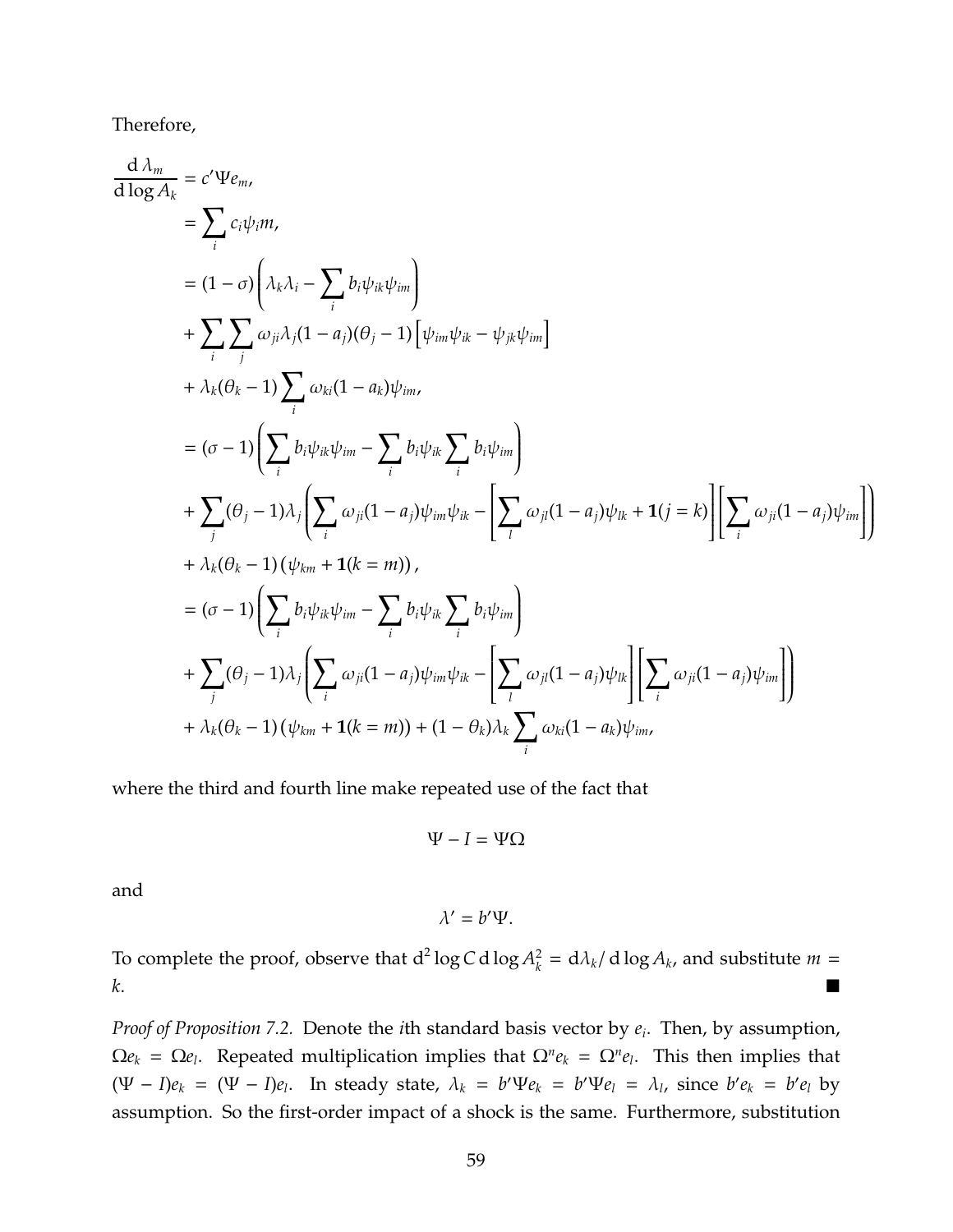into [\(6\)](#page-26-0) shows that the second-order impact of a shock is also the same.  $\blacksquare$ 

*Proof of Proposition [8.1.](#page-40-1)* By Lemma (5.8) from [\(Theil, 1967,](#page-45-5) p.222) we know that

$$
\log (C(A + \Delta)/C(A))
$$
  
=  $\frac{1}{2} [\nabla \log C(A + \Delta) + \nabla \log C(A)]' [\log(A + \Delta) - \log(A)] + O(\Delta^3)$ . (50)

[Hulten](#page-44-3) [\(1978\)](#page-44-3) then implies that  $\nabla \log C(A) = \lambda(A)$  and  $\nabla \log C(A + \Delta) = \lambda(A + \Delta)$ .

## **B A Bound on the Approximation Error**

When GDP is homogeneous of degree 1 and the macro elasticities of substitution are all constant, we can bound the size of the first-order approximation error in terms of observable expenditure shares before the shock.

<span id="page-59-0"></span>**Proposition B.1.** *Assume that* ξ *is constant and equal to* 1 *and that* ρ*ij is constant and equal to*  $\rho$  for every  $i\neq j$  (at and away from steady state). Denote  $\lambda_i$  at steady state by  $\overline{\lambda}_i.$  Then

$$
C(A_i) = \left(\overline{\lambda}_i.A_i^{\frac{\rho-1}{\rho}} + (1-\overline{\lambda}_i)\right)^{\frac{\rho}{\rho-1}},
$$

*where with some abuse of notation, we denote output as a function of A<sup>i</sup> by C*(*Ai*)*. Furthermore, if*  $\lambda_i$  < 1/2, then

$$
\left|\log\left(\frac{C}{\overline{C}}\right) - \overline{\lambda}_i \log\left(A_i\right)\right| \ge \frac{1}{2} \left|\frac{\rho - 1}{\rho}\right| \overline{\lambda}_i (1 - \overline{\lambda}_i) \left|\log\left(A_i\right)\right|^2. \tag{51}
$$

*whenever*  $(1 - A_i)(\rho - 1) < 0$ *.* 

Proposition [B.1](#page-59-0) shows that when  $\rho_{ij}$  are uniform and constant, we can globally characterize output with a CES aggregator, where the relevant weights are the steady-state  $\lambda_i$ . Furthermore, if  $\lambda_i < 1/2$ , then we can put a lower bound on the size of the approximation error from Hulten's theorem.

*Proof of Proposition [B.1.](#page-59-0)* Using theorem [2.2,](#page-9-0) we know that

$$
\frac{\mathrm{d}^2\log C}{\mathrm{d}\log z_i^2} = \left(\frac{\rho-1}{\rho}\right)\lambda_i(z_i)\left(1-\lambda_i(z_i)\right).
$$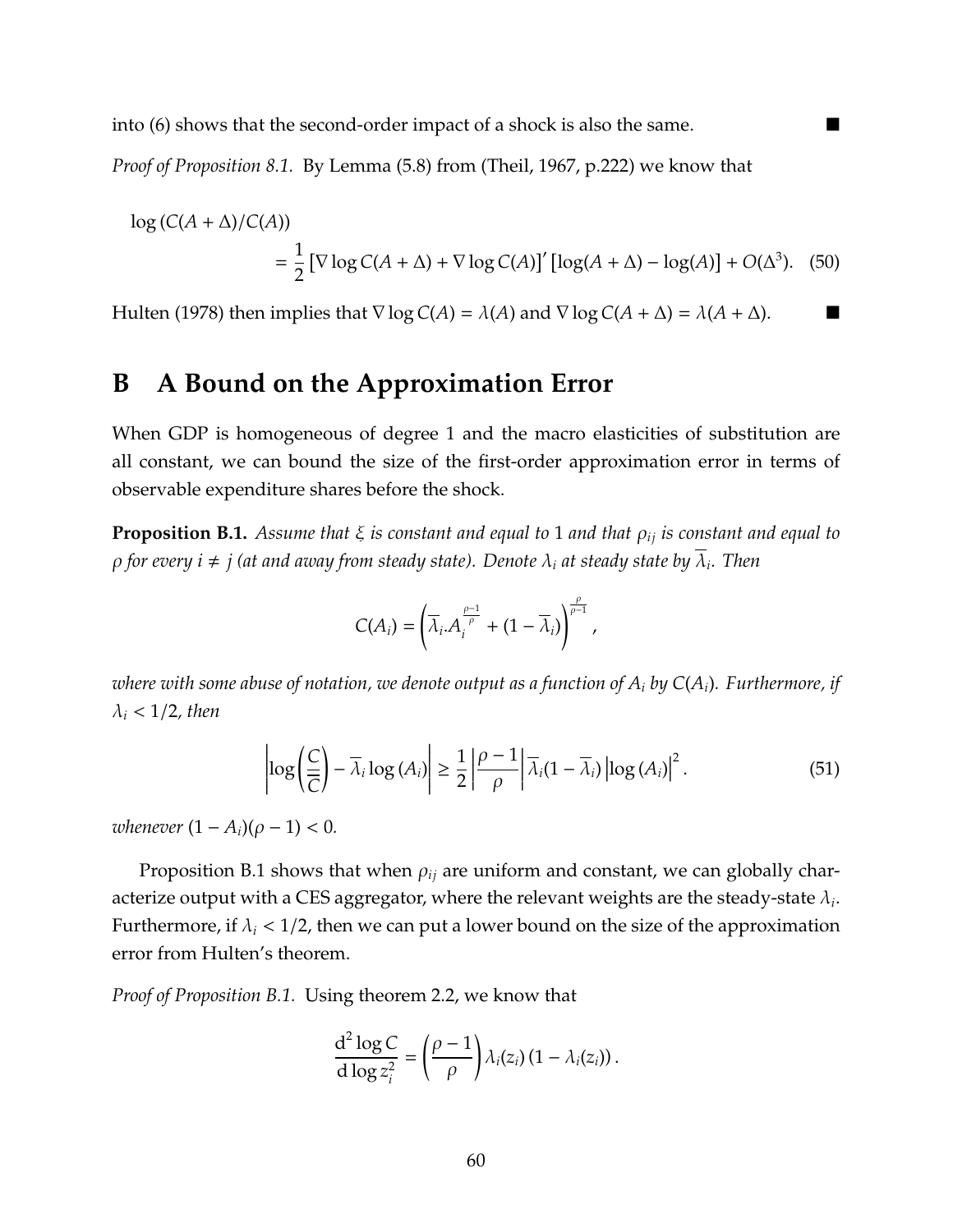We wish to provide a lower bound for  $\frac{d^2 \log C}{d \log z^2}$  $\frac{d^2 \log C}{d \log z_i^2}$  over some interval *I* with  $\overline{z}_i \in I$ . Note that if  $\overline{\lambda}_i$  < 1/2 then  $\lambda_i(z_i)$  (1 −  $\lambda_i(z_i)$ ) is minimized at min<sub>z∈*I*</sub>  $\lambda(z)$ .

First, consider  $\rho \le 1$ . In this case,  $\min_{z \in I} \lambda(z) = \lambda(\max_{z \in I} z)$ . If  $I = [z, \overline{z}_i]$ , then  $\min_{z \in I} \lambda_i(z_i) (1 - \lambda_i(z_i)) = \overline{\lambda}_i (1 - \overline{\lambda}_i).$ 

Next, consider  $\rho > 1$ . In this case,  $\min_{z \in I} \lambda(z) = \lambda(\min_{z \in I} z)$ . If  $I = [\overline{z}_i, z]$ , then  $\min_{z \in I} \lambda_i(z_i) (1 - \lambda_i(z_i)) = \overline{\lambda}_i (1 - \overline{\lambda}_i).$ 

Therefore, as long as  $(\rho - 1)(z_i - \overline{z}_i) < 0$ , then

$$
\min_{z \in I} \frac{d^2 \log C}{d \log z_i^2} = \frac{\rho - 1}{\rho} \overline{\lambda}_i (1 - \overline{\lambda}_i).
$$

Finally, Taylor's theorem states that

$$
\log(C) = \log(\overline{C}) + \overline{\lambda}_i \log(z_i/\overline{z}_i) + \frac{1}{2} \frac{d^2 \log C}{d \log z_i^2} \bigg|_{\overline{z} \in I} \left( \log(z_i/\overline{z}_i) \right)^2, \tag{52}
$$

$$
\geq \log(\overline{C}) + \overline{\lambda}_i \log(z_i/\overline{z}_i) + \min_{\overline{z} \in I} \frac{1}{2} \frac{d^2 \log C}{d \log z_i^2} \bigg|_{\overline{z} \in I} \left( \log(z_i/\overline{z}_i) \right)^2, \tag{53}
$$

$$
\geq \log(\overline{C}) + \overline{\lambda}_i \log(z_i/\overline{z}_i) + \frac{1}{2} \left( \frac{\rho - 1}{\rho} \right) \overline{\lambda}_i (1 - \overline{\lambda}_i) \left( \log(z_i/\overline{z}_i) \right)^2. \tag{54}
$$

Rearrange this to get the desired result.

#### **C Generalization of Section [6](#page-23-0) to Multiple Goods**

For the example is Section [6,](#page-23-0) the economy with extreme complementarity  $\theta = 0$  has  $C = A/a$ , where  $1/a$  is the sales to output ratio in steady-state. Therefore, in this example, although Hulten's approximation fails in log terms, Hulten's theorem is globally accurate in *linear* terms. In other words, our examples so far may suggest that extreme complementarities can only have outsized effects, in linear terms, if we restrict the movement of labor across industries.

However, this impression is false. To see this, consider a slightly more complex example where we generalize the example above by allowing multiple industries. Aggregate consumption is Cobb-Douglas across goods ( $\sigma = 1$ ) with equal weights ( $b_i = 1/N$ ). Each good is produced using labor and the good itself as an intermediate input. We assume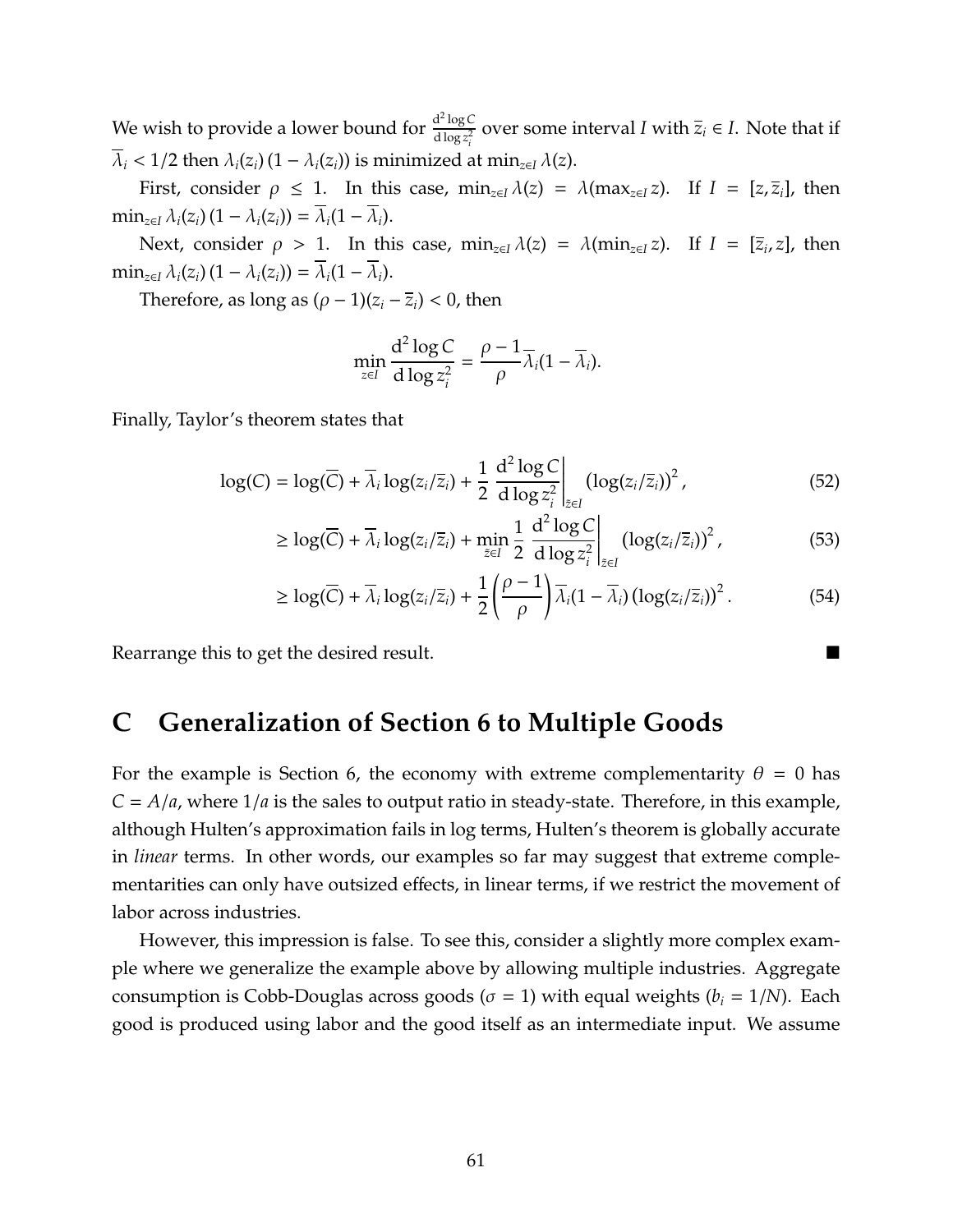full labor reallocation/constant returns to scale  $(\beta_i = 1)$ . We have

$$
C=\prod_i c_i^{1/N},
$$

and

$$
Y_i = \overline{Y}_i A_i \left( a_i \left( \frac{L_i}{\overline{L}_i} \right)^{\frac{\theta_i - 1}{\theta_i}} + (1 - a_i) \left( \frac{X_i}{\overline{X}_i} \right)^{\frac{\theta_i - 1}{\theta_i}} \right)^{\frac{\theta_i}{\theta_i - 1}},
$$

with

$$
Y_i = c_i + X_i,
$$

and perfect reallocation of labor. Then we have the following.

<span id="page-61-0"></span>**Proposition C.1.** *Consider the following special case of the structural model in Section [3.](#page-16-0) Aggregate consumption is Cobb-Douglas across goods with equal weights, where each good is produced using labor and the good itself as an intermediate input, with expenditure share on labor a<sup>i</sup> in steady state and micro elasticity of substitution* θ*<sup>i</sup> . Assume full labor reallocation*/*constant returns to scale. Then*

$$
1-\frac{1}{\rho_{ij}}=(\theta_i-1)\bigg(\frac{1}{a_i}-1\bigg),
$$

*and*

$$
\frac{d \log \xi}{d \log A_i} = \frac{1}{N} (\theta_i - 1) \left( \frac{1}{a_i} - 1 \right).
$$

In Figure [9](#page-62-0) we plot output as a function of TFP shocks in linear terms. As promised, this economy features strong aggregate complementarities in the sense that a negative TFP shock can cause a drastic reduction in output even in linear terms, despite the fact that labor can be costlessly reallocated across sectors. This happens because, in equilibrium, a negative shock to industry *i* does not result in more labor being allocated to production in industry *i*. This follows from the fact that consumption has a Cobb-Douglas form, and so the income and substitution effects from a shock to *i* offset each other. Since no new labor is allocated to *i*, if *i* faces a low structural elasticity of substitution  $\theta_i \approx 0$ , its output falls dramatically in response to a negative shock. This can then have a large effect on aggregate consumption. Of course, Cobb-Douglas consumption is simply a clean way to illustrate this intuition. If the structural elasticity of substitution in consumption  $\sigma < 1$ , then these effects would be even further amplified.

*Proof of Proposition [C.1.](#page-61-0)* First, consider

$$
\max_{X_i} Y_i - X_i,
$$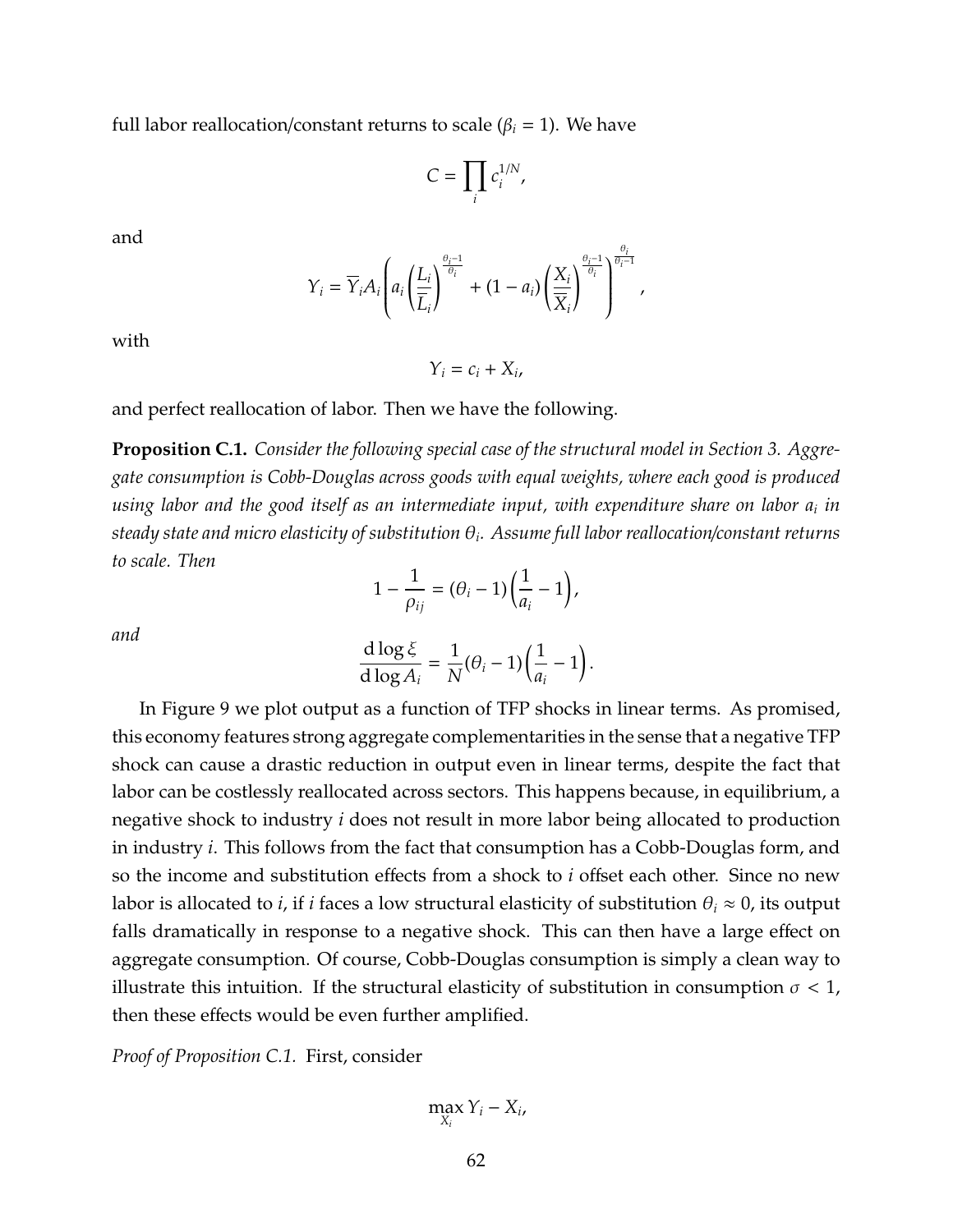<span id="page-62-0"></span>

Figure 9: GDP for the Leontief case  $\theta_i \approx 0$  with two industries.

which has the first-order condition

$$
X_i = Y_i(1 - \overline{a}_i)^{\theta_i} \left(\frac{A_i \overline{Y}_i}{\overline{X}_i}\right)^{\theta_i - 1} = Y_i(1 - \overline{a}_i) A_i^{\theta_i - 1},
$$

where we use the fact that  $\overline{X}_i = \overline{Y}_i(1 - \overline{a}_i)$ . Substitute this into the production function for *Y<sup>i</sup>* to get

$$
Y_i = \frac{A_i \overline{Y}_i \overline{a}^{\theta_i/(\theta_i - 1)} L_i / \overline{L}_i}{\left(1 - (1 - \overline{a}) A_i^{\theta_i - 1}\right)^{\frac{\theta_i}{\theta_i - 1}}}.
$$

Substitute this into  $c_i = Y_i - X_i$  to get

$$
c_i = \frac{A_i \overline{Y}_i \overline{a}^{\theta_i/(\theta_i - 1)} L_i / \overline{L}_i}{\left(1 - (1 - \overline{a}) A_i^{\theta_i - 1}\right)^{\frac{1}{\theta_i - 1}}}.
$$

Substitute these into the utility function to get aggregate consumption when labor cannot be reallocated. To get aggregate consumption when labor is reallocated, maximize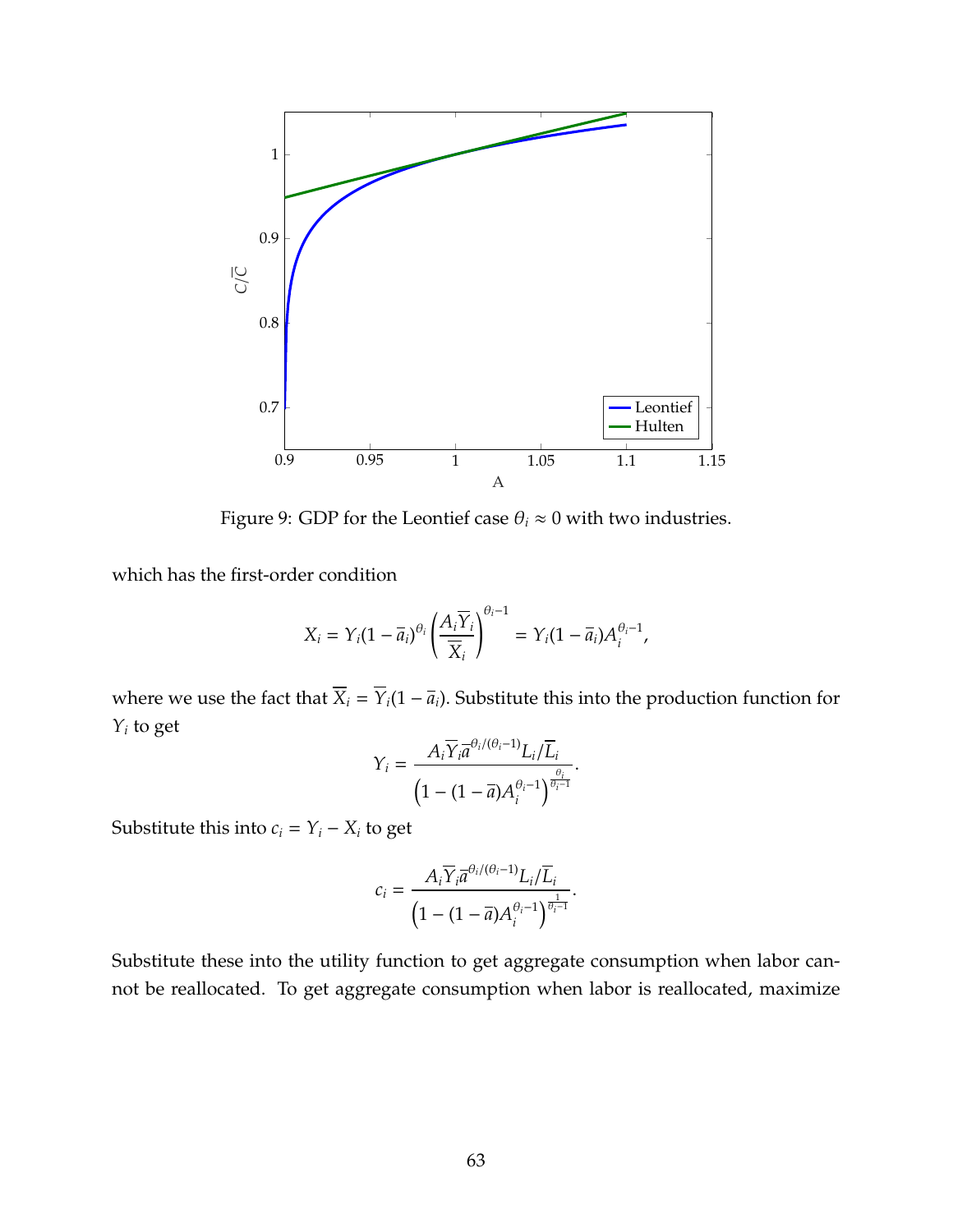aggregate the non-reallocative solution with respect to *L<sup>i</sup>* .

$$
\frac{C^r}{\overline{C}} = \left(\sum_i^N \overline{b}_i^{\sigma} \left(\frac{A_i \overline{Y}_i \overline{a}_i^{\frac{\theta_i}{\theta_i-1}}/\overline{L}_i}{(1-(1-\overline{a}_i)A_i^{\theta_i-1})^{\frac{1}{\theta_i-1}}}\right)^{\sigma-1}\right)^{\frac{1}{\sigma-1}} \overline{L}.
$$

 $\blacksquare$ 

#### **D A Quantitative Illustration in the Case of Electricity**

Finally, we end with a simple illustration of some of the limitations of our quantitative exercise. Due to data limitations, we assumed uniform symmetry of  $\varepsilon_i$ . In this section, we instead work with a stylized representation of the economy, still calibrated to match the relevant expenditure shares, but highlight the unique role an industry like power generation can have when the elasticities of substitution can be heterogeneous. This exercise helps shed some light on how we can reconcile the fact that an industry like electricity production is a small part of the economy, but a priori, we think that it is a critical industry. This tension between size and importance is exemplified by a 2013 speech from Lawrence Summers: "Electricity is only four percent of the economy, and so if you lost eighty percent of electricity you couldn't possibly have lost more than three percent of the economy, ... we understand that somehow, even if we didn't exactly understand in the model, that when there wasn't any electricity there wasn't really going to be much economy."

Consider an economy where

<span id="page-63-0"></span>
$$
C=\left(\sum_i b_i c_i^{\frac{\sigma-1}{\sigma}}\right)^{\frac{\sigma}{\sigma-1}},
$$

and

$$
c_i = \left(a_i l_i^{\frac{\varepsilon_i-1}{\varepsilon_i}} + (1-a_i) E_i^{\frac{\varepsilon_i-1}{\varepsilon_i}}\right)^{\frac{\varepsilon_i}{\varepsilon_i-1}},
$$

with

$$
E=\sum_i E_i = A l_E^{\beta},
$$

where  $\beta \in [0, 1]$ .

<span id="page-63-1"></span>**Proposition D.1.** *Consider the special case of the structural model in Section [3](#page-16-0) outlined above*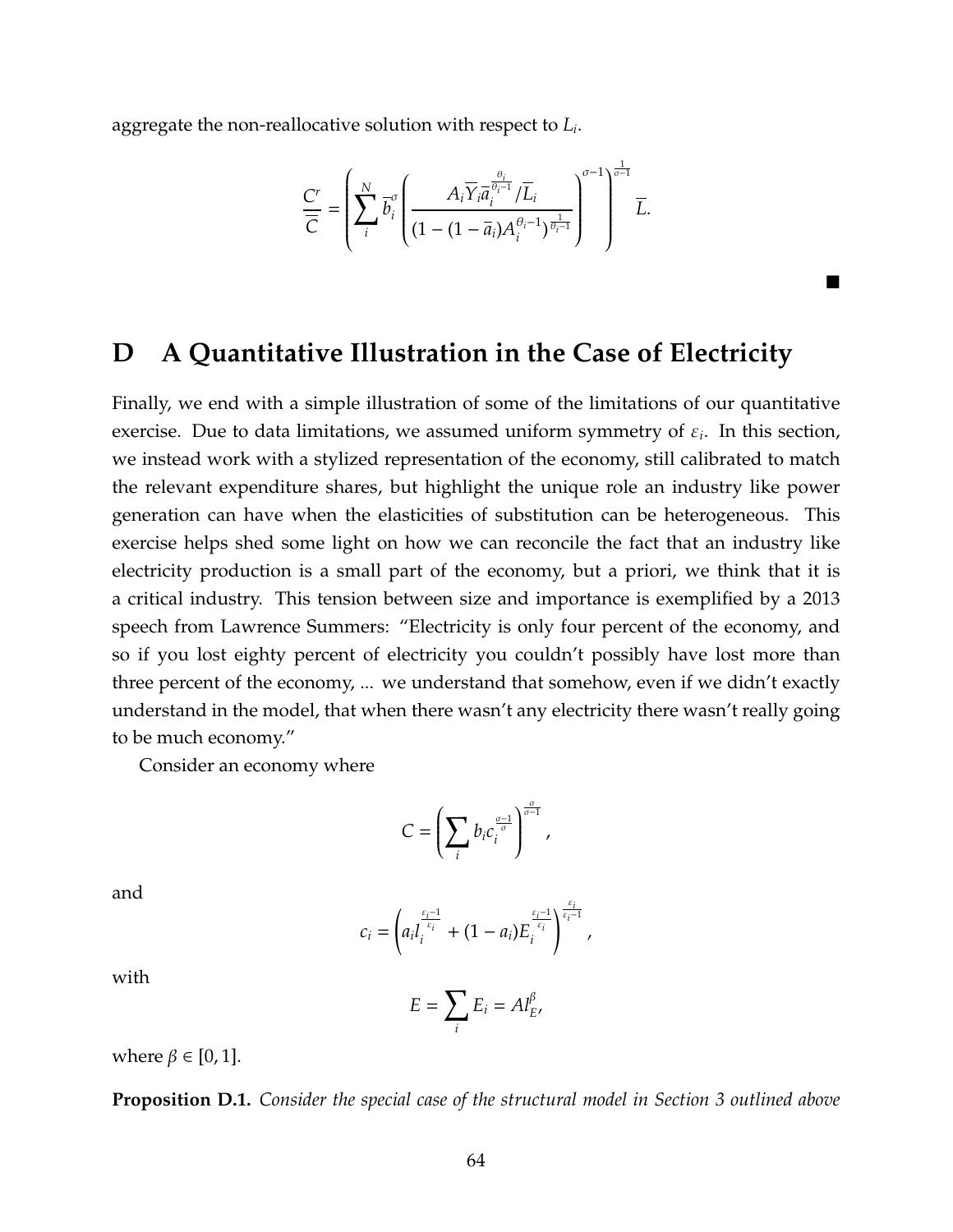*where each good is produced with a structural elasticity of substitution* ε*<sup>i</sup> from labor and energy with steady-state shares a<sup>i</sup> and* 1 − *a<sup>i</sup> . All industries, except energy, have constant returns to scale and hire their workers from a common labor market. However, energy is produced with decreasing returns to scale* β < 1. *Let A denote TFP shocks to the energy industry, then at steady state,*

$$
\frac{d^2 \log C}{d \log A^2} = \frac{\sum_i (1 - a_i) \lambda_i [(\sigma - 1)(1 - \lambda_E) + a_i(\varepsilon_i - \sigma)]}{1 + \frac{1 - \beta}{\lambda_i \lambda_E} \sum_i (1 - a_i) \lambda_i [a_i(\varepsilon_i - \sigma) + (1 - \beta)(1 - \lambda_E) \lambda_E(\sigma - 1)]},
$$
(55)

<span id="page-64-0"></span>*where* λ*<sup>E</sup> is the Domar weight of energy and* λ*<sup>l</sup> is the Domar weight of labor.*



Figure 10: A calibration of the first-order and second-order terms as a function of  $\sigma$  with  $\varepsilon_i = 0.01$  and  $A_E = 0.2$ .

We calibrate [\(55\)](#page-63-0) for different values of consumption elasticity of substitution  $\sigma$  assuming β*<sup>E</sup>* = 0. To calibrate the model, we set (1 − *ai*) to match the *Ei*th element of the Leontief inverse. We then set *b<sup>i</sup>* equal to the sales share of the *i*th industry. This calibration preserves the equilibrium steady-state size of all industries, as well as the total dependence of each industry on electricity. Finally, we set  $\varepsilon_i = 0.01$  to reflect the low structural elasticity of substitution energy inputs have with labor. Figure [10](#page-64-0) plots the first and second-order terms of the Taylor approximation to log(*GDP*), following [\(3\)](#page-9-1), for an 80% reduction in the productivity of the energy industry  $A_E = 0.2$ . In our calibration,  $\lambda_E \approx 0.04$ , so the first-order loss from an 80% decline in electricity generation is just over 3%. However, the second-order losses are roughly  $-0.5 \times \log(0.2)^2 = -1.318$ , or 73% when  $\sigma = 1$ , and they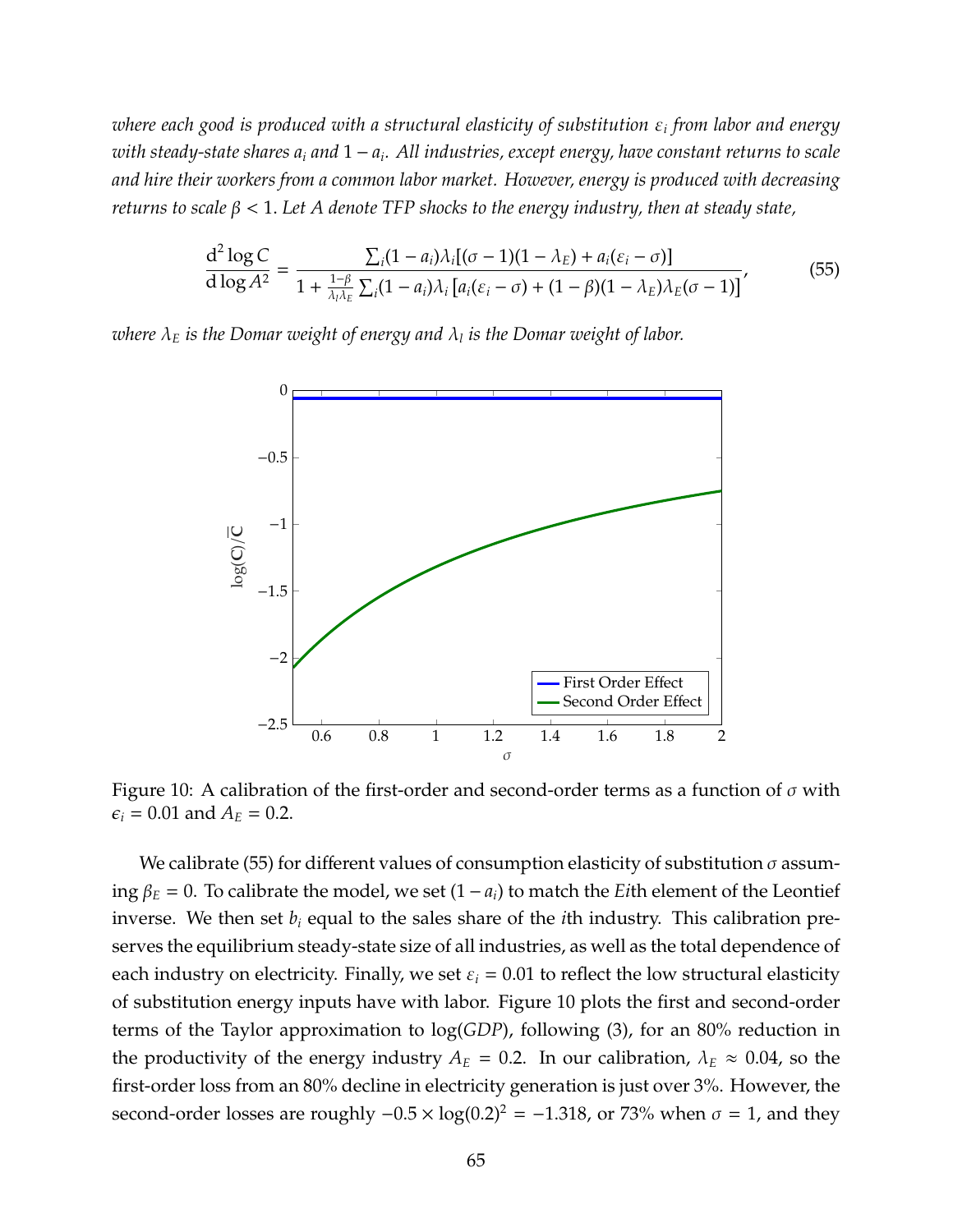are even larger if  $\sigma$  < 1.

We can also use the second-order terms to approximate the expected value of log GDP in the presence of shocks to the energy industry. If we take Cobb-Douglas consumption as a benchmark, then if the energy industry experiences volatility with variance *v*, then average GDP will be around *v*/2 times lower than its certainty equivalent. So despite the electricity industry being smaller 4% of GDP, it can transmit idiosyncratic shocks to expected GDP 1-for-2. This may help explain why unreliable electricity production in developing countries can have very harmful effects on output (see [Allcott et al., 2016\)](#page-43-3).

We can simplify proposition [D.1](#page-63-1) by considering a special case where all industries use electricity by the same amount.

**Corollary.** For the model of proposition [D.1,](#page-63-1) in the special case where  $a_i = a$  for all i, denote the  $e$ xpenditure-weighted average  $\sum_i \lambda_i \varepsilon_i$  by  $\overline{\varepsilon}.$  Then we have

$$
\frac{d^2 \log C}{d \log A^2} = \frac{(1-a)a(\beta + a(1-\beta))(\overline{\varepsilon} - 1)}{a(1-\beta)\overline{\varepsilon} + \beta},
$$

*this simplifies to*

$$
\frac{\mathrm{d}^2 \log C}{\mathrm{d} \log A^2} = \begin{cases} \lambda_E (1 - \lambda_E) \frac{\bar{\varepsilon} - 1}{\bar{\varepsilon}}, & \beta = 0 \\ \lambda_E (1 - \lambda_E) (\bar{\varepsilon} - 1), & \beta = 1 \end{cases}
$$

*regardless of the value of*  $\sigma$ *. Our decomposition is*  $\xi = 1 + \lambda_E$ , and

$$
\frac{d^2 \log C}{d \log A^2} = \lambda_E \frac{d \log \xi}{d \log A} + \frac{\lambda_E}{1 + \lambda_E} \sum_i \lambda_i \left( \frac{\rho_{Ei} - 1}{\rho_{Ei}} \right),
$$
  
= 
$$
\frac{\lambda_E}{1 + \lambda_E} \frac{(1 - a)a(\beta + a(1 - \beta))(\overline{\varepsilon} - 1)}{a(1 - \beta)\overline{\varepsilon} + \beta} + \frac{1}{1 + \lambda_E} \frac{(1 - a)a(\beta + a(1 - \beta))(\overline{\varepsilon} - 1)}{a(1 - \beta)\overline{\varepsilon} + \beta}.
$$

The fact that σ disappears when *a<sup>i</sup>* are symmetric is a manifestation of general principle stated in Section [7.](#page-25-0) Since the household is symmetrically exposed to shocks from the electricity industry, it does not matter how well the household can substitute amongst its inputs! This example suggests that there are three attributes of the energy sector that make it important to the economy. First, energy appears with a low elasticity of substitution in production, or ε*<sup>i</sup>* is low for every *i*, second, energy appears in every production function, or  $a_i \gg 0$  for every *i*, and finally, energy is produced inelastically, or  $\beta \ll 0$ . All three of these attributes must be present in order for a negative shock to industry *E* to have large second-order effects on output.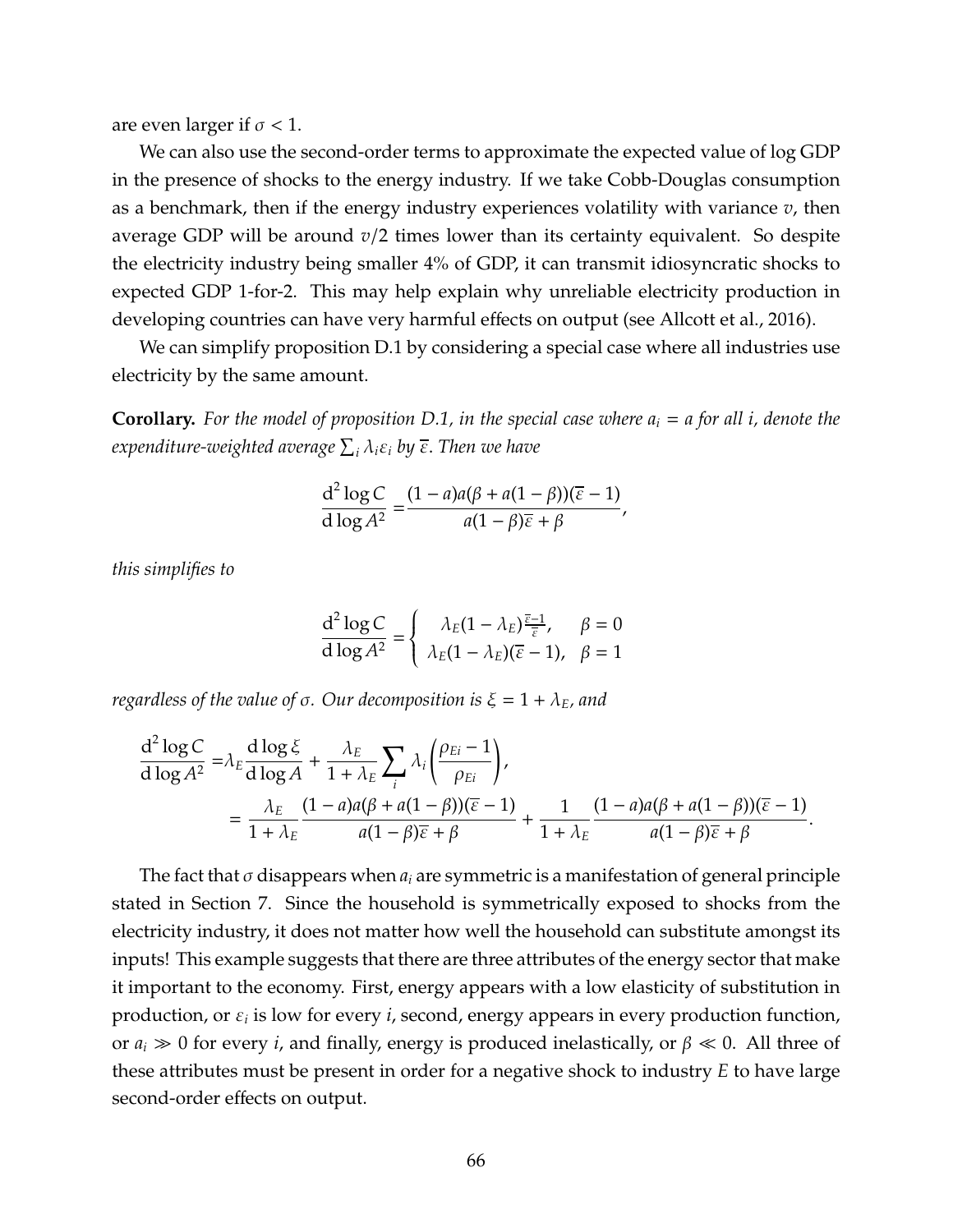The result below formalizes the idea that although the energy industry *E* and another industry  $i \neq E$  can have the exact same share of sales and, therefore, first-order effects on the economy. Their second-order impact can be arbitrarily different from one another. Let  $b_i = 1/N$ ,  $a_i = 1 - 1/N$ . If  $\beta = 1$ , then

<span id="page-66-0"></span>
$$
\frac{\mathrm{d}^2\log C}{\mathrm{d}\log A_E^2} = \frac{N-1}{N}\left(\bar{\varepsilon} - 1\right),\,
$$

and if  $\beta = 0$ , then

$$
\frac{\mathrm{d}^2\log C}{\mathrm{d}\log A_E^2} = \frac{N-1}{N}\left(\frac{\bar{\varepsilon}-1}{\bar{\varepsilon}}\right),\,
$$

while

$$
\frac{\mathrm{d}^2\log C}{\mathrm{d}\log A_i^2} = \frac{N-1}{N} \left(\sigma - 1\right) \quad i \in \{1, \dots N\}.
$$

However,  $\lambda_i = \lambda_E = 1/N$ .

Finally, we turn our attention to the non-trivial way in which common shocks will affect this economy. Suppose that we split energy production into hydroelectric power and wind, and we calibrate the expenditure shares so that  $\lambda_h = \lambda_w = 1/N$ , where h and *w* denote hydro and wind. For simplicity, suppose that there is only one final goods producer  $λ_3$ . Suppose that  $ρ_{hw} = ρ_{wh} = \overline{ρ}$  and  $ρ_{h3} = ρ_{w3} = ρ$ . Finally, assume *ξ* is constant. Then the second-order impact of a shock to hydro is

$$
\frac{1}{2}\frac{1}{N^2}\left(1-\frac{1}{\overline{\rho}}\right)+\frac{1}{2}\frac{1}{N}\frac{N-2}{N}\left(1-\frac{1}{\underline{\rho}}\right),
$$

whereas the second-order impact of a common shock to hydro and wind is

$$
\frac{1}{N}\left(\frac{2}{N}-1\right)\left(1-\frac{1}{\overline{\rho}}\right)+\frac{2}{N}\frac{N-2}{N}\left(1-\frac{1}{\underline{\rho}}\right).
$$

We see that the effect of the common shock is not simply twice that of the idiosyncratic shock (which would be the case if the Hessian was diagonal). Furthermore, the sign on  $(1 - 1/\overline{\rho})$  flips when comparing the idiosyncratic and the common shock. The difference between the second-order approximation of a common shock and the sum of two idiosyncratic shocks is

$$
-\frac{1}{N}\frac{N-1}{N}\left(1-\frac{1}{\overline{\rho}}\right)+\frac{1}{N}\frac{N-2}{N}\left(1-\frac{1}{\underline{\rho}}\right).
$$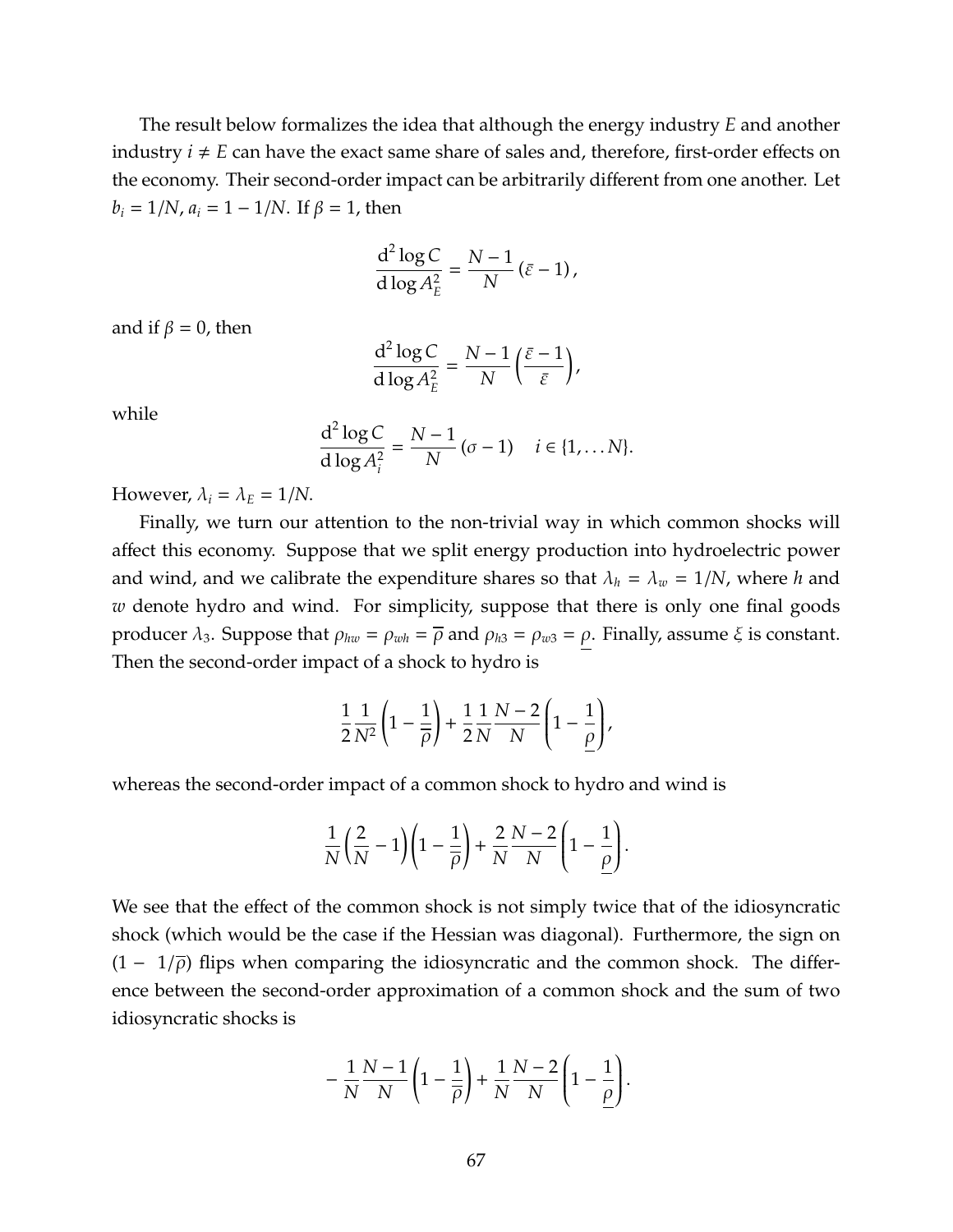We take  $1 - 1/\rho < 0$ , since hydro and wind are macro-complements with the rest of the economy. Then the difference between the idiosyncratic shock and the common shock is greater if the two forms of power generation are macro-substitutes than if they are macro-complements. Intuitively, the closer a substitute that wind is for hydro, the bigger the difference between the impact of an idiosyncratic shock and the impact of a common shock.

*Proof of Proposition [D.1.](#page-63-1)* Denote electricity's sales as a share of GDP by λ*E*. Then

$$
\lambda_E = \sum_i (1 - a_i) \left(\frac{p_E}{p_i}\right)^{1 - \varepsilon_i} \lambda_i,
$$

while

$$
\lambda_i = b_i \left(\frac{p_i}{p_c}\right)^{1-\sigma},
$$

and

$$
p_i^{1-\varepsilon_i} = a_i w^{1-\varepsilon_i} + (1-a_i) p_E^{1-\varepsilon_i},
$$

and

$$
p_E = \frac{w l_E^{1-p}}{A \beta},
$$

1 B

and

$$
l_E = \left(\frac{p_E}{w}\right) \beta E.
$$

Finally, we know that

$$
C = w l + (1 - \beta) p_E E,
$$

where consumption is the numeraire. These equations can be differentiated to give

$$
\frac{d^2 \log C}{d \log A^2} = \frac{d \lambda_E}{d \log A} = \sum_i (1 - a_i) \left(\frac{p_E}{p_i}\right)^{1 - \varepsilon_i} \left[ (1 - \varepsilon_i) \left[\frac{d \log p_E}{d \log A} - \frac{d \log p_i}{d \log A} \right] \lambda_i + \frac{d \lambda_i}{d \log A} \right],
$$

we also have that

$$
\frac{d \lambda_i}{d \log A} = b_i \left(\frac{p_i}{p_c}\right)^{1-\sigma} (1-\sigma) \left[\frac{d \log p_i}{d \log A} - \frac{d \log p_c}{d \log A}\right],
$$

and

$$
\lambda_E = \frac{d \log w}{d \log A} \lambda_l + (1 - \beta) \frac{d \log p_E E}{d \log A} \lambda_E = \frac{d \log w}{d \log A} \lambda_l + (1 - \beta) \left( \frac{d \lambda_E}{d \log A} + \lambda_E^2 \right). \tag{56}
$$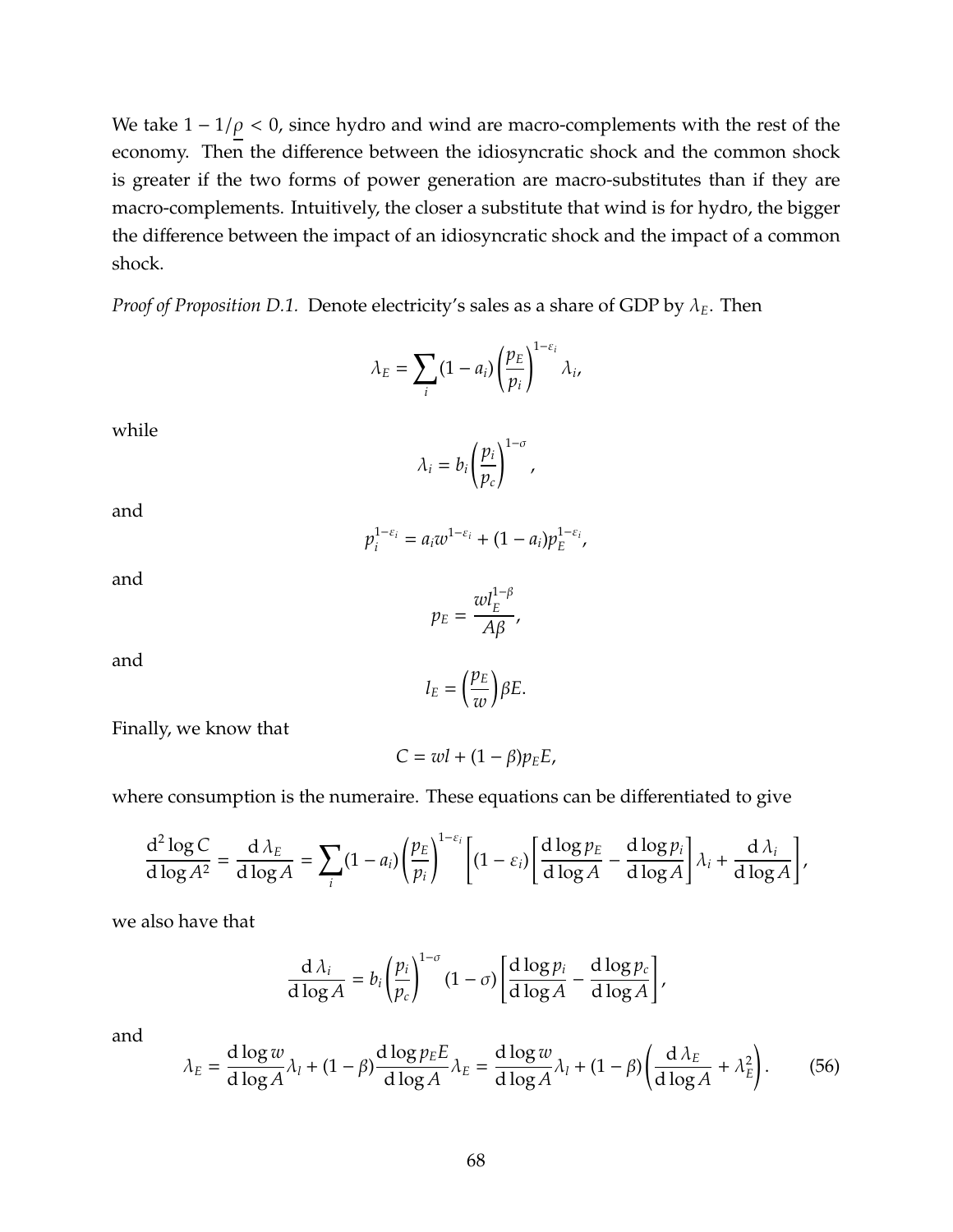Next, note that

<span id="page-68-1"></span>
$$
\frac{d \log p_i}{d \log A} = a_i \frac{d \log w}{d \log A} + (1 - a_i) \frac{d \log p_E}{d \log A},
$$
\n(57)

and

<span id="page-68-0"></span>
$$
\frac{d \log p_E}{d \log A} = \frac{d \log w}{d \log A} + (1 - \beta) \frac{d \log l_E}{d \log A} - 1,
$$
\n
$$
\frac{d \log l_E}{d \log A} = \frac{1}{\lambda_E} \frac{d \lambda_E}{d \log A} + \lambda_E - \frac{d \log w}{d \log A}.
$$
\n(58)

Combining the last two equations gives

$$
\frac{d \log p_E}{d \log A} = \beta \frac{d \log w}{d \log A} + (1 - \beta) \left[ \frac{1}{\lambda_E} \frac{d \lambda_E}{d \log A} + \lambda_E \right] - 1,\tag{59}
$$

Combine this with [\(56\)](#page-66-0) to get

$$
\frac{\mathrm{d}\log w}{\mathrm{d}\log A} = \frac{\lambda_E}{\lambda_l} - \frac{1-\beta}{\lambda_l}\left(\frac{\mathrm{d}\lambda_E}{\mathrm{d}\log A} + \lambda_E^2\right).
$$

Substitute this equation into [\(59\)](#page-68-0) to get

$$
\frac{\mathrm{d}\log p_E}{\mathrm{d}\log A} = \beta \frac{\lambda_E}{\lambda_l} + \left[\frac{1-\beta}{\lambda_E} - \frac{\beta(1-\beta)}{\lambda_l}\right] \left(\frac{\mathrm{d}\lambda_E}{\mathrm{d}\log A} + \lambda_E^2\right) - 1,
$$

Substitute these into [\(57\)](#page-68-1) to get

$$
\frac{\mathrm{d} \log p_i}{\mathrm{d} \log A} = (a_i + (1-a_i)\beta)\left(\frac{\lambda_E}{\lambda_l} - \frac{1}{\lambda_l}\left(\frac{\mathrm{d}\,\lambda_l}{\mathrm{d}\log A} + \lambda_E^2\right)\right) + (1-a_i)\frac{(1-\beta)}{\lambda_E}\left(\frac{\mathrm{d}\,\lambda_E}{\mathrm{d}\log A} + \lambda_E^2\right) - (1-a_i)
$$

Some tedious algebraic manipulation, as well as the fact that

$$
\lambda_l = 1 - (1 - \beta)\lambda_E
$$

gives the desired result.

# **E Tractable Special Case with Uniform Elasticities**

GDP as a function of the underlying productivity shocks can be written in closed form when  $\theta = \varepsilon = \sigma$ . In this case, the network model collapses into the same setup as the one in Section 1, we basically recover the same result except the weight parameters have to now be "weighted" by the network. Let *A* and *z* denote the vector of TFP and labor-augmenting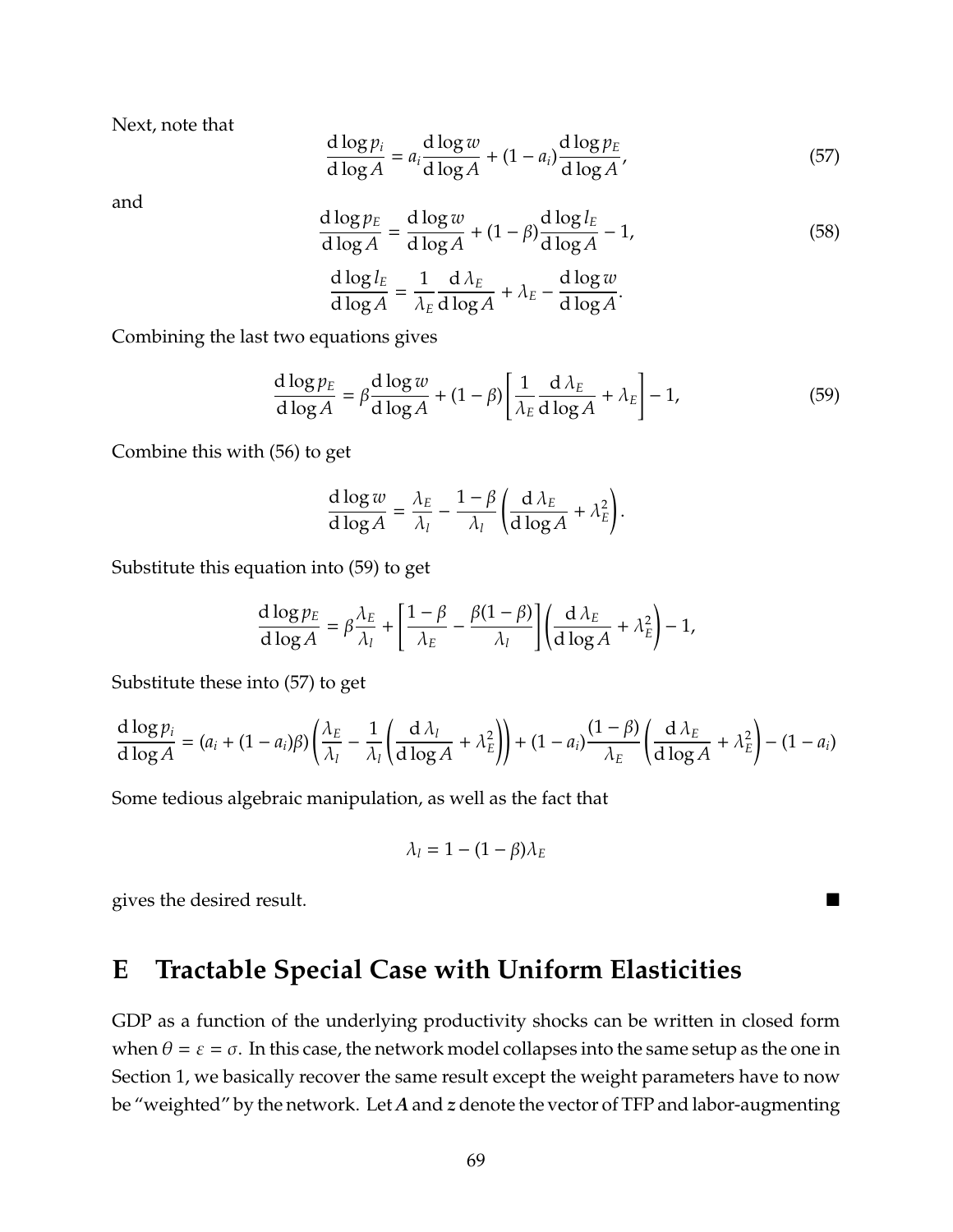technology shocks.

In this special case, we have

$$
p^{\theta}y = \beta'(I - \text{diag}(1 - \alpha)\,\text{diag}(A)^{\theta - 1}\Omega)^{-1}p_c^{\theta}C,
$$
  

$$
p^{1-\theta} = (I - \text{diag}(1 - \alpha)\,\text{diag}(A)^{\theta - 1}\Omega)^{-1}\,\text{diag}(A)^{\theta - 1}\,\text{diag}(\alpha \circ z^{\theta - 1})w^{1-\theta},
$$
  

$$
w^{\theta} = \text{diag}(A)^{\theta - 1}\,\text{diag}(L)^{-1}\,\text{diag}(\alpha \circ z^{\theta - 1})p^{\theta}y,
$$

and

$$
C=w'L.
$$

Define the Leontief inverse to be

$$
\Psi = (I - \text{diag}(1 - \alpha) \text{diag}(A)^{\theta - 1} \Omega)^{-1},
$$

and define the network-adjusted consumption share to be

$$
\tilde{\beta}'=\beta' \Psi,
$$

noting that in the case where  $\alpha = 1$ , we have  $\beta = \tilde{\beta}$ .

<span id="page-69-0"></span>**Proposition E.1.** *In the case where labor cannot be reallocated,*

$$
C=\left[\sum_k \tilde{\beta}_k^{\frac{1}{\theta}}A_k^{\frac{\theta-1}{\theta}}\alpha_k^{\frac{1}{\theta}}z_k^{\frac{\theta-1}{\theta}}L_k^{\frac{\theta-1}{\theta}}\right]^{\frac{\theta}{\theta-1}}
$$

.

*In the case where labor can be perfectly reallocated,*

$$
C = \left[\sum_{k} \tilde{\beta}_{k} A_{k}^{\theta-1} \alpha_{k} z_{k}^{\theta-1}\right]^{\frac{1}{\theta-1}} L.
$$

*Proof.* For perfect reallocation, note that the vector *w* is now a constant which can be set to 1 without loss of generality. Then

$$
p^{1-\theta} = \Psi \operatorname{diag}(A)^{\theta-1} \alpha.
$$

We know that

$$
C=\frac{wL}{p_c},
$$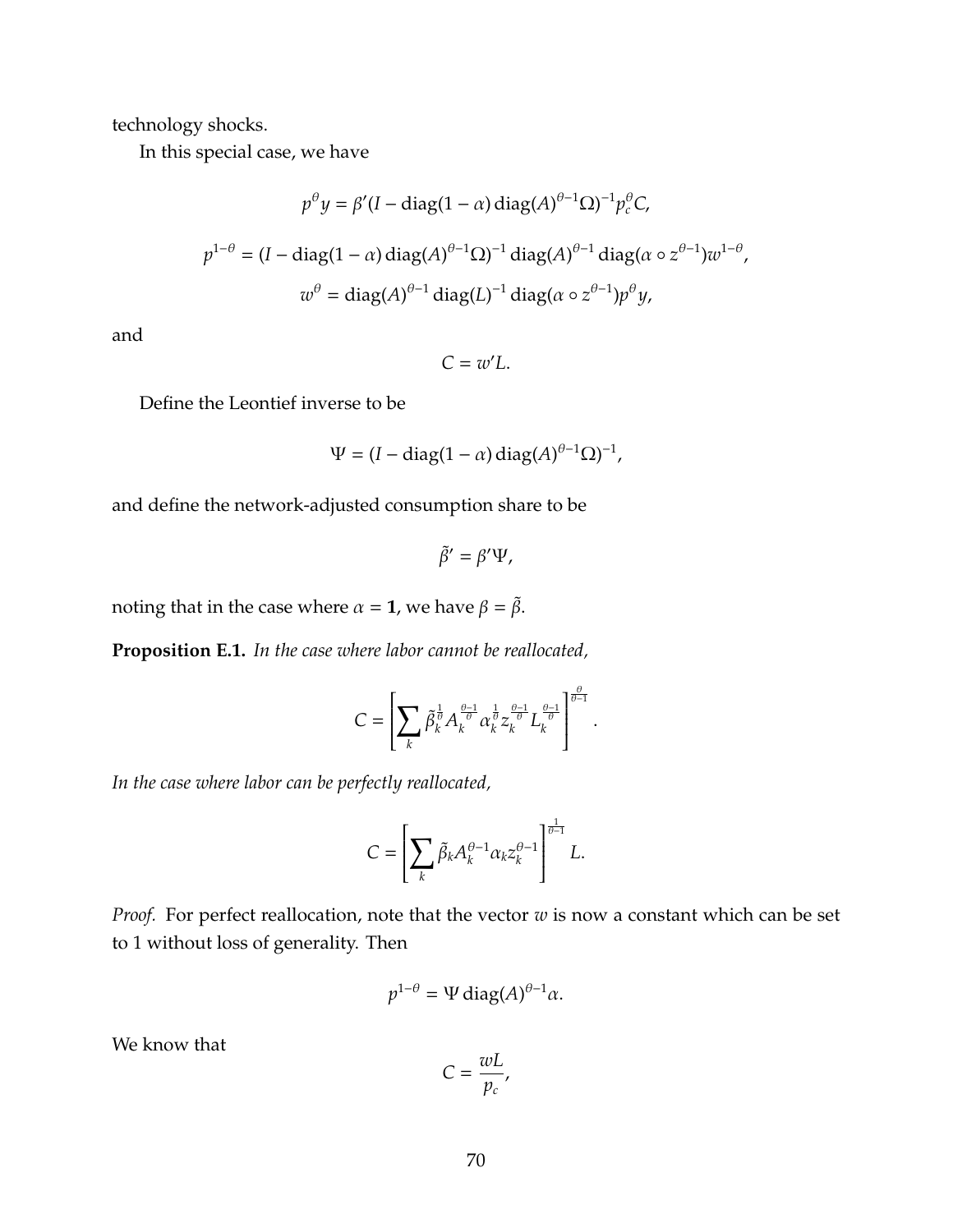which by definition is

$$
C = \left(\beta' p^{1-\theta}\right)^{\frac{1}{\theta-1}} L.
$$

Substitute the formula for  $p^{1-\theta}$  to get the desired result.  $■$ 

**Proposition E.2.** *At the steady-state, when labor cannot be reallocated,*

$$
\frac{\mathrm{d}^2 \log C}{\mathrm{d} \log A_i^2} = \left(\frac{\theta - 1}{\theta}\right) \lambda_i a_i \psi_{ii} (\psi_{ii} - \lambda_i) - \frac{(\theta - 1)^2}{\theta} \sum_{k \neq i} a_k \frac{\lambda_i^2 \psi_{ik}^2}{\lambda_k} \tag{60}
$$

$$
+(\theta-1)\lambda_i(2\psi_{ii}-1)-(\theta-1)\lambda_ia_i\psi_{ii}^2.
$$
\n(61)

*If i buys from no one else, then this simplifies to*

$$
\frac{d^2 \log C}{d \log A_i^2} = \left(\frac{\theta - 1}{\theta}\right) \lambda_i (1 - \lambda_i).
$$
\n(62)

*When labor can be reallocated*

$$
\frac{\mathrm{d}^2\log C}{\mathrm{d}\log A_i^2} = (\theta - 1)\lambda_i(\psi_{ii} - 1 + \psi_{ii} - \lambda_i)),
$$

*when i buys from no one else, then this simplifies to*

$$
\frac{\mathrm{d}^2\log C}{\mathrm{d}\log A_i^2} = (\theta - 1)\lambda_i(1 - \lambda_i).
$$

#### **F Nested Networks with Heterogeneous Micro Elasticities**

Now we turn our attention to examples where the macro elasticities of substitution can vary in response to shocks. These examples show that having heterogeneous (but constant) micro elasticities of substitution can lead to variable elasticities at the aggregate level.

Consider a simple nested CES production network with a single final goods producer

$$
Y = \left(\sum_{k} \beta_k x_k^{\frac{\theta-1}{\theta}}\right)^{\frac{\theta}{\theta-1}},
$$

where

$$
x_k = \left(\sum_i^{N_k} \frac{1}{N} x_{ik}^{\frac{\varepsilon_k - 1}{\varepsilon_k}}\right)^{\frac{\varepsilon_k}{\varepsilon_k - 1}},
$$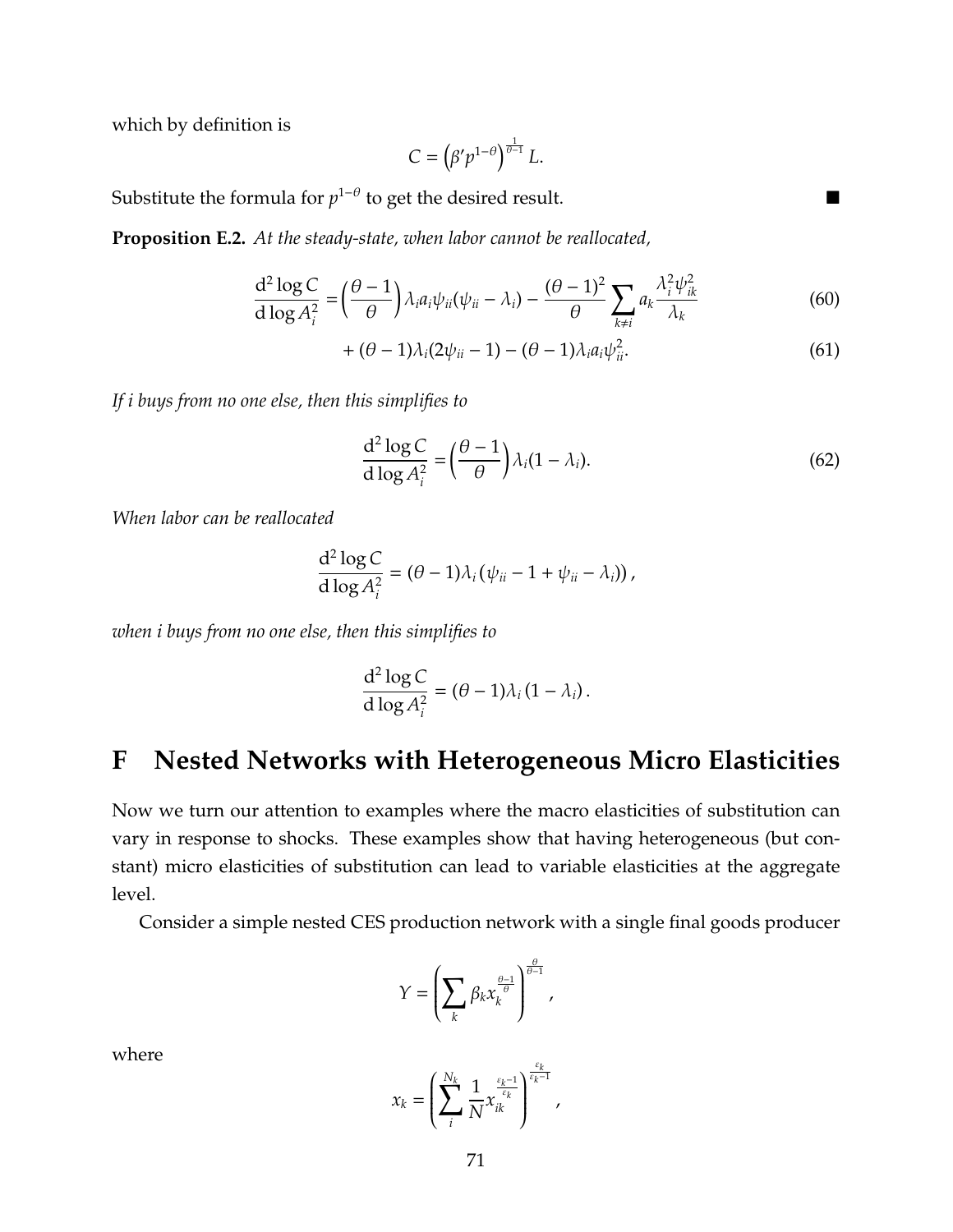and

$$
x_{ik}=A_{ik}L_{ik}.
$$

This is the simplest example of a network with non-uniform micro-elasticities of substitution. Since we only consider labor-augmenting shocks, we still have that  $\xi = 1$  and  $d \log \xi/dA_i = 0$ .

We consider three cases: (1) labor cannot be reallocated at all, (2) labor can be reallocated within the inner nest but not the outer nest, (3) labor can be fully reallocated. Using these examples, we see how extreme complementarity or substitutability can propagate through the network. Define

$$
\rho_r = \begin{cases} \varepsilon_r & \text{if labor cannot be reallocated within industry } r, \\ \frac{1}{2-\varepsilon_r} & \text{if labor can be reallocated within industry } r, \end{cases}
$$

and

$$
\rho = \begin{cases} \theta & \text{if labor can be reallocated across industries,} \\ \frac{1}{2-\theta} & \text{if labor can be reallocated across industries.} \end{cases}
$$

Then we can show the following.

**Proposition F.1.** *Consider the following special case of the structural model in Section [3.](#page-16-0) There is a nested CES network structure with heterogeneous micro elasticities of substitution and laboraugmenting shocks. The macro elasticity of substitution is given by*

$$
1 - \frac{1}{\rho_{ij}} = \begin{cases} 1 - \frac{1}{\rho_k} & i, j \in N_k \\ \frac{a(1 - \frac{1}{\rho_r}) + b(1 - \frac{1}{\rho_k}) + c(1 - \frac{1}{\rho})}{a + b + c}, & i \in N_k, j \in N_r \end{cases}
$$
(63)

*where a, b, c are positive and a* =  $\frac{1}{10}$  $\lambda_r^{(i)}$ − 1  $\frac{1}{\lambda_r}$ *, b* =  $\frac{1}{\lambda_r^0}$  $\lambda_k^{(j)}$  $-\frac{1}{2}$  $\frac{1}{\lambda_k}$ , and  $c = \frac{1}{\lambda_k}$  $\frac{1}{\lambda_r} + \frac{1}{\lambda_l}$  $\frac{1}{\lambda_k}$  with  $\lambda_r^{(i)}$  being good i's *expenditure share of total expenditure, and* λ*<sup>r</sup> is industry r's expenditure share of GDP.*

This example shows how networks can mix elasticities of substitution, such that the macro elasticities of substitution are not constant even though all the micro elasticities of substitution are constant. In the special case where the network has a simple nested structure, the macro elasticities of substitution take an especially simple form: a harmonic average of the *e*ff*ective* elasticities of substitution within and across the different nests, where the weights depend on the relative expenditure shares. The effective elasticity of substitution here is the micro elasticity of substitution adjusted for the general equilibrium effect of reallocation. This example also shows that if *any* of the effective elasticities of substitutions are close to zero, from below or from above, then this will strongly affect the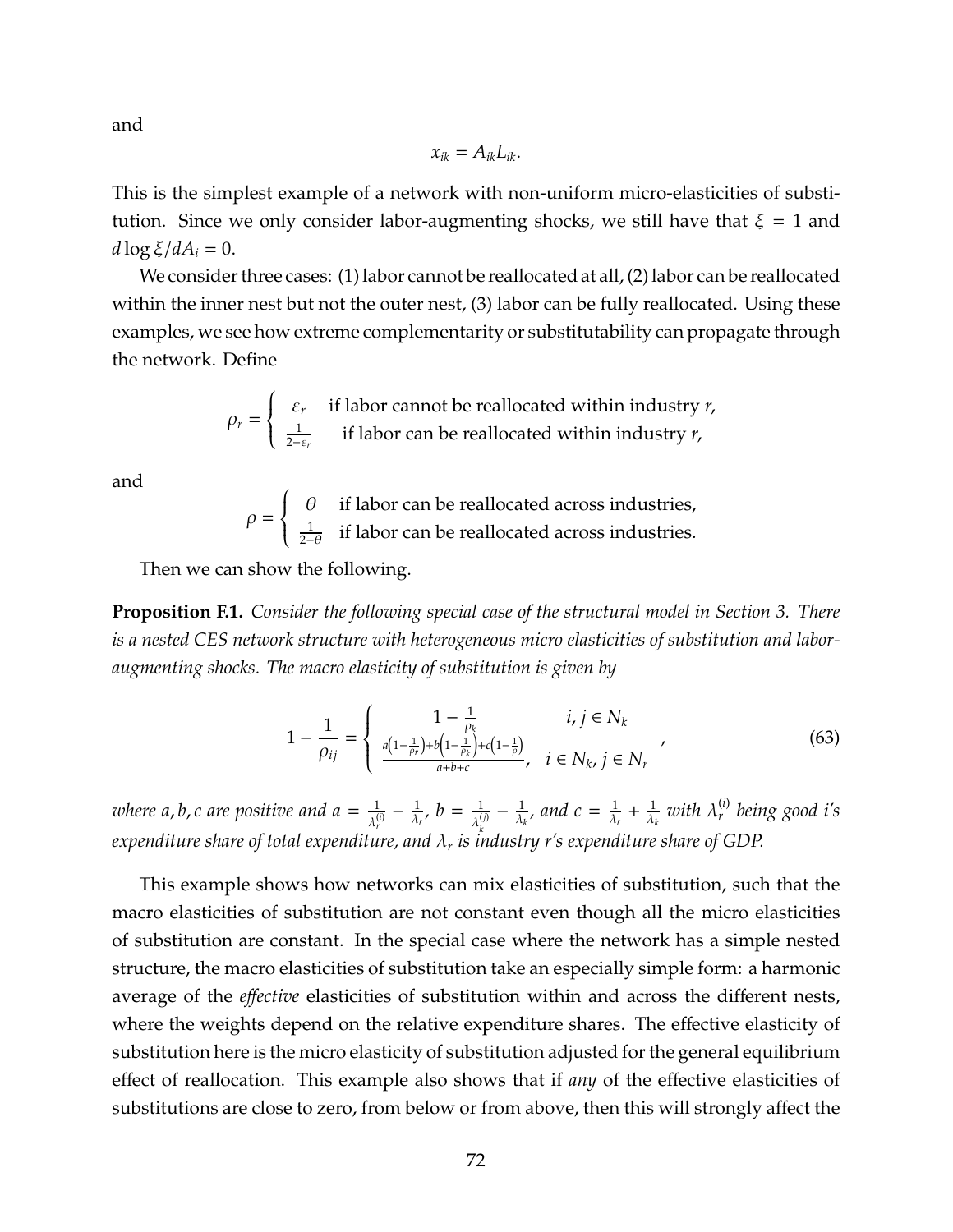macro elasticity of substitution. In other words, near-singularities will be propagated to macro elasticities regardless of where they show up in the nests. This gives a simple way of deducing the ultimate impact of complementarity or substitutability within nests, up to a second order, by simply averaging across them with appropriate weights.

For these special cases, we can go one step further and even provide the expression for output in closed form.

**Proposition F.2.** *For the case with no-reallocation, GDP as a function of productivity shocks is given by*

$$
C = \left(\sum_{k} \beta_k \left(\sum_{i}^{N_k} \frac{1}{N} \left(A_{ik}\overline{L}_{ik}\right)^{\frac{\varepsilon_{k}-1}{\varepsilon_{k}}}\right)^{\frac{\varepsilon_{k}}{\varepsilon_{k}-1} \frac{\theta-1}{\theta}}\right)^{\frac{\theta}{\theta-1}}.
$$

**Proposition F.3.** *For the case with sectoral reallocation, GDP as a function of productivity shocks is given by* θ

$$
C = \left(\sum_{k} \beta_k \left(\left(\sum_{i}^{N_k} \left(\frac{1}{N}\right)^{\varepsilon_k} A_{ik}^{\varepsilon_k-1}\right)^{\frac{1}{\varepsilon_k-1}} \overline{L}_k\right)^{\frac{\theta-1}{\theta}}\right)^{\frac{1}{\theta-1}}.
$$

**Proposition F.4.** *For the case with full reallocation, GDP as a function of productivity shocks is given by*

$$
C = \left(\sum_{k} \beta_k^{\theta} \left(\sum_{i}^{N_k} \left(\frac{1}{N}\right)^{\varepsilon_k} A_{ik}^{\varepsilon_k - 1}\right)^{\frac{1}{\varepsilon_k - 1}(\theta - 1)}\right)^{\frac{1}{\theta - 1}} \overline{L}.
$$

## **G Additional Tables and Figures**

|                                 |           | Mean Standard Deviation Skewness |           |
|---------------------------------|-----------|----------------------------------|-----------|
| Model without reallocation      | -0.0056   | 0.0113                           | $-0.3679$ |
| Model with full reallocation    | -0.0036   | 0.0110                           | $-0.1081$ |
| $(\theta, \sigma) = (0.1, 0.3)$ | $-0.0089$ | 0.0117                           | $-0.6496$ |
| $(\theta, \sigma) = (0.6, 0.8)$ | $-0.0035$ | 0.0112                           | $-0.1648$ |

Table 2: For each model, we compute the second-order approximation of log *GDP* as a translog function (quadratic in log of TFP shocks). We then simulate the quadratic model with 50,000 draws of TFP shocks.